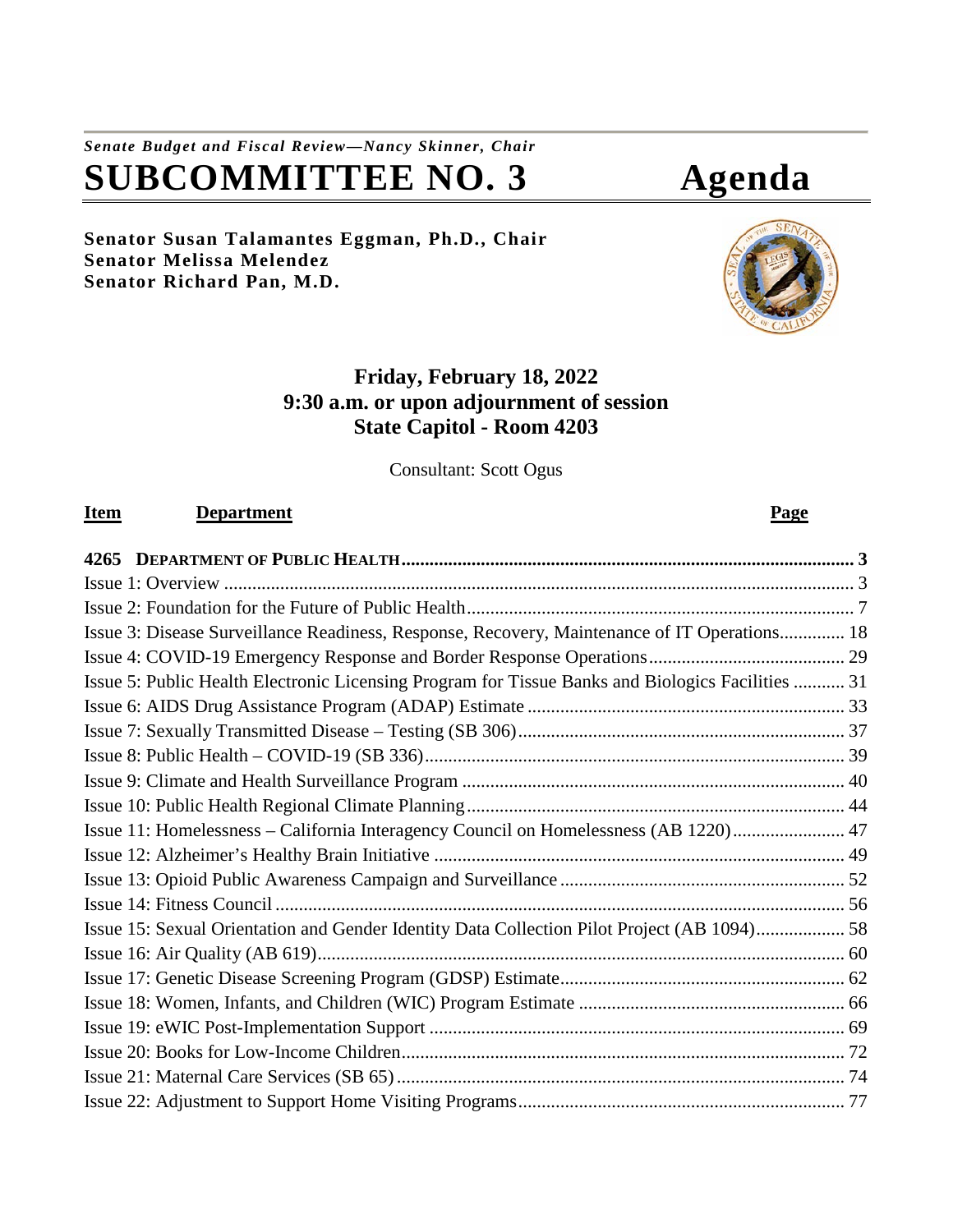| Issue 31: Priority Inland Water Contact Recreation Sites – Water Quality (AB 1066)  102 |  |
|-----------------------------------------------------------------------------------------|--|
|                                                                                         |  |

## **PUBLIC COMMENT**

*Pursuant to the Americans with Disabilities Act, individuals who, because of a disability, need special assistance to attend or participate in a Senate Committee hearing, or in connection with other Senate services, may request assistance at the Senate Rules Committee, 1020 N Street, Suite 255 or by calling (916) 651-1505. Requests should be made one week in advance whenever possible.*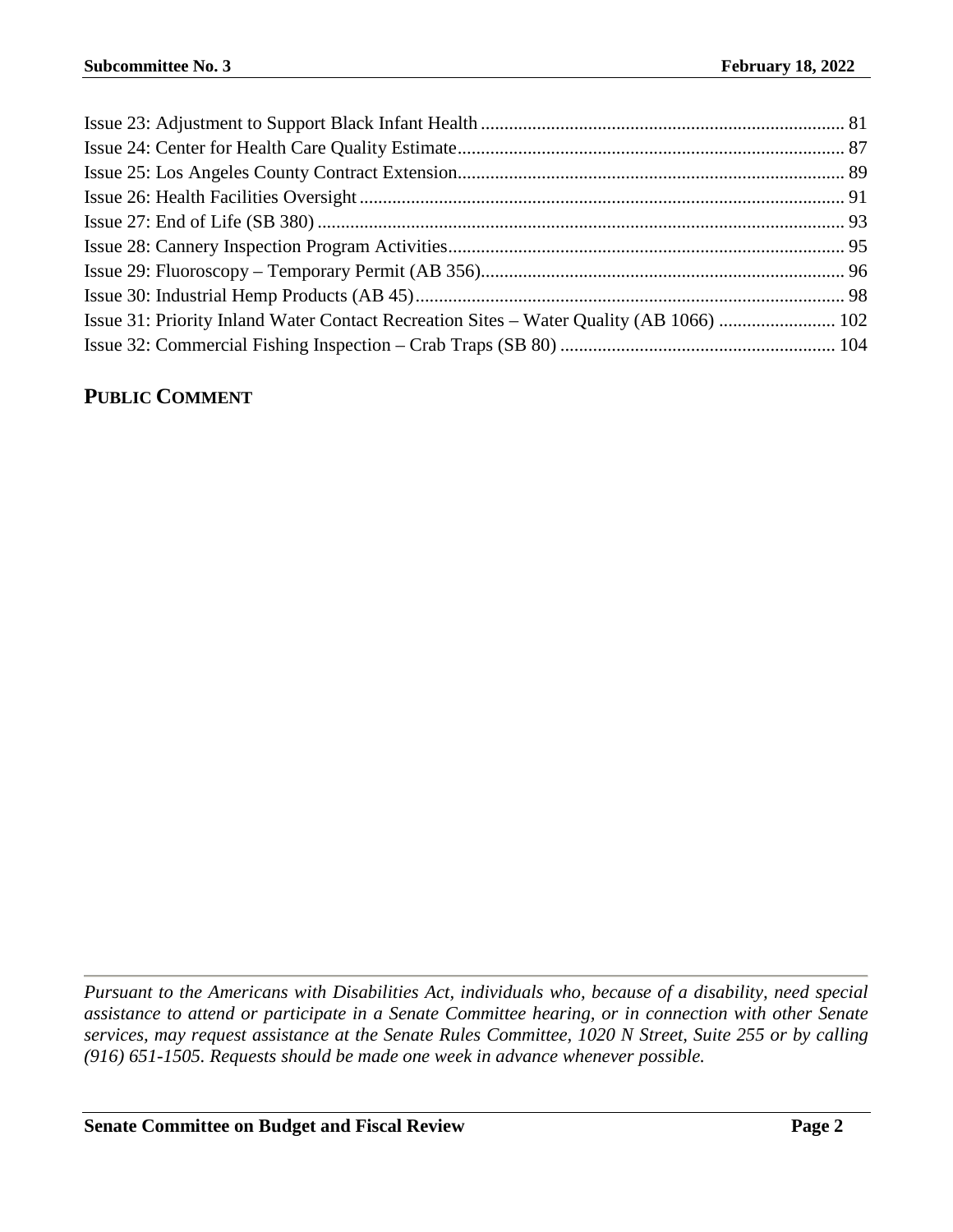# <span id="page-2-0"></span>**4265 DEPARTMENT OF PUBLIC HEALTH**

#### <span id="page-2-1"></span>**Issue 1: Overview**



| <b>Department of Public Health - Department Funding Summary</b><br>( <i>dollars in thousands</i> ) |                   |                              |                           |                            |
|----------------------------------------------------------------------------------------------------|-------------------|------------------------------|---------------------------|----------------------------|
| <b>Fund Source</b>                                                                                 | 2020-21<br>Actual | 2021-22<br><b>Budget Act</b> | 2021-22<br><b>Revised</b> | 2022-23<br><b>Proposed</b> |
| <b>General Fund</b>                                                                                | \$2,529,786       | \$1,058,070                  | \$3,340,184               | \$1,716,038                |
| <b>Federal Funds</b>                                                                               | \$1,535,547       | \$1,587,791                  | \$1,584,030               | \$2,012,243                |
| <b>Other Funds</b>                                                                                 | \$1,831,888       | \$1,595,717                  | \$2,965,944               | \$1,990,627                |
| <b>Total Department Funding:</b>                                                                   | \$5,897,221       | \$4,241,578                  | \$7,890,158               | \$5,718,908                |
| <b>Total Authorized Positions:</b>                                                                 | 3801.6            | 3699.4                       | 4348.9                    | 5003.0                     |
| <b>Other Funds Detail:</b>                                                                         |                   |                              |                           |                            |
| <b>Breast Cancer Research Account (0007)</b>                                                       | \$791             | \$965                        | \$2,199                   | \$843                      |
| <b>Nuclear Planning Assessment Acct (0029)</b>                                                     | \$630             | \$1,020                      | \$1,051                   | \$1,052                    |

**Senate Committee on Budget and Fiscal Review <b>Page 3 Page 3**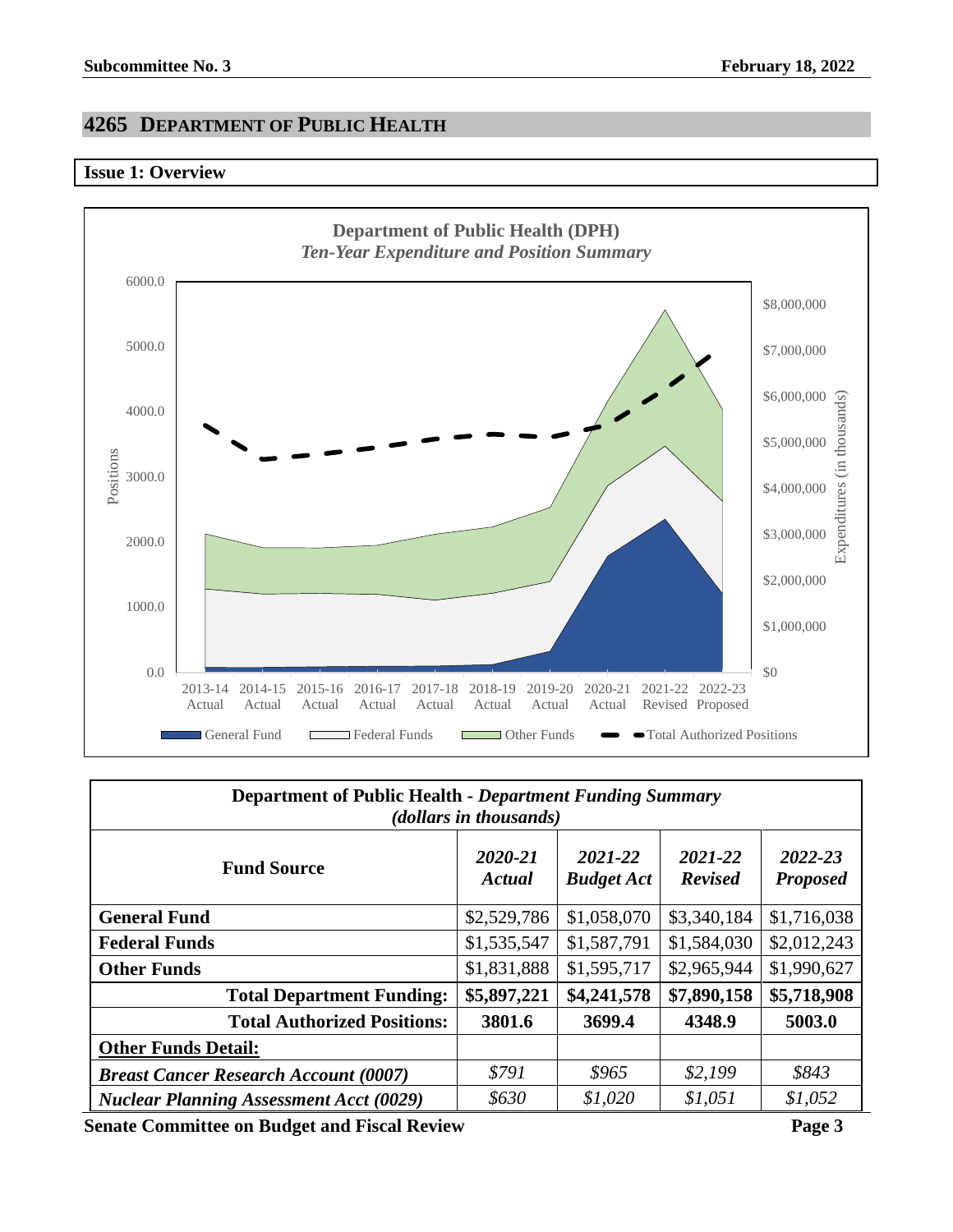| Motor Vehicle Acct, Trans. Fund (0044)            | \$1,071       | \$1,621   | \$1,665     | \$1,667   |
|---------------------------------------------------|---------------|-----------|-------------|-----------|
| Sale of Tobacco to Minors Ctrl Acct (0066)        | \$520         | \$811     | \$644       | \$969     |
| Occup. Lead Poisoning Prev Acct (0070)            | \$2,120       | \$3,847   | \$4,067     | \$4,076   |
| <b>Medical Waste Management Fund (0074)</b>       | \$2,755       | \$2,948   | \$3,064     | \$3,070   |
| <b>Radiation Control Fund (0075)</b>              | \$27,563      | \$29,176  | \$30,153    | \$30,308  |
| Tissue Bank License Fund (0076)                   | \$435         | \$679     | \$707       | \$1,291   |
| <b>Childhood Lead Poisoning Prev Fund (0080)</b>  | \$44,729      | \$42,480  | \$43,144    | \$37,766  |
| <b>Export Document Program Fund (0082)</b>        | \$684         | \$590     | \$623       | \$575     |
| <b>Clinical Lab. Improvement Fund (0098)</b>      | \$12,604      | \$13,790  | \$14,302    | \$17,312  |
| <b>Health Statistics Special Fund (0099)</b>      | \$30,374      | \$31,587  | \$29,930    | \$30,009  |
| Dept. of Pesticide Regulation Fund (0106)         | \$260         | \$336     | \$349       | \$349     |
| <b>Air Pollution Control Fund (0115)</b>          | \$245         | \$305     | \$309       | \$310     |
| <b>CA Health Data and Planning Fund (0143)</b>    | \$239         | \$240     | \$240       | \$240     |
| <b>Food Safety Fund (0177)</b>                    | \$9,649       | \$11,348  | \$11,838    | \$11,859  |
| <b>Genetic Disease Testing Fund (0203)</b>        | \$136,522     | \$145,885 | \$147,102   | \$176,254 |
| <b>Health Education Account, Prop 99 (0231)</b>   | \$42,015      | \$35,852  | \$54,110    | \$42,276  |
| <b>Research Account, Prop 99 (0234)</b>           | \$4,495       | \$3,481   | \$4,289     | \$2,405   |
| <b>Unallocated Account, Prop 99 (0236)</b>        | \$3,157       | \$1,861   | \$2,568     | \$2,134   |
| <b>Infant Botulism Treatment/Prev Fund (0272)</b> | \$9,704       | \$9,068   | \$9,137     | \$6,575   |
| <b>Child Health and Safety Fund (0279)</b>        | \$334         | \$551     | \$551       | \$551     |
| <b>Registered Enviro. Health Spec Fund (0335)</b> | \$407         | \$477     | \$426       | \$487     |
| <b>Indian Gaming Spec Dist Fund (0367)</b>        | \$7,930       | \$8,391   | \$8,434     | \$8,436   |
| Vectorborne Disease Account (0478)                | \$137         | \$195     | \$141       | \$141     |
| <b>Toxic Substances Control Acct (0557)</b>       | \$520         | \$559     | \$579       | \$578     |
| <b>Domestic Violence Training/Ed Fund (0642)</b>  | \$378         | \$647     | \$671       | \$672     |
| <b>CA Alzheimers Research Fund (0823)</b>         | \$604         | \$663     | \$674       | \$675     |
| <b>Special Deposit Fund (0942)</b>                | \$7,017       | \$13,163  | \$13,215    | \$12,949  |
| <b>Reimbursements (0995)</b>                      | \$503,893     | \$255,156 | \$1,644,125 | \$569,750 |
| Drug and Device Safety Fund (3018)                | \$4,609       | \$7,685   | \$8,021     | \$8,034   |
| <b>WIC Manufacturer Rebate Fund (3023)</b>        | \$203,936     | \$174,414 | \$195,028   | \$182,915 |
| <b>Medical Marijuana Program Fund (3074)</b>      | $\frac{1}{2}$ | \$17      | \$6         | \$0       |
| <b>AIDS Drug Assistance Program Fund (3080)</b>   | \$357,374     | \$409,717 | \$336,059   | \$330,393 |
| <b>Cannery Inspection Fund (3081)</b>             | \$3,040       | \$3,227   | \$3,341     | \$4,247   |
| <b>Mental Health Services Fund (3085)</b>         | \$11,533      | \$2,468   | \$11,357    | \$2,515   |
| <b>Licensing and Certification Fund (3098)</b>    | \$212,458     | \$257,179 | \$257,862   | \$294,343 |
| <b>Gambling Addiction Program Fund (3110)</b>     | \$150         | \$150     | \$150       | \$150     |
| <b>Birth Defects Monitoring Prog Fund (3114)</b>  | \$2,346       | \$2,434   | \$2,486     | \$2,489   |
| <b>Lead-Related Construction Fund (3155)</b>      | \$1,000       | \$1,298   | \$1,000     | \$1,333   |
| Cost/Impl Acct, Air Poll. Ctrl Fund (3237)        | \$281         | \$386     | \$393       | \$394     |

**Senate Committee on Budget and Fiscal Review Page 4**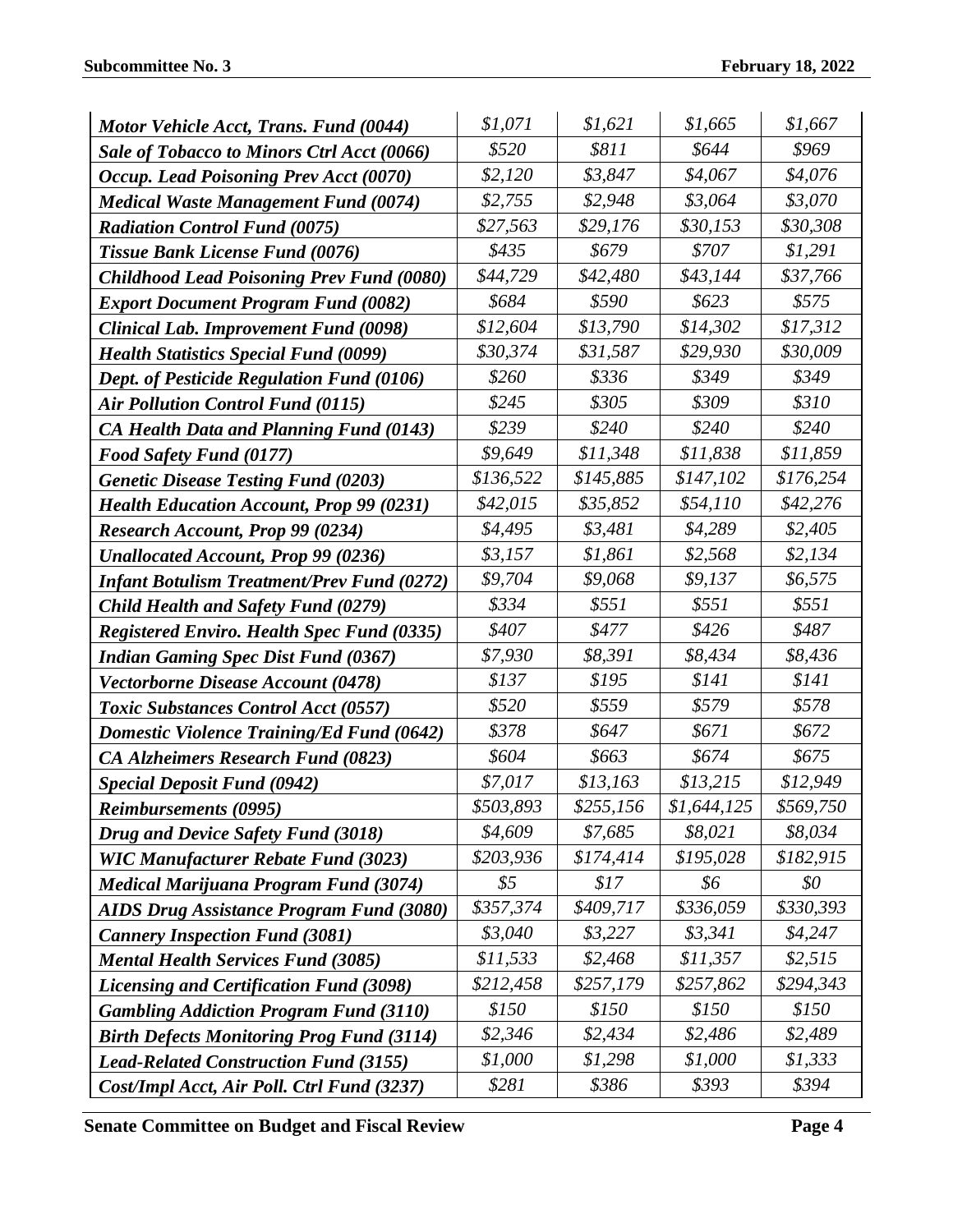| <b>Cannabis Control Fund (3288)</b>           | \$21,041  | \$908    | \$899    | \$595     |
|-----------------------------------------------|-----------|----------|----------|-----------|
| State Dental Program Acct., Prop 56 (3307)    | \$31,020  | \$25,054 | \$25,205 | \$26,931  |
| <b>DPH Tobacco Law Enforc, Prop 56 (3318)</b> | \$9,728   | \$4,463  | \$4.719  | \$5,275   |
| DPH, Tobacco Prev/Ctrl, Prop 56 (3322)        | \$121,585 | \$88,625 | \$89,111 | \$110,434 |
| <b>Opioid Settlement Fund (3397)</b>          | \$0       | \$0      | $\$0$    | \$55,000  |

**Background.** The Department of Public Health (DPH) delivers a broad range of public health programs. Some of these programs complement and support the activities of local health agencies in controlling environmental hazards, preventing and controlling disease, and providing health services to populations who have special needs. Others are primarily state-operated programs, such as those that license health care facilities.

According to DPH, the goals of these programs include the following:

- 1. Achieve health equities and eliminate health disparities.
- 2. Eliminate preventable disease, disability, injury, and premature death.
- 3. Promote social and physical environments that support good health for all.
- 4. Prepare for, respond to, and recover from emerging public health threats and emergencies.
- 5. Improve the quality of the workforce and workplace.

The department is composed of seven major program areas:

- **(1) Center for Healthy Communities –** This center works to prevent and control chronic diseases, such as cancer, cardiovascular diseases, asthma, adverse pregnancy outcomes, and diabetes; reduce the prevalence of obesity; provide training programs for the public health workforce; prevent and control injuries, violence, deaths, and diseases related to behavioral, environmental, and occupational factors; promote and support safe and healthy environments in all communities and workplaces; and prevent and treat problem gambling.
- **(2) Center for Environmental Health –** This center works to protect and improve the health of all California residents by ensuring the safety of drinking water, food, drugs, and medical devices; conducts environmental management programs; and oversees the use of radiation through investigation, inspection, laboratory testing, and regulatory activities.
- **(3) Center for Family Health –** This center works to improve health outcomes and reduce disparities in access to health care for low-income families, including women of reproductive age, pregnant and breastfeeding women, and infants, children, and adolescents and their families.
- **(4) Center for Health Care Quality –** This center regulates the quality of care in approximately 8,000 public and private health facilities, clinics, and agencies throughout the state; licenses nursing home administrators, and certified nurse assistants, home health aides, hemodialysis technicians, and other direct care staff.
- **(5) Center for Infectious Disease –** This center works to prevent and control infectious diseases, such as HIV/AIDS, viral hepatitis, influenza and other vaccine preventable illnesses, tuberculosis, emerging infections, and foodborne illnesses.
- **(6) Center for Health Statistics and Informatics –** This center works to improve public health by developing data systems and facilitating the collection, validation, analysis, and dissemination of health information.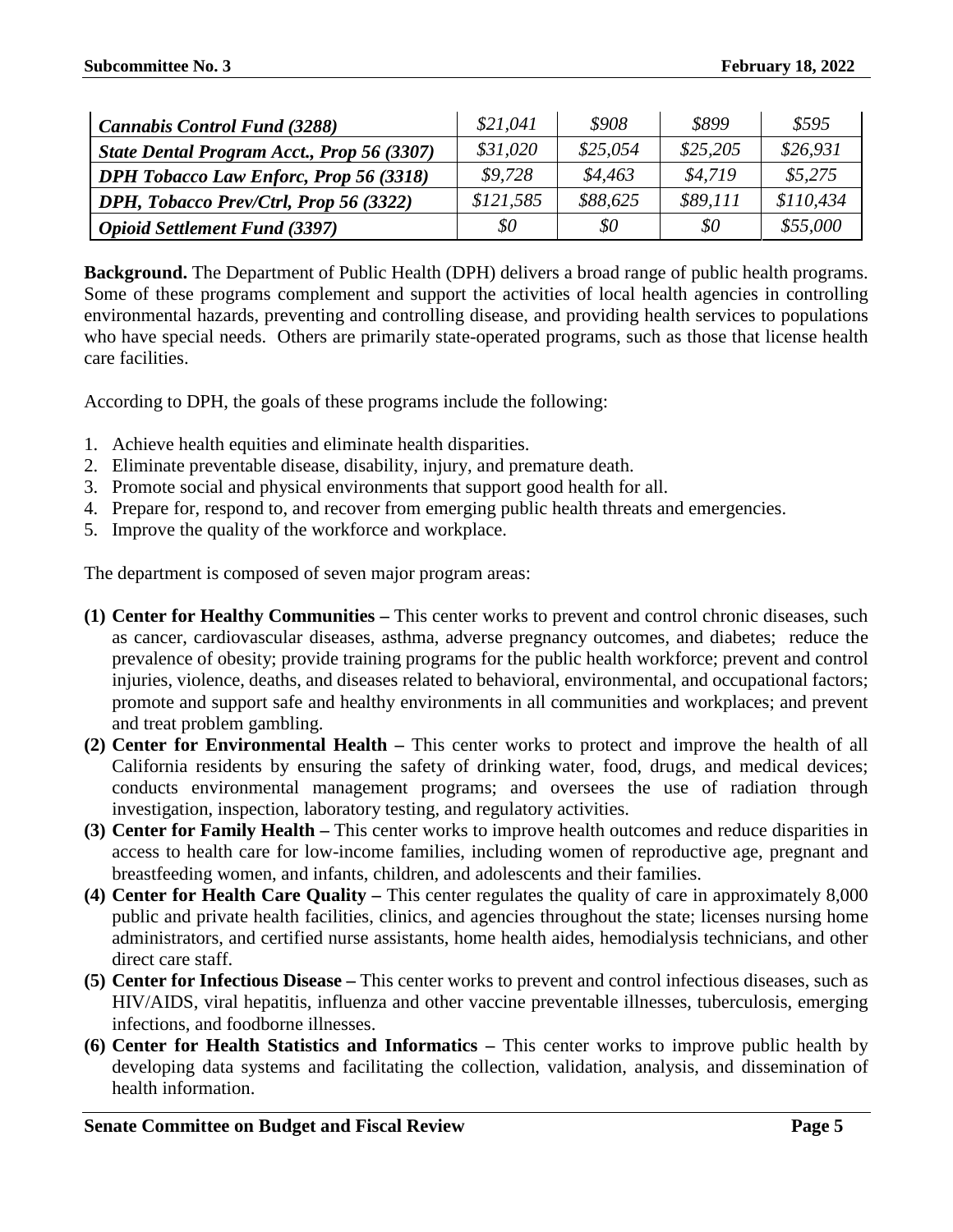**(7) Public Health Emergency Preparedness** – This program coordinates preparedness and response activities for all public health emergencies, including natural disasters, acts of terrorism, and pandemic diseases. The program plans and supports surge capacity in the medical care and public health systems to meet needs during emergencies. The program also administers federal and state funds that support DPH emergency preparedness activities.

**Subcommittee Staff Comment.** This is an informational item.

**Questions.** The subcommittee has requested DPH to respond to the following:

1. Please provide a brief overview of DPH's programs and budget.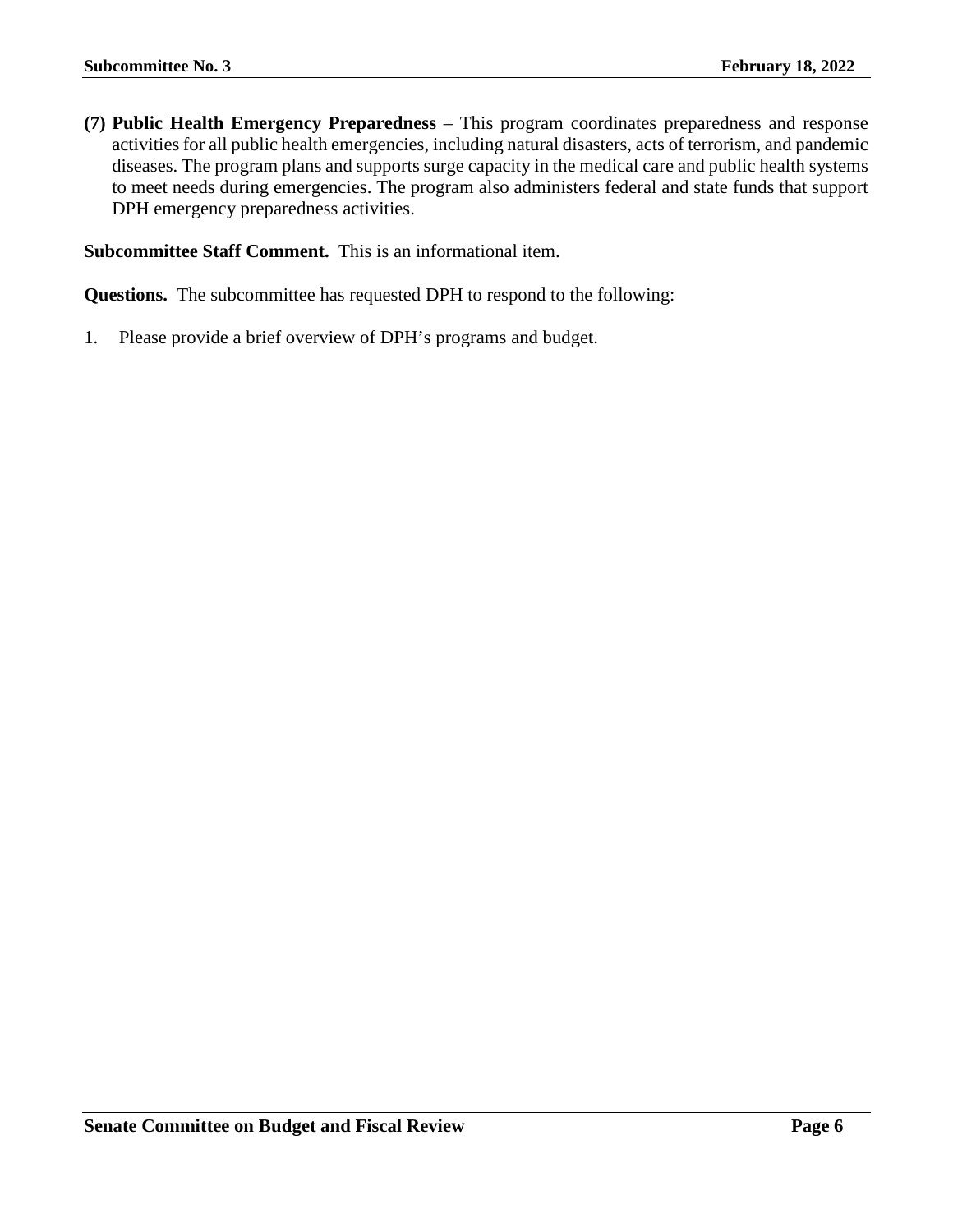### <span id="page-6-0"></span>**Issue 2: Foundation for the Future of Public Health**

**Budget Change Proposal – Governor's Budget.** DPH requests 404 positions and General Fund expenditure authority of \$300 million annually to modernize California's public health system with the goal of protecting and improving the health of all Californians. Of these resources, \$200.4 million would support California's 61 local health jurisdictions and \$99.6 million would support statewide public health priorities at DPH.

| <b>Program Funding Request Summary</b>         |               |               |  |
|------------------------------------------------|---------------|---------------|--|
| $2023 - 24^*$<br>2022-23<br><b>Fund Source</b> |               |               |  |
| $0001$ – General Fund                          | \$300,000,000 | \$300,000,000 |  |
| <b>Total Funding Request:</b>                  | \$300,000,000 | \$300,000,000 |  |
| <b>Total Requested Positions:</b>              | 404.0         | 404.0         |  |

\* Positions and resources ongoing after 2023-24.

**Decades of Underinvestment in Public Health.** Public health is invisible. Many of the advances in civilized society Californians take for granted are made possible by the efforts of public health workers operating in the background of their lives. Public health workers monitor and track outbreaks of infectious diseases, most notably and recently the COVID-19 pandemic, but also outbreaks of measles, hepatitis A, and sexually transmitted infections (STIs). Public health workers make sure the food Californians eat is free of food-borne pathogens and other dangerous contaminants. Public health workers regulate the quality of health facilities, including hospitals, clinics, and nursing homes to ensure the places Californians go to seek medical care are safe, clean, and are capable of providing high-quality services. Public health engages in a wide variety of population health interventions, from the Black Infant Health programs that seek to reduce vast disparities in maternal and infant morbidity and mortality, to Childhood Lead Poisoning Prevention programs that ensure California's kids have a safe place to grow up, to tobacco prevention programs that reduce smoking and lung-related diseases.

Public health becomes visible to policymakers and the public when it is unsuccessful: an uncontrolled disease outbreak, a failure to protect the food supply, or the persistence of health disparities. As a result, there is a limited constituency to advocate for maintaining adequate funding for essential public health services, often public health workers themselves, healthcare providers, or community-based organizations focused on public health or health disparities. For decades, the level of public investment in public health at the national, state, and local level has been significantly below what is needed for a truly equitable public health system that can keep Californians healthy and safe.

**California's Public Health System.** California's Department of Public Health delivers a broad range of public health programs. Some of these programs complement and support the activities of local health agencies in controlling environmental hazards, preventing and controlling disease, and providing health services to populations who have special needs. Others are primarily state-operated programs, such as those that license health care facilities.

In addition to the state department, 61 local health jurisdictions from each of California's 58 counties and from three cities (Berkeley, Long Beach, and Pasadena) support public health interventions at the local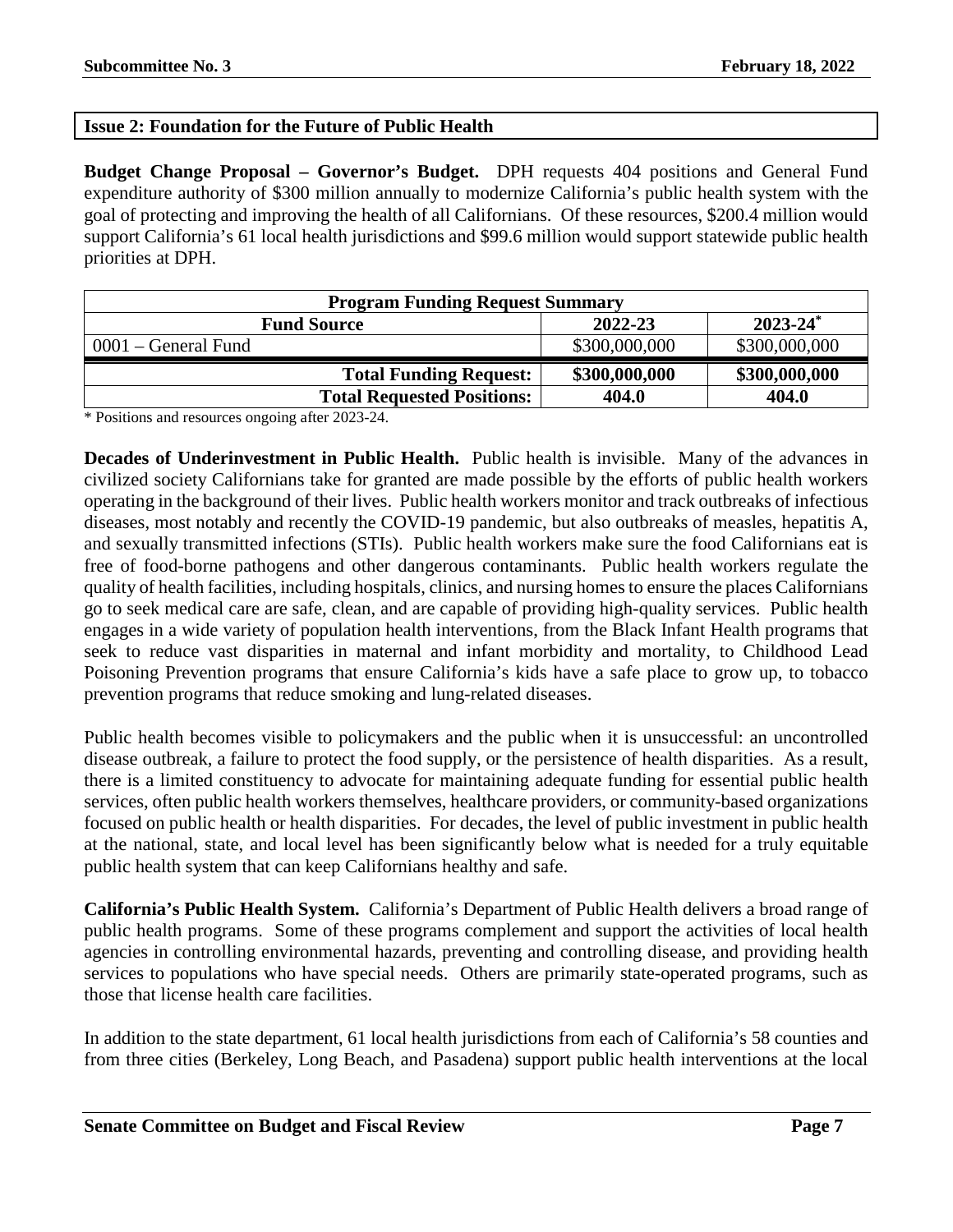level. Local health jurisdictions are funded by 1991 Realignment funds, local county General Fund, and a variety of state and federal funding streams for specific programs.

**Public Health Workforce Shortages.** The COVID-19 pandemic has laid bare the decades-long underinvestment in public health in California, the nation, and the world, particularly in developing the public health workforce. Two years into the pandemic, many public health officers identify additional staff resources as the most important resource they would have wanted to be available before the pandemic began. According to the California Future Health Workforce Commission, 61 percent of managers and supervisors, and 44 percent of non-supervisory staff at the California Department of Public Health are eligible for retirement, and the department estimates two-thirds of its workforce will retire in the next five years. At the local level, county and city health departments report challenges in recruiting and retaining well-qualified workers, citing a lack of tools for recruiting, limited options for advancement, and instability of funded positions.<sup>[1](#page-7-0)</sup> The instability of funding is a particular problem the Legislature attempted to address in its public health infrastructure package in last year's joint Senate-Assembly budget proposal, but delayed for a year in the final budget agreement. Most local public health funding is categorical, tied to specific programs or activities, with no flexibility to support comprehensive public health strategies. The Legislature also attempted to appropriate ongoing funding to develop public health workforce development programs at the Department of Health Care Access and Information (HCAI, formerly OSHPD). There are currently few workforce development programs to recruit, train, or retain qualified public health professionals. In particular, local health departments have identified the need for public health nurses, laboratory staff, epidemiologists, health equity staff, and data analysts.

**2021 Joint Legislative Budget Proposal - Rebuilding an Equitable Public Health System.** During the 2021-22 budget process, the Senate and the Assembly approved a joint legislative budget proposal, which included ongoing General Fund expenditure authority of \$403 million to support investments in public health infrastructure. The proposal included the following primary components:

#### *Local Public Health Investments* - \$200 million

- Local health jurisdictions would have received an annual investment of \$200 million General Fund, subject to certain planning, transparency, and accountability requirements, and distributed to counties based on a formula that took into account population, health disparities and the overall burden of preventable mortality and morbidity.
- Local health jurisdictions would have been required, as a condition of receiving state public health investment dollars, to submit a triennial plan to DPH that outlined strategies to reduce preventable causes of mortality and morbidity, as well as reduce health disparities.
- Local health jurisdictions would also have been required to conduct workforce analysis and planning.

#### *Health Equity and Racial Justice Innovation -* \$115 million

• The Office of Health Equity would have administered an annual \$115 million grant program to address health disparities. Clinics, community-based organizations, and tribes would have applied for grants

<span id="page-7-0"></span> <sup>1</sup> California Future Health Workforce Commission. *Meeting the Demand for Health.*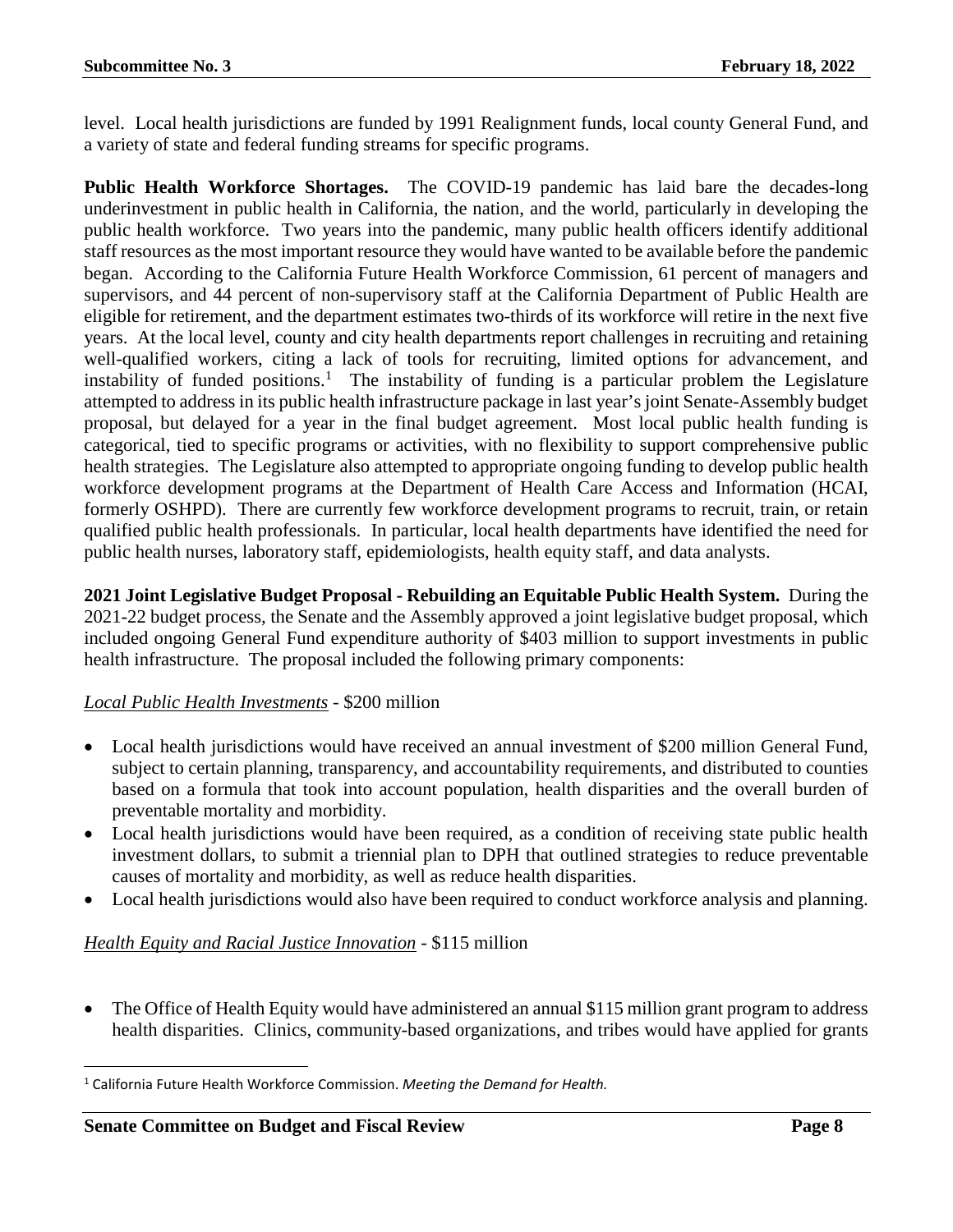and would have been required to demonstrate how funding would be used to ameliorate existing or emerging health disparities, including metrics for success.

#### *Public Health Workforce Development* - \$35 million

• DPH, in collaboration with the Department of Health Care Access and Information (HCAI) and local health jurisdictions, would have administered an annual \$35 million workforce development program to recruit, expand, and retain a modern public health workforce, including training, scholarships, apprenticeships, and other programs targeted to local health jurisdictions and communities with significant health disparities. The program would have supported training of epidemiologists, disease investigators, information and data analytics specialists, public health nurses, community health workers, medical social workers, outreach specialists, multilingual health educators, health equity leaders, environmental health specialists, laboratory staff, food safety professionals, dietitians, quality improvement coordinators, and physical and occupational therapists.

#### *DPH – Statewide Coordination and Planning* - \$40 million

- DPH would have received an appropriation of \$40 million annually to support statewide coordination and planning of the activities funded by the components of this proposal, including:
	- o *Technical Assistance* Technical assistance to local health jurisdictions, particularly in small counties or cities, for preparation of the triennial public health plan.
	- o *Learning Collaboratives –* Facilitation of learning collaboratives to share best practices regarding specific interventions to address causes of preventable morbidity and mortality, or health disparities.
	- o *Effective Public Health Communications -* Communication support for public information officers in local health jurisdictions to ensure effective delivery of public health messages, particularly in smaller counties or cities, as well as access to media and other messaging resources.
	- o *Effective IT Systems to Support Public Health -* Ongoing information technology upgrades and improvements to support communicable and chronic disease surveillance, testing, case investigation, contact tracing, identification and monitoring of health disparities, and other public health priorities.
	- o *Public Health Workforce Gap Analysis -* A triennial gap analysis of public health workforce needs in the state, to align with and inform the preparation of local health jurisdictions' triennial public health plans and inform the development and implementation of the \$35 million public health workforce development program.
	- o *Annual Health Disparities Reporting –* A population-based health status report including:
		- Indicators of chronic disease prevalence and management, including, but not limited to, statistics on asthma and asthma management, obesity, diabetes, and cardiovascular disease;
		- **Maternal and infant mortality;**
		- Social determinants of health, including, but not limited to, access to nutritious foods, safe and affordable housing and neighborhoods, income and poverty rates; educational opportunities, evidence of racism and discrimination.
		- Environmental factors, such as exposure to polluted air and water, exposure to lead and gun violence;
		- **Prevalence of infectious diseases, including respiratory and sexually transmitted diseases;**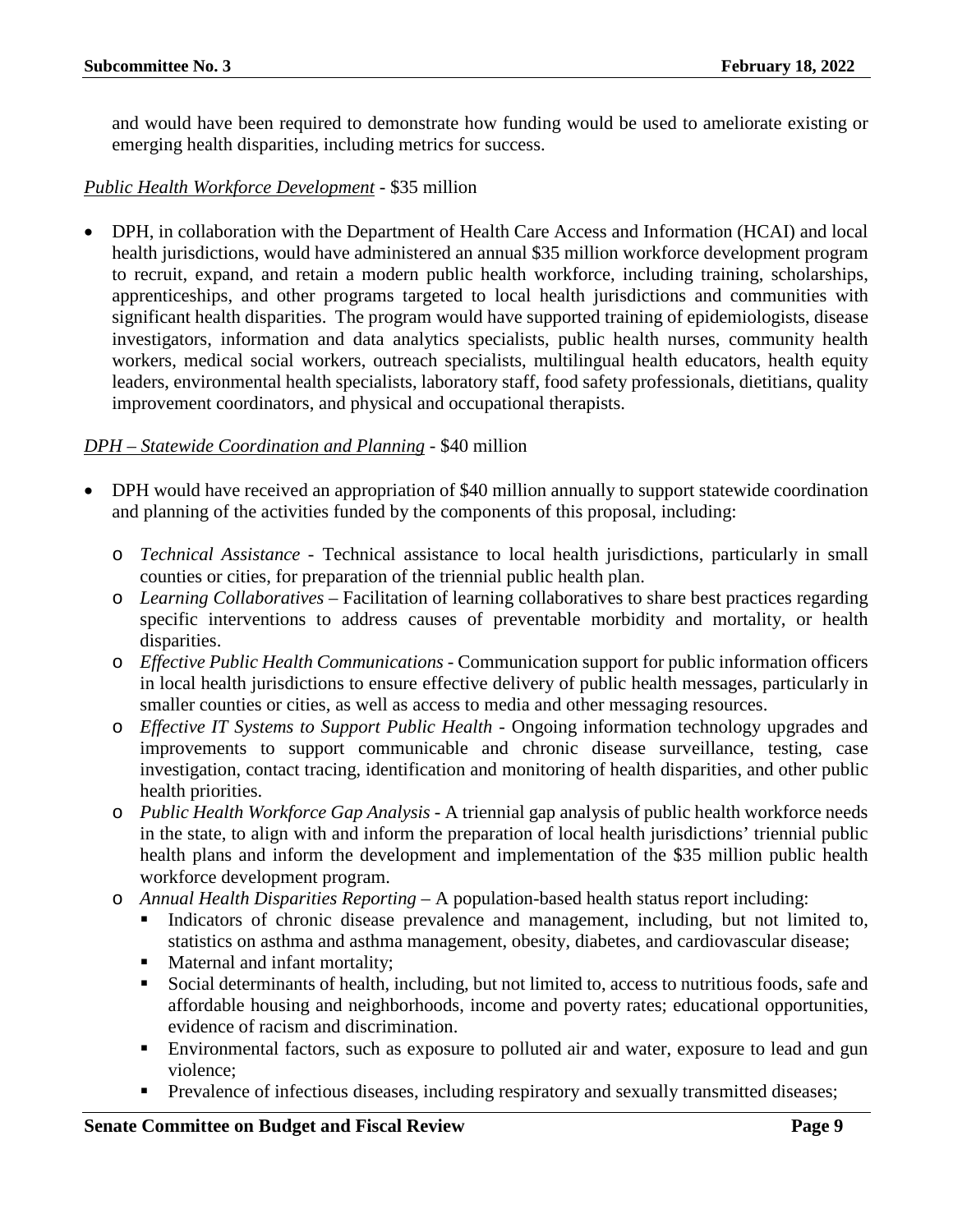- Access and proximity to health care, including rates of uninsured and timely access to health, dental, vision and behavioral health services;
- Tobacco product use and availability;
- Substance use disorders and drug overdose prevalence.
- o *Health Disparities Reduction - Statewide Coordination and 2030 Goal –* A goal of reducing health disparities among children by 50 percent statewide by December 31, 2030.
- o *Annual State of the State's Public Health –* An annual report on the State of the State's Public Health, that would identify the most prevalent existing causes of morbidity and mortality in California, emerging causes of morbidity and mortality in California, statewide or regional health disparities based on its annual reporting, as well as policy recommendations and fiscal estimates for addressing these issues.
- o *Annual State of the County's Public Health –* As a condition of receipt of state funding, county public health officers would also have been required to annually prepare a report on the State of the County's Public Health. The county public health officer would present this report annually to the county's Board of Supervisors.

#### *Public Health Infrastructure Study* - \$3 million

• DPH would coordinate with local health jurisdictions, community-based organizations, healthcare providers, and other public health stakeholders to conduct a study to identify specific needs to develop an agile and flexible public health infrastructure at the local and statewide level. The study would be informed by two or more public stakeholder meetings and would be used by local health jurisdictions, in collaboration with DPH and local stakeholders, to develop and implement the triennial public health plan beginning July 1, 2022.

The 2021 Budget Act ultimately included no resources in 2021-22 for investments in public health infrastructure, but a commitment to annual General Fund expenditure authority of at least \$300 million beginning in 2022-23. The 2021 Budget Act did include General Fund expenditure authority of \$3 million to support a public health infrastructure study, which the Administration indicated would inform its proposed spending plan for public health investments in 2022-23.

**The Future of Public Health Work Group.** The Administration convened stakeholders, including representatives of state departments and agencies, local health jurisdictions, tribal health officials, and community advocacy organizations to develop a memo, titled "Future of Public Health Work Group: Investments and Capabilities Needed for the Future Public Health System", which was published in September 2021. The work group memo identified the need for investments in the following foundational public health services:

- *Workforce.* To respond effectively to the next set of public health challenges, California's state and local public health system would need to:
	- o Attract a diverse and talented workforce with the relevant skills and experiences, and that reflects the communities they serve.
	- o Create opportunities to grow and develop current and future employees into leaders
	- o Implement a robust and agile talent model to ensure the workforce is able to adapt to the state's changing public health needs, from data science, technology, and disease surveillance to marketing and communications.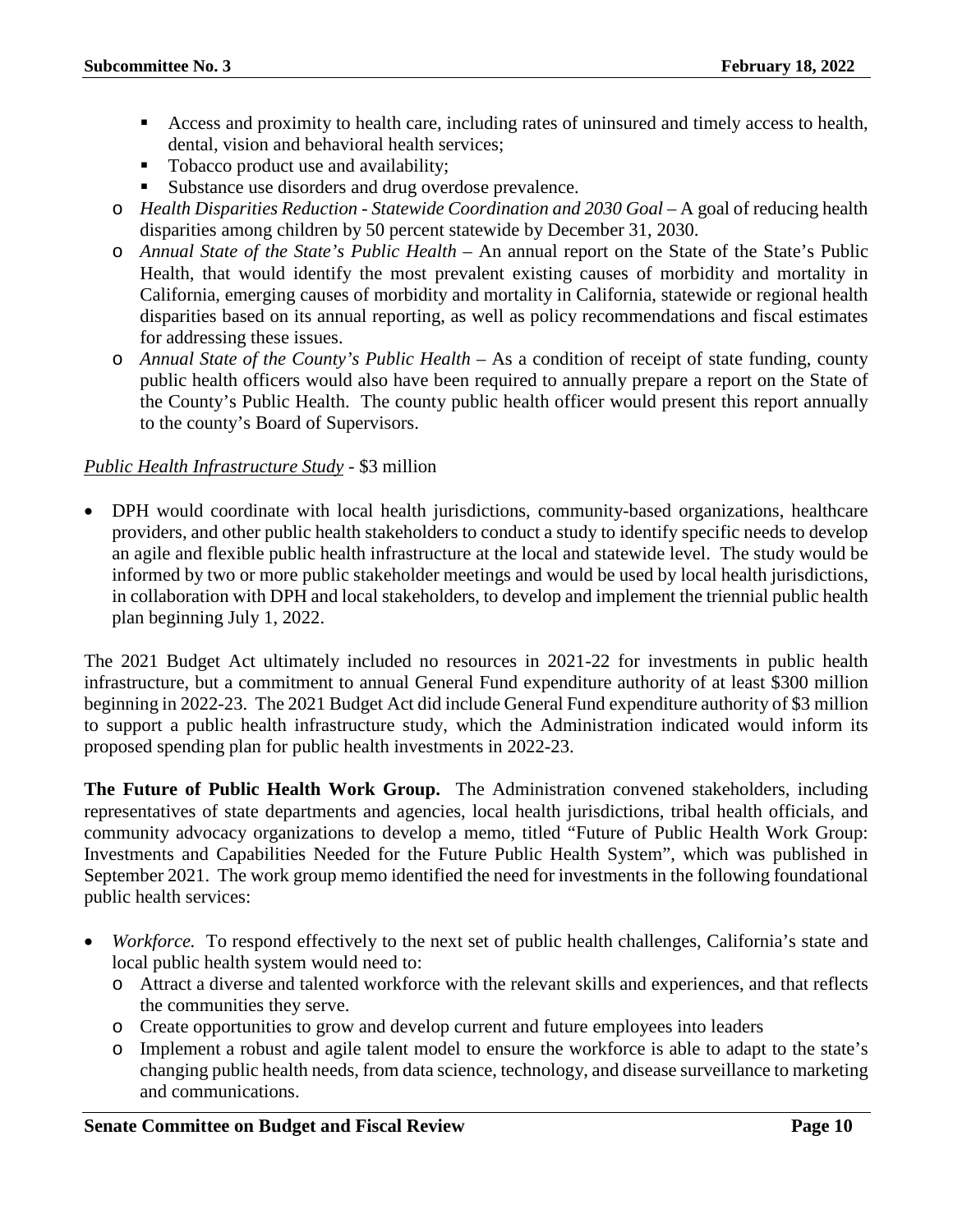o Promote creativity, flexibility, and innovation to ensure an effective and inclusive working environment and culture.

According to the memo, these workforce goals would require two major investments: 1) funding to support expansion of the workforce, filling known gaps to ensure there is sufficient capacity to deliver on system demands; and 2) augmenting state and local workforce development capabilities required to attract, develop, and retain the public health workforce of the future.

- *Emergency Preparedness and Response.* To create a ready and sustainable structure that can rapidly identify hazards and deploy the state would invest in:
	- o Ensuring early detection of infectious, biological, chemical, environmental, and radiological agents to prevent adverse impacts.
	- o Improving the timeliness of response to threats and improving average times to respond to a hazard to as close to real-time as possible.
	- o Address inequities by developing nimble interventions for groups experiencing disproportionate impacts.
	- o Sustaining regular public health operations while engaging in an active response, including ensuring continuity of local emergency preparedness operations and reducing the number of redirected state emergency staff during a hazard event.

According to the memo, several initiatives were identified to support these efforts, including: 1) developing a 24 hour intelligence hub focused on proactive and real-time hazard detection; 2) establishing a dedicated core team to support planning, training, and tabletop exercises; 3) building a regional resourcing model to support critical emergency preparedness capabilities; 4) establishing a Public Health Reserve Corps consisting of approximately 1,000 public health volunteers trained centrally, but managed and deployed locally in the event of a large hazard event; and 5) establishing community recovery units to set community recovery guidance, ensure efficient cost recovery, and minimize the impact of social, economic, and physical and mental health impacts.

- *Information Technology (IT), Data Science, and Informatics.* State and local public health departments should expand data access and interoperability to enable data driven decision making and advanced analytics to explain, predict, and prevent disease spread by:
	- o Building decision intelligence capabilities to analyze data and information using modern data science to inform and optimize decisions, solve problems, and improve performance.
	- o Responding quickly and effectively to evolving public health circumstances with forecasting and scenario analysis to determine appropriate public health measures.
	- o Conducting retrospective assessments following public health events and assessing and evaluating the impact of policy on decision making.
	- o Using technology to engage partners and the community to increase participation in public health and help policymakers assess the impact of policy and interventions.

According to the memo, initiatives could include: 1) building a flexible and scalable backbone for dynamic public health activities using cloud-based, secure, and scalable platforms needed for data sharing and management; 2) streamlining data in disease surveillance and licensing systems to create one-stop shops for disease and environmental surveillance information; 3) enabling more efficient public health business processes and reducing manual burden to facilitate more efficient tracking and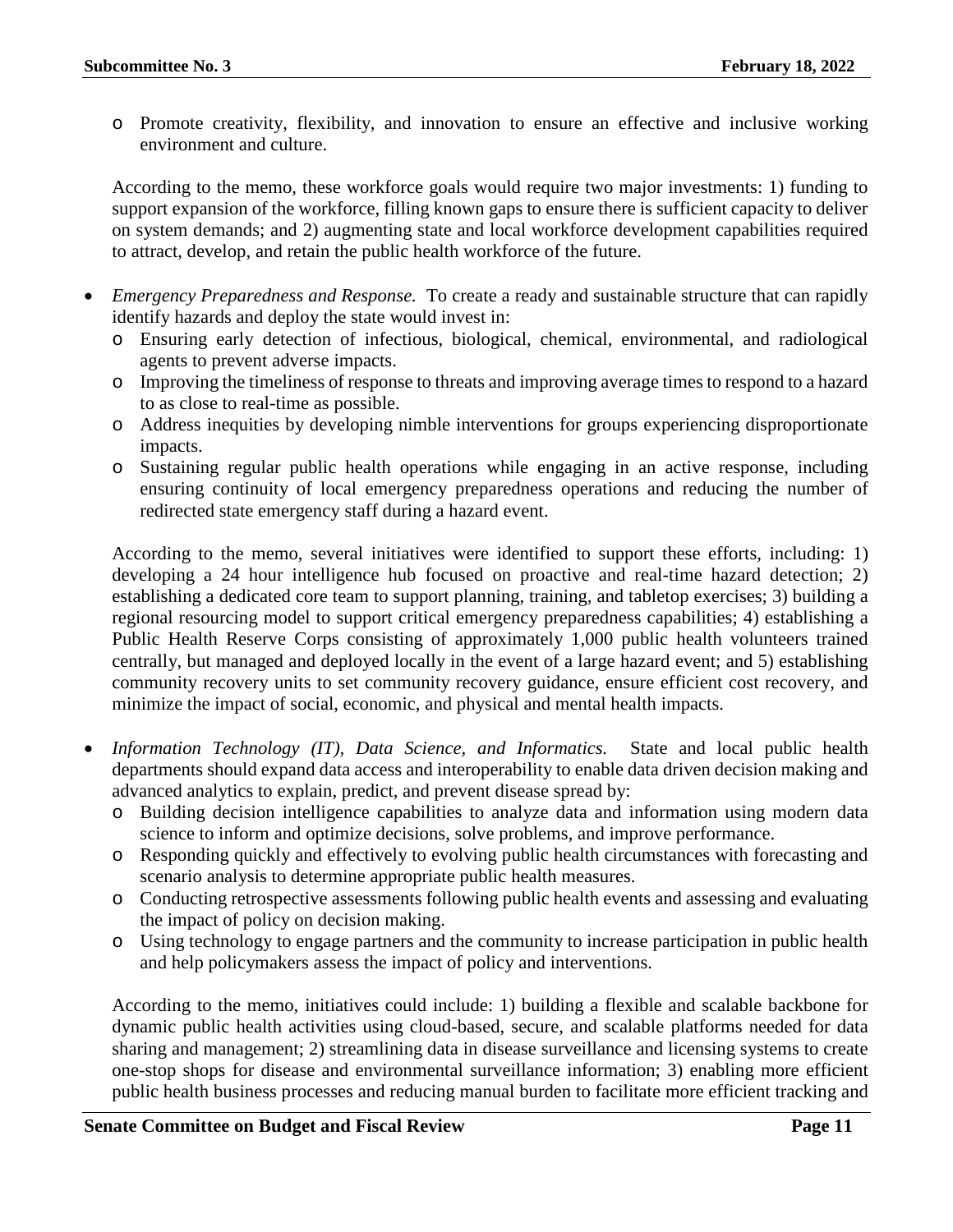impact assessments; 4) integrating and accessing new data streams to enable public health analyses including electronic health records, social determinants of health, and environmental data; 5) enhancing system-wide data governance and standards; 6) building analytics workspaces to query data, run, iterate, and share models on key public health use cases; 7) enabling access to accurate and timely data for city and county health jurisdictions and stakeholders; 8) building IT, data, and informatics capacity, skillsets, and knowledge sharing to improve decision making; and 9) establishing an enterprise-wide IT, data science, and informatics project office to ensure successful delivery of these initiatives.

- *Community Partnerships.* Creating a holistic partnership network, engaged to support state and local public health efforts would enable public health systems to:
	- o Engage a broad range of partners in holistic and inclusive collaborations and use a data-backed approach to assess our existing relationships.
	- o Enable a high level of proactive coordination with partners so that partnerships can be mobilized as needs arise
	- o Tap into the power of coalitions by strategically assessing the functions that community partners could take and activating them to play roles where they are uniquely positioned to have impact.

According to the memo, initiatives to develop community partnership infrastructure could include: 1) developing a community partnership strategy to outline roles and intended capabilities of community partners in supporting California's public health mission; 2) hiring dedicated community engagement personnel to ensure personalized outreach and uptake of an overarching community partnership strategy; 3) establishing a community partner relationship management system to achieve a broader outreach pipeline in local communities, strengthen existing partnerships, and address equity goals; and 4) launching a public health community funding matchmaking infrastructure connecting community partners with appropriate funding sources and ensuring funds are allocated to a diverse network of organizations through a dedicated team and system.

- *Communications and Public Education.* Developing a proactive, personalized, and highly coordinated communication strategy and operations would include:
	- o Effectively and equitably driving systemic change that encourages healthy behavior and empowers Californians and other stakeholders to improve health and environment.
	- o Shifting public participation from being informed and consulted to actively collaborating on public health priorities based on scientific evidence.
	- o Advancing health equity by ensuring that all communications and public engagements are culturally competent and linguistically accessible.
	- o Promoting a shared narrative and vision for improving public health in California rooted in core public health values and with the aim of building a culture of health and respect.
	- o Ensuring all Californians have an equal voice and the opportunity to shape the direction of public health activities.
	- o Engaging Californians at all levels, including business communities, elected leaders, schools, and other institutions.

According to the memo, initiatives for communication and public education could include: 1) creation of a core public health communication strategy and deployment plan which defines an overall public health narrative to promote healthy behavior and informs specific actions and priorities; and 2)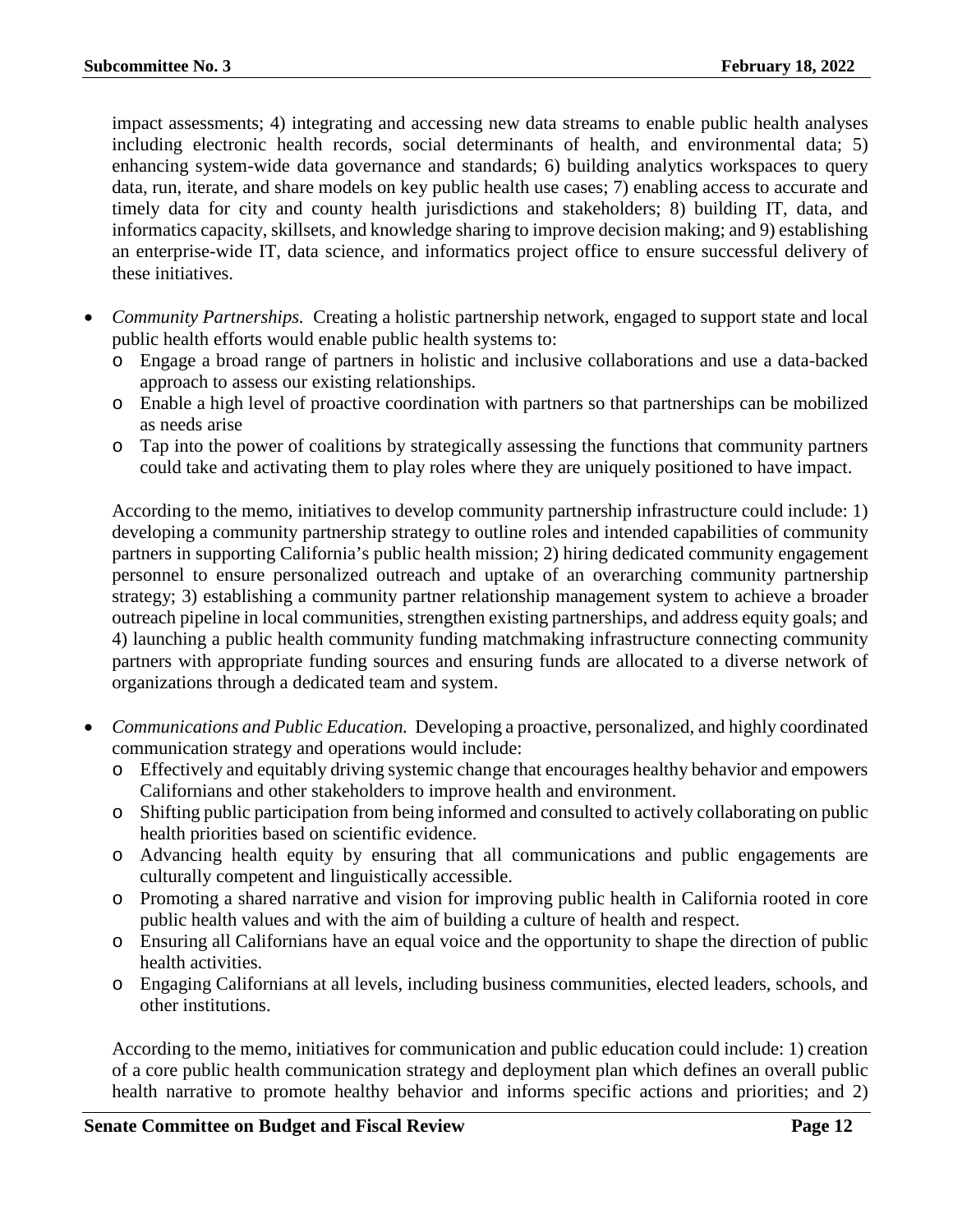ensuring operational capabilities and adequate capacity to effectively disseminate communications across a variety of channels and field requests from Californians in a linguistically and culturally competent manner.

- *Community Health Improvement.* Developing a comprehensive community health improvement strategy that emphasizes life course approach, resiliency, equity, and prevention could be achieved by:
	- o Enabling systematic and comprehensive efforts focused on community health improvement, including needs assessment, targeted public health program designs and implementation, and monitoring of outcomes.
	- o Effectively convening and collaborating with state and local agencies, upstream partners, providers, communities, and other stakeholders.
	- o Strategically directing efforts and resources to areas of need and importance, addressing health behaviors and a broad range of health factors, reducing health disparities, and focusing on community-wide prevention and resiliency.

According to the memo, improvements to community health could include the following initiatives: 1) a comprehensive community health strategy that emphasizes life course approach to health and public health prevention; 2) a dedicated community health improvement team; 3) standardized and aligned community health data; and 4) community health improvement plans informed by communitydriven health risk assessment models.

**2022 Spending Plan for Public Health Infrastructure Investment.** Based on the work of the Future of Public Health Work Group and the memo published in September 2021, the Administration released its Spending Plan for Public Health Infrastructure Investment along with the Governor's January budget. In the spending plan, DPH requests 404 positions and General Fund expenditure authority of \$300 million annually to modernize California's public health system with the goal of protecting and improving the health of all Californians. Of these resources, \$200.4 million would support California's 61 local health jurisdictions and \$99.6 million would support statewide public health priorities at DPH. The specific components of the proposal are as follows:

#### State Operations Spending Plan - \$99.6 million

The Administration's proposed expenditures for state operations are categorized similarly to the six foundational services identified in the Future of Public Health Work Group memo. DPH would receive 404 positions and \$99.6 million in the following areas:

- *Workforce.* DPH requests 270 positions and General Fund expenditure authority of \$58 million annually to increase staffing capacity and to attract, develop, and retain a diverse, multi-disciplinary public health workforce. According to DPH, these positions and resources would support the following initiatives:
	- o A multi-channel, proactive, and digitally-enabled recruitment and hiring functions to attract top talent that reflects the diversity of California's population.
	- o A simplified, aligned job classification system within DPH that can be used as a model for local health jurisdictions.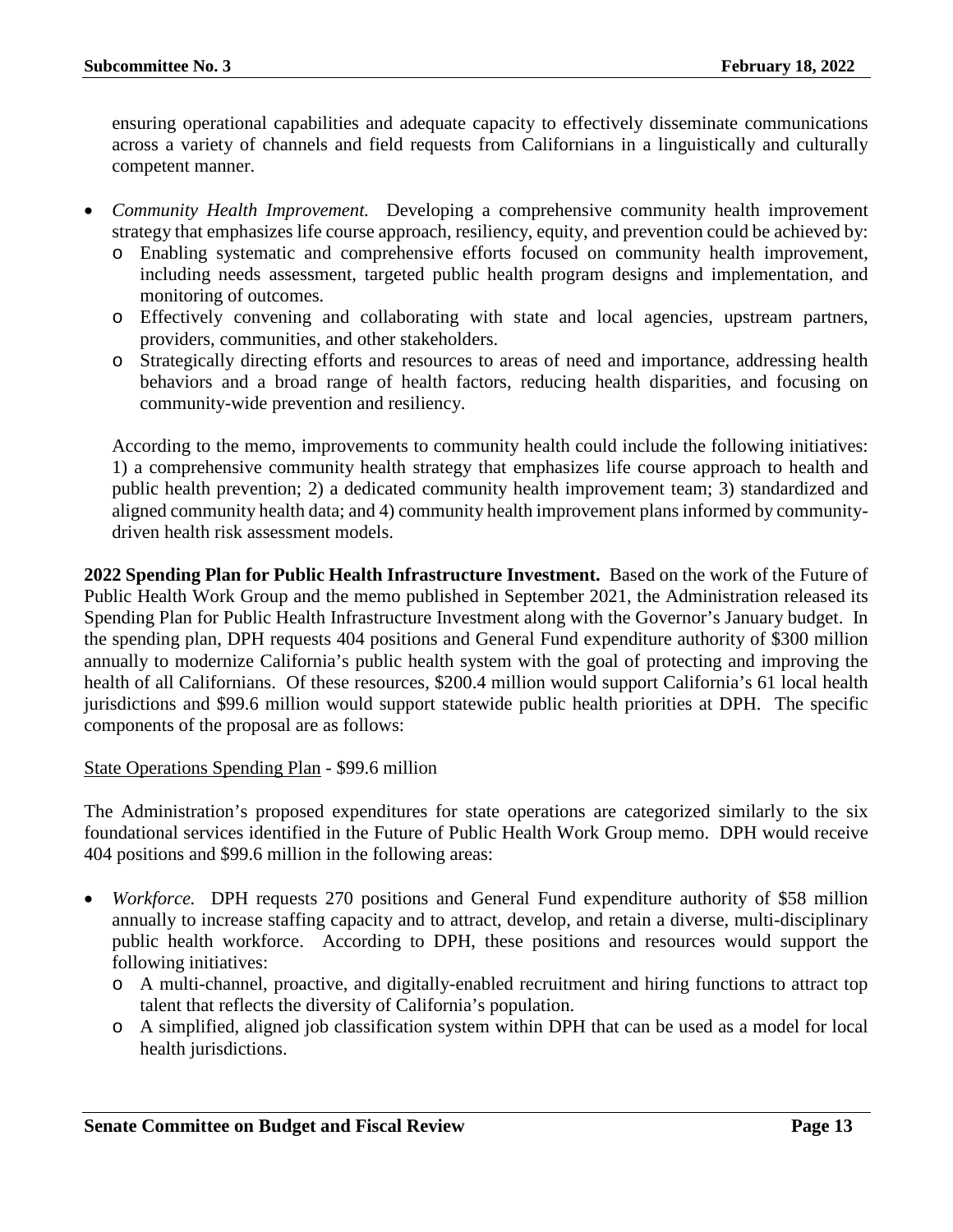- o A holistic organizational culture transformation at DPH and at the local level to promote inclusiveness and support employees, incentivizing them to stay and grow into leadership through development support, career pathways, sufficient staffing, salary and non-salary incentives.
- o A culture of growth and learning via a well-structured, up-to-date, and highly accessible training program.
- o A comprehensive competency-based performance management system to define necessary competencies across public health roles, asses gaps in skillsets, and track competency development along career progression pathways.
- o An operational planning function to develop staffing benchmarks, make sure minimum recommended staffing standards are met at the state and local level, and support agile, strategic workforce deployment based on need.
- o An Office of Policy and Planning to conduct strategic planning to address current and emerging threats to public health, be accountable for effective and efficient use of funds, establish clear and quantifiable performance targets, and ensure actions are aligned with strategic priorities and increased equity.
- *Emergency Preparedness and Response.* DPH requests 77 positions and General Fund expenditure authority of \$27.6 million annually for a scalable and sustainable structure that can rapidly identify hazards and deploy resources to mitigate and contain public health threats. This resource request is aligned with four of the five initiatives in this category outlined in the memo including the following:
	- o Developing a 24 hour intelligence hub and surveillance network
	- o A dedicated core team to support regular refreshes of planning, training, and exercises
	- o Developing a regional resourcing model to support regional coordination with Regional Disaster Medical Health Specialists.
	- o Developing a dedicated recovery unit to establish public health recovery guidance after public health events.
- *IT, Data Science, and Informatics.* DPH requests three positions and General Fund expenditure authority of \$548,000 to expand the California Birth Defects Monitoring Program. DPH has a separate proposal for \$235.2 million to support maintenance and operations of information technology systems established during the COVID-19 pandemic (*see Issue 3: Disease Surveillance Readiness, Response, Recovery, Maintenance of IT Operations)*.
- *Communications and Public Education.* DPH requests 26 positions and General Fund expenditure authority of \$4.5 million annually to achieve a proactive, personalized, and highly coordinated communication strategy that meets the varying demands of California's diverse population and provides capacity to tailor messages to effectively reach all Californians. These positions and resources are aligned with the two initiatives outlined in the memo in this category, including the following:
	- o Creation of a core public health communications strategy and deployment plan.
	- o Bolster operational capabilities and adequate capacity to effectively disseminate communications.
- *Community Partnerships.* DPH requests five positions and General Fund expenditure authority of \$2.9 million to achieve a holistic partnership network engaged to support California's state and local public health efforts. These positions and resources are aligned with two of the four initiatives outlined in the memo, including the following: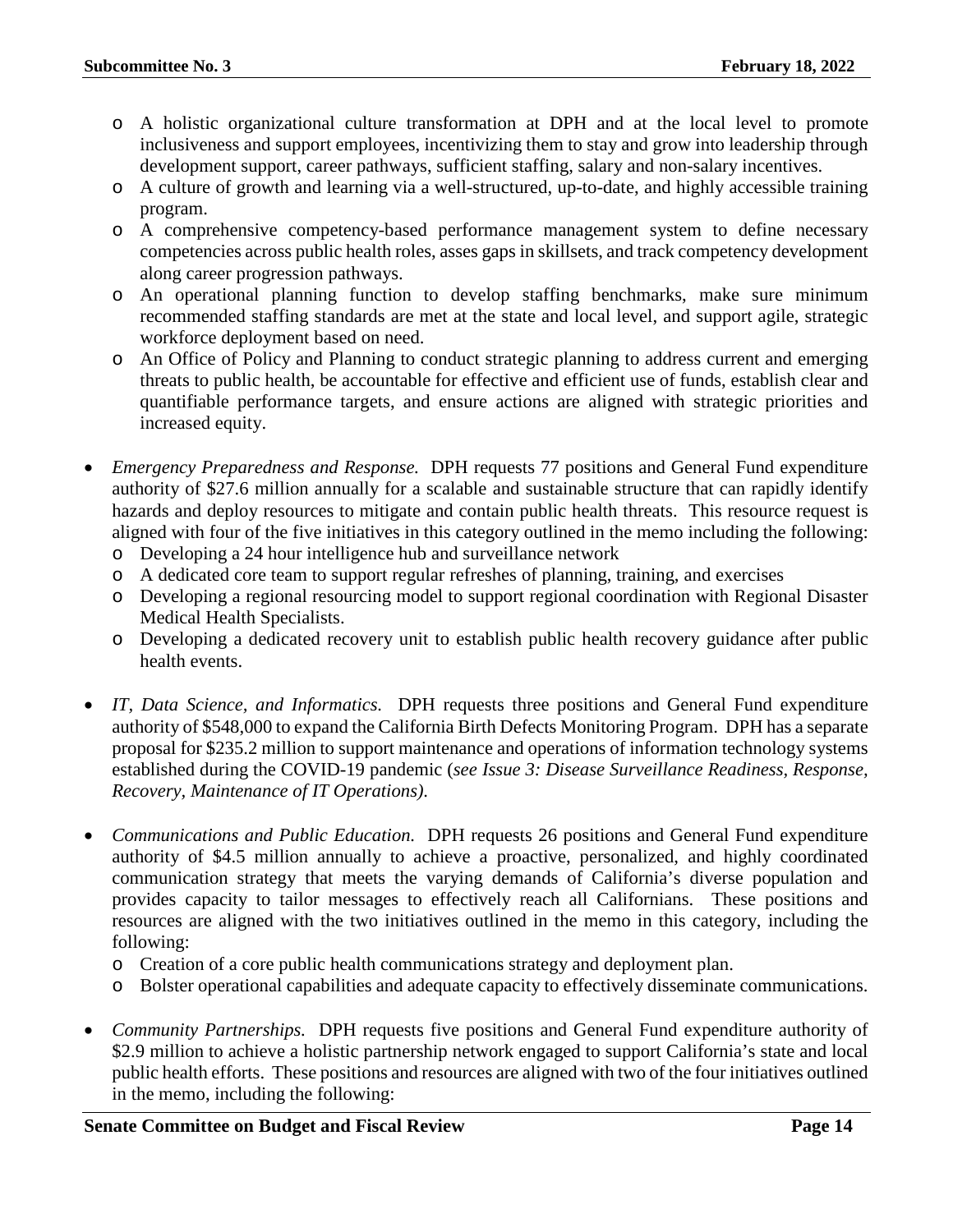- o Development of a community partnership strategy and plan to outline roles and intended capabilities of community partners in supporting California's public health mission.
- o Dedicated community engagement personnel to deliver personalized outreach and uptake of an overarching community partnership strategy.
- *Community Health Improvement.* DPH requests 23 positions and General Fund expenditure authority of \$6.1 million annually to provide a comprehensive community health improvement strategy that emphasizes a life-course approach, resiliency, equity, and prevention. These positions and resources are aligned with two of the four initiatives outlined in the memo and adds a third, including the following:
	- o Community health financing strategies that emphasize a life-course approach to health and public health prevention.
	- o Dedicated community health improvement team to support policy making across agencies.
	- o Development and implementation of a behavioral mental health program to address the current behavioral and mental health crisis in the state.

#### Local Assistance Spending Plan - \$200.4 million

The Administration proposes to provide local assistance funding of \$200.4 million to local health jurisdictions annually. These resources would be distributed based on the following methodology: 1) \$350,000 for each local health jurisdiction; 2) 50 percent of remaining funds based on population data; 2) 25 percent of remaining funds based on poverty data; and 3) 25 percent of remaining funds based on population data for Black/African-American/Latino/or Native Hawaiian/Pacific Islanders. Local health jurisdictions would be required to allocate 70 percent of funding to support staff to fill critical public health positions, including those where gaps were identified during the pandemic. In addition, local health jurisdictions would be required to submit a plan by July 1, 2023, and every three years thereafter, tied to its Community Health Assessment and Community Health Improvement Plan, including proposed evaluation methods and metrics. Funding may also be used to establish regional public health partnerships between multiple local health jurisdictions.

Community Benefit Program – Trailer bill language proposal.

While the spending plan proposal includes no direct state funding for community-based organizations to perform health equity or racial justice work, the Administration proposes to require non-profit hospitals to allocate 25 percent of community benefit funds to go to local public health efforts, including community-based organizations.

**Local Health Executives, Health Care Workers, Health Equity and Public Health Advocates - Response Panel.** The subcommittee has requested the following panelists to discuss the Administration's proposed investments in public health infrastructure:

- Michelle Gibbons, County Health Executives Association of California
- Matt Lege, Government Relations Advocate, SEIU California
- Kiran Savage-Sangwan, California Pan-Ethnic Health Network (CPEHN)
- Matthew Marsom, Senior Vice President, Public Health Institute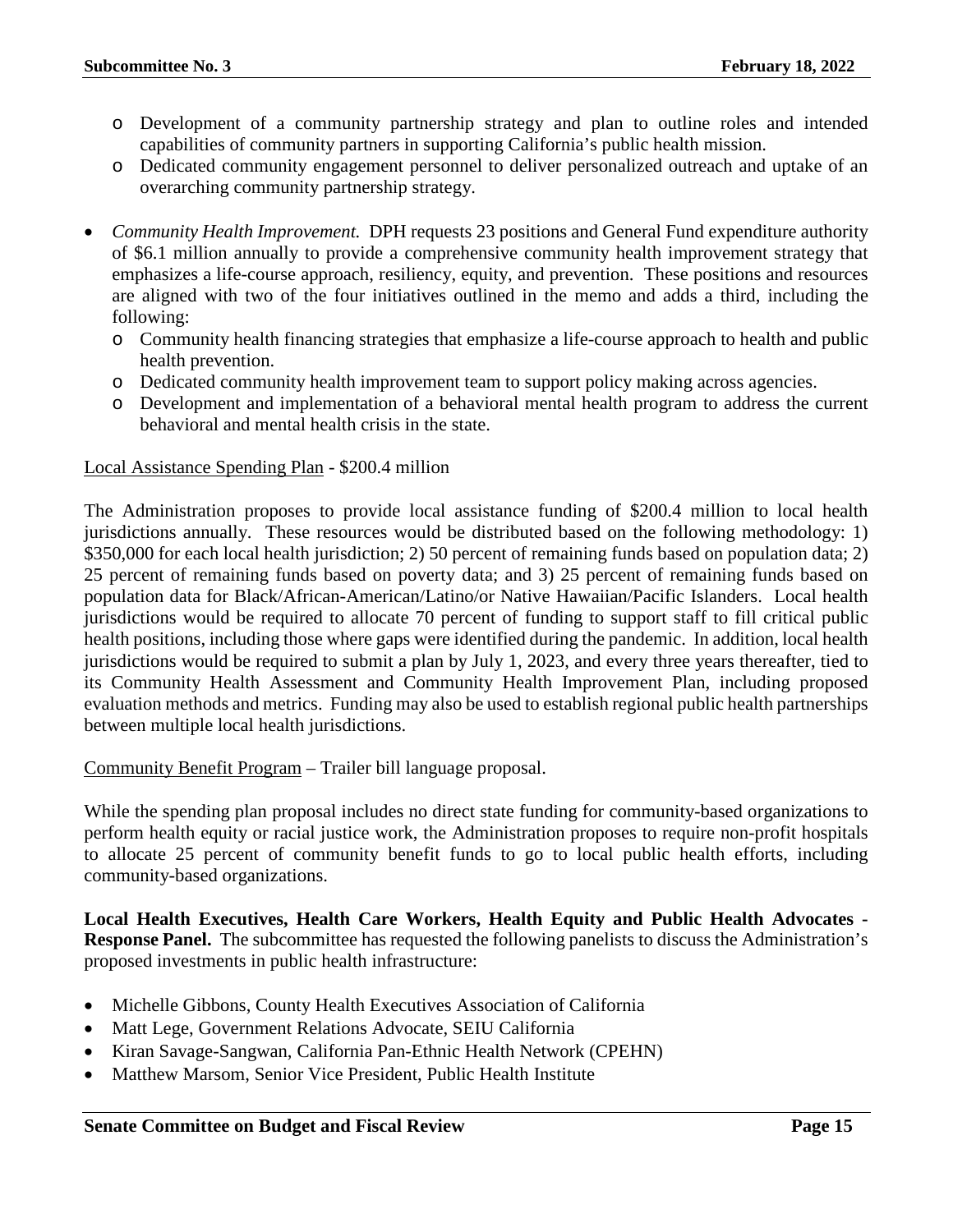**Subcommittee Staff Comment and Recommendation—Hold Open.** Subcommittee staff recommends holding this item open to allow continued discussions in advance of the May Revision.

**Questions.** The subcommittee has requested DPH to respond to the following:

- 1. Please provide a brief overview of the Administration's proposed investments in public health infrastructure.
- 2. The Administration's spending plan includes significant funding for hiring new staff at both the state and local level. What is the Administration's strategy to ensure there is an adequate pool of qualified candidates to fill those positions?
- 3. How would the Administration's significant investment in state public health staff allow it to support local health jurisdictions with technical assistance and facilitating dissemination of best practices, particularly for smaller jurisdictions with funding and resource challenges?
- 4. How does the Administration view the role of community-based organizations in improving public health outcomes? Because funding would be provided by hospitals, how would the Administration ensure the proposed community benefit plan requirements align with state public health priorities and local population health needs?
- 5. Why is the Administration proposing to implement this significant, ongoing investment of General Fund resources through budget bill language, rather than codifying the program, its requirements, and accountability measures in statute?

The subcommittee has also requested local health officers, health care worker, health equity and public health panelists to respond to the following:

#### Local Health Executives

- 1. Please describe how local health jurisdictions would be likely to use the local assistance resources proposed in the Administration's spending plan.
- 2. How could DPH better support local health jurisdictions to improve population health, particularly in smaller jurisdictions with funding and resource challenges?
- 3. What are local health jurisdictions doing to ensure there is an adequate pool of qualified candidates to fill public health positions? How are jurisdictions retaining staff who are under significant stress and often face threats and harassment?

#### SEIU

- 4. How could the state and local public health agencies help ensure public health workers are supported and continue their vital work to improve population health?
- 5. What types of assistance programs (e.g. scholarships, stipends, or other support) are currently available for individuals seeking to enter the public health workforce?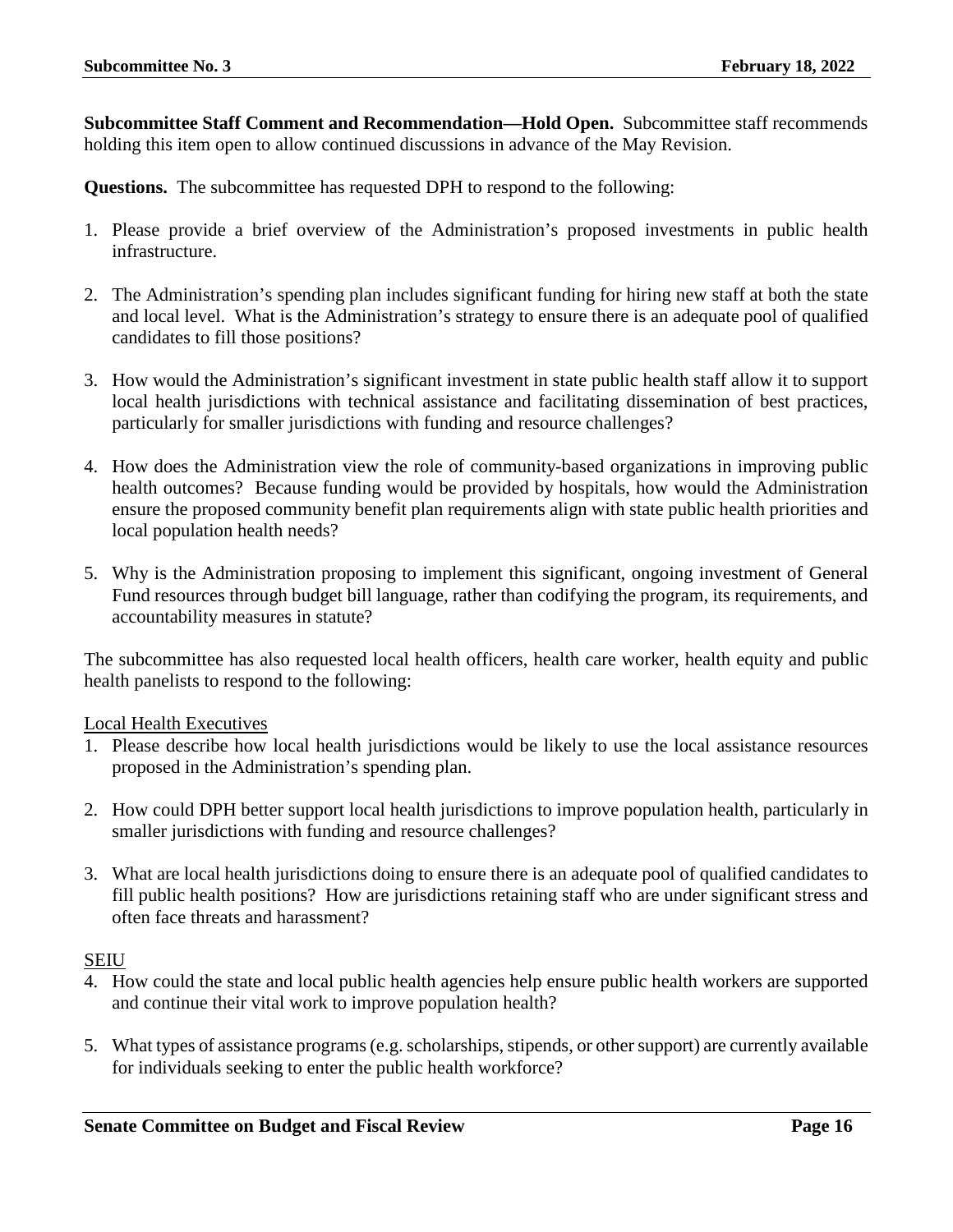6. How could the state and local public health agencies help develop the public health workforce?

#### **CPEHN**

- 7. What do you see as the role of community-based organizations in advancing public health goals, reducing health disparities, and promoting racial justice?
- 8. Please describe how community-based organizations complement and extend the reach of local public health efforts to reduce disparities and promote racial justice.

#### Public Health Institute

- 9. How would community-based organizations receive funding through the Administration's proposed requirements that hospitals provide 25 percent of community benefit funds for local public health efforts?
- 10. Do you think these funding decisions would align with the goal of reducing health disparities, promoting racial justice, or other statewide priorities?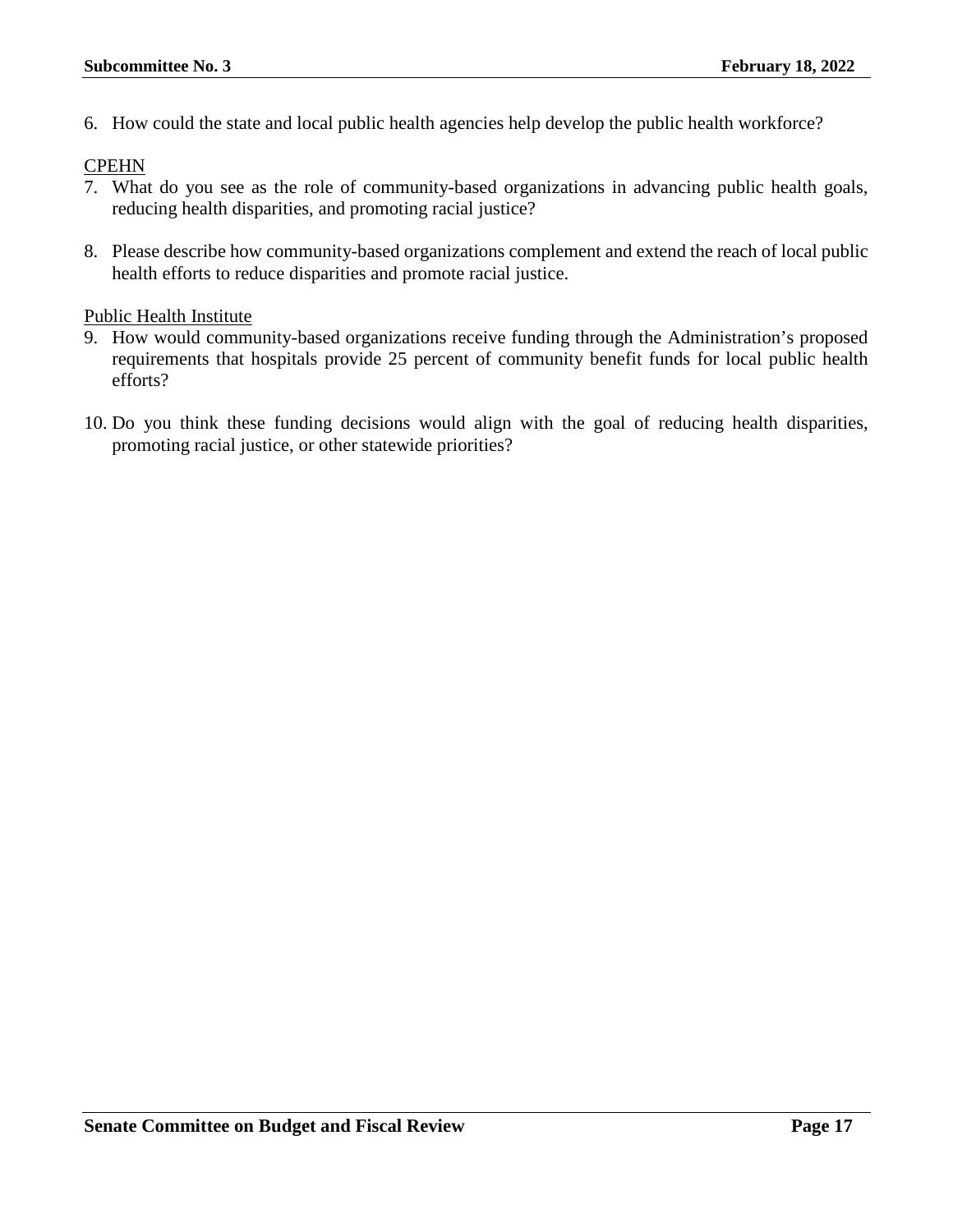#### <span id="page-17-0"></span>**Issue 3: Disease Surveillance Readiness, Response, Recovery, Maintenance of IT Operations**

**Budget Change Proposal – Governor's Budget.** DPH requests 130 positions and General Fund expenditure authority of \$235.2 million in 2022-23, ten additional positions and General Fund expenditure authority of \$156.1 million in 2023-24, and \$61.8 million annually thereafter. If approved, these positions and resources would allow DPH to maintain and operate the technology platforms and applications necessary to support both COVID-19 response activities and other potential disease outbreaks.

| <b>Program Funding Request Summary</b>                                                                     |               |               |  |
|------------------------------------------------------------------------------------------------------------|---------------|---------------|--|
| $2023 - 24^*$<br>2022-23<br><b>Fund Source</b>                                                             |               |               |  |
| $0001$ – General Fund                                                                                      | \$235,161,000 | \$156,103,000 |  |
| <b>Total Funding Request:</b>                                                                              | \$235,161,000 | \$156,103,000 |  |
| <b>Total Requested Positions:</b>                                                                          | <b>130.0</b>  | 140.0         |  |
| $*$ A 44 $\pm$ and $\pm$ and $\pm$ and $\pm$ and $\pm$ and $\pm$ 0.000 $\pm$ 0.000 $\pm$ 0.000 0.000 $\pm$ |               |               |  |

 $*$  Additional fiscal year resources requested  $-2024-25$  and ongoing: \$61,838,000.

**Background.** According to DPH, multiple information technology systems have been improved or created to support public health efforts during the COVID-19 pandemic. These systems include the following:

- **CA Notify** CA Notify provides notification if a person receives a positive test result for certain highly infectious diseases and accelerates initiation of contact tracing.
- **CAIR2 Message Broker** The California Immunization Registry 2 (CAIR2) message broker is a secure gateway to hospitals and labs for exchanging reportable vaccination records with DPH. DPH believes this tool will be useful for supporting data exchange for a variety of vaccines in the future.
- **CalCONNECT** The California Confidential Network for Contact Tracing (CalCONNECT) is California's contact tracing system used to manage case and contact records and notify individuals of possible exposure to people who test positive for infectious diseases. This system provides the foundation for developing future contact tracing capacity for other diseases.
- **CalREDIE/HIE Gateway** The California Reportable Disease Information Exchange (CalREDIE) is DPH's infectious disease reporting and surveillance system of record, and is used statewide by 61 local health jurisdictions and over 350 laboratories for reporting notifiable conditions via the Health Information Exchange (HIE) Gateway.
- **CERT (emergency)** The CDPH Employee Redirection Tracker (CERT) enables human resources staff to receive, assign, redirect, and manage departmental requests for staff resources where an unmet business need exists due to emergency and rapid response.
- **CCRS** The California COVID-19 Reporting System (CCRS) is an integrated software-as-a-service (SaaS) that provides 24 hour processing of lab results for all reportable infectious diseases. CCRS maintains the flow of information to sustain the operations of downstream systems, including CalREDIE, Los Angeles and San Diego County disease surveillance systems, and Office of AIDS. Collectively, these systems provide information regarding COVID-19 testing, infection, hospitalization, death, and vaccinations rates needed to support the Governor's Blueprint for a Safer Economy.
- **Enterprise Infrastructure/Security** Maintenance and operations of remote access services, and new rapid response cloud services applications, including ongoing licensing and software for various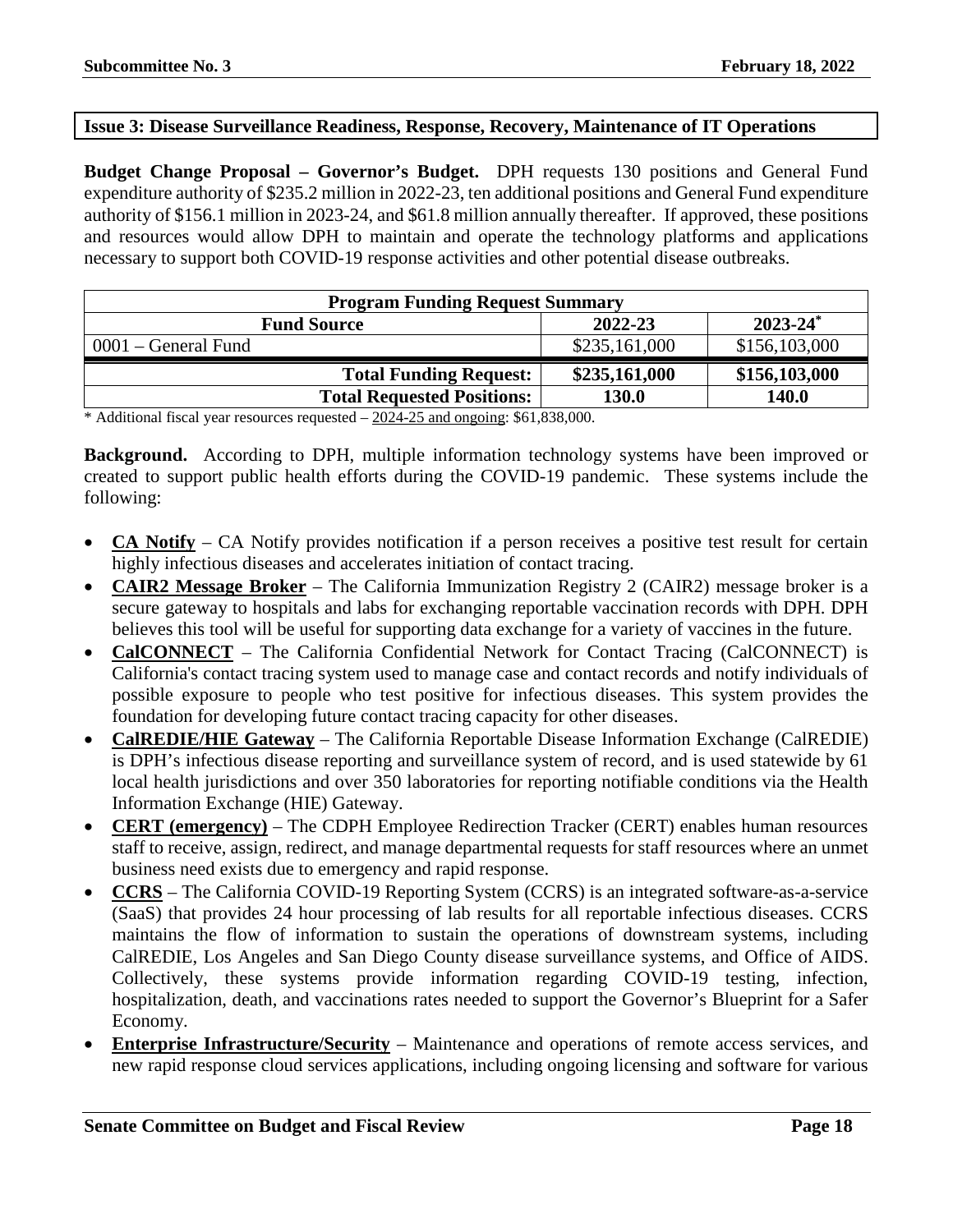services and software solution tools to address the foundational, operational and governance needs for cloud providers such as Salesforce, Azure, and Amazon Web Services (AWS).

- **LIMS** The Laboratory Information Management System (LIMS) provides for the management, processing, and collection of samples and associated data on public health risks.
- **LTM** The Lab Testing Metrics (LTM) application provides a platform for DPH's Lab Field Services (LFS) to collect and manage a variety of public health data from laboratories.
- **myCAvax (Vaccine Management, My Turn, and DVR)** Vaccine Management is a suite of applications that allows for: 1) myCAvax, which is the enrollment and approval application for vaccine providers, vaccine allocation, vaccine ordering, and vaccine reporting; 2) My Turn Clinic, which enables providers and local health jurisdictions (LHJs) to run vaccination clinics, including mobile vaccination clinics, school vaccination clinics, mass vaccination clinics, and standard vaccinations clinics; 3) My Turn Public, which enables Californians to find and book vaccination appointments, including walk-in appointments and scheduled appointments; 4) Digital Vaccine Record (DVR), which is the state's secure proof of vaccination tool.
- **REDCap** Research Electronic Data Capture (REDCap) is a survey tool used to respond to disease cluster and outbreak investigations to rapidly build, share, and manage standardized questionnaires and databases in a secure web application to assist with reporting to California LHJs, the CDC, and partner states.
- **IT OPS Center** Provides 24 hour IT support, monitoring, rapid response, and problem resolution of all DPH disease surveillance systems. This center was established to provide tracking and oversight of the many interoperable IT systems to ensure timely delivery of health data to downstream dashboards.

DPH has leveraged approximately \$250 million of one-time emergency funding from a variety of sources to implement these systems in response to the COVID-19 pandemic, including necessary IT staff. DPH indicates it believes these systems are critical to the state's ability to respond to emergencies and infectious disease outbreaks and support three foundational health services and priorities in California: 1) assessment and surveillance, 2) emergency preparedness and response, and 3) policy development and support.

**Staffing and Resource Request.** DPH requests 130 positions and General Fund expenditure authority of \$235.2 million in 2022-23, ten additional positions and General Fund expenditure authority of \$156.1 million in 2023-24, and \$61.8 million annually thereafter to maintain and operate the technology platforms and applications necessary to support both COVID-19 response activities and other potential disease outbreaks. Specifically, DPH requests the following positions and resources:

Information Technology Services Division – 46 positions (one beginning 2023-24)

- **One Staff Services Manager (SSM) I** position would plan, organize, direct, and manage budget and accounting, and administrative support; oversee the development and management of the ITSD budget and provides analysis of ITSD expenditures; act as a liaison to programs to resolve IT fiscal expenditures and budget issues; coordinate all accounting functions for ITSD and provide leadership to the Fiscal and Business Operations Section.
- **One Associate Governmental Program Analyst (AGPA)** would perform a variety of analytical and complex assignments including fiscal consultative and analytical support in the areas of administration to staff and all levels of management, acting as a liaison between ITSD and DPH programs and external partners to resolve questions through financial analysis related to accounting, budgetary,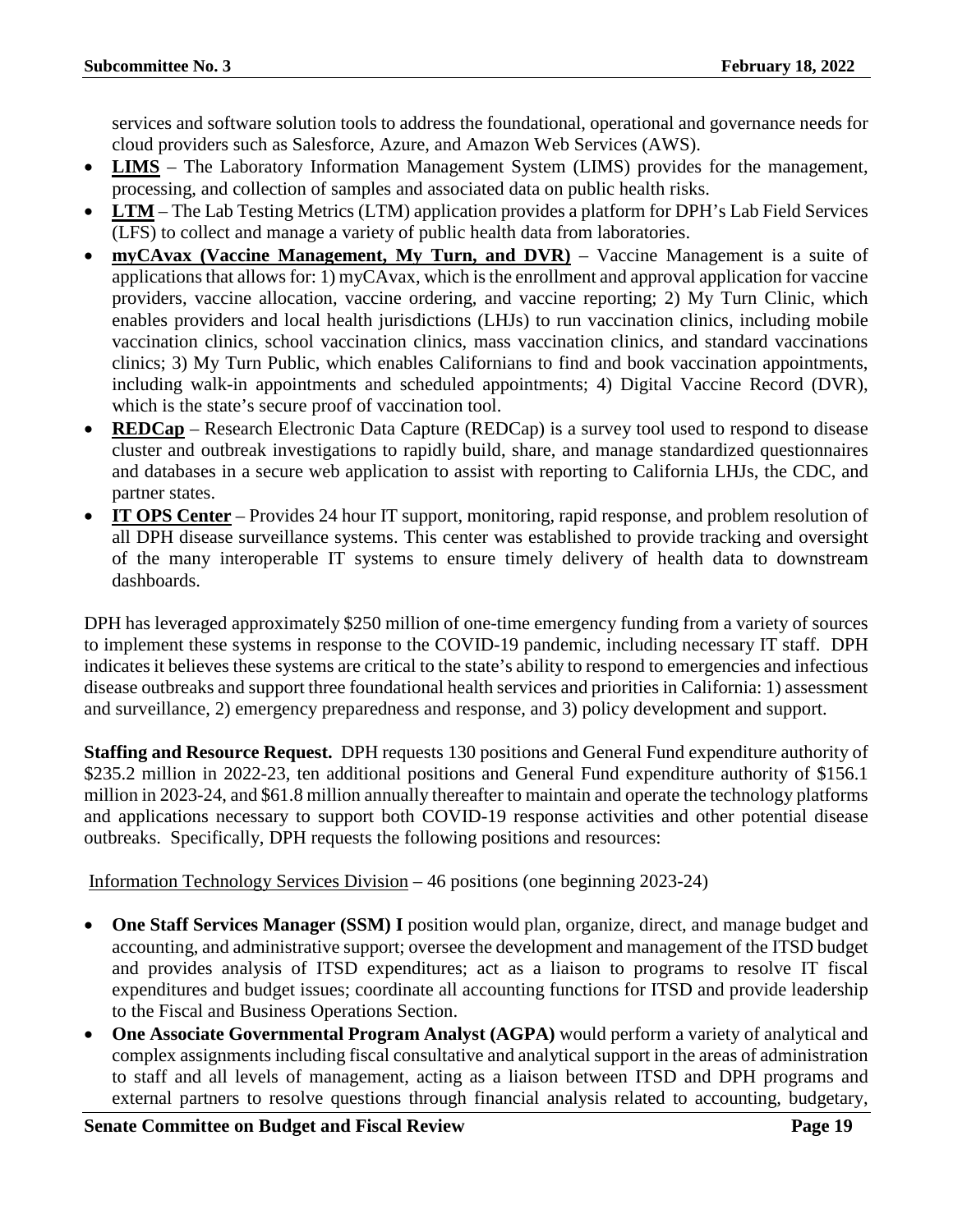expenditure, or fiscal information needed; and reviewing documents for completeness and accuracy of information.

- **Three Information Technology (IT) Manager I** positions would oversee the IT operations of the division lines of services; ensure all development, test, and production environments and platforms are maintained and supported in compliance with the department, state, federal, and industry best practices and standards; ensure technology compliance with state IT policies; develop and implement IT operating policies and procedures; assign and review staff work products and provide feedback and guidance to staff; serve as a subject matter expert and managerial resource on application maintenance, system administration, and security; provide technical consultation to customers, staff, and management as necessary; manage the IT budget and fiscal expenditures; ensure proper resourcing and meet business priorities and needs; provide recommendations regarding application or system issues in support of DPH's strategic planning, goals, and operations; and serve on various stakeholder committees.
- **Four IT Supervisor II** positions would manage and supervise staff responsible for operating, managing, and maintaining all development environments; ensure the platforms are maintained and support in compliance with the standards for DPH applications and systems; assist in the development of operating policies and procedures; assign and review staff work products and provide feedback and guidance to staff; serve as a subject matter expert and supervisory resource on application maintenance, system administration, and security; provide technical consultation to customers, staff, and management as necessary; provide recommendations regarding application or system issues in support of DPH's strategic planning, goals, and operations; and meet with program customers and ensures the priorities of the IT aligns with business goals and objectives.
- **Four IT Specialist III** positions would provide strategic technical leadership, influence, and expertise; and oversee the architecture, research, design and development of the DPH IT roadmap for the future of public health surveillance systems.
- **24 IT Specialist II** positions would lead development and oversight of standards for DPH applications and systems; organize application maintenance, system administration, and security activities; provide expert-level consultation to customers, staff, and management as necessary; identify and evaluate application and system issues; participate in DPH and ITSD strategic planning processes to set the strategic direction and goals for the organization; serve as subject matter experts, project managers and leads on application maintenance, system administration, and security; provide technical consultation to customers, staff, and management as necessary; provide recommendations regarding application or system issues in support of DPH'sstrategic planning, goals, and operations; and develop and revise various documents including different phases of the Software Development Life Cycle (SDLC), migration plans, task checklists, installation and configuration procedures, disaster recovery manuals, software evaluation reports, data history logs, and upgrade proposal presentations.
- **Eight IT Specialist I** positions would assist and facilitate the overall maintenance to standards for DPH applications and systems; serve as subject matter expert resources on application maintenance, system administration, and security; provide technical input to customers, staff, and management as necessary; assist in developing recommendations regarding application or system issues in support of DPH's strategic planning, goals, and operations; and assist in the development and revision of various documents including different phases of the SDLC.
- **One IT Associate** would serve as the first level IT Operations and Response technical specialist in providing IT support, monitoring, rapid response and problem resolution of all DPH disease surveillance systems.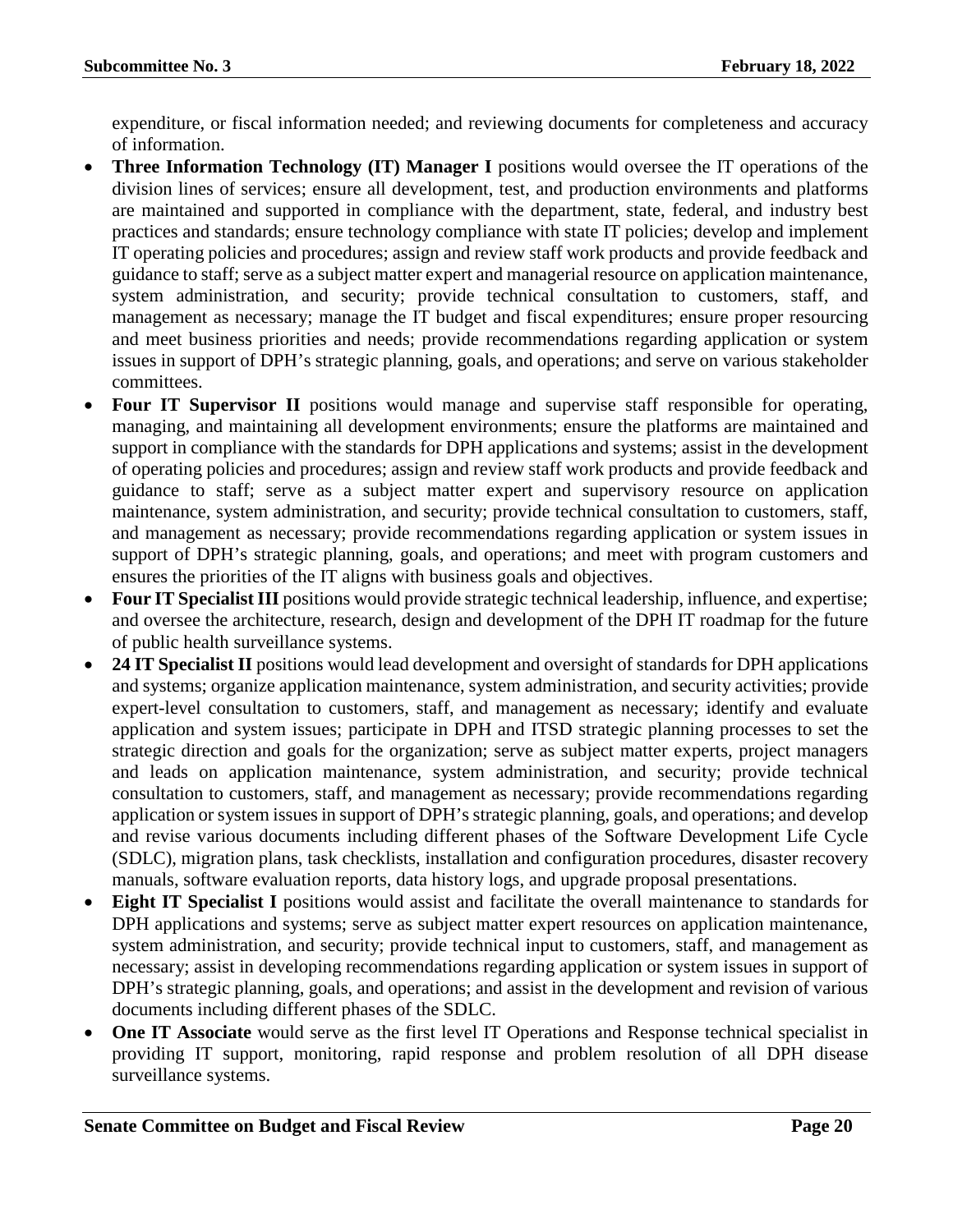#### CalREDIE Maintenance and Operations – 32 positions

- **One SSM I** position would support the development, monitoring, evaluation, and improvement of effective and efficient administrative of all systems within the Data Systems Division; plan, coordinate, and oversee administrative functions; provide oversight of contracting processes; manage accounting and budget activities; oversee and develop complex and sensitive fiscal analysis and responses to accounting and budget-related requests; provide strategic guidance on all operational and personnel functions and respond to and manage complex and sensitive personnel issues; establish workload priorities within the section and ensure timely completion of all activities; and participate in strategic planning and development to ensure administrative needs of Data Systems Division are met.
- **One AGPA** would provide analytic, administrative, and logistics support for the new positions, including personnel, facilities, contracts, and travel; assist with coordination, development, drafting of grant proposals, tracking of grant funding, and developing complex systems to collect metrics on progress towards grant deliverables and milestones.
- **One Research Scientist (RS) Supervisor II** would recruit, train, and guide staff to ensure that program mandates are met; conduct employee evaluations and counseling, and convene team staff meeting; oversee, direct, and coordinate activities to maintain CalREDIE for communicable disease surveillance; provide Help Desk support for system users and conduct regular, effective stakeholder outreach and communication; coordinate and direct the development of plans, operational procedures, guidelines and recommendations, and education and training to improve use of CalREDIE and define the activities of each member of the teams and supervises their efforts; and organize long-term projects to improve data quality and completeness using continuous quality improvement principles.
- **One SSM I** position would coordinate with communicable disease program leadership and staff to assess CalREDIE training and documentation needs and develop yearly training plan including trainings, webinars, certification efforts to address state and local training needs and requirements; create and execute an annual plan for system changes required for ongoing surveillance needs, including updates to data collections forms, planning and executing data imports, and modifications to configurations to utilize existing functionality to meet evolving surveillance needs.
- **Two RS I** positions would implement program-approved recommendations and modifications in the DPH data systems by using administrator privileges; document workflow analysis for onboarding of new programs or utilization of the data systems for new disease conditions; visually document modifications to disease case investigation forms, prepare presentations to inform stakeholders about form changes, and prepare and submit change requests for forms change.
- **One SSM I** position would lead surveillance system user support activities, coordinate responsibilities of the CalREDIE Help Desk including defining roles, responsibilities, and scheduling; lead regular meetings with Help Desk Unit staff; conduct ongoing Help Desk evaluation and make recommendation for process improvements; develop performance metrics and incorporate metrics into process improvement decisions; present metrics and proposed improvements to management and stakeholders; conduct activities to measure user satisfaction with Help Desk service; analyze feedback and make recommendations for improvements based on collected data; present analysis and recommendations to management and stakeholders; and represent the Help Desk during meetings including those with department staff, stakeholders, end-users, and system vendors.
- **Six AGPAs** would provide ongoing business and technical support for the CalREDIE surveillance system in the Help Desk Unit; respond to telephone and email inquiries from end users including public health, laboratories and healthcare providers; serve as subject matter experts for consultation and troubleshooting for customer problems; consult with vendor and technical team as needed to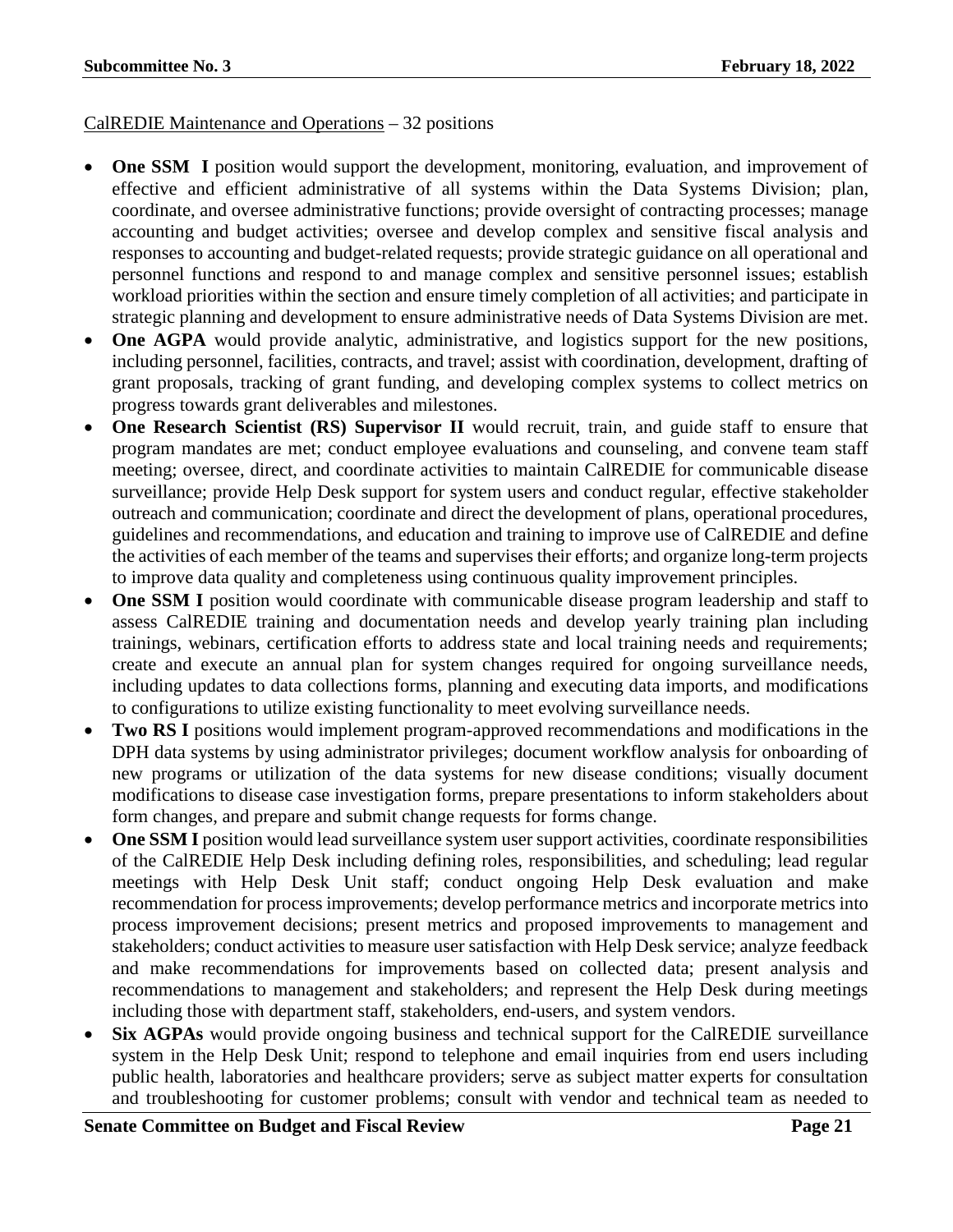address issues; work closely with the system administrators to analyze complex software problems and resolve issues that may have strategic impact; and escalate software problems to the technical team as required.

- **One RS Supervisor I** position would serve as the primary DPH point of contact for all CDC communicable disease reporting activities, including daily, weekly, and annual data reconciliation efforts, in coordination with DPH programs; plan, organize, and direct complex data cleansing and deduplication efforts to standardize disease data; and lead the planning and execution of updates to the CalREDIE data warehouse to reflect ongoing modifications to data collection forms to reflect evolving disease surveillance requirements.
- **Three Research Data Specialist III** positions would serve as DPH point of contact for CDC reporting and data reconciliation efforts; execute cross-division efforts to streamline reporting of data to operational units at CDC; execute CalREDIE data cleansing and de-duplication projects to standardize surveillance data; execute CalREDIE data mapping efforts to comply with federal reporting requirements; and coordinate with program staff to develop, implement, and execute protocols for data management.
- **One RS Supervisor II** position would organize long-term projects to monitor, evaluate, and increase data quality and completeness for data received electronically into CalREDIE; determine workload, delegate assignments, assign responsibilities, assess training, and monitor performance; determine individual employee workload, assign specific tasks or assignments, and monitor performance of employees, contractors, or temporary staff; and establish performance standards and conduct performance reviews.
- **One RS IV** position in the Lab Reporting team would serve as the California COVID Reporting System (CCRS) product owner, representing programmatic priorities, needs, issues and risks; approve and authorize change requests to the CCRS system, based on program priorities, contract requirements, and available funding; and oversee CCRS activities, evaluate necessary changes, and coordinate communication and collaboration across CCRS, CalREDIE, program staff, and LHJ stakeholders.
- **One RS III** position in the Lab Reporting team would communicate with multiple representatives from data submitter organizations to provide a description and explanation of ELR, including technical messaging and vocabulary requirements; conduct complex data quality analysis activities and facilitate the electronic reporting validation processes, including development of documentation and coordination of discrepancy resolution between the sending facility, CCRS, and CalREDIE; coordinate across the Quality and Analytics, .CSV Reporting, and ELR sub-teams, with CalREDIE and DPH program partners to support all submitting facilities' progression to lab reporting on a production basis and maintain existing data transmissions; and investigate and resolve exceptions in the receipt, processing, or transmission of lab data of public health significance between CCRS, CalREDIE, DPH programs, and LHJs.
- **Three RS II** positions in the Lab Reporting team would independently communicate with multiple representatives from all levels of data submitter organizations to provide a description and explanation of lab reporting, including technical messaging and vocabulary requirements; facilitate submitter registration and connection to CCRS and provide consultation to organizations regarding the refinement of HL7 ELR messages and .CSV files; independently investigate and resolve transmission anomalies with lab reporting data, and conduct data quality activities and facilitate the ELR validation processes, including discrepancy resolution between the sending facility, CCRS, CalREDIE, DPH programs, and LHJ; develop lab reporting training materials and conduct knowledge transfer sessions in support of new staff onboarding efforts and develop documentation to support laboratories' efforts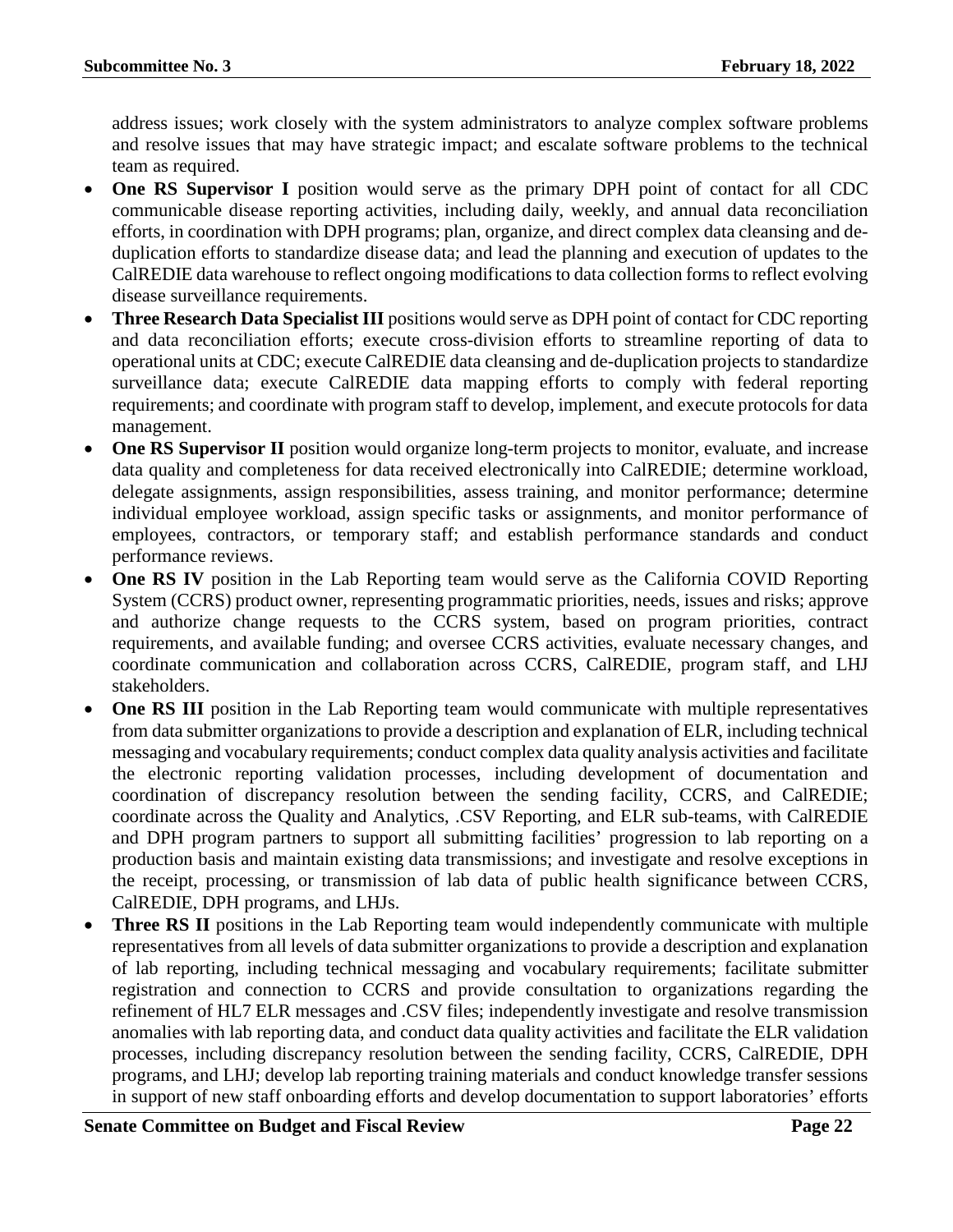to submit quality .CSV files and ELR messages to DPH data systems; and coordinate with CalREDIE program staff and DPH program partners to support all submitting facilities' progression to electronic reporting on a production basis.

- **Six RS I** positions in the Lab Reporting team would review incoming lab reports, extracts of laboratory report data, and data dashboards to identify reporting exceptions; identify and follow up with laboratories that are not reporting in compliance with standards; and identify and evaluate new lab data submitters and coordinate onboarding for lab result reporting and communicate with laboratories reporting data files to ensure compliance with the CDPH standards and file formats.
- **One RS III** position in the CalREDIE eCR team would serve as primary advisor for eCR information systems, EHR systems, workflow, and health data exchange; provide strategic assistance and ensure CalREDIE eCR systems support the information needs of the public health agency, statewide public health programs, policy development, research, and evaluation; and plan and coordinate ongoing information system application testing, implementation, and evaluation with project teams across the public health program and agency to ensure ongoing high quality eCR data availability in CalREDIE.
- **Two RS I** positions in the CalREDIE eCR team would provide support for eCR data quality activities; resolve eCR discrepancies by comparing incoming CalREDIE eCR data to eCR data standards and communicating findings to data submitters; and coordinate with data submission personnel to support transition from enrollment for eCR to testing and production transmission of eCR and perform quality assessment and eCR message validation and content testing.

### CA Notify Office – Seven positions

- **One Public Health Medical Officer III** position would serve as the director for the CA Notify Office, oversee the project planning, implementation, progress, and success of the CA Notify system; oversee the DPH – University of California San Diego (UCSD) contract for the purpose of external program evaluation as well as other short-term operational supports; provide high-level coordination with DPH leadership as well as external partners such as Google, Apple, APHL, and other key technology partners, as well as collaboration with local health departments and other state and federal health agencies focusing on digital exposure notification; report on project status.
- **Two RS III** positions would serve as epidemiologists, routinely analyzing data to monitor program performance and provide feedback based on observed changes as a result of ongoing system maintenance; create, clean, and maintain databases with input from the various data sources; produce and maintain CA Notify dashboards, producing analytical reports for DPH leadership and other stakeholders as well as producing reports to respond to media inquiries; and collaborate with external evaluation partners to provide data for modeling or other advanced analysis.
- **One Health Program Manager I** position would serve as the Project Manager and provide ongoing and day-to-day operational and project management support to the entire CA Notify team; develop appropriate timelines, set expectations, and define tactical objectives using the agile framework; oversee the schedule to ensure project milestones are met in a timely manner; help create agendas for team meetings and facilitate the identification of risks and mitigation strategies; and provide daily and weekly progress reports to the director of the office.
- **One Health Program Specialist II** position would serve as a Health Education Specialist; develop and maintain the content of the CA Notify websites, CA Notify app environment on both iOS and Android platforms, as well as printable and marketing assets; ensure the content meets DPH health education and ADA guidelines as well as coordinating with DPH's Office of Communication to ensure the content meets DPH communication policies; produce content for media inquiries and coordinate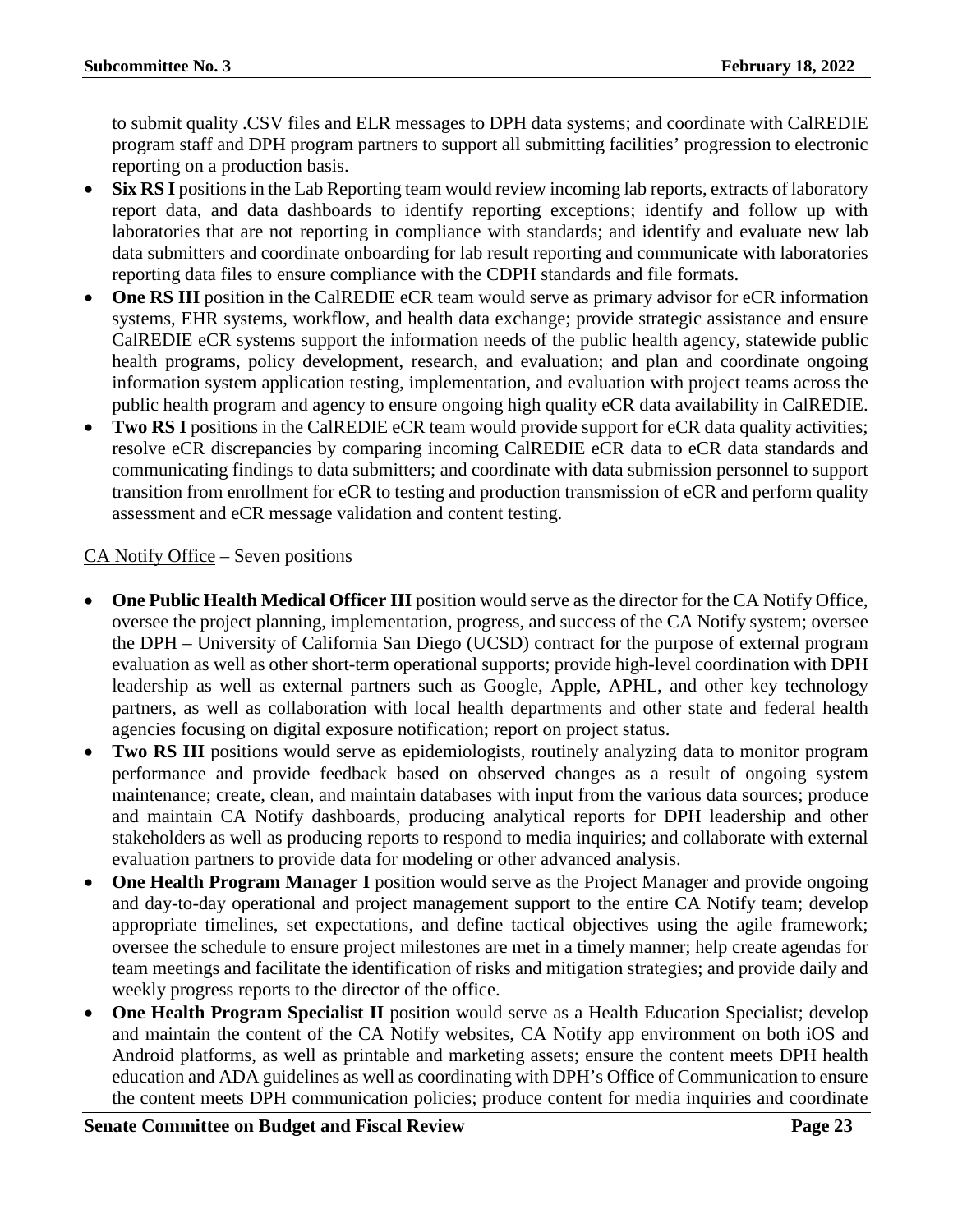with the DPH Office of Public Affairs; lead on the planning, implementation, progress, and success of CA Notify marketing strategies; help to develop and execute a grand marketing strategy with short- , mid-, and long-term goals to help achieve the programmatic objectives and create cross program synergies; coordinate with internal and external partners to identify and utilize existing resources; actively conduct outreach to expand CA Notify coverage and utilization such as testing sites, businesses, transportation hubs, educational institutions, healthcare organizations, and others.

- **One Health Program Specialist II** position would serve as the Web Contributor and be the point of contact for the development and maintenance of the CA Notify landing website, Exposure Notification page, as well as other CA Notify public facing websites; update the content of the sites to ensure that they reflect the most recent DPH public health guidance and polices; and develop and execute website integration with other DPH web-based functionalities.
- **One AGPA** would perform systems analysis and monitor the maintenance of the CA Notify exposure notification system and supporting assets; monitor technology updates from the exposure notification developers (Apple and Google), as well as associated partners such as APHL, Mitre, and other entities to ensure CA Notify system is operating as designed; ensure system features are implemented in a timely manner and collaborate with technology partners to develop, test, and deploy updates; ensure technological modifications are properly communicated with the end users; and function as a point of contact for CA Notify integration with other DPH data systems such as CalCONNECT.

### CalCONNECT Branch – 23 positions

- **One RS Manager would** serve as the Branch Chief; oversee the project planning, implementation, progress, and success of the CalCONNECT system including contract management with an implementation vendor, task tracking and completion, ensuring the project scope is completed per the contract, and managing project scope changes and the work order authorization process; manage project invoices, assist with cost tracking, and identify and resolve risks and issues; report on project status; attend weekly backlog grooming meetings and other agile meetings; coordinate communication and collaboration across CalCONNECT work streams; coordinate integration with other data system;, monitor system health metrics to identify and resolve issues; and coordinate with the User Acceptance Testing lead on all testing progress and outcomes.
- **One RS Supervisor II** position would assist with oversight, project planning, implementation, progress, and success of the CalCONNECT system including direct supervision of the team leads for the "System Maintenance, Monitoring, Stability, and User Acceptance Testing" and "Interoperability and Integration Monitoring" Sections; support contract management with an implementation vendor, task tracking and completion, ensuring the project scope is completed per the contract, and managing project scope changes and the work order authorization process; support efforts to identify and resolve risks and issues; support project status updates and attend weekly backlog grooming meetings and other agile meetings as well as planning and managing meetings to scope new efforts; coordinate communication and collaboration across CalCONNECT sections and work streams; coordinate integration with other data systems; monitor system health metrics to identify and resolve issues; and coordinate with the User Acceptance Testing lead on all testing progress and outcomes.
- **One RS Supervisor I** position would coordinate efforts and monitor the work of the CalCONNECT implementation vendor's functional team; anticipate the impact that new or modified software will have on existing standards and systems, workforce, and public health programs, and make recommendations for solutions; manage and revise protocols needed to ensure accurate CalCONNECT system and data management processes; create yearly plans for ongoing system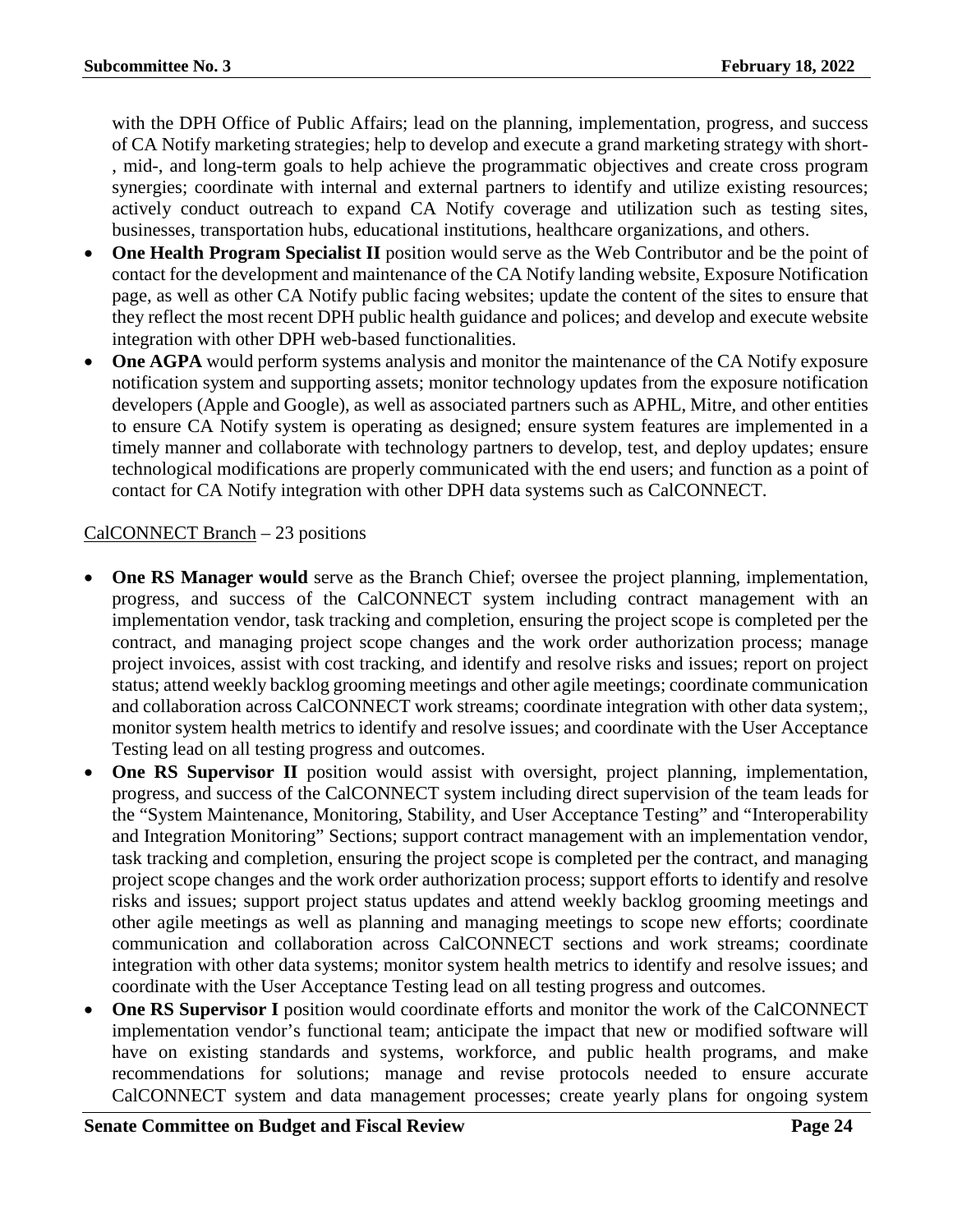maintenance and monitoring, as well as develop user acceptance testing (UAT) plans prior to each system update; plan for upcoming system changes including onboarding new programs, updates to data collection forms, and new uses of existing functionality; prioritize efforts for onboarding new programs, create new and revising existing data collection forms, and create new and revising existing data exports; coordinate with programs and oversee section work to collect business requirements, perform feasibility analysis and present options to program; and work with the technical team to assess options.

- Four RS III positions would routinely analyze data to ensure proper functioning of numerous applications and pieces of functionality within the CalCONNECT system, including: English and Spanish versions of the call script, virtual agent (VA), Short Message Service (SMS), CAIR2/IRIS vaccination query tool, isolation and quarantine support tools, monitoring events, exposure events, referrals, calculated fields, School/Shared Portal for Outbreak Tracking (SPOT), Amazon Web Services (AWS), and CA Notify; monitor bulk upload functionality, merging and de-duplication maintenance, and system security and privacy; work with stakeholders to identify enhancements to CalCONNECT and coordinate regular communication with stakeholders regarding enhancement and maintenance schedules; develop detailed project plans for each enhancement and maintenance cycle, design, document, and oversee execution of the enhancement and maintenance release; develop testing plans, and document and conduct UAT prior to system updates to identify issues and coordinate next steps for resolution and tracking; work with the implementation vendor to accomplish tasks.
- **One RS Supervisor I** position would perform tasks associated with public health informatics necessary to ensure interoperability between CalCONNECT and other systems; supervise a team that develops and implements monitoring plans to ensure proper functioning of CalCONNECT integrations with both internal and external systems, including: CalREDIE, Snowflake, CAIR2, IRIS, Optum Serve, AWS, Qualtrics, CA Notify, San Francisco County, Los Angeles County, and San Mateo County; implement and communicate system modifications and updates; conduct business analysis of program operations and workflows; assist with development of scope and specifications for system updates and changes to ensure interoperability and data exchange between electronic data systems; work closely with stakeholders to assess, manage, coordinate and communicate needed changes and updates; supervise the CalREDIE-CalCONNECT Interoperability and Data Help Desk; and assist with overseeing the work of contractors.
- **Four RS III** position would test and enhance the CalCONNECT platform; conduct independent and high-level business analysis of program operations and workflows where needed; assist with development of scope and specifications for system updates and changes to ensure interoperability and data exchange between electronic data systems; perform user acceptance testing for changes related to system integrations; work closely with LHJs to assess, manage, and communicate needed change; serve as CalCONNECT subject matter experts to LHJs to explain and troubleshoot system functionality, independently perform a range of tasks and make recommendations associated with public health informatics, including system analysis, communication, implementation, evaluation, and data management, and perform maintenance, training, and other functions related to the CalCONNECT platform; work closely with stakeholders to assess, manage, coordinate, and communicate needed changes and updates.
- **One Health Program Manager I** position would act as the liaison for LHJs and leadership; work to set CalCONNECT system priorities based on LHJ requests; coordinate logistics for CalCONNECT system trainings for LHJ staff; work collaboratively with Infectious Disease subject matter experts to design and address program concerns with CalCONNECT functionality; organize and lead virtual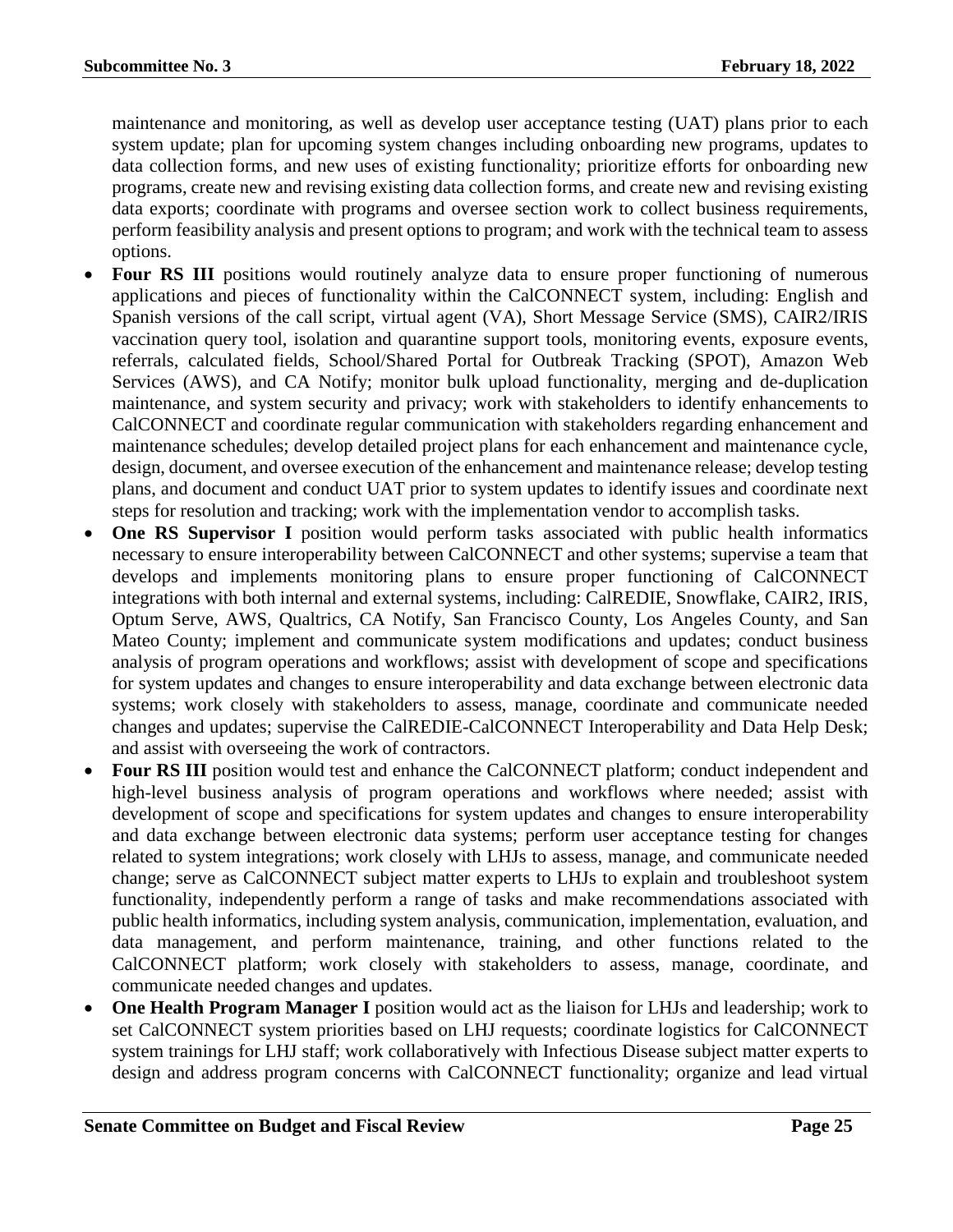town hall meetings with LHJ leadership and programs; and serve as the DPH representative on CalCONNECT quality improvement system issues or enhancements.

- **Two Health Program Specialist I** positions would lead in-person CalCONNECT trainings and webinars for a variety of stakeholders with different backgrounds and areas of expertise; conduct in person, hands-on, scenario-based trainings for public health users on the use of web-based disease reporting and surveillance systems across the state; lead recurring meetings with stakeholders to communicate system updates and provide a venue for stakeholder collaboration, as well as provide technical assistance to LHJs, healthcare providers, and laboratories in the use of the system; and support oversight and monitoring of the implementation vendor's Command Center teams responsible for LHJ Governance, Help Desk, and Training.
- **One RS Supervisor I** position would direct the work of a high-level Reporting, Analytics, and Data Warehouse team staff; use epidemiological methods to plan and execute analytic and reporting projects; oversee data analysis and visualization, technical documentation, evaluation, user training and data management related to the CalCONNECT platform; oversee all aspects of the CalCONNECT Data Warehouse to ensure that analytic staff at LHJs have direct access, based on appropriate permission structures, to information within the system; work with contracted partners and other leadership to develop and refine program metrics, and deliver required reports, dashboards, and epidemiologic analyses; and ensure communication with stakeholders to inform them of reporting enhancements and to deliver dashboards and other reports with the functionality needed to assess and improve contact tracing efforts in California.
- **Six RS III** position would serve as data systems point of contact for information related to case investigation and contact tracing in CalCONNECT; support the development and maintenance of the secure CalCONNECT data warehouse used by LHJs to conduct complex data analyses and queries; support LHJ analytic staff by serving as subject matter experts for questions related to system data and dashboards, developing and maintaining technical documentation, conducting analytic trainings, and by executing projects to provide LHJs curated data, standard queries, and code to conduct routine analyses; execute highly technical and complex epidemiologic analyses to evaluate the CalCONNECT system to support programmatic policy and decision making; and implement data dashboarding and visualization projects to provide real-time analytic insights to LHJs, CalHHS, DPH divisions and leadership to support pandemic, communicable disease emergency, and outbreak response efforts.
- **One AGPA** would provide analytic, administrative, and logistics support, including personnel, facilities, contracts, and travel to the Data Systems Division; provide support in workforce development planning, including coordinating training for employees and the development of strategic planning activities; maintain, track and monitor project progress in collaboration with program staff and assist with departmental drills; develop programmatic timelines for various complex, statewide procurement processes and develop and evaluate program standards, policies, and procedures and monitor the application of the programs; coordinate budget, accounting, contract, and personnel documents; review and reconcile fiscal reports, analyze, draft, and finalize new, renewal, and amendment contracts and grant agreement packages, and provide advice and technical assistance on expenditure and revenue transactions and reviews; proofread written documents and research and validate appropriate laws and regulations for various deliverables, including correspondence, contracts, service orders, procurement documents, reports, manuscripts, and briefs; manage and reconcile funds, review expenditures and associated authority, and prepare various financial and ad hoc reports for management review; manage Public Records Act requests and coordinate responses with program subject matter experts to gather responsive records; provide support to the information officer to prepare communications to meet Americans with Disabilities Act standards.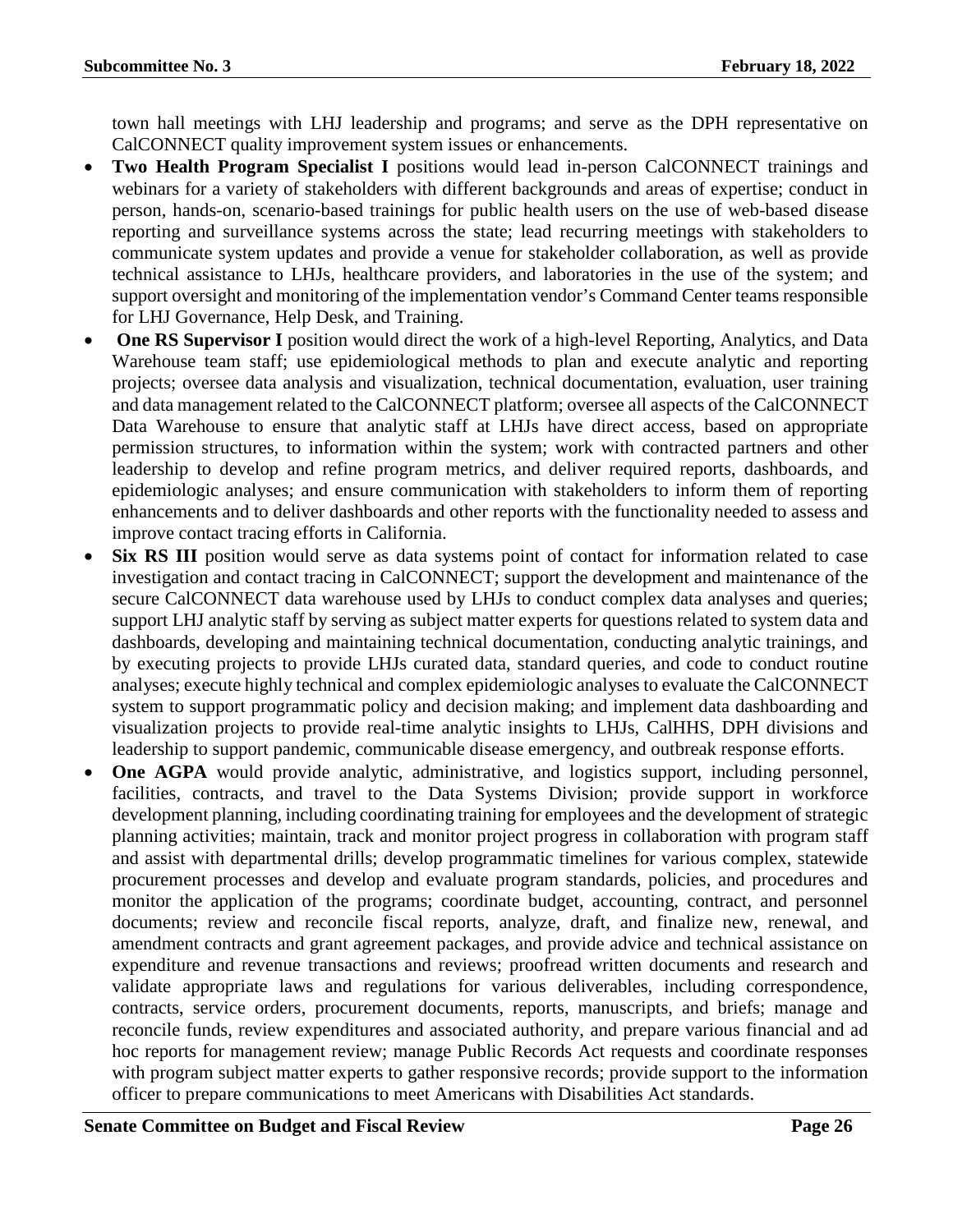#### CAIR 2 Maintenance and Operations – 16 positions

- **Two Health Program Specialists** would perform quality assurance across Immunization Branch applications (CAIR2, myTurn, myCAvax, DVR) including defect management and enhancements; perform functional, unit and regression testing; be responsible for developing and implementing test plans; and anticipate the impact that new or modified software will have on existing functionality; plan for upcoming system changes, writing release notes, and working with communications team on the upcoming changes.
- One Administrative Assistant I position would provide administrative support to the registry and assessment section; support staff in scheduling meetings and all logistics around scheduling meetings with vendors; take meeting notes and appropriately file them, so all team members have access to them; assist in document tracking of all vendor related materials.
- One AGPA would serve as the primary contract analyst for all vaccine management related contracts (CAIR, My Turn, myCAvax, DCVR); develop contracts and any associated amendments; review all invoices; and interface with program and vendor staff for approvals.
- **Three Health Program Specialists** would analyze incoming HL7 data to ensure proper functioning of the IIS and the consumption of data; work with data submitters on data quality, completeness, and timeliness; work closely with the IIS vendor on merging and un-merging patient records.
- **One SSM I** position would manage vendor contracts; ensure branch goals are being met; supervise a team that will perform analysis on the Immunization Branch IIS related applications (CAIR2, myvfcvaccines, CAIR2 Medical Exemption application, myCAvax, myTurn, DVR, CAIR2 Account Enrollment, CAIR Mass Vax, and CAIR2 Account Update) and their related informational websites; supervise the planning and evaluation of system modifications and updates; conduct business analysis of program operations and workflows; assist with development of scope and specifications for system updates and changes to ensure interoperability and data exchange between electronic data systems; work closely with stakeholders to assess, manage, coordinate and communicate needed changes and updates.
- **Three Health Program Specialists** would ensure efficient and effective delivery and development of Immunization Branch services and applications, tools, or enhancements through accurate application of ITSD's coding and security standards and requirements fulfillment; perform business requirements gathering, documentation, analysis, prioritization, and measurement; support the design, testing, and deployment of custom reports, tools, and databases to fulfill those requirements; ensure project scope is maintained by mapping business requirements to the design of reports and tools; ensure accurate functionality and adherence to business requirements by coordinating with technical staff to develop and track entity relationship diagrams, and website diagrams; and work with the solution architect, technical leads and the database administrator to develop and refine database designs and integrate databases into the department's overall data management structure.
- **Five RS III** positions would analyze data to ensure proper functioning of numerous applications and pieces of functionality within the Immunization Branch, including the IIS, CAIR Medical Exemptions, Snowflake (IRIS), and public reporting dashboards; and assist with the increased activities related to COVID reporting.

CCRS Maintenance and Operations – Two positions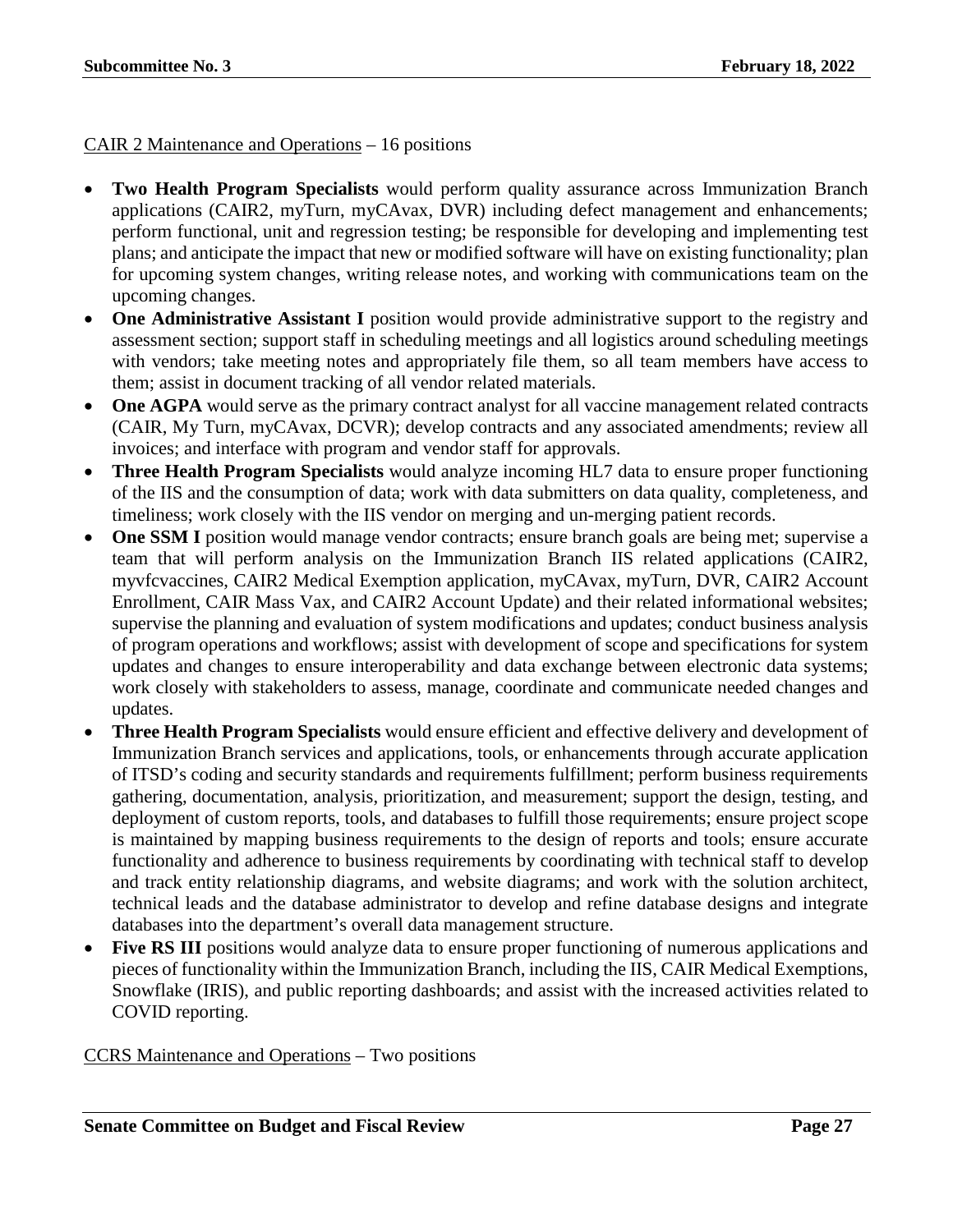**Two Health Program Specialist II** positions would coordinate with all current and potential cloud data warehouse users to ensure continuity, security, and appropriate use of data access; plan, organize, and direct complex projects to support program and local health jurisdictions with data management activities, provide technical assistance and training to state programs and local health jurisdictions on data management best practices; and coordinate with system users to collect data warehouse and analytics requirements, perform feasibility analysis, present solutions to user groups, and work with technical team to assess options.

#### Contract Resources - \$165 million

DPH also requests General Fund expenditure authority of \$165 million in 2022-23, \$109.2 million in 2023-24, and \$13.1 million annually thereafter for contract resources to support these IT projects.

**Subcommittee Staff Comment and Recommendation—Hold Open.** Subcommittee staff recommends holding this item open to allow continued discussions in advance of the May Revision.

**Questions.** The subcommittee has requested DPH to respond to the following:

1. Please provide a brief overview of this proposal.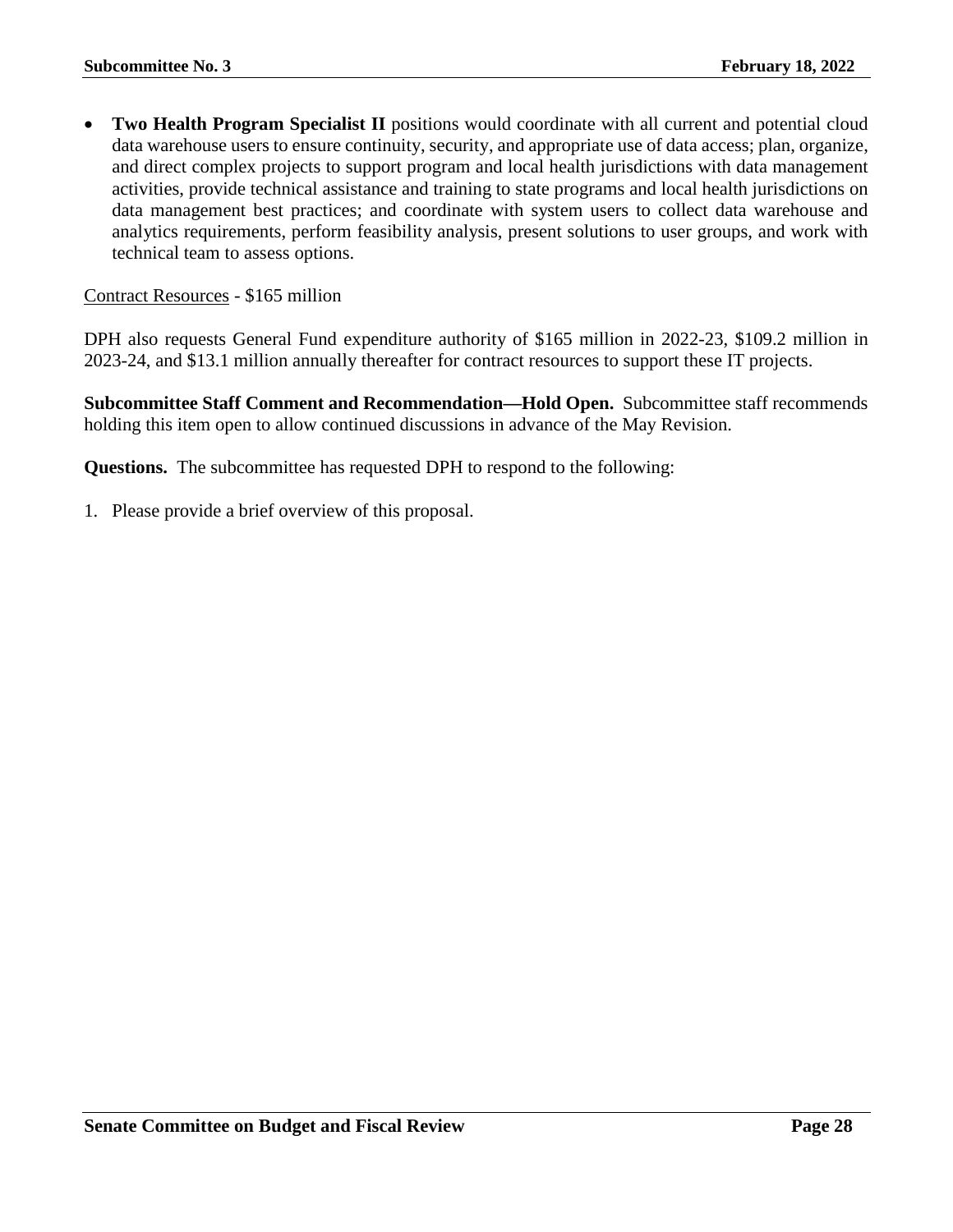#### <span id="page-28-0"></span>**Issue 4: COVID-19 Emergency Response and Border Response Operations**

**Budget Change Proposal – Governor's Budget.** DPH requests General Fund expenditure authority of \$760.8 million in 2022-23. If approved, these resources would support continuation of the state's efforts to protect public health and safety against the spread of COVID-19 by providing vaccinations, diagnostic testing, contract tracing, health staff support, operations support, and emergency response activities at the border.

| <b>Program Funding Request Summary</b>   |                    |     |  |
|------------------------------------------|--------------------|-----|--|
| 2022-23<br>2023-24<br><b>Fund Source</b> |                    |     |  |
| $0001$ – General Fund                    | \$760,750,000      |     |  |
| <b>Total Funding Request:</b>            | \$760,750,000      | ת - |  |
| <b>Total Requested Positions:</b>        | $\boldsymbol{0.0}$ |     |  |

**Background.** According to DPH, its efforts during the COVID-19 pandemic have played a crucial role in slowing community transmission and saving the lives of many Californians by providing vaccinations, diagnostic testing, contact tracing, health staff support for facilities in need, and emergency response activities at the border.

**Vaccinations.** As of February 2022 California has administered nearly 71 million vaccine doses with nearly 74 percent of Californians over age five fully vaccinated. In addition, over 13.6 million booster shots have been administered. The state's Vaccinate All 58 campaign conducts outreach, education, and appointment assistance in all 58 counties. The campaign has built partnerships with community-based organizations, faith-based organizations, ethnic media, and others to empower trusted messengers with timely, accurate, and culturally relevant information, and to encourage vaccine confidence and appointment booking through highly interactive peer-to-peer engagement, events, and media. DPH reports the campaign has canvassed over 700,000 households and provided appointment assistance to more than one million individuals in the hardest-hit communities in California.

**Testing.** As of February 2022 California has performed nearly 144 million COVID-19 diagnostic tests since the beginning of the pandemic. DPH reports it has implemented various strategies to meet demand and make testing costs sustainable, including opening the Valencia Branch Laboratory and implementing comprehensive antigen testing.

**Contact Tracing.** According to DPH, as of January 2022 DPH and other state departments redirected 268 state staff to local health jurisdictions as a part of the California Connected contact tracing program. These staff are trained to serve as case investigators, contact tracers, outbreak investigators, and contract tracing school specialists. DPH is also seeking volunteers to join the Public Health Reserve Corp, a unit of trained strike teams to provide emergency response support in the case of a state of emergency that poses a risk to public health.

**Health Staffing.** According to DPH, during the Omicron surge, more than 2,000 health care workers have been deployed to support health care facilities, expand surge capacity, and support vaccine administration.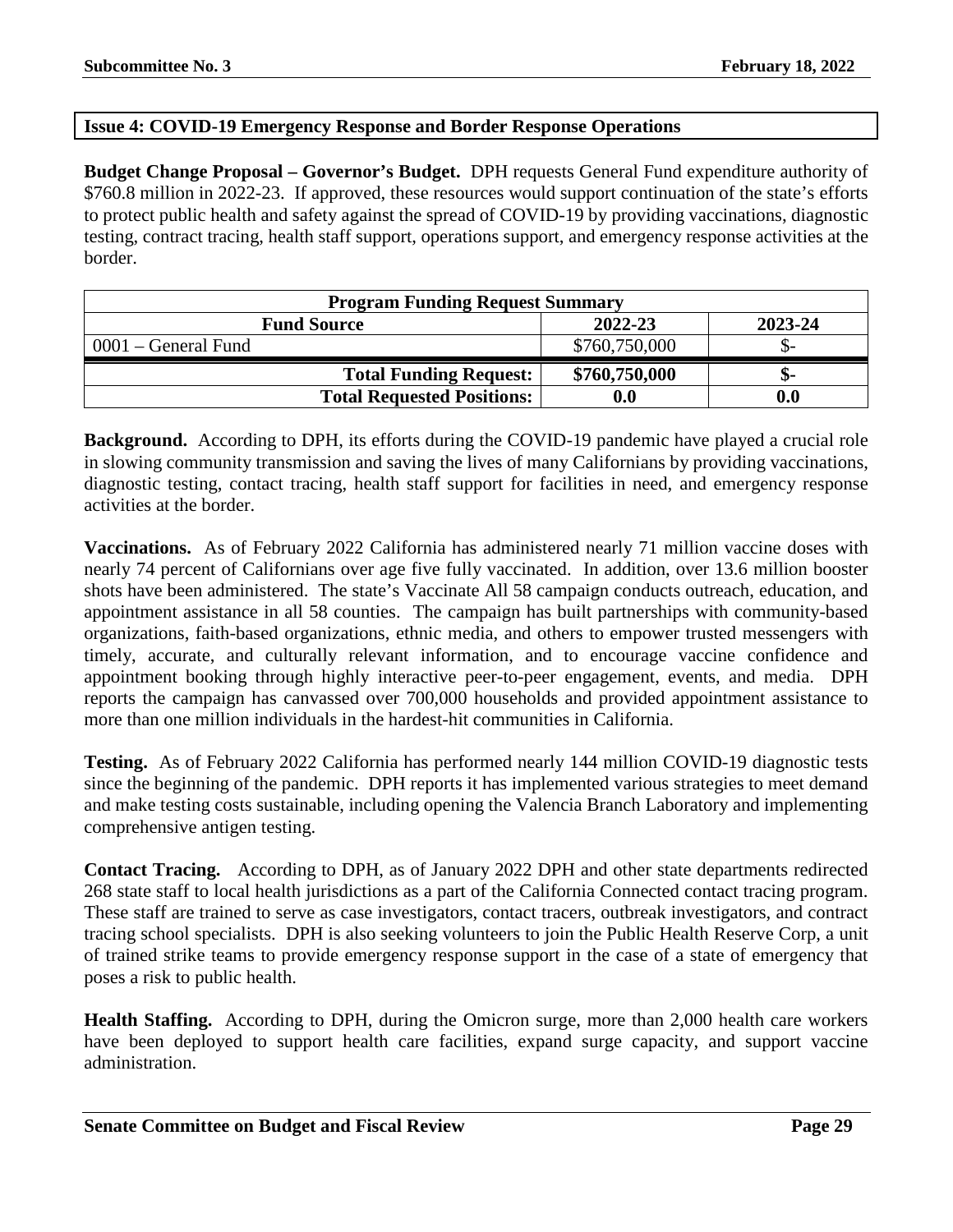**Border Activities.** DPH reports it has, in partnership with federal, local, and non-profit partners, provided support and services to newly arriving migrants at the border in Imperial, San Diego, and Riverside Counties, including testing, temporary shelter, vaccines, and coordination for safe onward travel. Six intake hubs have been established across these three counties to serve up to 2,000 migrants per day.

**Early Action Request for 2021-22 Fiscal Year.** SB 115 (Skinner), Chapter 2, Statutes of 2022, included General Fund expenditure authority of \$1.6 billion in 2021-22 for DPH to continue its COVID-19 response activities. These resources will support the following measures:

- \$18.2 million for contract tracing.
- \$486.7 million for hospital and medical surge.
- \$56.6 million for state response operations.
- \$599.2 million for statewide testing.
- \$399.1 million for vaccine distribution and administration.
- \$65 million for information technology.

**Resource Request.** DPH requests General Fund expenditure authority of \$760.8 million in 2022-23 to support continuation of the state's efforts to protect public health and safety against the spread of COVID-19 by providing vaccinations, diagnostic testing, contract tracing, health staff support, operations support, and emergency response activities at the border. Specifically, DPH requests the following:

- \$158.6 million would support school testing activities, providing specimen collection, as well as procurement and distribution of test supplies.
- \$130.6 million would support vaccine and booster outreach, education, and appointment assistance campaigns.
- \$90 million would provide specimen collection services through various modalities including fixed, drive-through, mobile, at-home, and traveling teams.
- \$77.7 million would support diagnostic testing services at the Valencia Branch Laboratory.
- \$46.7 million would support interagency agreements with the Department of General Services, the Emergency Medical Services Authority, and the Department of Social Services to support border response activities.
- \$23.6 million would provide end-to-end administration and management services of vaccine sites and strike teams.
- \$16.1 million would provide vaccine mobile units rotating across counties and local health jurisdictions to provide pop-up clinic services.
- \$14.5 million would provide health screening or testing services for state agencies to comply with the Governor's vaccine mandate for stat staff.
- \$5.2 million would provide support to the vaccine task force.

**Subcommittee Staff Comment and Recommendation—Hold Open.** Subcommittee staff recommends holding this item open to allow continued discussions in advance of the May Revision.

**Questions.** The subcommittee has requested DPH to respond to the following:

1. Please provide a brief overview of this proposal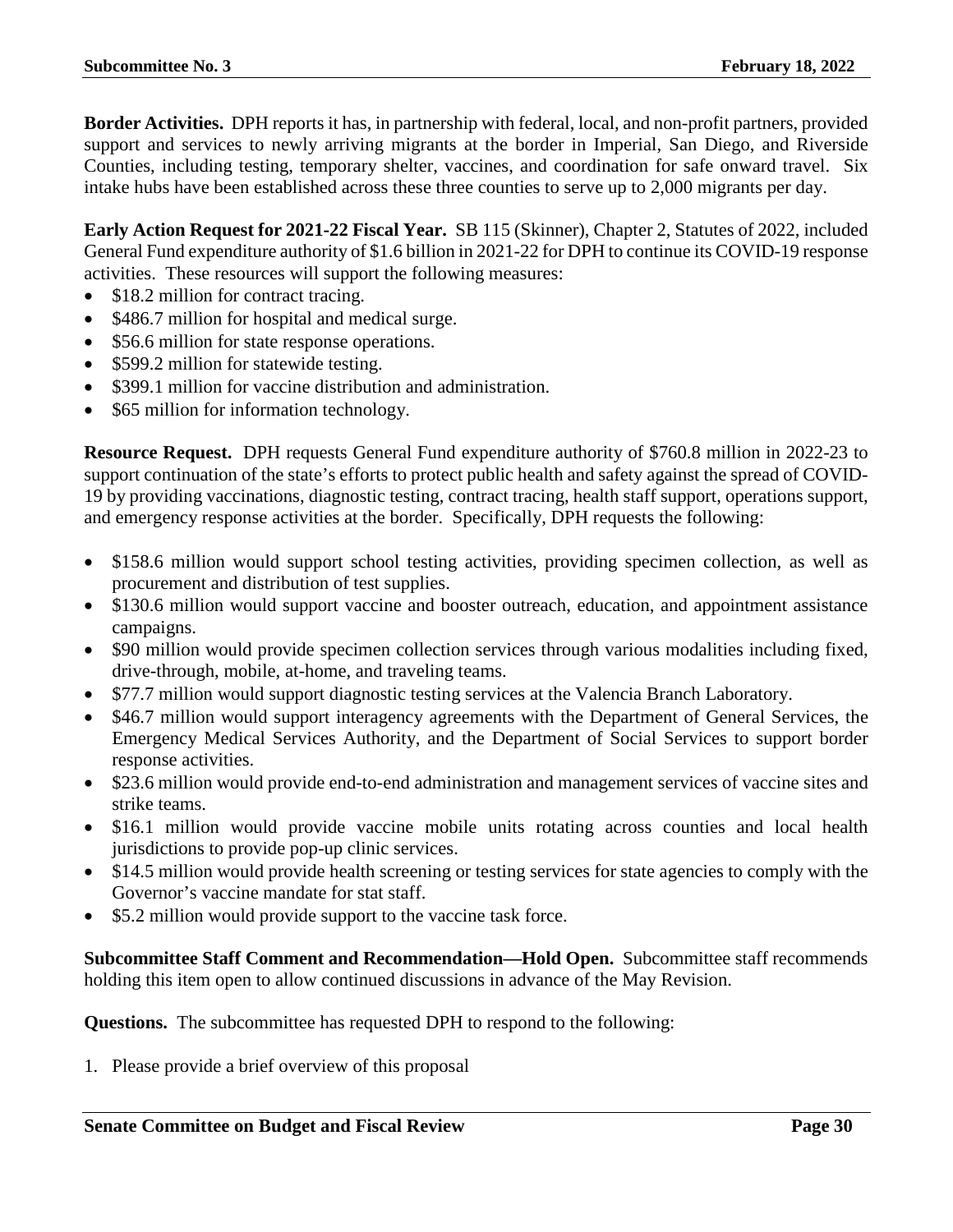#### <span id="page-30-0"></span>**Issue 5: Public Health Electronic Licensing Program for Tissue Banks and Biologics Facilities**

**Budget Change Proposal – Governor's Budget.** DPH requests six positions and expenditure authority of \$3.6 million (\$583,000 Tissue Bank License Fund and \$3 million Clinical Laboratory Improvement Fund) in 2022-23, and \$2 million (\$583,000 Tissue Bank License Fund and \$1.4 million Clinical Laboratory Improvement Fund) annually thereafter. If approved, these positions and resources would allow DPH to: 1) increase inspections and oversight of tissue banks, blood banks, and biologics facilities; and 2) establish the Electronic Tissue and Biologics System (ETABS) to migrate facility licensing processes from paper-based to an online platform.

| <b>Program Funding Request Summary</b>      |             |               |  |
|---------------------------------------------|-------------|---------------|--|
| <b>Fund Source</b>                          | 2022-23     | $2023 - 24^*$ |  |
| 0076 – Tissue Bank License Fund             | \$583,000   | \$583,000     |  |
| 0098 – Clinical Laboratory Improvement Fund | \$2,989,000 | \$1,389,000   |  |
| <b>Total Funding Request:</b>               | \$3,572,000 | \$1,972,000   |  |
| <b>Total Requested Positions:</b>           | 6.0         | 6.0           |  |

\* Positions and resources ongoing after 2023-24.

**Background.** DPH's Laboratory Field Services Branch is responsible for the licensure and oversight of clinical and public health laboratories, licensure and oversight of clinical and public health laboratory personnel and training, and licensure and oversight of blood banks, tissue banks, biologics production facilities, and cytology personnel. DPH reports over the last 15 years, there has been a significant growth of interest in the therapeutic applications of stem cells, the precursor cells that develop into blood, brain, bones, and organs. Stem cell therapies, like other medical products, require approval from the federal Food and Drug Administration (FDA) before they can be marketed. Currently there is only one stem cell therapy proven safe and effective and approved by the FDA for use in patients.

According to DPH, a 2016 study identified 351 U.S. businesses engaged in direct-to-consumer marketing of stem cell interventions offered at 570 clinics, with 113 clinics in California. A follow-up study showed the industry added 90 to 100 new businesses per year. The study authors catalogued a number of concerns about these businesses including: a lack of compliance with federal regulations, misleading claims about the safety and efficacy of advertised procedures, and high risk of physical, emotional, and financial harm to ill, injured, or vulnerable individuals.

While the FDA indicated in 2019 it plans to increase compliance actions against these businesses, DPH reports it continues to have a responsibility to ensure the safety and efficacy of products and treatments of California businesses. DPH is requesting staff resources to increase its enforcement activities to ensure the safety and efficacy of these products and protect the public from harm, as well as migrating from the current paper-based application process to an electronic method to review applications and give examiners more time for on-site inspections and enforcement actions.

**Staffing and Resource Request.** DPH requests six positions and expenditure authority of \$3.6 million (\$583,000 Tissue Bank License Fund and \$3 million Clinical Laboratory Improvement Fund) in 2022-23, and \$2 million (\$583,000 Tissue Bank License Fund and \$1.4 million Clinical Laboratory Improvement Fund) annually thereafter to: 1) increase inspections and oversight of tissue banks, blood banks, and biologics facilities; and 2) establish the Electronic Tissue and Biologics System (ETABS) to migrate

**Senate Committee on Budget and Fiscal Review <b>Page 31**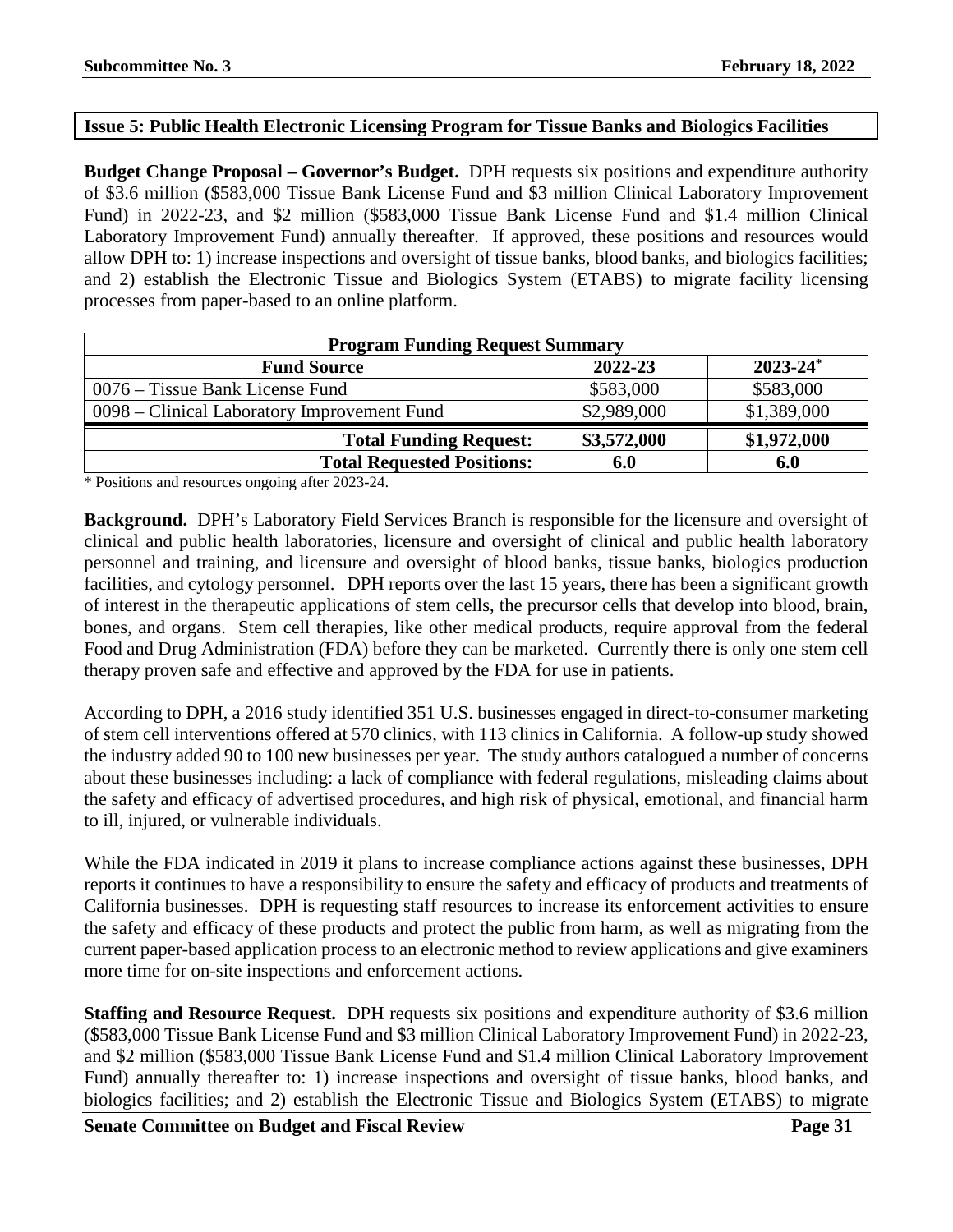facility licensing processes from paper-based to an online platform. Specifically, DPH requests the following positions and resources:

- **One Examiner II** position would perform increased inspections, follow up on complaints, and work with FDB, local law enforcement agencies, and federal agencies on investigation and enforcement activities.
- **One Information Technology (IT) Specialist II** position would design, develop, test, implement, and maintain software on the Pegasystems framework. The software solution would be developed and maintained in a Pegasystems on-premises environment.
- **One IT Specialist I** position would oversee the information technology testing efforts for the DPH Pega platform; conduct user acceptance, regression, in-sprint, and migration testing in all environments; and ensure all environments are tested and any defects are identified and corrected.
- **One Staff Services Analyst** and **Two Program Technician II** positions would initially work on User Acceptance Testing and would eventually work on Quality Assurance and troubleshooting to ensure a smooth transition to the online process.

In addition to these staffing resources, DPH requests expenditure authority of \$2.7 million in 2022-23 to establish the ETABS bank licensing project, and \$1.1 million annually thereafter for maintenance and operations. In 2022-23, \$1.9 million would support a vendor to develop the program, while \$800,000 would be for the DPH Information Technology Services Division (ITSD) to provide project management, testing, development, release management, code review, data quality management, and additional oversight activities. In 2023-24 and annually thereafter, \$1.1 million would be for ITSD to provide ongoing maintenance and operations support.

**Subcommittee Staff Comment and Recommendation—Hold Open.** Subcommittee staff recommends holding this item open to allow continued discussions in advance of the May Revision.

**Questions.** The subcommittee has requested DPH to respond to the following:

1. Please provide a brief overview of this proposal.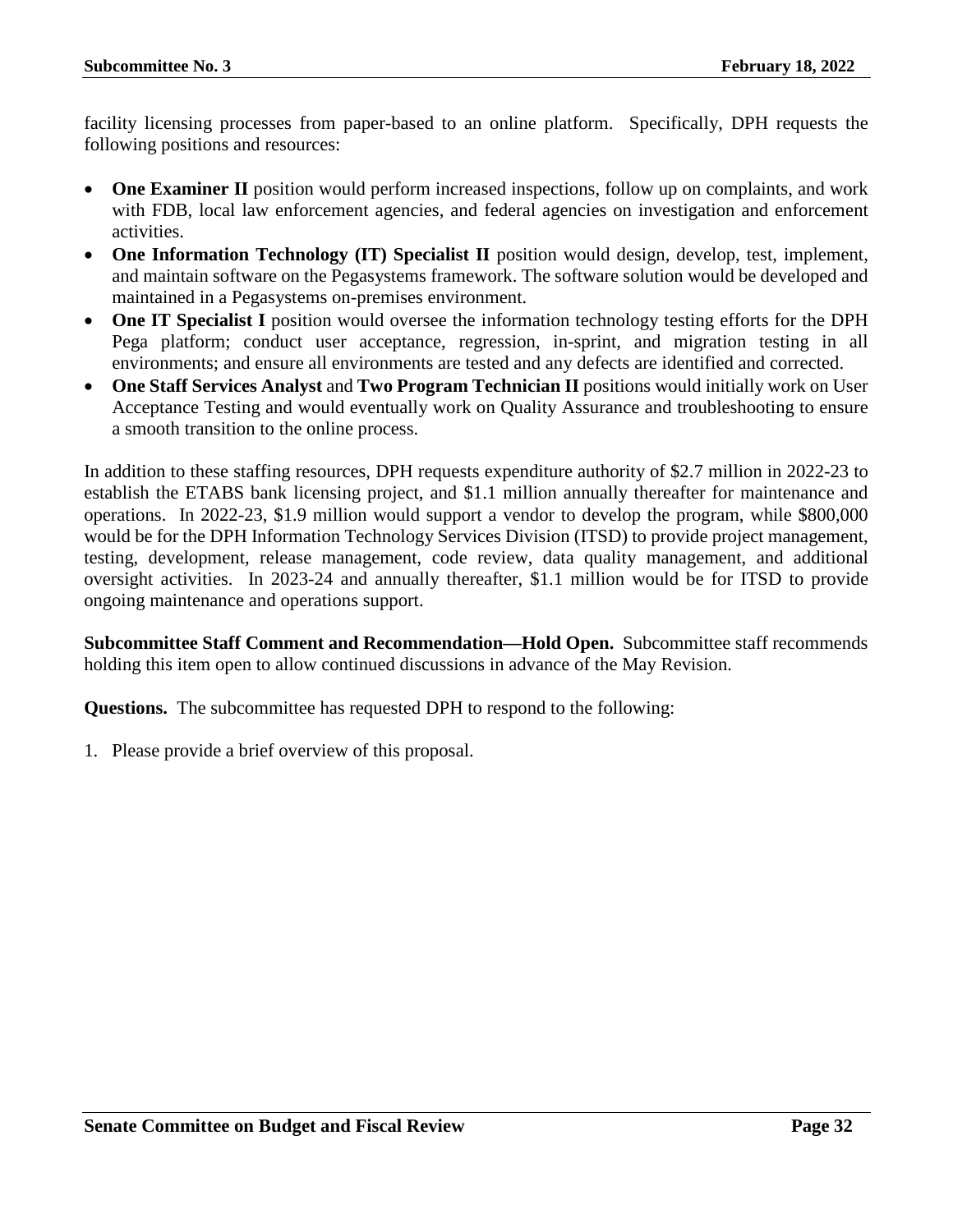#### <span id="page-32-0"></span>**Issue 6: AIDS Drug Assistance Program (ADAP) Estimate**

**Background.** The Office of AIDS within DPH administers the AIDS Drug Assistance Program (ADAP), which provides access to life-saving medications for Californians living with HIV and assistance with costs related to HIV pre-exposure prophylaxis (PrEP) and post-exposure prophylaxis (PEP) for Californians at risk of acquiring HIV. Clients are eligible for ADAP services if they meet the following criteria:

- 1. are HIV infected;
- 2. are a resident of California;
- 3. are 18 years of age or older;
- 4. have a Modified Adjusted Gross Income that does not exceed 500 percent of the Federal Poverty Level; and
- 5. are not fully covered by or eligible for Medi-Cal or any other third-party payer.

**ADAP Programs.** ADAP provides services to its clients through support for medications, health insurance premiums and out-of-pocket costs. Participating clients generally fall into one of five categories:

- 1. *Medication-only clients* are people living with HIV who do not have private insurance and are not enrolled in Medi-Cal or Medicare. ADAP covers the full cost of prescription medications on the ADAP formulary for these individuals, who only receive services associated with medication costs.
- 2. *Medi-Cal Share of Cost clients* are persons living with HIV enrolled in Medi-Cal who have a share of cost for Medi-Cal services. ADAP covers the share of cost for medications for these clients, who only receive services associated with medication costs.
- 3. *Private insurance clients* are persons living with HIV who have some form of health insurance, including through Covered California, privately purchased health insurance, or employer-based health insurance and who receive services associated with medication costs, health insurance premiums and medical out-of-pocket costs.
- 4. *Medicare Part D clients* are persons living with HIV enrolled in Medicare and have purchased Medicare Part D plans for medication coverage. This group of clients receives services associated with medication co-pays, medical out-of-pocket costs, Medicare Part D health insurance premiums, and has the option for premium assistance with Medigap supplemental insurance policies, which cover medical out-of-pocket costs.
- 5. *Pre-exposure prophylaxis (PrEP) Assistance Program (PrEP-AP) clients* are individuals who are at risk for, but not infected with, HIV and have chosen to take PrEP, or post-exposure prophylaxis (PEP), as a way to prevent infection. For insured clients, PrEP-AP pays for PrEP- and PEP-related medical out-of-pocket costs and covers the gap between what the client's insurance plan and the manufacturer's co-payment assistance program pays towards medication costs. For uninsured clients, PrEP-AP only provides assistance with PrEP- and PEP-related medical costs, as medication is provided free by the manufacturer's medication assistance program.

ADAP is funded by federal funds and the ADAP Rebate Fund (Fund 3080). The federal government began funding state programs to assist people living with HIV to purchase antiretroviral medications in 1987. Since 1990 with the passage of the Ryan White Comprehensive AIDS Resources Emergency Act, now known as the Ryan White Program, the federal Health Resources and Services Administration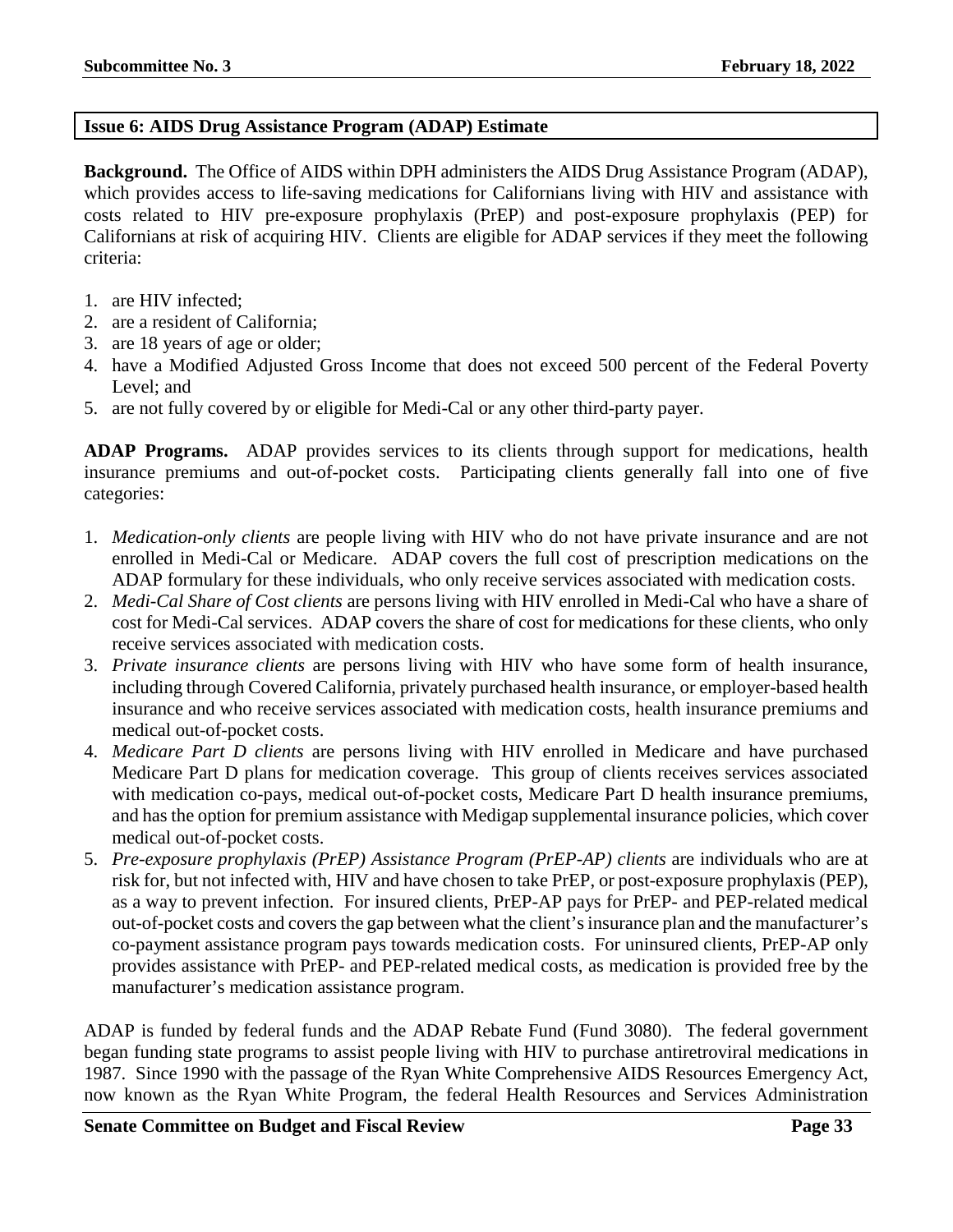(HRSA) provides funding to states for ADAP programs. In addition to federal funds, ADAP receives significant funding from mandatory and voluntary manufacturer rebates for ADAP drug expenditures.

**ADAP Estimate – Governor's Budget.** The November 2021 ADAP Local Assistance Estimate reflects revised 2021-22 expenditures of \$432.3 million, a decrease of \$57.2 million or 11.7 percent compared to the 2021 Budget Act. According to DPH, this increase is primarily due to higher projected medication expenditures for medication-only clients and changes to the caseload mix, which is projected to be lower than previously estimated. For 2022-23, DPH estimates ADAP expenditures of \$420.6 million, a decrease of \$11.9 million or 2.8 percent compared to revised expenditures for 2021-22. According to DPH, this increase is similarly attributable to higher projected medication expenditures for medication-only clients and changes to the caseload mix.

| <b>ADAP Local Assistance Funding Summary</b>    |               |               |  |
|-------------------------------------------------|---------------|---------------|--|
| <b>Fund Source</b>                              | 2021-22       | 2022-23       |  |
| 0890 – Federal Trust Fund                       | \$108,172,000 | \$102,207,000 |  |
| 3080 – AIDS Drug Assistance Program Rebate Fund | \$324,121,000 | \$318,440,000 |  |
| <b>Total ADAP Local Assistance Funding</b>      | \$432,293,000 | \$420,647,000 |  |

ADAP tracks caseload and expenditures by client group. DPH estimates ADAP caseload and expenditures for 2021-22 and 2022-23 will be as follows:

| <b>Caseload by Client Group</b> | 2021-22 | 2022-23 |
|---------------------------------|---------|---------|
| <b>Medication-Only</b>          | 11,000  | 9,499   |
| <b>Medi-Cal Share of Cost</b>   | 101     | 103     |
| <b>Private Insurance</b>        | 10,872  | 10,893  |
| <b>Medicare Part D</b>          | 7,520   | 7,537   |
| <b>PrEP Assistance Program</b>  | 5,250   | 5,656   |
| <b>TOTAL</b>                    | 34,743  | 33,687  |

| <b>Expenditures by Client Group</b> | 2021-22       | 2022-23       |
|-------------------------------------|---------------|---------------|
| <b>Medication-Only</b>              | \$333,979,452 | \$270,831,264 |
| <b>Medi-Cal Share of Cost</b>       | \$1,460,097   | \$1,182,264   |
| <b>Private Insurance</b>            | \$108,668,555 | \$108,944,692 |
| <b>Medicare Part D</b>              | \$23,322,112  | \$29,225,130  |
| <b>PrEP Assistance Program</b>      | \$2,950,264   | \$7,083,988   |
| <b>TOTAL</b>                        | \$470,380,480 | \$496,050,788 |

Costs for administration of ADAP are estimated to be \$8.6 million in 2021-22 and \$5.6 million in 2022- 23. Costs for administration of PrEP-AP are estimated to be \$567,749 in 2021-22 and \$659,805 in 2022- 23. Enrollment costs are estimated to be \$8 million in 2021-22 and \$7.3 million in 2022-23. Beginning in 2017-18, ADAP introduced a new reimbursement methodology for enrollment sites which includes a

**Senate Committee on Budget and Fiscal Review Page 34**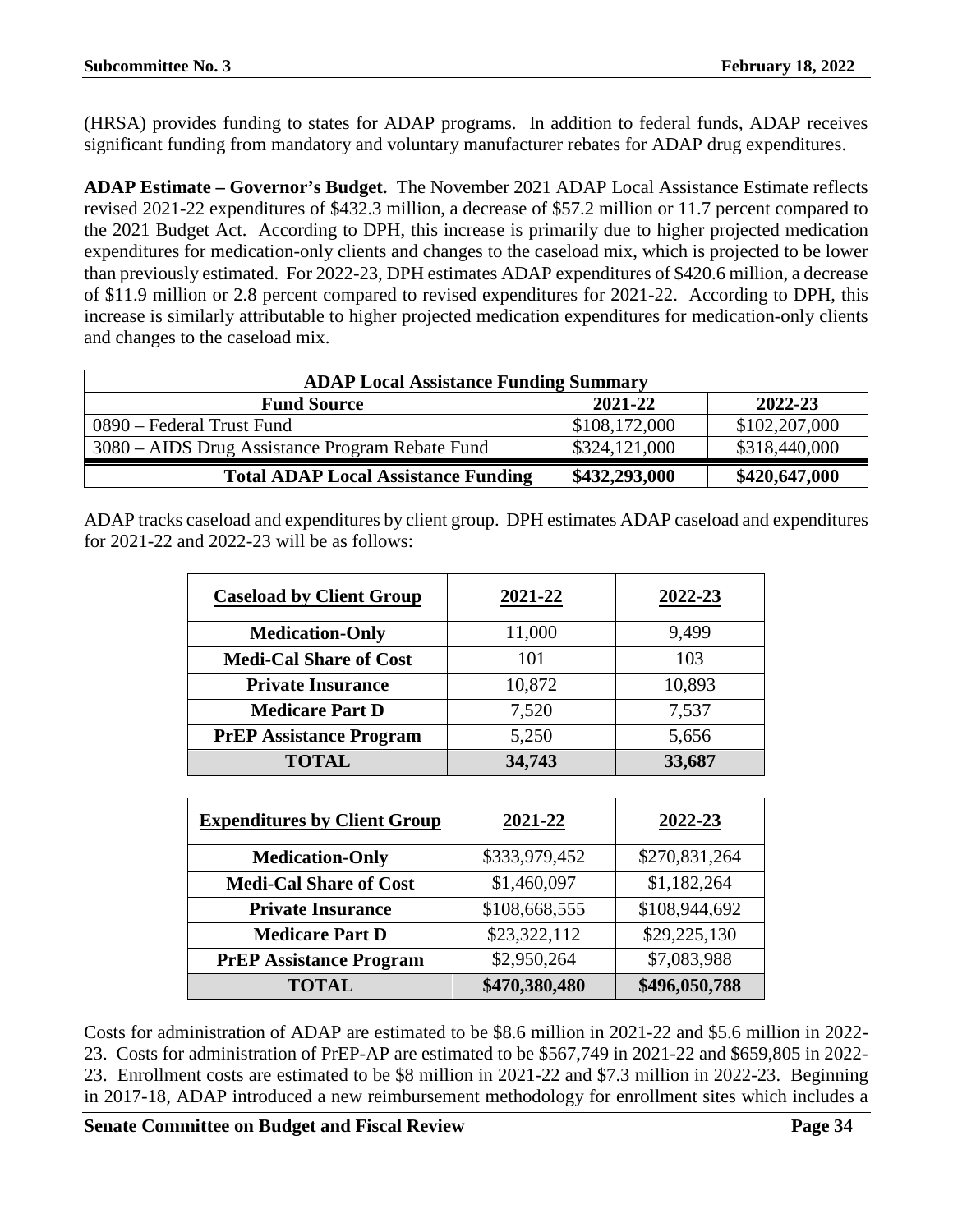payment floor and variable payments dependent on new client medication enrollment, client bi-annual self-verification, client annual re-enrollment, client insurance assistance enrollment and re-enrollment, and PrEP client enrollment and re-enrollment.

In addition, ADAP's pharmacy benefit manager, Magellan Rx Management, contracts with a safety net recovery vendor, Health Management Systems (HMS) to pursue recovery of paid claims when a liable third party is identified post-payment. DPH estimates recoveries of \$12.2 million in 2021-22 and \$12.2 million in 2022-23.

**Program Updates in the 2022-23 ADAP Estimate.** According to DPH, ADAP is implementing the following significant changes to existing programs or new programs:

- *Medicare Part C Payment Program.* ADAP currently pays private health insurance premiums and outpatient medical out-of-pocket costs for clients in OA-HIPP, Medicare Part D Premium Payment Program (MDPP), and the Employer Based Health Insurance Premium Payment Program (EB-HIPP). When clients become eligible for Medicare, they are no longer eligible for OA-HIPP, but can receive payment for Medicare Part D costs. ADAP proposes to utilize ADAP rebate funds to establish the Medicare Part C Premium Payment Program, which would pay premiums and out-of-pocket costs for Medicare Part C (also referred to as Medicare Advantage), to encourage ADAP clients to enroll in comprehensive coverage, and reduce medication costs for ADAP in other categories.
- *Medicare Part B Extra and Innovative Benefits.* Certain Medicare Part B supplemental plans offer "extra" or "innovative" benefits to cover services outside base medical coverage, such as hearing aids, vision exams, Silver Sneaker gym memberships, and nurse consultations. ADAP currently pays Medicare Part B supplemental medical plan premiums through MDPP, but requires clients to cover the cost of extra or innovative benefits. ADAP proposes to utilize ADAP rebate funds to pay premiums for supplemental plans including extra and innovative benefits.
- *ADAP Pilot Program for Jails.* Prior to 2008, 36 local county jails participated in ADAP to provide medication assistance to qualifying detainees. However, the program was terminated in 2008 due to the recession and the subsequent General Fund shortfall. In 2018, the Health Resources and Services Administration (HRSA) released guidance that permitted the use of HRSA funds for detainees in county jails not yet convicted of a crime or not covered by federal or state health benefits during incarceration. Orange County requested ADAP to provide services at their county jail, allowing the jail to serve as an ADAP enrollment site, clients to access medications at the jail pharmacy, and prescription refills for clients scheduled for release. ADAP is considering expanding the ADAP jail pilot program to other interested county jails in 2022-23, including Los Angeles, Marin, Riverside, San Francisco, San Luis Obispo, and Siskiyou). According to DPH, the net fiscal impact from the ADAP Rebate Fund of the Orange County pilot is \$719,000 (\$1.1 million in expenditures offset by \$354,000 in rebates) for 123 eligible clients in 2021-22, and \$317,000 (\$933,000 in expenditures offset by \$616,000 in rebates) for 107 eligible clients, in 2022-23. DPH estimates the net fiscal impact of the expansion would be \$11.7 million (\$17.4 million expenditures offset by \$5.7 million in rebates) for 1,998 eligible clients in 2021-22, and \$5.1 million (\$15.1 million in expenditures offset by \$10 million in rebates) for 1,733 eligible clients in 2022-23.

**Subcommittee Staff Comment and Recommendation—Hold Open.** Subcommittee staff recommends holding this item open to allow continued discussions in advance of the May Revision.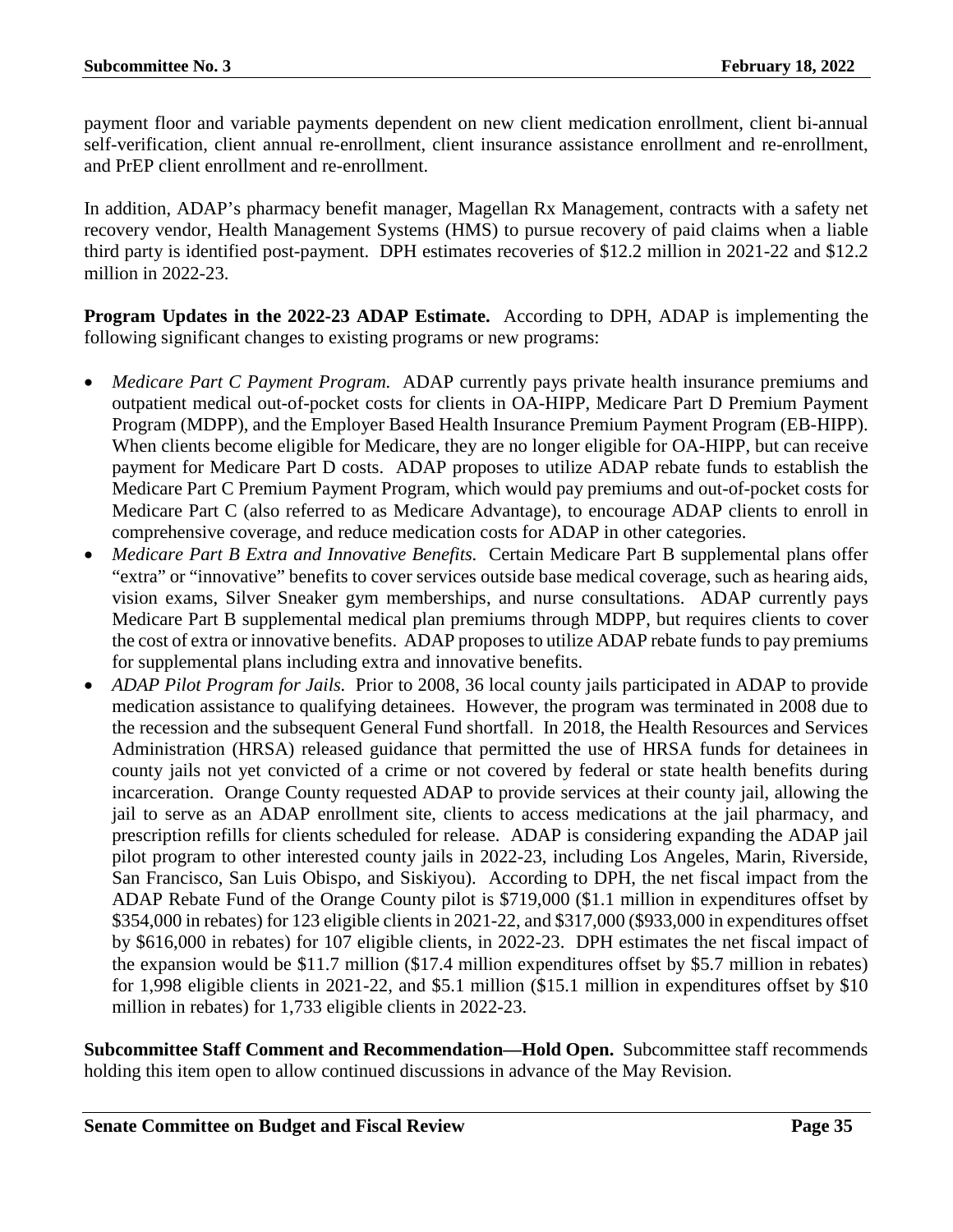**Questions.** The subcommittee has requested DPH to respond to the following:

1. Please provide a brief overview of the major changes to the ADAP Estimate.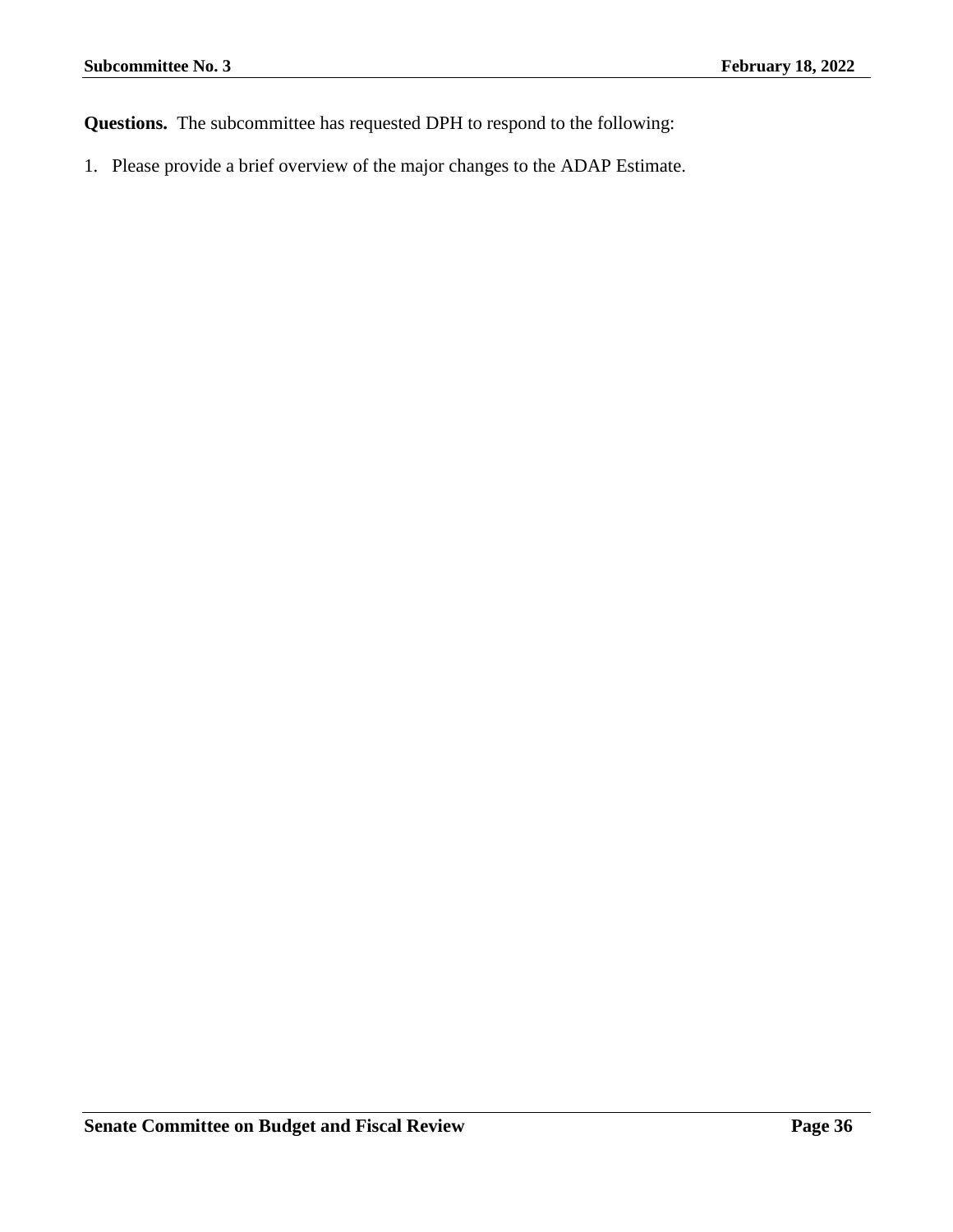# **Issue 7: Sexually Transmitted Disease – Testing (SB 306)**

**Budget Change Proposal – Governor's Budget.** DPH requests three positions and General Fund expenditure authority of \$475,000 annually. If approved, these positions and resources would allow DPH to provide technical assistance to local health jurisdictions and training to human immunodeficiency virus (HIV) test counselors to perform any HIV, hepatitis C, or other sexually transmitted disease test waived under the federal Clinical Laboratory Improvements Act (CLIA), pursuant to the requirements of SB 306 (Pan), Chapter 486, Statutes of 2021.

| <b>Program Funding Request Summary</b>                    |           |            |  |  |
|-----------------------------------------------------------|-----------|------------|--|--|
| $2023 - 24$ <sup>*</sup><br>2022-23<br><b>Fund Source</b> |           |            |  |  |
| $0001$ – General Fund                                     | \$475,000 | \$475,000  |  |  |
| <b>Total Funding Request:</b>                             | \$475,000 | \$475,000  |  |  |
| <b>Total Requested Positions:</b>                         | 3.0       | <b>3.0</b> |  |  |

\* Positions and resources ongoing after 2023-24.

**Background.** According to DPH, nearly all states allow the use of federal Food and Drug Administration (FDA)-approved, CLIA-waived tests by trained non-medical personnel and defer to federal requirements. California was one of only a handful of states with additional training requirements above and beyond federal law. Prior to SB 306, state law allowed human immunodeficiency virus (HIV) test counselors trained by the DPH Office of AIDS (OA) or its agents to perform CLIA-waived rapid tests for HIV and hepatitis C virus (HCV) or, if FDA-approved and CLIA-waived, combination HIV/HCV tests. SB 306 (Pan), Chapter 486, Statutes of 2021, allows HIV test counselors to perform CLIA-waived tests for all sexually transmitted diseases (STDs) if they have completed a training course approved by OA. This change enables DPH to train test counselors on new CLIA-waived HIV, HCV, or STD tests as they become available without having to change state law or issue regulations. This flexibility allows for changing public health priorities, and because new STDs can arise, as HIV did in the 1980s, at any time requiring a rapid public health response.

**Staffing and Resource Request.** DPH requests three positions and General Fund expenditure authority of \$475,000 annually to provide technical assistance to local health jurisdictions and training to human immunodeficiency virus (HIV) test counselors to perform any HIV, hepatitis C, or other sexually transmitted disease test waived under the federal Clinical Laboratory Improvements Act (CLIA), pursuant to the requirements of SB 306. Specifically, DPH requests the following positions and resources:

**One Health Program Specialist I** position in the Office of AIDS (OA) would manage the development, review, and approval of training curricula developed by OA training agents and external training providers, including periodic updates to confirm medical accuracy and quality assurance.

**One Health Program Specialist I** position in the Sexually Transmitted Disease Control Branch would provide technical assistance to local health jurisdictions and community-based organizations seeking training in use of CLIA-waived HIV, HCV, or STD tests, prepare programmatic guidelines, fact sheets, and materials, and support program evaluation.

**One Associate Governmental Program Analyst** in the Office of AIDS (OA) would manage training contracts, grants, and requests for applications, and support fiscal management, and accounting; support logistics, such as ordering, purchasing, and shipping supplies to support rapid test kit proficiency (e.g., test kit controls).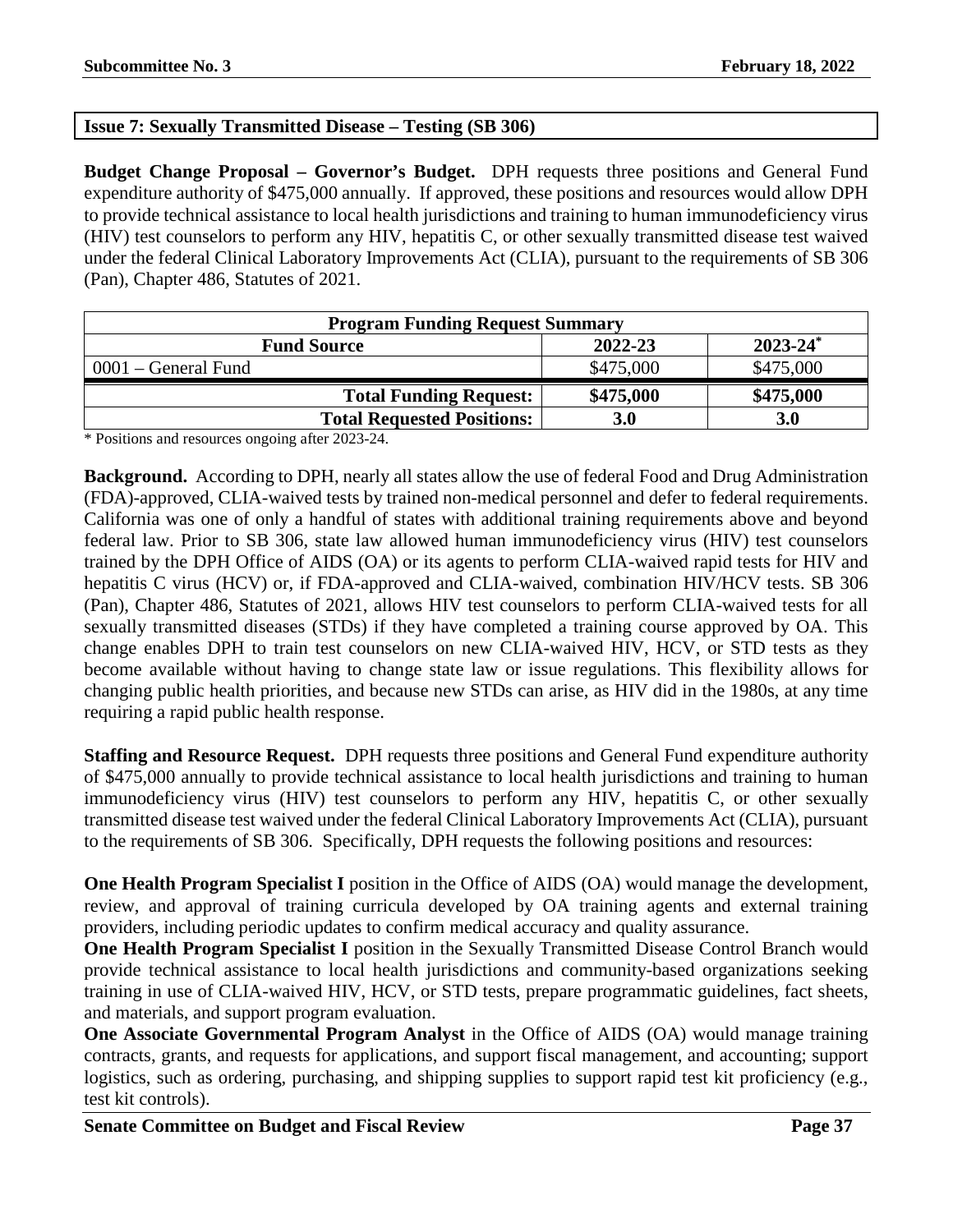**Subcommittee Staff Comment and Recommendation—Hold Open.** Subcommittee staff recommends holding this item open to allow continued discussions in advance of the May Revision.

**Questions.** The subcommittee has requested DPH to respond to the following: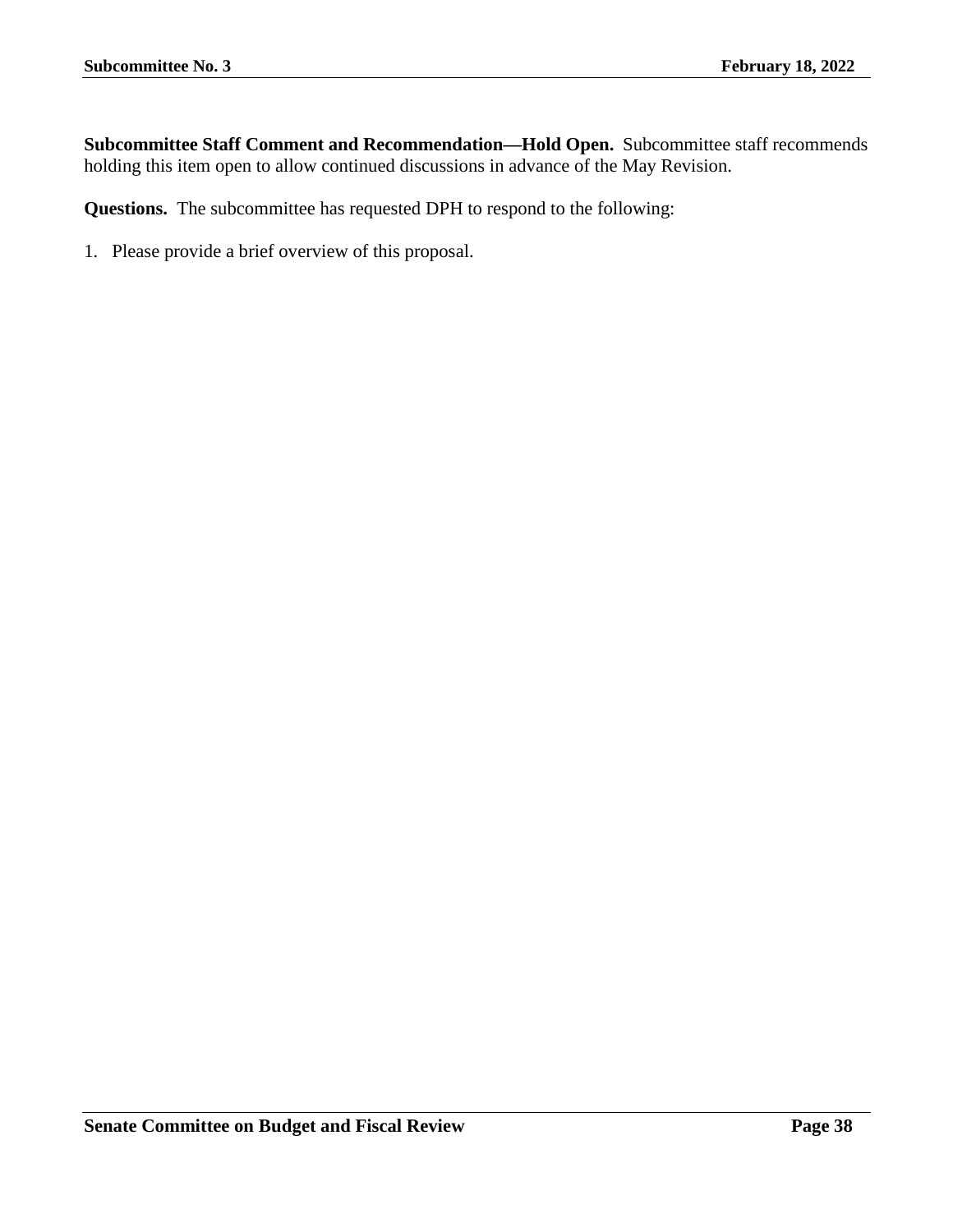# **Issue 8: Public Health – COVID-19 (SB 336)**

**Budget Change Proposal – Governor's Budget.** DPH requests General Fund expenditure authority of \$307,000 in 2022-23 and 2023-24. If approved, these resources would allow DPH to operate and maintain an e-mail distribution list for organizations, communities, nonprofits, and individuals to receive information regarding COVID-19 public health orders, pursuant to the requirements of SB 336 (Ochoa Bogh), Chapter 487, Statutes of 2021.

| <b>Program Funding Request Summary</b>   |                    |           |  |  |
|------------------------------------------|--------------------|-----------|--|--|
| 2022-23<br>2023-24<br><b>Fund Source</b> |                    |           |  |  |
| $0001$ – General Fund                    | \$307,000          | \$307,000 |  |  |
| <b>Total Funding Request:</b>            | \$307,000          | \$307,000 |  |  |
| <b>Total Requested Positions:</b>        | $\boldsymbol{0.0}$ | 0.0       |  |  |

**Background.** SB 336 (Ochoa Bogh), Chapter 487, Statutes of 2021, requires DPH, or a local health officer (LHO), when taking measures to protect the public against the threat of COVID-19, to publish those measures and the date they take effect on their internet website. In addition, DPH or a LHO is required to provide organizations, communities, nonprofits, and individuals an opportunity to sign up for an email distribution list which will relay changes to public health orders.

**Resource Request.** DPH requests General Fund expenditure authority of \$307,000 in 2022-23 and 2023- 24 to operate and maintain an e-mail distribution list for organizations, communities, nonprofits, and individuals to receive information regarding COVID-19 public health orders, pursuant to the requirements of SB 336. DPH indicates it will use existing position authority and requests the following resources:

• **Two Associate Governmental Program Analysts** would coordinate the addition and removal of recipients on the email distribution list, maintain updated health officer orders from each LHO, distribute changes to heath officer orders through the list, and assist local health districts with their own distribution lists.

**Subcommittee Staff Comment and Recommendation—Hold Open.** Subcommittee staff recommends holding this item open to allow continued discussions in advance of the May Revision.

**Questions.** The subcommittee has requested DPH to respond to the following: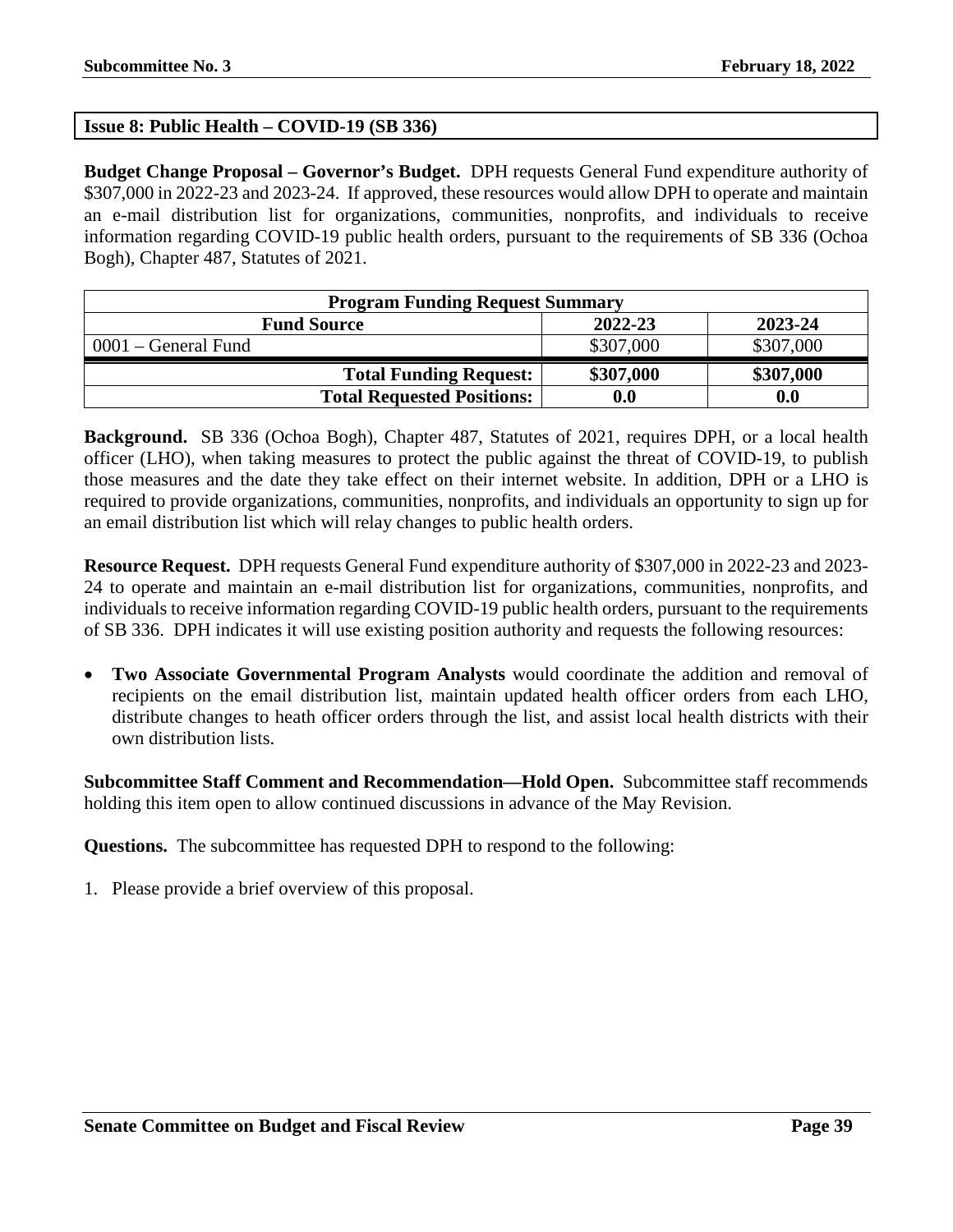# **Issue 9: Climate and Health Surveillance Program**

**Budget Change Proposal – Governor's Budget.** DPH requests 30 positions and General Fund expenditure authority of \$10 million annually. If approved, these positions and resources would allow DPH to provide near real-time notification for public health departments, first responders, and the community for emerging or intensified climate-sensitive diseases.

| <b>Program Funding Request Summary</b>         |              |              |  |  |
|------------------------------------------------|--------------|--------------|--|--|
| $2023 - 24^*$<br>2022-23<br><b>Fund Source</b> |              |              |  |  |
| $0001$ – General Fund                          | \$10,000,000 | \$10,000,000 |  |  |
| <b>Total Funding Request:</b>                  | \$10,000,000 | \$10,000,000 |  |  |
| <b>Total Requested Positions:</b>              | 30.0         | 30.0         |  |  |

\* Positions and resources ongoing after 2023-24.

**Background.** According to DPH, climate change is considered the greatest global public health threat of the 21st Century and is impacting human health today. In California, health impacts associated with climate change in recent years have included injury, illness, and death from wildfires and wildfire smoke, extreme heat, drought, landslides, extreme weather events, vector-borne diseases, and associated mental health impacts. The harms of climate change also impose disproportionate impacts on low-income populations and communities of color.

California is one of few US states that lack a statewide syndromic surveillance mechanism for heat illness. As a result, DPH is currently unable to provide a count of deaths and illnesses during heat waves. Development of syndromic surveillance methods for heat illness would provide near real-time data from hospitals and other data sources to identify heat illness events early, monitor trends, and track illnesses and deaths, in order to support public health officials to respond quickly to minimize health risks from heat waves. Development of a syndromic surveillance system would also allow for surveillance of the many other negative public health impacts that have been increasing or are projected to increase due to climate change, such as asthma, chronic obstructive pulmonary disease, respiratory infections, cardiovascular effects, and other impacts of wildfire smoke. Researchers estimate that wildfire smoke during August and September 2020 may have led to as many as 3,000 excess deaths among elderly Californians. Syndromic surveillance can provide a near real-time alert about the number, location, and other characteristics of people affected by these conditions.

**National Syndromic Surveillance Program and BioSense Program.** The federal Centers for Disease Control and Prevention (CDC) administers the National Syndromic Surveillance Program (NSSP), a collaboration among CDC, federal partners, local and state health departments, and academic and private sector partners who have formed a national syndromic surveillance and data collection system and community of practice. Participants in the NSSP collect, analyze, and share electronic patient encounter data received from emergency departments, and in some cases urgent and ambulatory care centers, inpatient healthcare settings, and laboratories. The NSSP also leads the BioSense Program and the technological platform on which the data collection for BioSense is built, known as ESSENCE. The public health community uses the ESSENCE platform to view data received as early as 24 hours after a patient's visit to a participating facility. Public health officials use these timely and actionable data to detect, characterize, monitor, and respond to events of public health concern.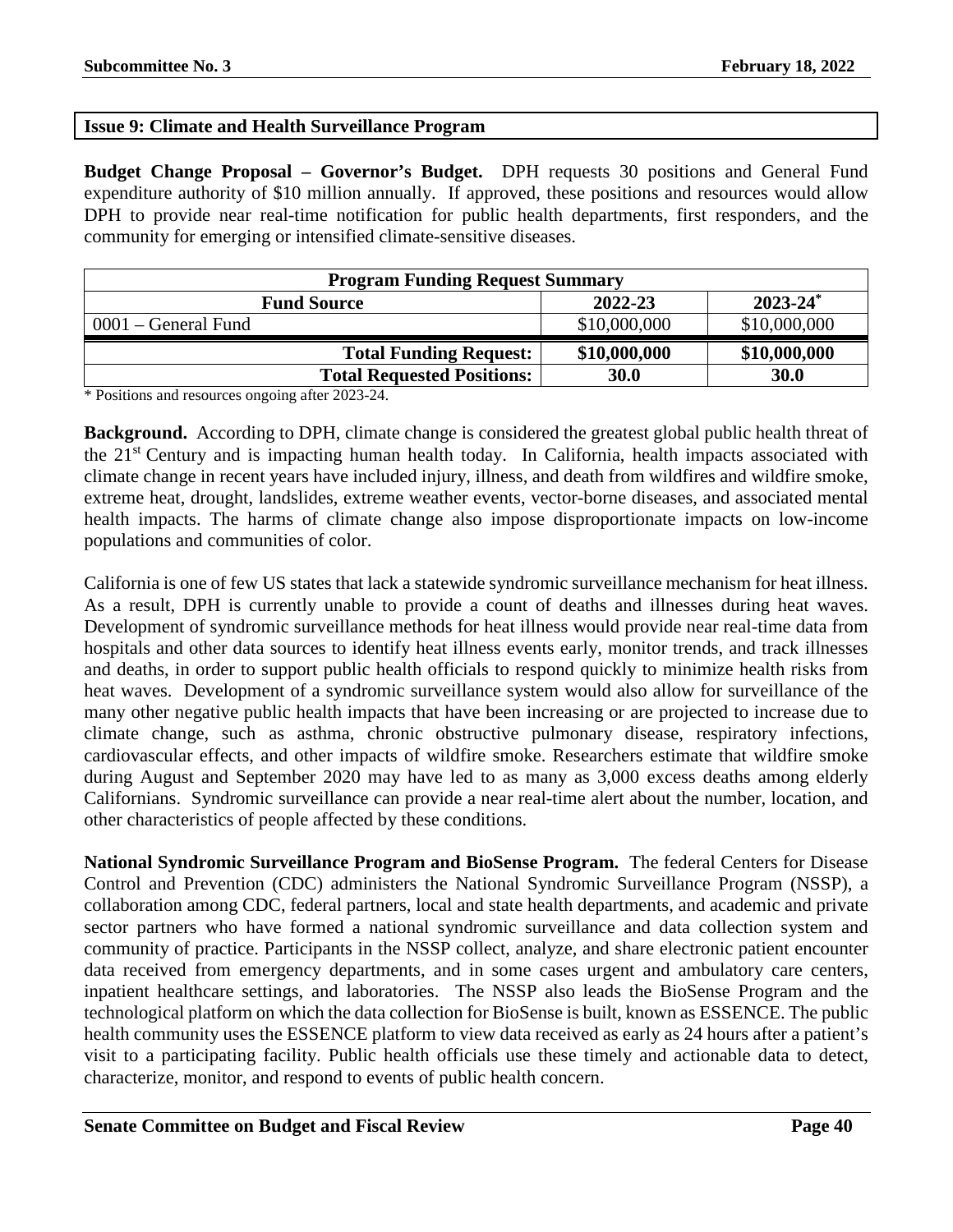BioSense is active in 49 states with more than 6,000 healthcare facilities contributing data daily. Approximately 71 percent of all emergency departments in the country contribute data to the NSSP.

DPH reports it currently does not have a syndromic surveillance system and does not actively engage in the BioSense Program and ESSENCE platform at the state level. DPH has multiple, condition specific, siloed systems with variable degrees of ability for reporting and access to sharing data between the state and local levels. While DPH has not yet engaged in the development of an official, unified 24 hour syndromic surveillance system, 55 counties in California are eligible to participate in the NSSP's BioSense Program. At present, 14 percent, or 46 out of 320, of California's emergency departments contribute data to the BioSense Platform.

**Staffing and Resource Request.** DPH requests 30 positions and General Fund expenditure authority of \$10 million annually to provide near real-time notification for public health departments, first responders, and the community for emerging or intensified climate-sensitive diseases through participation in the NSSP BioSense Platform. Specifically, DPH requests the following positions and resources:

- **One Health Program Manager III** position would oversee climate change and health activities for DPH as a Climate Change and Health Equity Branch Chief, and supervise one existing manager and three new managers for climate and health surveillance.
- **One Research Scientist (RS) Supervisor I** position would set the direction for the Climate Surveillance Science Unit and supervise science unit staff.
- **Two RS IV** positions would lead the use of surveillance data to conduct epidemiological research on climate-related health outcomes, including modeling of excess deaths and illnesses due to heat and other climate-related events and predictive modelling of future climate-related health outcomes.
- **Three RS III** positions would use surveillance data to conduct epidemiological research on climaterelated health outcomes, assess the contribution of risk factors such as social determinants of health, and evaluate the effectiveness of interventions; assess availability and feasibility of new and innovative data sources and methods and integrate them into the surveillance system.
- One RS III position would develop protocols and run queries and reports on heat-related illnesses and deaths as well as other climate-related health outcomes using syndromic surveillance data; serve as a liaison to the CDC's National Syndromic Surveillance Program and the syndromic surveillance Community of Practice, sharing resources back with DPH staff; and collaborate with staff in other centers as well as local health jurisdictions to maintain consistency in data protocols and definitions.
- **One RS III** position would operationalize heat surveillance findings with the National Weather Service to improve Heat-Health warnings by basing them on health-based thresholds rather than simple historical temperature averages and coordinate other activities to implement the State's extreme heat plan.
- **One RS II** position would develop and maintain a data dashboard to report on findings from surveillance and research activities.
- **One Health Program Manager II** position would set the direction for the Climate Surveillance Program Unit and supervise surveillance program staff.
- **One Health Program Specialist II** position would coordinate outreach and technical assistance to participating sites, resolve problems and assure quality control with enrollment and participation.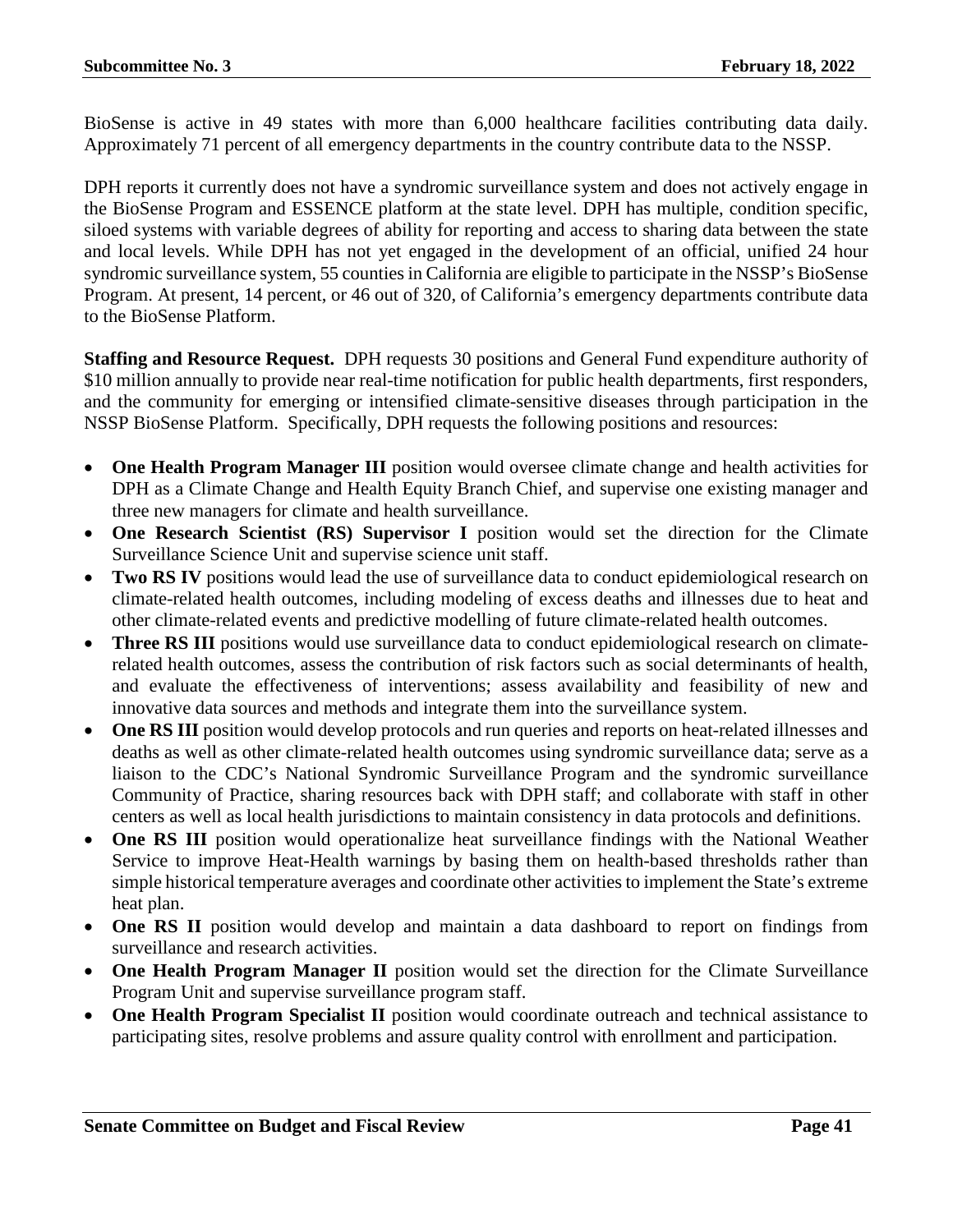- **Four Health Program Specialist I** position would provide outreach, training, and technical assistance to the 55 local county health departments and 320 facilities with emergency departments to support them to participate in syndromic surveillance reporting.
- **One Health Program Specialist I** position would lead communications of surveillance findings to stakeholders and the public, translate data into messaging, develop reports and coordinate approval and dissemination.
- **One Staff Services Manager I** position would supervise and lead administrative work of the new Climate Surveillance Business Operations Unit.
- **One Associate Governmental Program Analyst (AGPA)** would coordinate program budget and all procurement for the program.
- **One AGPA** would coordinate personnel functions for the program.
- **Two AGPAs** would support the Administration Division.
- **Two Office Technicians** would provide clerical support to all program, scientific, and administrative functions.
- **One RS III** position in the Occupational Health Branch would develop protocols and run queries and reports for occupational heat illness surveillance.
- **One RS III** position in the Environmental Health Investigations Branch would develop protocols and run queries and reports for surveillance of drought-related conditions.
- **One RS III** position in the Environmental Health Investigations Branch would develop protocols and run queries and reports for surveillance of conditions related to wildfire smoke exposure.
- **One RS III** position in the Environmental Health Investigations Branch would develop protocols and run queries and reports for surveillance of illnesses related to freshwater harmful algal blooms.
- **One RS III** position in the Infectious Disease Branch would develop protocols and run queries and reports for surveillance of climate-related infectious diseases.
- **One Information Technology Specialist III** position would coordinate all activities for setting up analytics workspaces, ingesting data into Databricks, and working with contracting teams and the enterprise data architect to facilitate advancing analytics studies

In addition to these positions, DPH requests General Fund expenditure authority of \$4.7 million annually to support the following contract resources:

- \$400,000 would support Databricks processing and support, to make incoming data ready for analytics.
- \$420,000 would support a Tableau server upgrade and Tableau desktop licenses to display data.
- \$100,000 would support FiveTran, a consumption-based software as a service for ingesting data into Databricks.
- \$2,400,000 would support a contracting team of seven resources to set up and manage analytics workspaces, train research scientists on use of the workspaces, provide data science technical expertise, ingest and manage new data streams, and develop and manage Tableau dashboards and reporting. The team consists of 1 data scientist, 4 data engineers, 1 informatics data analyst, and 1 project manager.
- \$400,000 would support a feasibility study of innovative forms of early surveillance for climatesensitive conditions, such as Internet searches, purchase records, 211 calls, or Artificial Intelligence or Big Data technologies that can detect climate health impacts even before someone goes to the emergency room.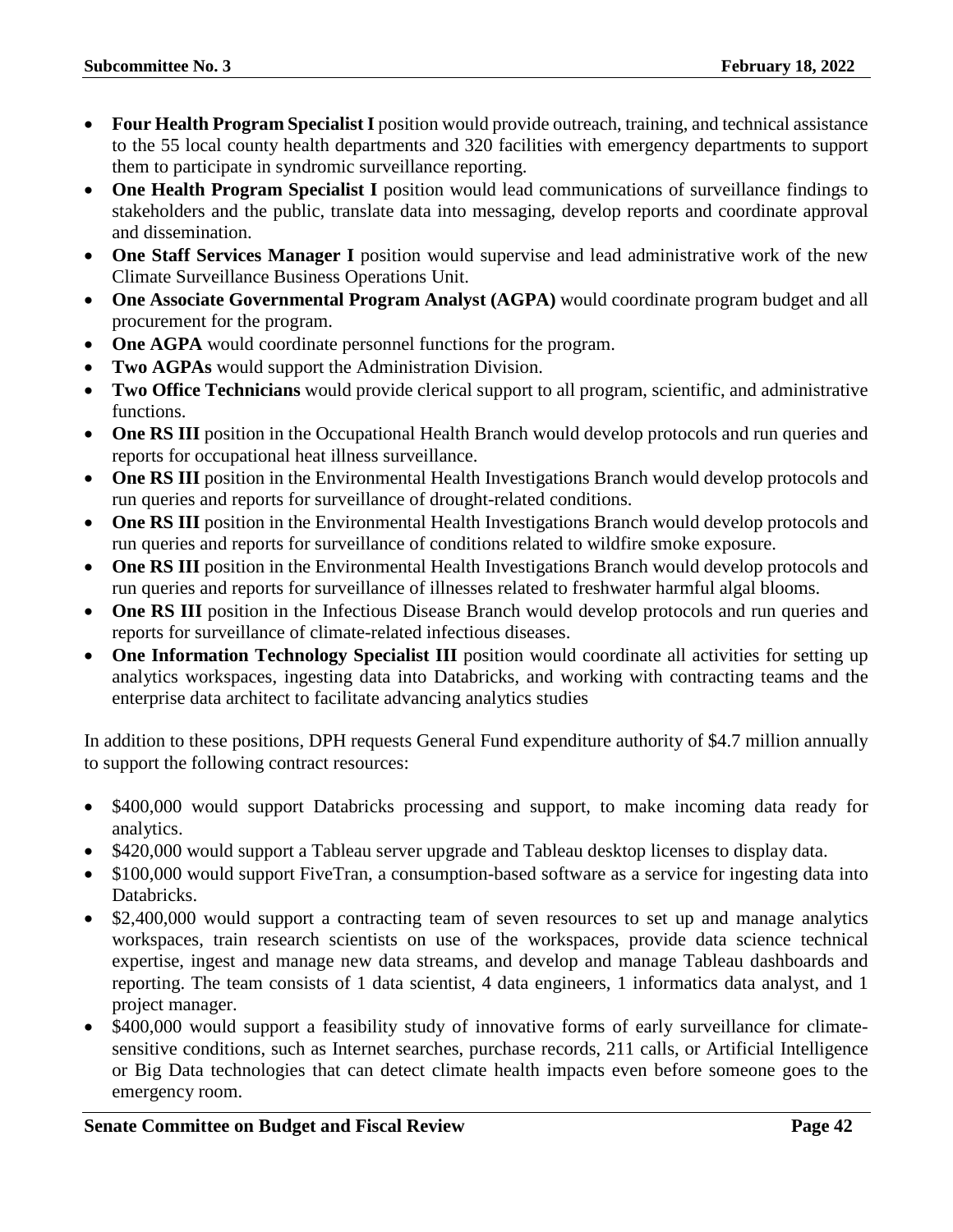• \$954,000 would support the fees that hospital emergency departments must pay to their Electronic Health Records vendors to establish the connection to the National Syndromic Surveillance Program BioSense platform.

**Subcommittee Staff Comment and Recommendation—Hold Open.** Subcommittee staff recommends holding this item open to allow continued discussions in advance of the May Revision.

**Questions.** The subcommittee has requested DPH to respond to the following: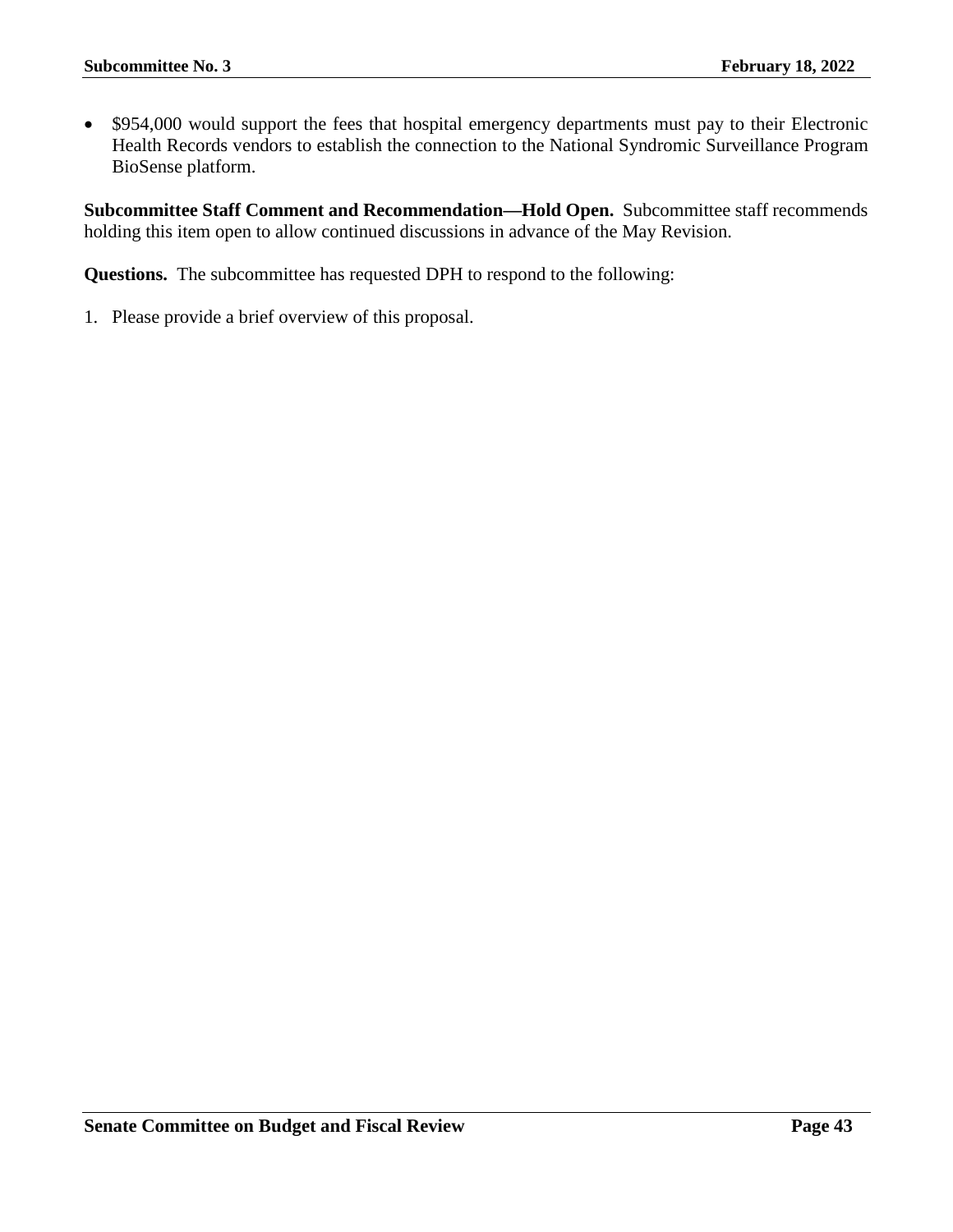# **Issue 10: Public Health Regional Climate Planning**

**Budget Change Proposal – Governor's Budget.** DPH requests General Fund expenditure authority of \$25 million in 2022-23, available for encumbrance or expenditure until June 30, 2025. If approved, these resources would allow DPH to provide grants to local health departments, community-based organizations, and tribes to develop regional Climate and Health Resilience Plans.

| <b>Program Funding Request Summary</b>   |                    |                    |  |  |
|------------------------------------------|--------------------|--------------------|--|--|
| 2022-23<br>2023-24<br><b>Fund Source</b> |                    |                    |  |  |
| $0001$ – General Fund                    | \$25,000,000       |                    |  |  |
| <b>Total Funding Request:</b>            | \$25,000,000       | ת-                 |  |  |
| <b>Total Requested Positions:</b>        | $\boldsymbol{0.0}$ | $\boldsymbol{0.0}$ |  |  |

**Background.** According to DPH, climate change affects virtually all aspects of health and well-being, including access to basic needs of clean air, food, water, shelter, and physical safety. Catastrophic events like wildfires, droughts, and floods not only directly result in injuries, deaths, and displacement, but also loss of livelihoods, businesses, crops, and homes, contributing to unemployment, poverty, and the housing crisis. Direct impacts and subsequent cascading effects increase chronic diseases, infectious diseases, mental health challenges, and heat-and smoke-related illnesses.

In addition, climate change affects every Californian, but some communities and individuals experience worse health impacts from the crisis than others. People with existing health conditions, people inadequately housed, outdoor workers, certain communities of color, immigrants, the very young or elderly, pregnant people, people with disabilities, those who have low incomes, and those who are socially isolated face disproportionate risk of harm from climate impacts. Californians without adequate financial resources are less likely to have air conditioning or air filters to counter heat waves, worsening air quality, and wildfire smoke, and may not have reliable vehicles to escape when climate-related danger approaches. These communities are also more likely to live with higher levels of air pollution, which worsens on warmer days and during wildfire smoke events.

Local health jurisdictions (LHJs) are on the front lines preparing for and responding to the health impacts of climate change, and also express the urgent need to address climate change. The California Conference of Local Health Officers (CCLHO) adopted climate change as one of three priorities for 2019, 2020, and 2022. In addition, 70 percent of California's public health officers said they do not have adequate information to respond to climate change, although 94 percent perceived it to be a health threat. In 2018, the Bay Area Health Inequities Initiative (BARHII) conducted focus groups with staff from 20 LHJs and 6 subject matter expert stakeholders to assess LHJ capacity and needs to take action to address climate change and health. BARHII found that respondents consistently reported a need for a state-administered climate change and health program that provides staffing resources to LHJs, support for community engagement, training, and technical assistance. Only two LHJs currently have full-time staff dedicated to addressing the health impacts of climate change.

**Climate Change and Health Resilience Planning Grant Program.** DPH proposes to establish a Climate Change and Health Resilience Planning Grant Program that funds LHJs, community-based organizations, and tribes to develop regional Climate and Health Resilience Plans to bolster the actions of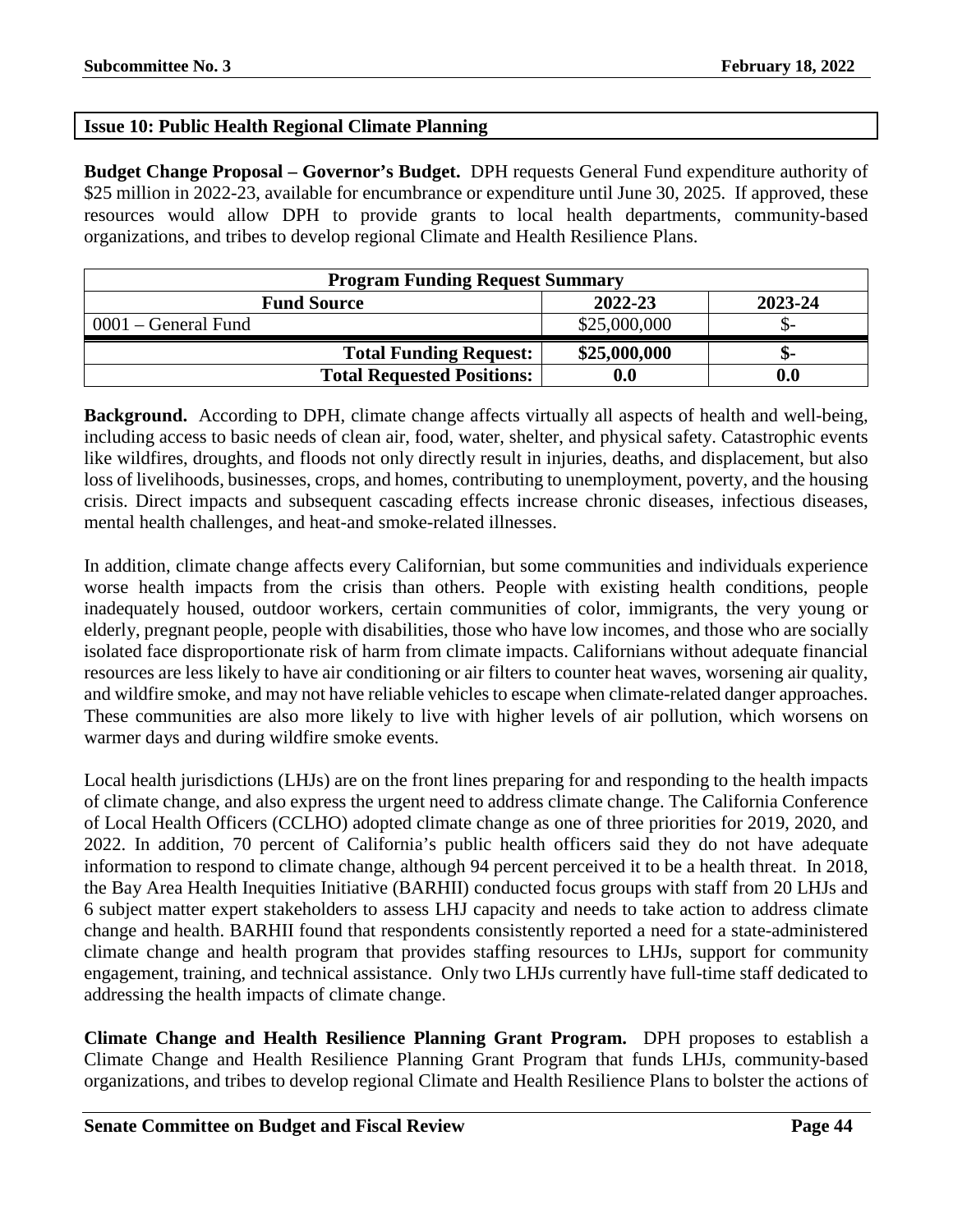resource-limited local health departments and communities to more effectively prevent and reduce inequitable health impacts of climate change, including behavioral health risks. Each of the five Public Health Officer Regions would write at least one Climate Change and Health Resilience Plan, coordinated by one to two local health departments in the region. The Southern California region would be funded to develop up to three Plans, the Bay Area region would be funded to develop one or two Plans, and the other regions would each write one Plan. One or two local health departments would be selected to lead each regional Plan development process, based on a competitive process that prioritizes those facing greatest climate and health inequities as measured by the California Healthy Places Index.

DPH's Office of Health Equity (OHE) will support LHJs, community-based organizations, and tribes or tribal health programs (tribes) to establish regional climate change and health resilience plans with a planning process that would:

- Engage community-based organizations, tribes, faith-based organizations, local government, and other stakeholders; conduct robust community engagement at every step of plan development and implementation; and establish a collaborative stakeholder structure that details who will be engaged, roles, and decision-making methods.
- Assess local vulnerability to health and equity impacts of climate change using available data and tools such as the DPH Climate Change and Health Vulnerability Indicators for California, the State Cal-Adapt climate exposure tool, the California Healthy Places Index, and local health data and tools including Traditional Ecological Knowledge from tribes that wish to provide it.
- Complete an environmental scan of local climate change planning, including:
	- o Resilience and adaptation planning and activities
	- o Climate change mitigation planning and activities that reduce greenhouse gases and improve determinants of health such as physical activity, healthy food access, housing, and transportation o Other groups or entities addressing climate change with whom to collaborate.
- With technical assistance from DPH, write a Climate Change and Health Resilience Plan that addresses priority climate change and health equity impacts identified in the vulnerability assessment, and that improves social determinants of health through climate change actions. Regional coalitions would choose interventions from a list of best practices provided by DPH, including policy objectives to create long-term change that improves the health of entire populations. Regional Plans would include metrics to evaluate the effectiveness of process and outcomes, including engagement of the community in plan development and implementation.
- If resources permit, begin implementation of the plan with training and technical assistance from DPH.

**Resource Request.** DPH requests General Fund expenditure authority of \$25 million in 2022-23, available for encumbrance or expenditure until June 30, 2025 to provide grants to local health departments, community-based organizations, and tribes to develop regional Climate and Health Resilience Plans. To administer the grant program, DPH indicates it would use existing position authority and is requesting the following resources:

- Resources equivalent to **one Health Program Manager II** position would set the direction for the Climate Change and Health Resilience Planning Grant Program and supervise local assistance program staff.
- Resources equivalent to **one Health Program Specialist II** position would lead the staff in outreach, training, and technical assistance to LHJs, tribes, and CBOs; provide direction on evaluation measures for the Plans; and resolve problems and assure quality control.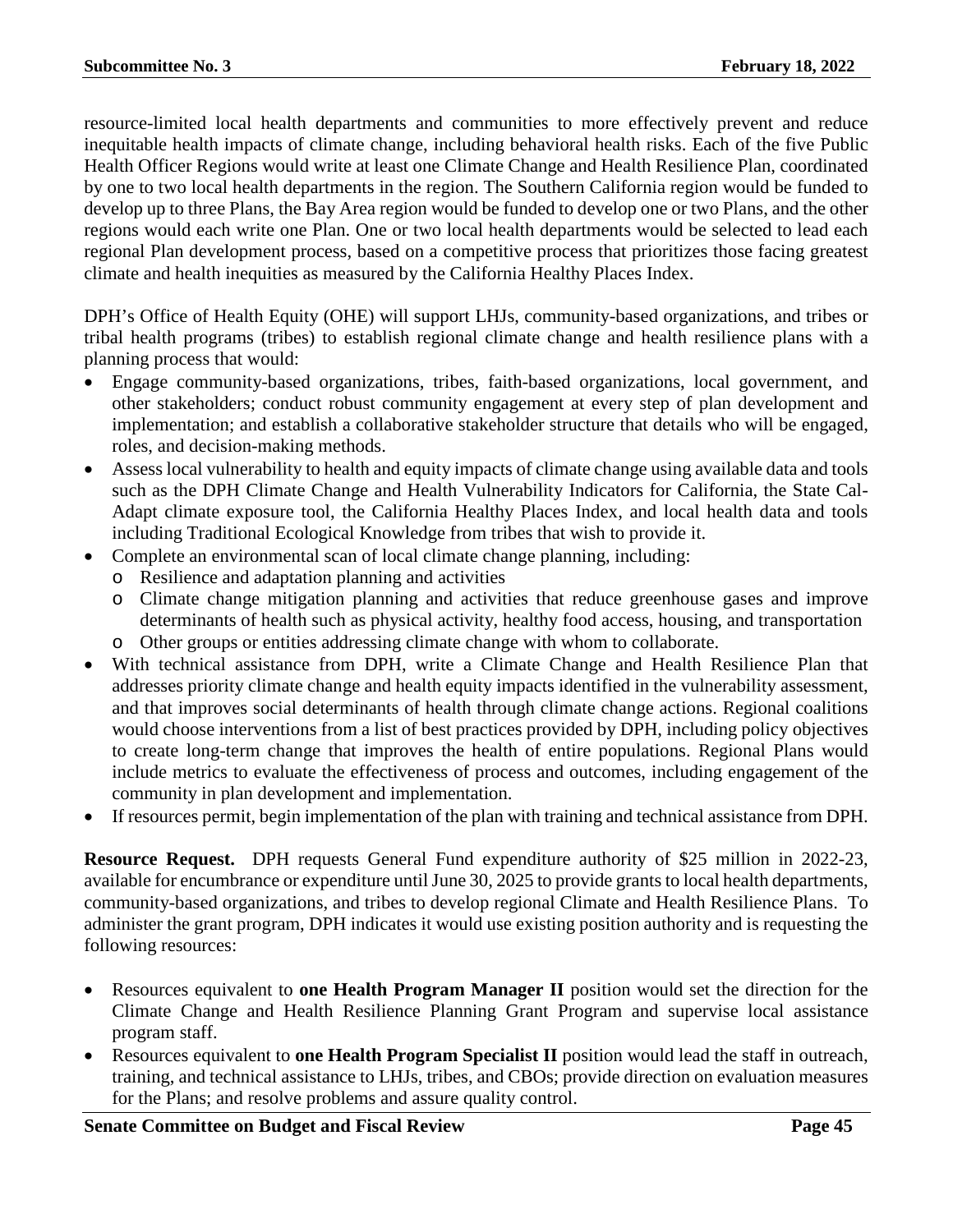- Resources equivalent to **four Health Program Specialist I** positions would provide outreach, training, and technical assistance to LHJs, tribes, and CBOs, and help them develop and implement Climate Change & Health Resilience Plans.
- Resources equivalent to **two Associate Governmental Program Analysts** would process contracts, grant agreements, and invoicing for LHJs, tribes, community-based organizations, and technical assistance providers.

In addition to these resources, DPH requests General Fund expenditure authority of \$21,000 to support a contracted technical assistance and training provider for community engagement, communications, mental health, or evaluation.

**Subcommittee Staff Comment and Recommendation—Hold Open.** Subcommittee staff recommends holding this item open to allow continued discussions in advance of the May Revision.

**Questions.** The subcommittee has requested DPH to respond to the following: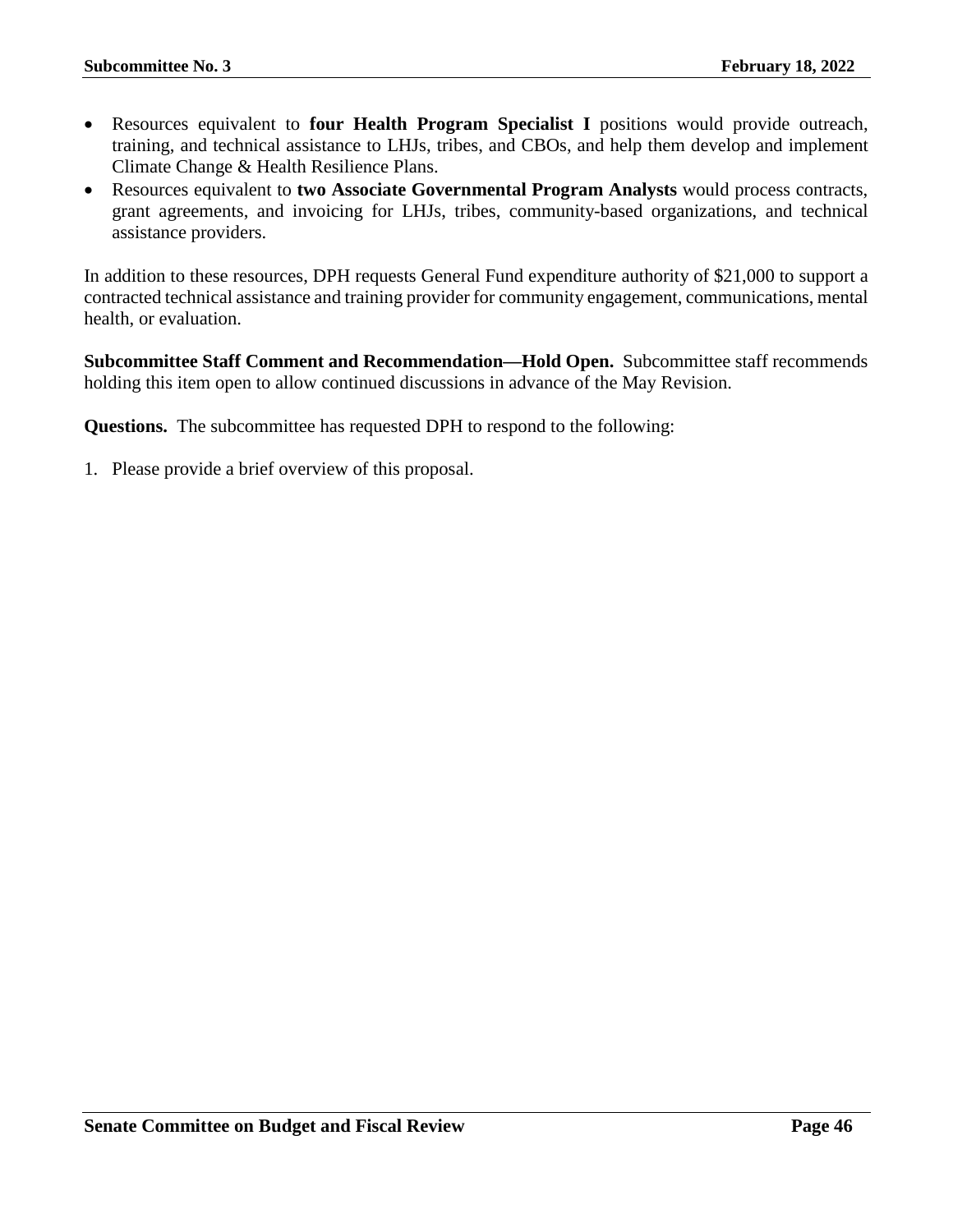### **Issue 11: Homelessness – California Interagency Council on Homelessness (AB 1220)**

**Budget Change Proposal – Governor's Budget.** DPH requests two positions and General Fund expenditure authority of \$389,000 annually. If approved, these positions and resources would allow DPH to provide program coordination, data analytics, and technical assistance to the California Interagency Council on Homelessness.

| <b>Program Funding Request Summary</b>                    |           |            |  |  |
|-----------------------------------------------------------|-----------|------------|--|--|
| $2023 - 24$ <sup>*</sup><br>2022-23<br><b>Fund Source</b> |           |            |  |  |
| $0001$ – General Fund                                     | \$389,000 | \$389,000  |  |  |
| <b>Total Funding Request:</b>                             | \$389,000 | \$389,000  |  |  |
| <b>Total Requested Positions:</b>                         | 2.0       | <b>2.0</b> |  |  |

\* Positions and resources ongoing after 2023-24.

**Background.** According to DPH, prior to 2021 there was no statutory requirement for the department to address housing or homelessness as a public health issue. DPH conducted an environmental scan in 2019 of its housing and homelessness activities and found that, although the department engages in various aspects of supporting healthy housing and homelessness prevention services, these programs are dispersed throughout the department, are narrowly scoped, and supported with categorical funding. Because of this gap, the DPH Office of Health Equity hired a staff person with subject matter expertise in housing and homelessness to support its Health in All Policies (HiAP) program.

AB 1220 (Luz Rivas), Chapter 398, Statutes of 2021, requires the participation of 20 state agencies, departments, and other entities in the Interagency Council on Homelessness, which had previously been known as the Homeless Coordinating and Financing Council. These entities, including DPH, have jurisdiction over transportation, housing, social services, healthcare, veterans affairs, aging, workforce, and education. AB 1220 requires the council to meet at least quarterly and its goals include the following:

- Identify mainstream resources, benefits, and services that can be accessed to prevent and end homelessness in California.
- Create partnerships among state agencies and departments, local government agencies, federal partners and agencies, nonprofit entities working to end homelessness, homeless services providers, and the private sector, for the purpose of arriving at specific strategies to end homelessness.
- Promote systems integration to increase efficiency and effectiveness and focus on designing systems to address the needs of people experiencing homelessness.
- Coordinate existing funding and applications for funding.
- Make policy and procedural recommendations to legislators and other governmental entities.
- Identify and seek funding opportunities for state entities that have programs to end homelessness.
- Broker agreements between state agencies, departments, and local jurisdictions to align and coordinate resources, reduce administrative burdens, and foster common applications for services, operating, and capital funding.
- Serve as a statewide facilitator, coordinator, and policy development resource on ending homelessness in California.
- Report to the Governor, federal Cabinet members, and the Legislature on homelessness and work to reduce homelessness.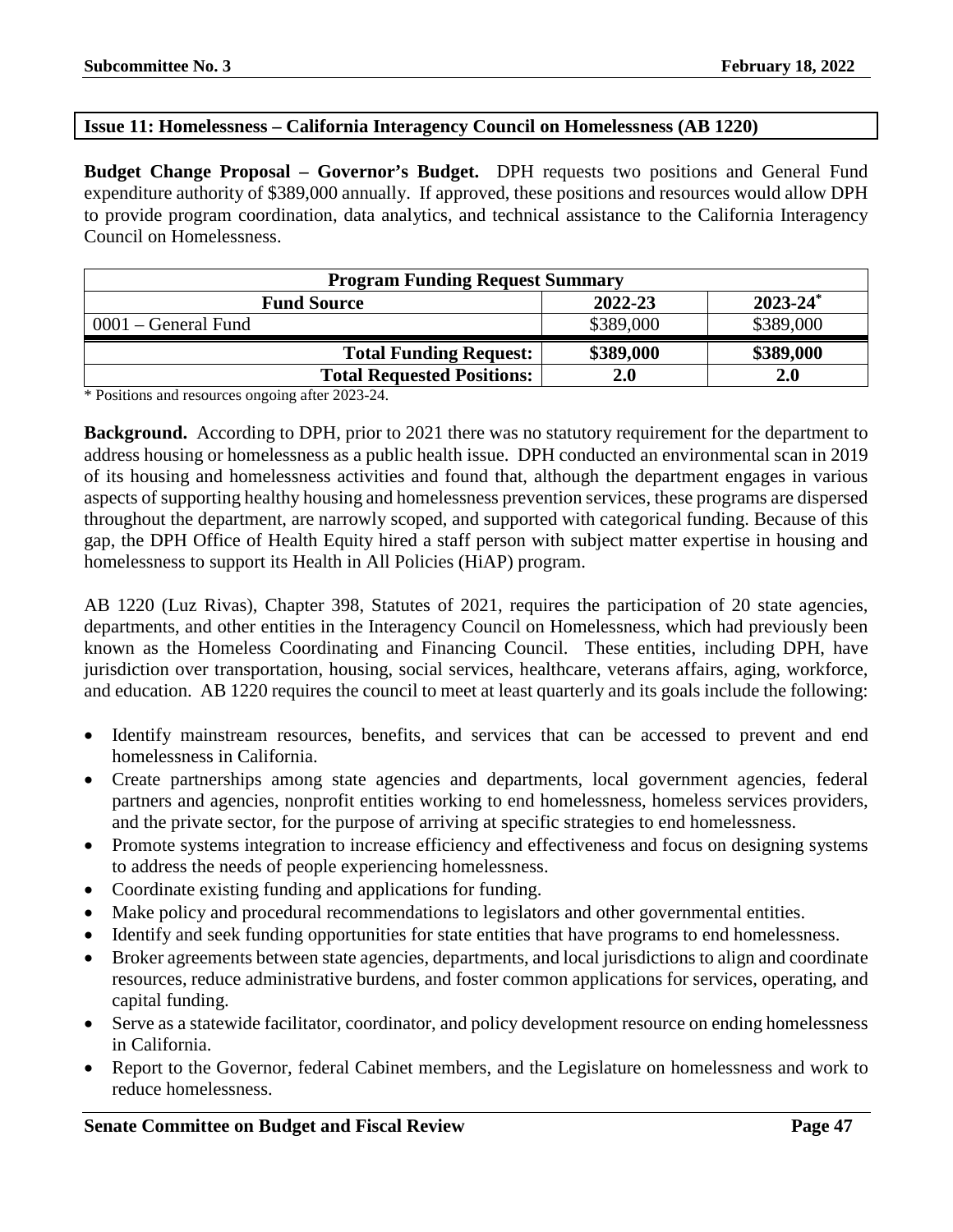- Ensure accountability and results in meeting the strategies and goals of the council.
- Identify and implement strategies to fight homelessness in small communities and rural areas.
- Create a statewide data system or warehouse to collect and match data on homelessness programs to programs impacting homeless recipients of state programs, such as Medi-Cal and CalWORKs.
- Set goals to prevent and end homelessness among California's youth.
- Improve the safety, health, and welfare of young people experiencing homelessness.
- Increase system integration and coordinating efforts to prevent homelessness among youth involved or formerly involved in the child welfare or juvenile justice systems.
- Lead efforts to coordinate a spectrum of funding, policy, and practice efforts related to young people experiencing homelessness.
- Identify best practices to ensure homeless minors who may have experienced maltreatment are referred to the child welfare system.

DPH is an active member of the council and participates in working groups on State Funding and Programs, Racial Equity, Youth and Young Adults, Employment, Re-entry or Transitions.

**Staffing and Resource Request.** DPH requests two positions and General Fund expenditure authority of \$389,000 annually to provide program coordination, data analytics, and technical assistance to the California Interagency Council on Homelessness. Specifically, DPH requests the following positions and resources:

- **One Health Program Specialist II** position would serve as a homelessness prevention and health equity specialist, develop recommendations and provide technical assistance on policy and programmatic interventions in support of DPH's representation and activities in the California Interagency Council on Homelessness, and establish and maintain partnerships with relevant agencies for homelessness population data sharing.
- **One Research Scientist III** position would serve as a homelessness prevention and data scientist to provide technical, methodological, and scientific expertise to manage and analyze data products in support of DPH's representation and activities in the California Interagency Council on Homelessness.

**Subcommittee Staff Comment and Recommendation—Hold Open.** Subcommittee staff recommends holding this item open to allow continued discussions in advance of the May Revision.

**Questions.** The subcommittee has requested DPH to respond to the following: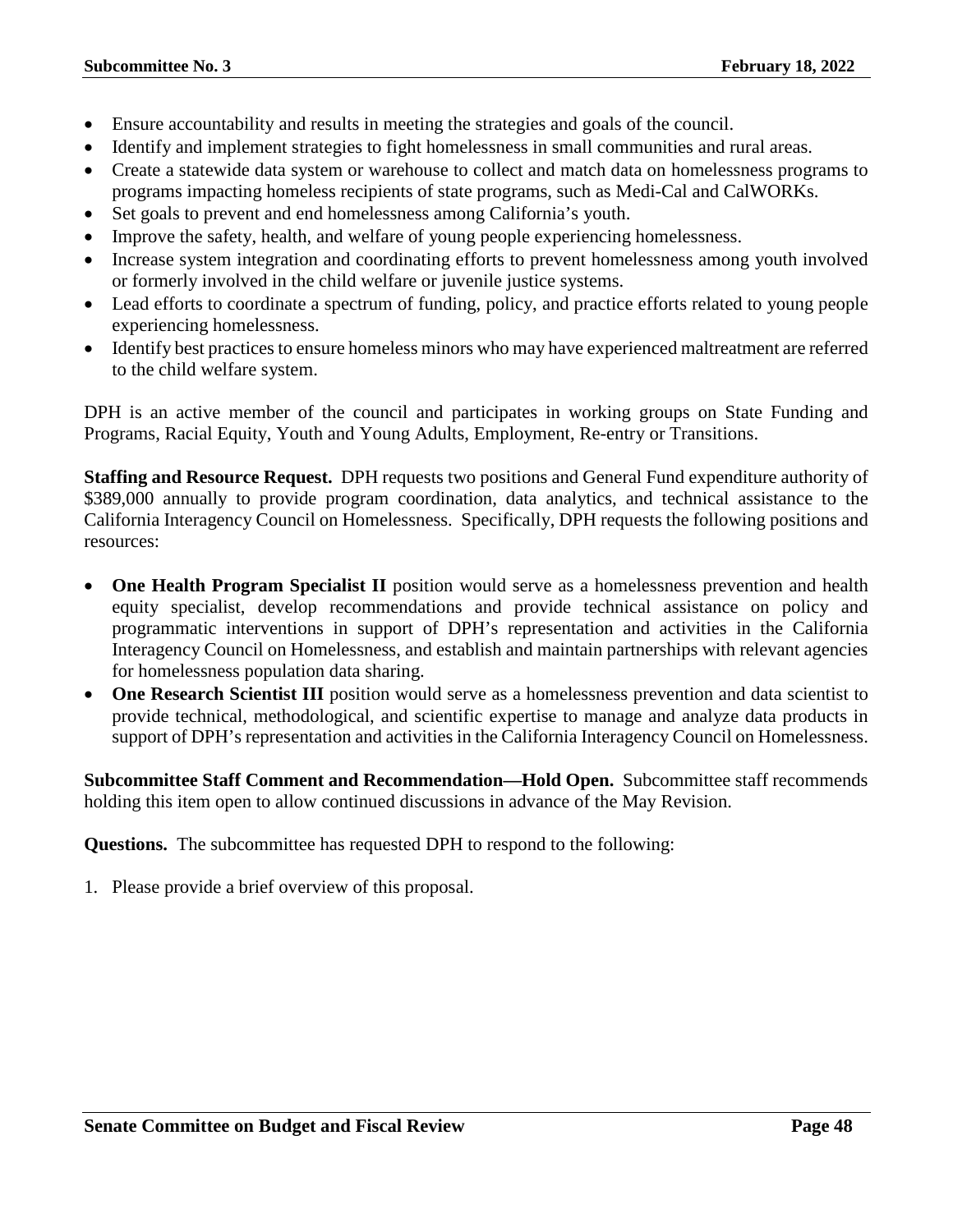# **Issue 12: Alzheimer's Healthy Brain Initiative**

**Budget Change Proposal – Governor's Budget.** DPH requests General Fund expenditure authority of \$10 million in 2022-23, available for encumbrance or expenditure until June 30, 2025. If approved, these resources would allow DPH to allocate grants to six existing local health jurisdictions, and expand up to six additional jurisdictions, to participate in the California Healthy Brain Initiative Pilot Program.

| <b>Program Funding Request Summary</b>   |                    |     |  |  |
|------------------------------------------|--------------------|-----|--|--|
| 2022-23<br>2023-24<br><b>Fund Source</b> |                    |     |  |  |
| $0001$ – General Fund                    | \$10,000,000       |     |  |  |
| <b>Total Funding Request:</b>            | \$10,000,000       | ת-  |  |  |
| <b>Total Requested Positions:</b>        | $\boldsymbol{0.0}$ | 0.0 |  |  |

**Background.** The 2019 Budget Act included General Fund expenditure authority of \$5 million to allocate grants for up to six local health jurisdictions to support activities consistent with the Healthy Brain Initiative, an initiative implemented by the federal Centers for Disease Control and Prevention (CDC). According to DPH, the Alzheimer's Disease Program awarded grant funding to the following local health jurisdictions: Los Angeles, Placer, Sacramento, San Diego, Santa Clara, and Shasta. The project activities included the following:

- Monitoring data and evaluating programs to contribute to evidence-based practice.
- Education and empowerment of the public with regard to brain health and cognitive aging.
- Mobilizing public and private partnerships to engage local stakeholders in effective community-based interventions and best practices.
- Ensuring a competent workforce by strengthening the knowledge, skills, and abilities of health care professionals who deliver care and services to people with Alzheimer's disease and other dementias ad their family caregivers.

DPH indicates the six funded pilots demonstrate success in creating programs that meet the needs of specific jurisdictions. Placer County developed a partnership with first responders to implement Project Lifesaver, a search and rescue program to find wandering dementia patients. San Diego County has implemented a mobile application for physicians to use in assessment of patients with cognitive impairment. Santa Clara County has partnered with the Alzheimer's Association to educate the public in Spanish, Vietnamese, Chinese, and English to education on the signs, symptoms, and prevention of Alzheimer's disease.

**Resource Request.** DPH requests General Fund expenditure authority of \$10 million in 2022-23, available for encumbrance or expenditure until June 30, 2025 to allocate grants to six existing local health jurisdictions, and expand up to six additional jurisdictions, to participate in the California Healthy Brain Initiative Pilot Program. DPH would establish a competitive request for application process for local health jurisdictions, which would incorporate the principles of eliminating health disparities, collaborating across multiple sectors, and leveraging public and private resources for sustained impact. These local assistance resources would comprise \$8.5 million over three years. DPH is also requesting \$1.5 million over three years for state operations to support the grant program. Specifically, DPH is requesting the following resources: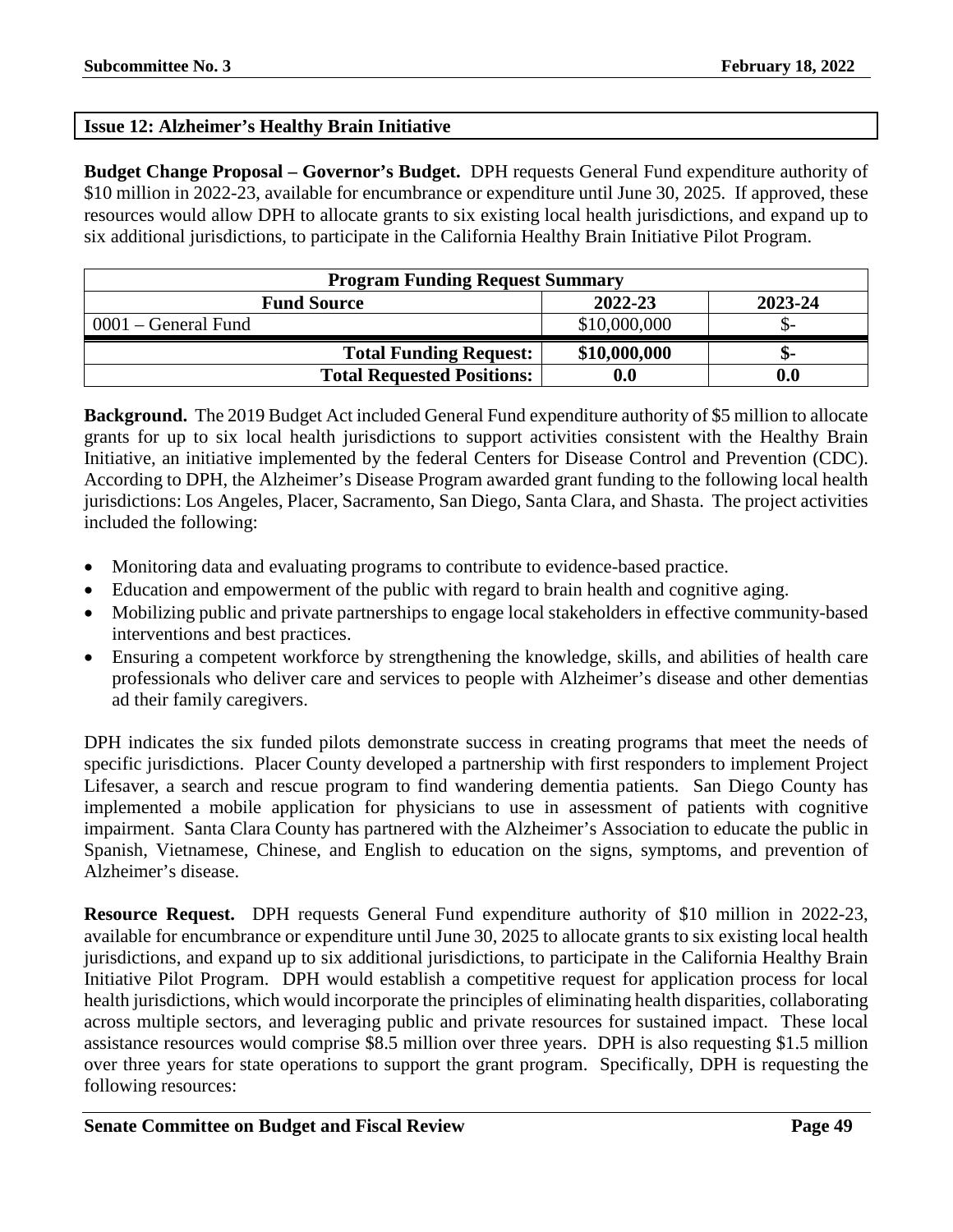- Resources equivalent to **one Health Program Specialist II** position would serve as the program and evaluation lead for the Alzheimer's Disease Section, Healthy Brain Initiative; provide overall management of programmatic operations and contractual obligations by maintaining a well-developed and functioning Healthy Brain Initiative team; oversee and monitor grant agreements; define program deliverables, identify resources required, and prepare aggregate reports on Healthy Brain Initiative grantee performance by conducting in-depth evaluations on performance measures in compliance with grant and contract requirements; work in concert with Alzheimer's Disease Program and Chronic Disease Control Branch programs; serve as the leader and coordinator for facilitating communications and interface between internal and external partners; convene Healthy Brain Initiative workgroups comprised of internal and external multidisciplinary team, to continuously update and maintain public resource information and educational materials on Chronic Disease Control Branch website; and represent the Healthy Brain Initiative and maintain relationships with local, state, and federal agencies, community, academic, and professional groups to coordinate and support efforts for Healthy Brain Initiative.
- Resources equivalent to **one Health Program Specialist I** would serve as the program Coordinator for the Alzheimer's Disease Program Healthy Brain Initiative; provide technical guidance to contractors and grantees, including organizing meetings and activities to ensure completion of deliverables and effective collaboration across the state; design and facilitate listening sessions to develop guidelines on brain health that can be shared with partners in the public, private, and nonprofit sectors; perform analyses of program issues and provide in-depth recommendations to management for resolving contract and program problems; perform contract management services such as contract negotiations, scope of work monitoring, and evaluation; analyze contractor progress reports for successes or gaps in progress of deliverables; develop and provide feedback and professional communications; and represent the Alzheimer's Disease Program and Healthy Brain Initiative to maintain relationships with local, state, and federal agencies, community, academic, and professional groups to coordinate and support efforts for Healthy Brain Initiative.
- Resources equivalent to **one Associate Governmental Program Analyst** would review and develop scope of work, budget, and contract language; provide technical and fiscal assistance to local agencies to develop their budgets, deliverables, and reimbursement requirements; develop complex contracts including, but not limited to request for applications, interagency agreements, subvention contracts, and cooperative agreements; negotiate, develop, and audit local agency contracts; collaborate with program staff to ensure contract deliverables and process timely reimbursements; process and monitor local agency reimbursements per contractual agreements; develop and maintain various Excel spreadsheets with complex formulas for budget, invoice tracking, and fiscal reports; and work with the Office of Legal Services and the Department of General Services on contract and amendment approvals.

In addition, DPH requests General Fund expenditure authority of \$45,000 over three years for an external evaluation consultant that would develop quantitative and qualitative data gathering strategies and tools to assess the California Healthy Brain Initiative local health jurisdictions' progress towards completing project activities and deliverables that are consistent with the Healthy Brain Initiative Road Map to evaluate whether the projects are effective in meeting their goals and objectives; evaluate the projects' progress towards advancing cognitive health; assess from the data gathered by DPH the progress of the California Healthy Brain Initiative local health jurisdictions' pilot projects towards building capacity to report on process and outcome indicators; and assist DPH with developing draft and final project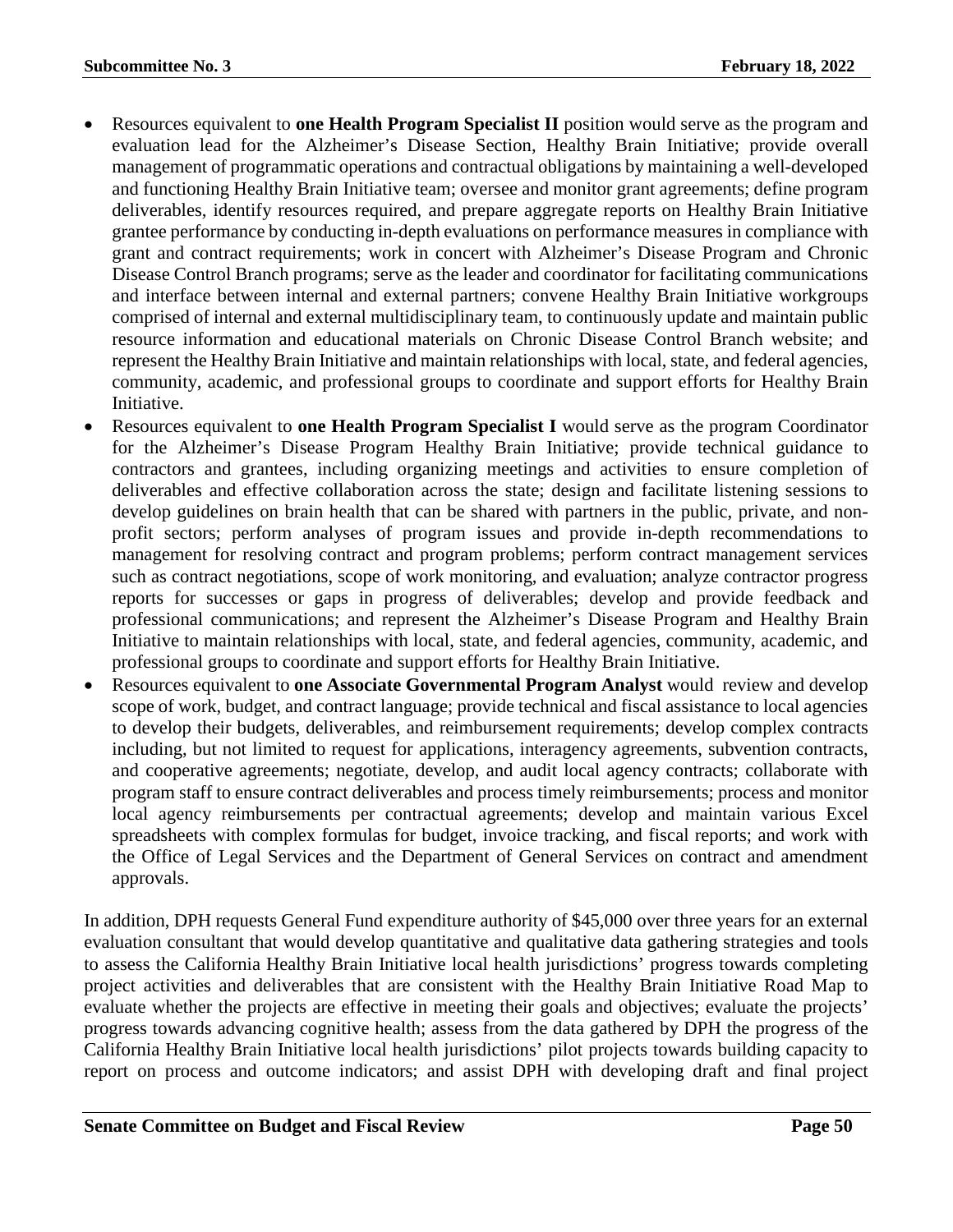evaluation reporting templates and tools; and assist DPH with evaluating quarterly and bi-annual progress reports from the California Healthy Brain Initiative local health jurisdictions.

**Subcommittee Staff Comment and Recommendation—Hold Open.** Subcommittee staff recommends holding this item open to allow continued discussions in advance of the May Revision.

**Questions.** The subcommittee has requested DPH to respond to the following: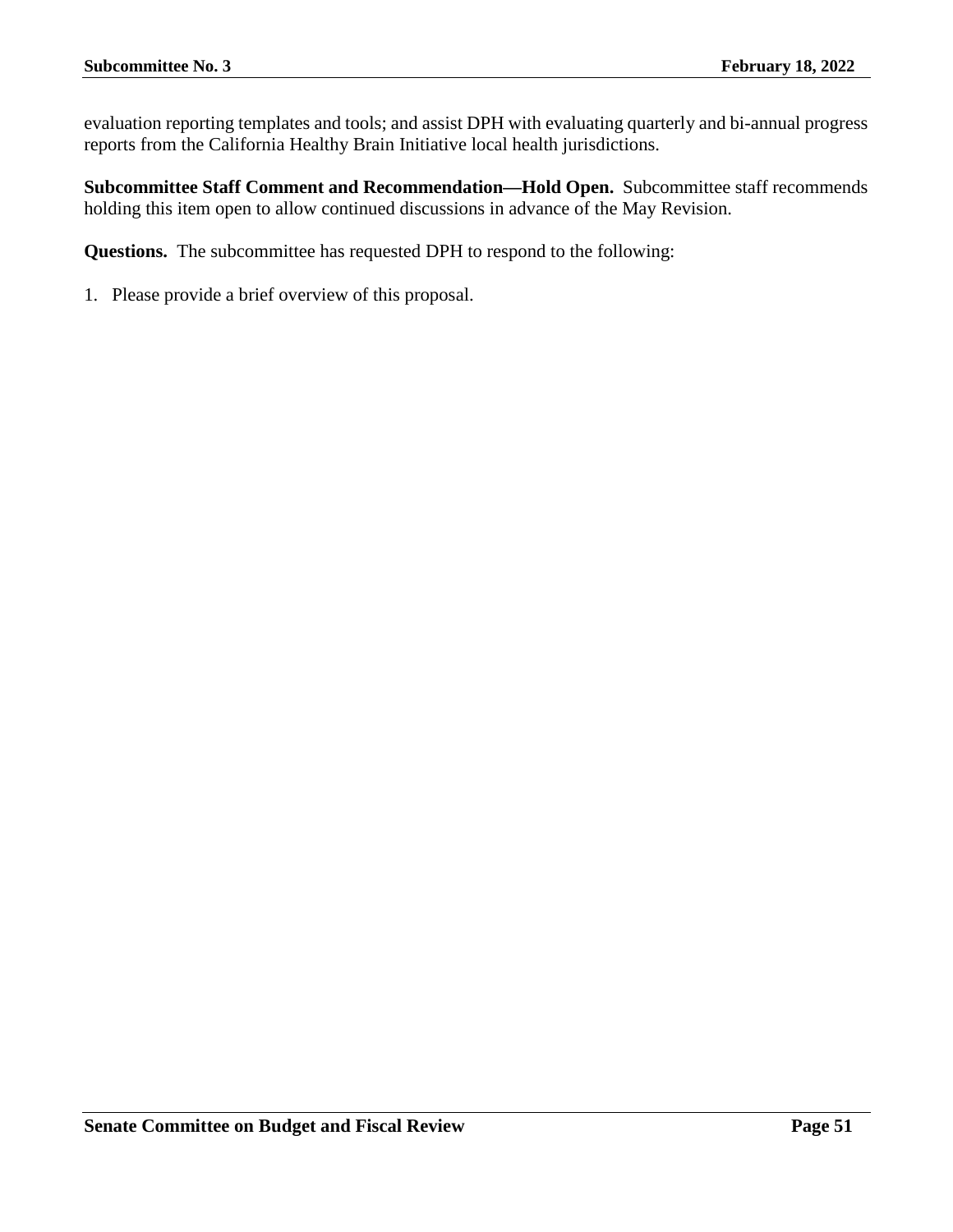# **Issue 13: Opioid Public Awareness Campaign and Surveillance**

**Budget Change Proposal and Trailer Bill Language – Governor's Budget.** DPH requests expenditure authority from the Opioid Settlement Fund of \$55 million in 2022-23, available for encumbrance or expenditure until June 30, 2025. If approved, these resources would allow DPH to support a media and health communications campaign targeted towards youth opioids education and awareness, and fentanyl risk education, and to participate in syndromic surveillance using the Center for Disease Control and Prevention's BioSense platform to collect and analyze data on opioid overdose trends. DPH also is proposing trailer bill language related to technical changes for the Opioid Settlement Fund.

| <b>Program Funding Request Summary</b> |                    |         |
|----------------------------------------|--------------------|---------|
| <b>Fund Source</b>                     | 2022-23            | 2023-24 |
| 3397 – Opioid Settlement Fund          | \$55,000,000       |         |
| <b>Total Funding Request:</b>          | \$55,000,000       | ה -     |
| <b>Total Requested Positions:</b>      | $\boldsymbol{0.0}$ | 0.0     |

**Background.** According to DPH, despite strong progress in reducing prescription drug overdoses in California, state and national data show rapidly increasing rates of overdose related to fentanyl. Fentanyl is a synthetic opioid that is up to 50 times stronger than heroin and 100 times stronger than morphine. The United States Drug Enforcement Administration (DEA) indicates that the drug supply is increasingly contaminated with illicitly manufactured fentanyl, which is distributed through illegal drug markets for its heroin-like effect. Fentanyl can be sold alone, or added to other drugs to make them cheaper, more powerful, and more addictive. Fentanyl has been found in heroin, methamphetamine, counterfeit pills, and cocaine. DEA reports counterfeit pills are more lethal than ever before with the number of counterfeit pills with fentanyl seized by the DEA increasing nearly 430 percent since 2019, with nearly two out of every five pills containing a potentially lethal dose.

California data on overdoses in 2020 revealed the following:

- 15,664 emergency department visits related to an opioid overdose, which is nearly twice the number of visits recorded in 2018.
- 5,502 opioid-related overdose deaths, with 70 percent involving fentanyl.
- 3,946 fentanyl-related overdose deaths, a 402 percent increase since 2018.
- 4,403 amphetamine-related overdose deaths, an 81 percent increase since 2018.

In addition, data suggests recent trends in overdoses show disparities by race, age, and gender. Native Americans and Black or African-Americans experience higher rates of fentanyl-related overdoses than Whites, Hispanics, and Asian/Pacific Islanders. In addition, there are disproportionate rates of overdoses linked too social determinants of health, such as education, poverty, access to safe and stable housing, access to health insurance, or incarceration.

**Opioid Settlement Fund.** In July 2021, the Attorney General announced a \$26 billion nationwide settlement with three major pharmaceutical distributors, Cardinal, McKesson, and AmerisourceBergen, as well as opioid manufacturer Johnson and Johnson. The settlement is structured over several years with allocations to each state determined by a formula that considers the impact of the opioid crisis in each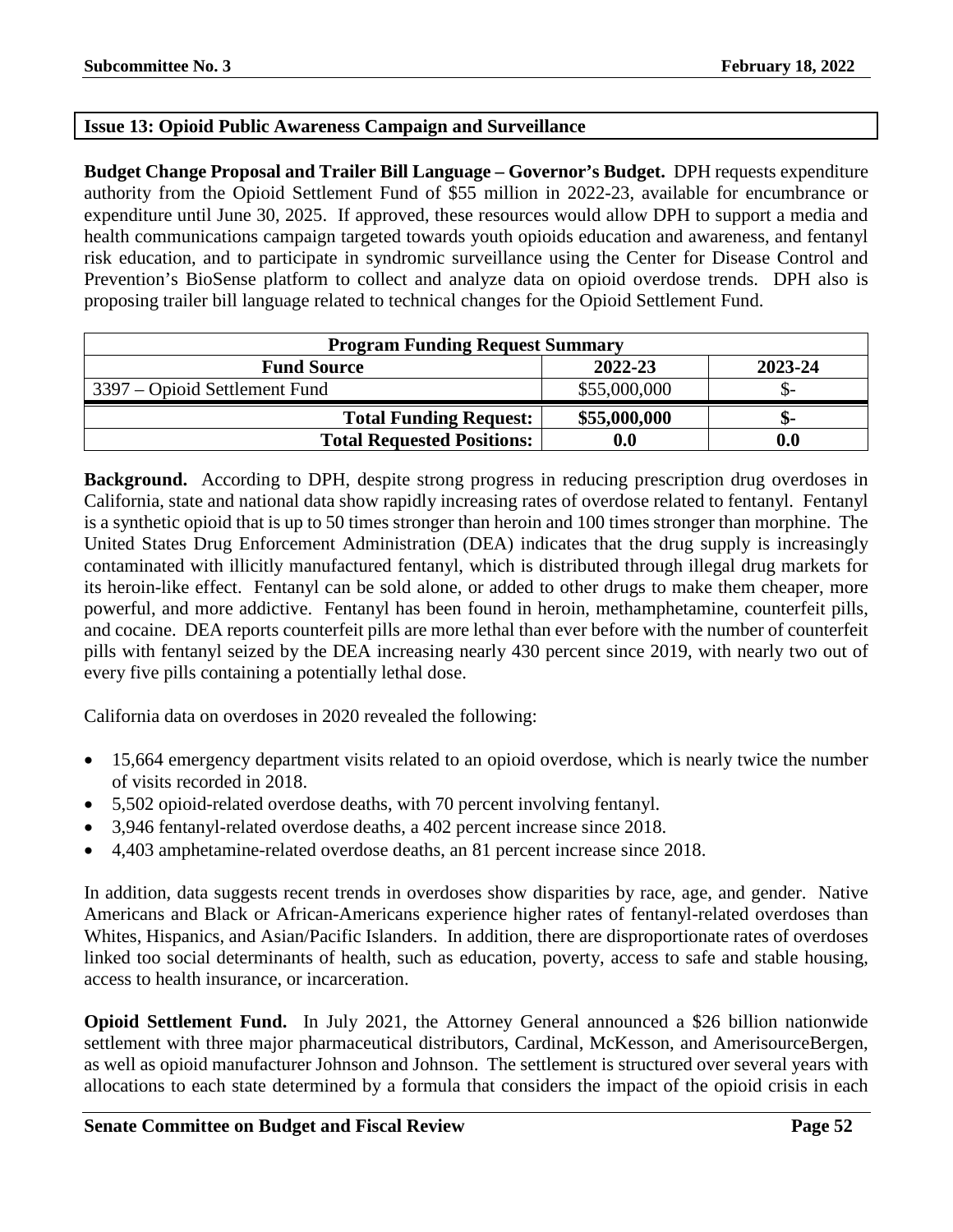state. This settlement is in addition to a separate settlement with McKinsey and Company for \$573 million, with California receiving over \$59 million for opioid abatement.

DPH proposes trailer bill language to establish the Opioid Settlement Fund, which would receive revenue from these legal settlements. The resources for the public awareness campaign and surveillance activities requested by DPH would be funded from the Opioid Settlement Fund.

**Resource Request.** DPH requests expenditure authority from the Opioid Settlement Fund of \$55 million in 2022-23, available for encumbrance or expenditure until June 30, 2025, to support a media and health communications campaign targeted towards youth opioids education and awareness, and fentanyl risk education, and to participate in syndromic surveillance using the Center for Disease Control and Prevention's BioSense platform to collect and analyze data on opioid overdose trends. Specifically, DPH requests the following resources:

## Media and Health Communications Campaign

DPH requests expenditure authority from the Opioid Settlement Fund of \$50 million, available over three years, to support a comprehensive media and health communications strategy with three campaigns to educate the public about the risks and consequences of drug use and to influence attitudes, social norms, and stigma around seeking support and treatment for substance use. The three campaigns are as follows:

- *Youth Opioid Use Prevention and Awareness.* This campaign would target youth ages 16 to 20 to promote behavior change, reduce opioid misuse, and decrease stigma associated with seeking treatment among youth and young adults. The campaign would build upon lessons learned from the state's tobacco control program, providing clear, science-based, and judgment-free messaging to prevent youth experimentation and use.
- *Fentanyl Education and Awareness.* This campaign would target adults ages 21 to 40 with messaging and educational information specific to the risks of fentanyl use and prevalence of fentanyl in other drugs. The campaign would include education and awareness of evidence-based harm reduction strategies that can reduce the risk of a fentanyl-related overdose, including the use of fentanyl test strips and use of opioid antagonists, such as naloxone.
- *Shatterproof Atlas.* This campaign would raise awareness of the Shatterproof Atlas service implemented by the Department of Health Care Services (DHCS), which is a web-based, consumeroriented resource for those in need of substance use disorder (SUD) treatment services to help locate providers, with information on services provided, locations, quality information, and user feedback.

DPH is requesting expenditure authority from the Opioid Settlement Fund of \$47.6 million over three years to support the media campaigns and their evaluation, as well as an interagency agreement with DHCS to supplement the existing Shatterproof Atlas tool. In addition, DPH would use existing position authority to support workload for the campaign and is requesting the following resources:

• Resources equivalent to **one Health Program Manager II** position would provide vision, strategy, and approve all media messaging; provide high-level policy recommendations; and coordinate campaigns with executive level staff and the DPH Office of Communications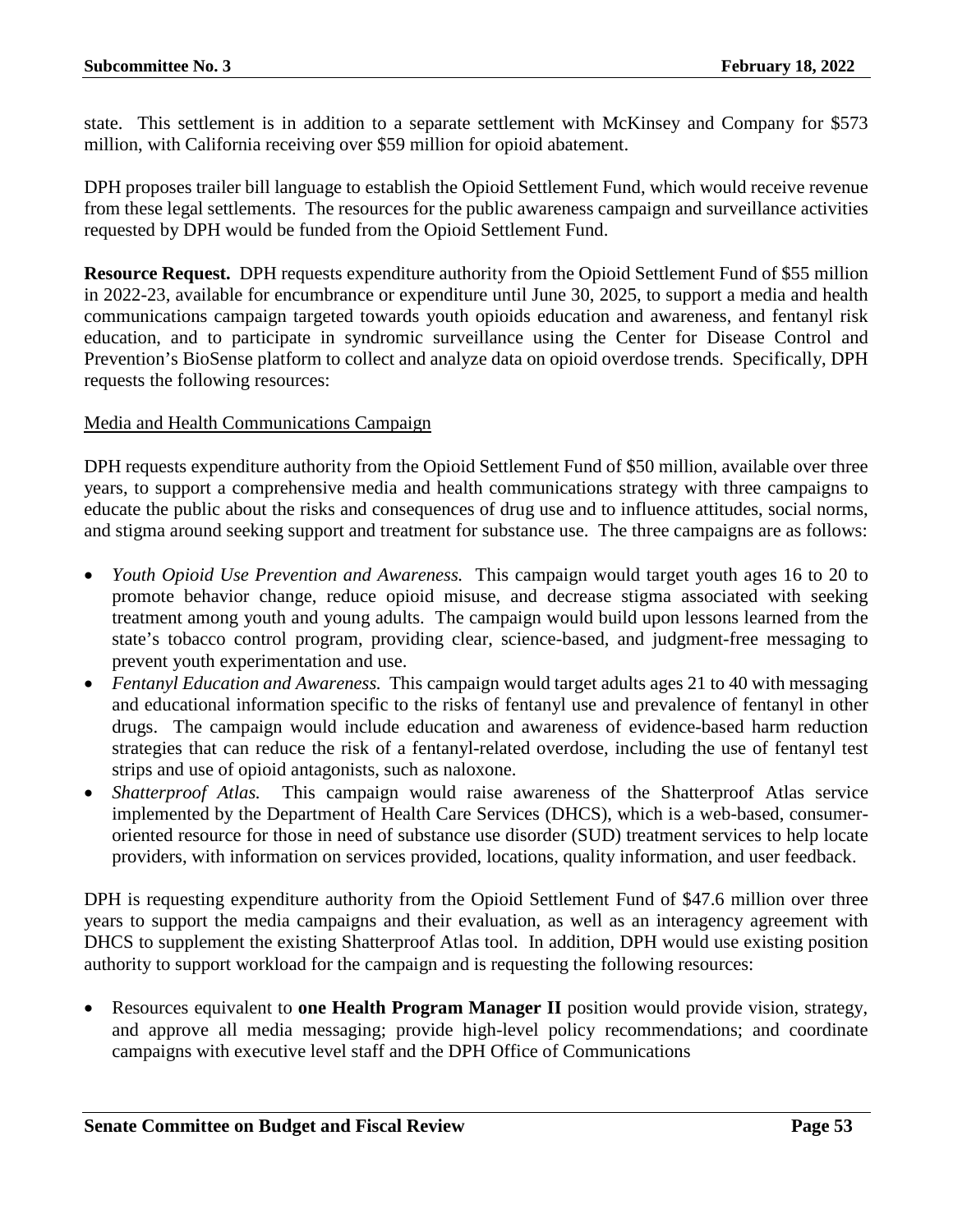- Resources equivalent to **one Health Program Specialist (HPS) II** position would lead coordination of the media campaign, including high-level technical oversight of the youth and adult overdose campaigns, and subject matter expertise to support the development of educational materials.
- Resources equivalent to **one HPS I** position would support the media campaign through coordination of the Shatterproof Atlas campaign, engagement with stakeholders, and coordination with DHCS.
- Resources equivalent to **one Research Scientist (RS) I** position would oversee media formative research and evaluation, and review and provide technical guidance on health education materials developed.
- Resources equivalent to **one Associate Governmental Program Analyst (AGPA)** would support media campaign request for proposal development and administration, and overall project management, including fiscal reporting.

#### Improve Syndromic Surveillance and Reporting of Overdoses

According to DPH, California is one of only seven states that does not use the BioSense Platform for statewide syndromic surveillance. BioSense, created and maintained by the federal Centers for Disease Control and Prevention (CDC), is a free, secure, cloud-based computing environment available to public health agencies to conduct syndromic surveillance and analyze data on a common platform. Data are rapid and accurate, with some data uploaded and available within 24 hours of a patient encounter.

DPH requests expenditure authority of \$5 million to establish participation in BioSense in California, specifically for non-fatal overdose and drug misuse surveillance, as well as for overdose spike identification at the local level. Participation in BioSense would also allow the state to conduct rapid, real-time surveillance of other illnesses and environmental exposures. DPH would use existing position authority and is requesting the following resources:

- Resources equivalent to **two HPS I** positions would develop training materials and provide onboarding technical assistance to BioSense counties and facilities.
- Resources equivalent to **one RS III** position would lead advanced analytics strategies and data-driven prevention recommendations; serve as program liaison to for linkages between BioSense and DPH's Ecosystem of Data Sharing (EODS).
- Resources equivalent to **one RS II** position would develop and implement the BioSense dashboard, maintain data linkages, provide technical assistance for local health jurisdictions and stakeholders to use data to respond to overdose.
- Resources equivalent to **one RS II** position would serve as syndromic surveillance technical lead to support BioSense administration and linkages between BioSense and DPH's EODS.
- Resources equivalent to **one RS I** position would oversee syndromic surveillance data management, quality assurance and quality control, and reporting.
- Resources equivalent to **two Research Data Specialist I** positions would serve as data managers and data flow coordinators, support routine troubleshooting of data feeds; and provide technical support to BioSense counties.
- Resources equivalent to **one AGPA** would serve as BioSense policy and program analyst, be responsible for data use agreement administration, meeting facilitation, and fiscal or project coordination.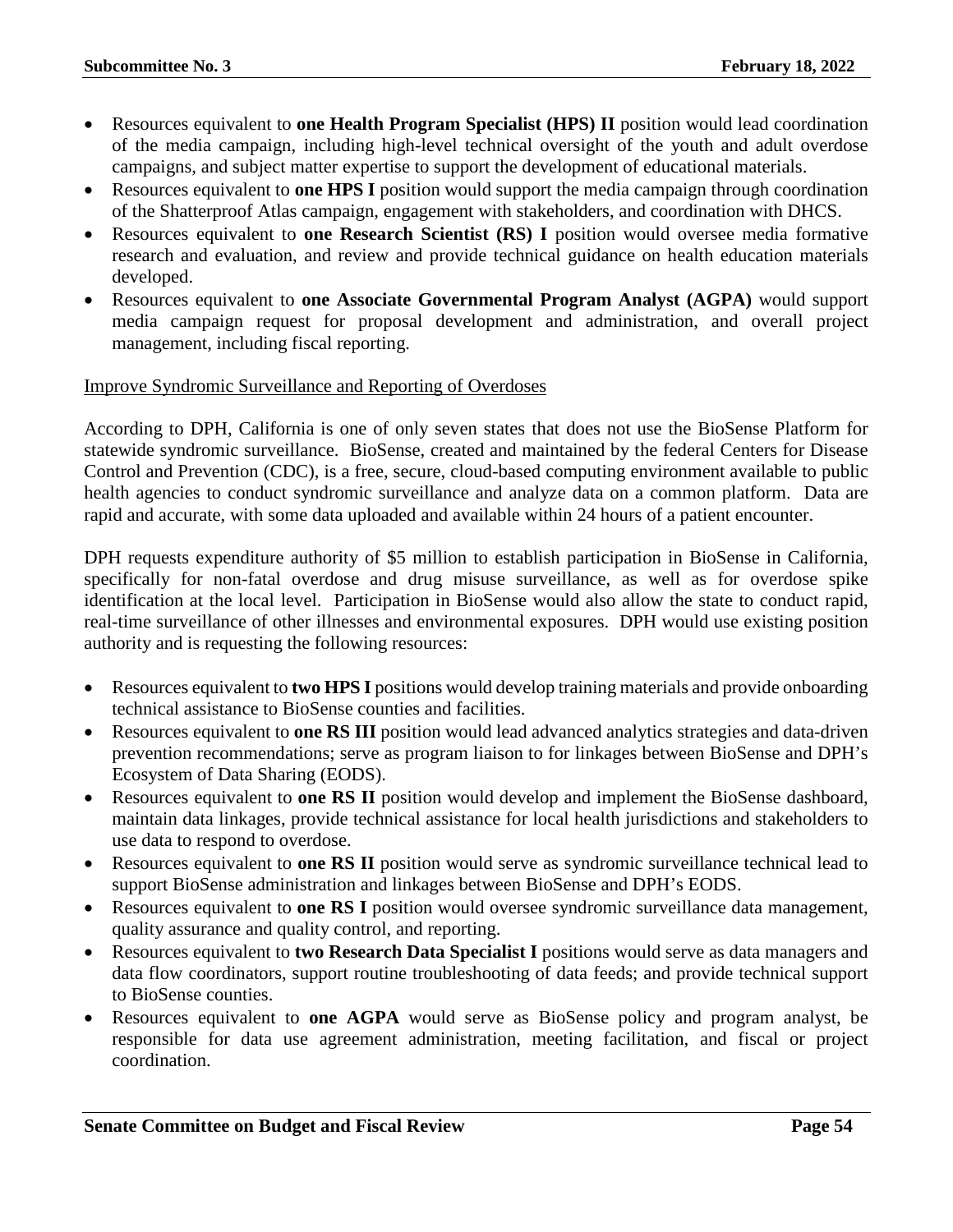In addition, DPH requests expenditure authority from the Opioid Settlement Fund of \$241,000 over three years to support a contract with a University of California or other partner to support development of analytical models relevant to public health, data science, and advanced epidemiological methodologies suited to substance use, overdose, and behavioral health.

**Subcommittee Staff Comment and Recommendation—Hold Open.** Subcommittee staff recommends holding this item open to allow continued discussions in advance of the May Revision.

**Questions.** The subcommittee has requested DPH to respond to the following: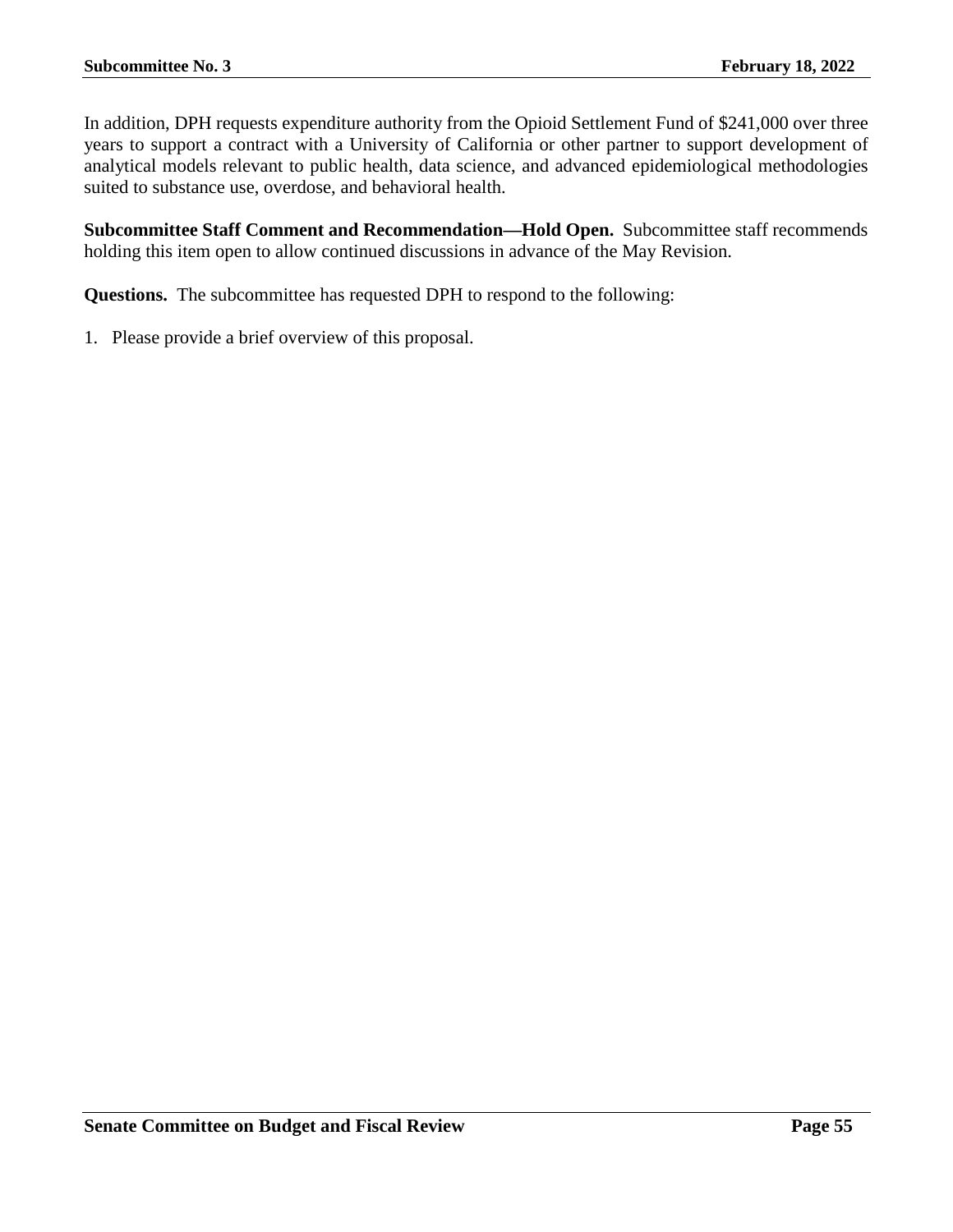#### **Issue 14: Fitness Council**

**Budget Change Proposal – Governor's Budget.** DPH requests three positions and General Fund expenditure authority of \$10 million in 2022-23, available for encumbrance or expenditure until June 30, 2025. If approved, these positions and resources would allow DPH to support the Governor's Advisory Council on Physical Fitness and Mental Well-Being, established by the Governor in June 2021.

| <b>Program Funding Request Summary</b>   |              |                    |  |  |
|------------------------------------------|--------------|--------------------|--|--|
| 2022-23<br>2023-24<br><b>Fund Source</b> |              |                    |  |  |
| $0001$ – General Fund                    | \$10,000,000 |                    |  |  |
| <b>Total Funding Request:</b>            | \$10,000,000 | ת-                 |  |  |
| <b>Total Requested Positions:</b>        | 3.0          | $\boldsymbol{0.0}$ |  |  |

**Background.** On June 16, 2021, Governor Newsom announced the formation of the Governor's Advisory Council on Physical Fitness and Mental Well-Being, a new advisory council tasked with exploring health strategies to ensure Californians can thrive. With a special emphasis on child physical and mental health, the council will be led and convened by First Partner Jennifer Siebel Newsom and Pro Football Hall of Fame inductee and former San Francisco 49ers cornerback Ronnie Lott. The council will include representatives from health and wellness organizations, youth sports programs, education, the entertainment and fitness industry, and others from around the state. The council's activities will include:

- Advising on the development of physical activity and wellness goals for Californians of all ages
- Advising on methods to increase awareness among all age groups, particularly children and youth, about how physical activity, sport, nutrition, and mental wellness contribute to healthy and productive lives
- Encouraging inter-generational physical fitness activities including the use of physical activity and sport to strengthen families
- Facilitating collaboration among federal, state, and local agencies, education, business, industry, the private sector, and others in the promotion of physical activity and mental wellness.

According to DPH, councils of this type have been convened under several previous governors, beginning in 1993 with an Executive Order from Governor Pete Wilson. The 1993 council was charged with developing fitness goals for school children and Californians of all ages, creating public awareness campaigns, and encouraging coordination between governments, education, and the private sector in the promotion of physical fitness. In 2005, Governor Arnold Schwarzenegger launched a new council as a non-profit organization that would raise funds and hire its own staff. The goal of the 2005 council was to promote physical activity of all Californians, with an emphasis on children and youth, to reduce the risk of diseases such as type 2 diabetes and obesity and to contribute to academic success.

**Staffing and Resource Request.** DPH requests three positions and General Fund expenditure authority of \$10 million in 2022-23, available for encumbrance or expenditure until June 30, 2025 to support the Governor's Advisory Council on Physical Fitness and Mental Well-Being, established in June 2021. DPH indicates it would use existing position authority to establish three positions between 2022-23 and 2024- 25 to support the program activities. The remaining funds would support a comprehensive social marketing campaign. Specifically, DPH requests the following resources: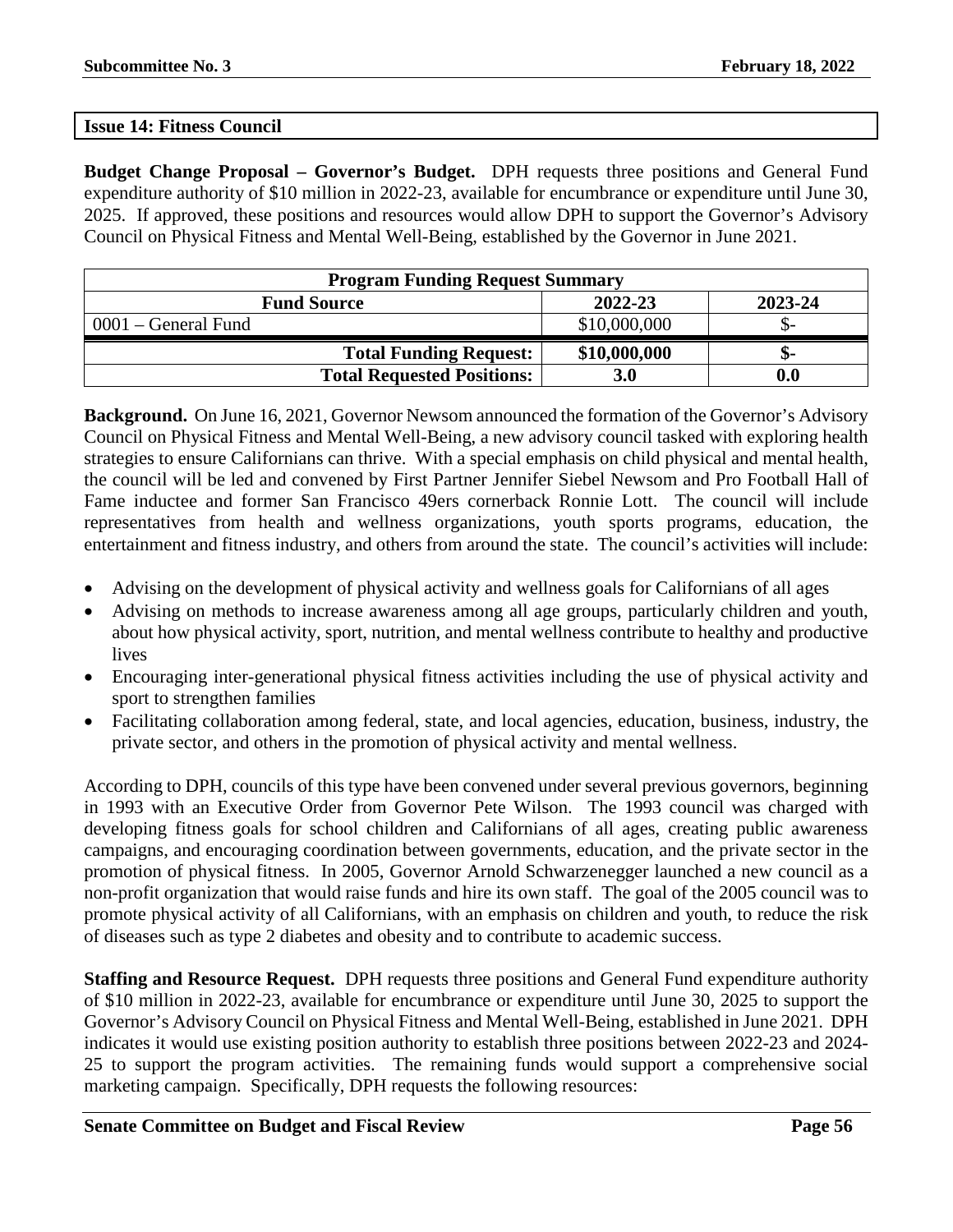- Resources equivalent to **one Health Program Specialist II** position would oversee the coordination of the council, support high-level facilitation and cross-sector communications, provide high-level content expertise to support council development and engagement activities, oversee contracts for both event planning and social marketing campaigns, oversee preparation of an annual report, and collaborate with the Governor's Office and all appropriate state agencies and departments.
- Resources equivalent to **one Health Program Specialist I** position would provide advertising, public relations, and community engagement expertise; support day-to-day activities of the council's outreach and social marketing campaign; and provide overall support to staff and the council with meeting and contractor communications.
- Resources equivalent to **one Associate Governmental Program Analyst** would provide oversight of the interagency agreement and social marketing campaign contract, and all fiscal and contract reporting and deliverables.

In addition to the established position resources, DPH requests General Fund expenditure authority of \$8.6 million, available over three years, to support an annual comprehensive social marketing campaign in designated media markets and in communities statewide. DPH would execute a contract with an experienced vendor to support formative research, social marketing plan development, concept and creative development, and implementation of all established communication activities. DPH indicates it may enter into contracts for subject matter expertise or other technical assistance for this purpose.

**Subcommittee Staff Comment and Recommendation—Hold Open.** Subcommittee staff recommends holding this item open to allow continued discussions in advance of the May Revision.

**Questions.** The subcommittee has requested DPH to respond to the following: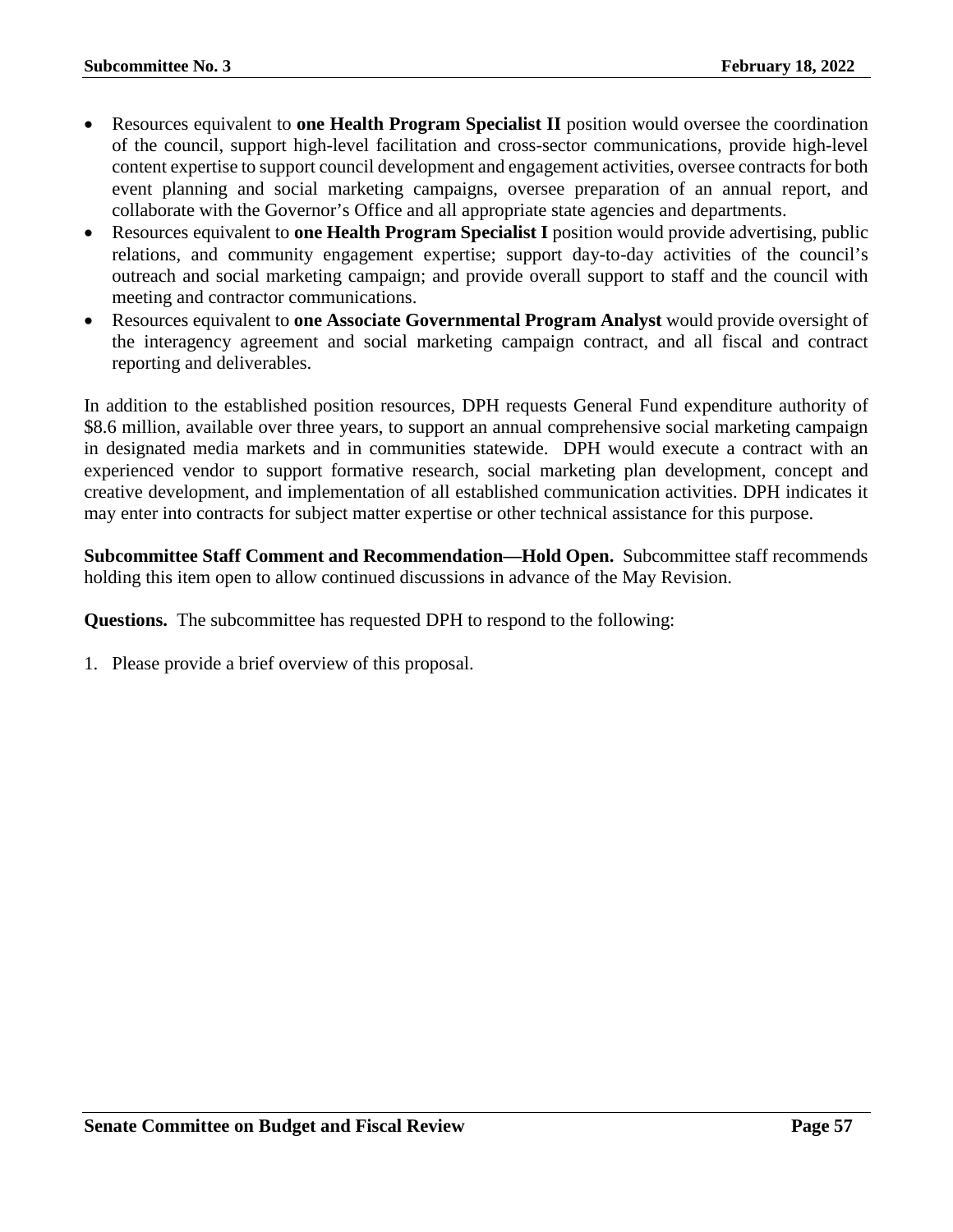# **Issue 15: Sexual Orientation and Gender Identity Data Collection Pilot Project (AB 1094)**

**Budget Change Proposal – Governor's Budget.** DPH requests General Fund expenditure authority of \$541,000 in 2022-23 through 2024-25. If approved, these resources would allow DPH to establish and administer a three-year sexual orientation and gender identity data collection pilot project, pursuant to AB 1094 (Arambula), Chapter 177, Statutes of 2021.

| <b>Program Funding Request Summary</b>                    |                    |                    |  |  |
|-----------------------------------------------------------|--------------------|--------------------|--|--|
| $2023 - 24$ <sup>*</sup><br>2022-23<br><b>Fund Source</b> |                    |                    |  |  |
| $0001$ – General Fund                                     | \$541,000          | \$541,000          |  |  |
| <b>Total Funding Request:</b>                             | \$541,000          | \$541,000          |  |  |
| <b>Total Requested Positions:</b>                         | $\boldsymbol{0.0}$ | $\boldsymbol{0.0}$ |  |  |
| .                                                         |                    |                    |  |  |

\* Additional fiscal year resources requested  $-2024-25$ : \$541,000.

**Background.** In 2018, 4,490 Californians died by suicide, including 544 young people between the ages of 10 and 24. Research conducted on data from the National Violent Death Reporting System (NVDRS) found that lesbian, gay, bisexual, transgender, or queer (LGBTQ) youth are more likely to die by suicide than non-LGBTQ youth. The data indicated that almost 25 percent of 12 to 14 year olds who died by suicide were LGBTQ. Members of the LGBTQ community are also at risk of experiencing violence based on their sexual orientation or gender identity.

Established in 2002, NVDRS is a surveillance system to gather data on all types of violent deaths, including homicides in suicides, in all settings for all age groups. NVDRS is represented in all states and pools more than 600 unique data elements from multiple sources into a usable, anonymous database. The NVDRS system includes data fields for sexual orientation and transgender identity as well as a narrative section where further information on gender identity can be entered, tracked, and reported through text search functions. Since 2016, DPH has managed the California Violent Death Reporting System (CalVDRS) with funding from the federal Centers for Disease Control and Prevention (CDC). Data elements are collected from multiple primary data sources, including death certificates, coroner or medical examiner reports, law enforcement reports, and toxicology reports. These data provide context about violent deaths such as relationship problems, mental health conditions and treatment, toxicology results, and life stressors. De-identified data from CalVDRS are entered into the NVDRS system.

AB 1094 (Arambula), Chapter 177, Statutes of 2021, requires DPH to establish a three-year pilot program in up to six counties for training coroners and medical examiners on the identification and collection of sexual orientation and gender identity (SOGI) information in cases of violent death. DPH is required to develop a list of trainers with expertise in identifying and collecting SOGI clinical data as well as following best practices around cultural competency, respect for confidentiality, and other topics. At least one county must be chosen from the northern, southern, and central regions of California and DPH must consider representation of urban, rural, and suburban areas. Participating counties would receive training from a list of approved training entities, begin standardized collection of SOGI data in cases of violent death, report the data to DPH for inclusion in CalVDRS, and aggregate, de-identify, and annually report the data to the county's Board of Supervisors during each year of the pilot.

**Resource Request.** DPH requests General Fund expenditure authority of \$541,000 in 2022-23 through 2024-25 to establish and administer a three-year SOGI data collection pilot project, pursuant to AB 1094.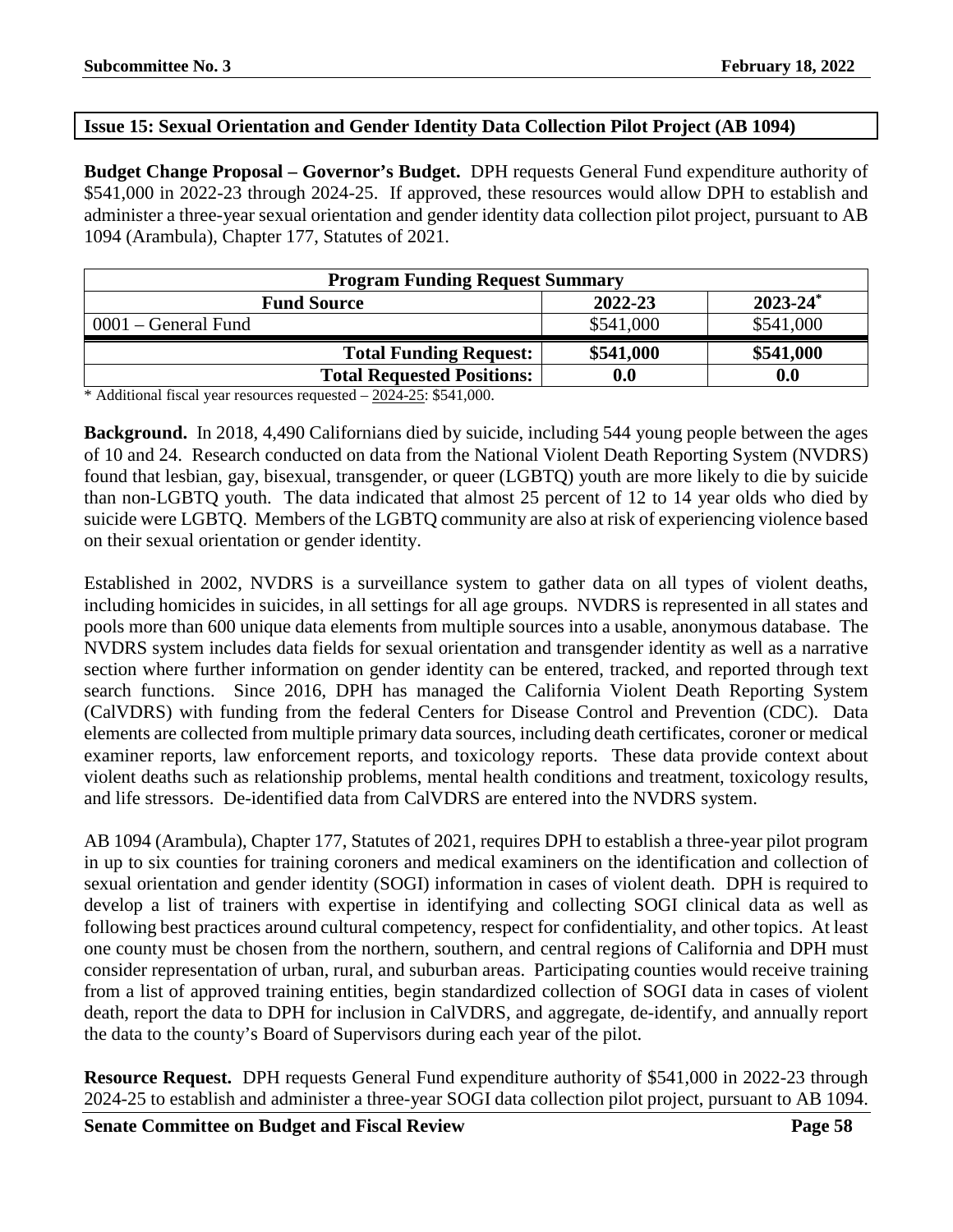According to DPH, based on its experience administering the CalVDRS program, counties participating in the pilot program would require reimbursement for the cost of participating in trainings, implementing changes to current coroner and medical examiner tools and systems, and data entry activities. In addition, DPH would use existing position authority to establish two positions for the duration of the pilot. Specifically, DPH is requesting the following resources:

- Resources equivalent to **one Research Scientist II** position would develop and oversee the pilot, recruit and provide technical assistance to counties, ensure appropriate training and collection of SOGI data, analyze data, provide applicable reports, and facilitate dissemination of relevant information by the department.
- Resources equivalent to **one Associate Governmental Program Analyst** would provide administrative support to the program, serve as liaison to participating counties and training entities, manage contracts and other program aspects, and support data collection, analysis, and dissemination efforts.

DPH also requests General Fund expenditure authority of \$212,000 in 2022-23 through 2024-25 for local assistance funding to reimburse counties for their costs to participate in the pilot project.

**Subcommittee Staff Comment and Recommendation—Hold Open.** Subcommittee staff recommends holding this item open to allow continued discussions in advance of the May Revision.

**Questions.** The subcommittee has requested DPH to respond to the following: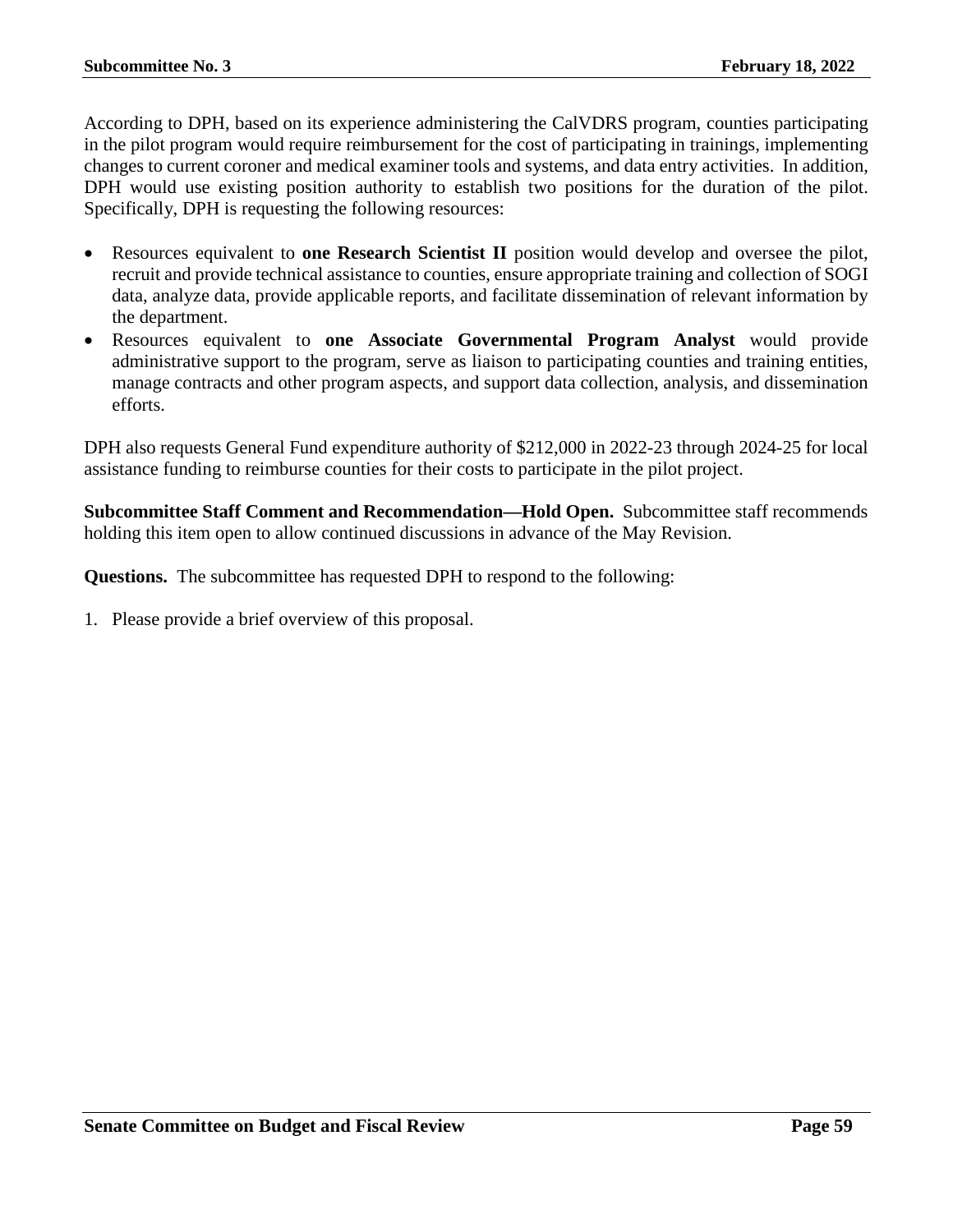### **Issue 16: Air Quality (AB 619)**

**Budget Change Proposal – Governor's Budget.** DPH requests three positions and General Fund expenditure authority of \$586,000 annually. If approved, these positions and resources would allow DPH to create and maintain an air quality plan, pursuant to AB 619 (Calderon), Chapter 412, Statutes of 2021.

| <b>Program Funding Request Summary</b>                    |           |            |  |  |
|-----------------------------------------------------------|-----------|------------|--|--|
| $2023 - 24$ <sup>*</sup><br>2022-23<br><b>Fund Source</b> |           |            |  |  |
| $0001$ – General Fund                                     | \$586,000 | \$586,000  |  |  |
| <b>Total Funding Request:</b>                             | \$586,000 | \$586,000  |  |  |
| <b>Total Requested Positions:</b>                         | 3.0       | <b>3.0</b> |  |  |

\* Positions and resources ongoing after 2023-24.

**Background.** In August 2020, four wildfires were burning in California, including the largest in the state's history, the August Complex Fire in Tehama County, which burned over one million acres. In addition, the Santa Clara Unit (SCU) Complex Fires burned nearly 400,000 acres in Stanislaus, Santa Clara, Alameda, Contra Costa, and San Joaquin counties; the Sonoma-Lake-Napa Unit (LNU) Lightning Complex Fires burned over 363,000 acres in Sonoma, Lake, Napa, Yolo, and Solano counties; and the North Complex Fire burned over 300,000 acres in Butte, Plumas, and Yuba counties.

According to DPH, wildfire smoke consists of a mixture of toxic air pollutants, with high levels of fine particulate matter of particular public health concern. Fine particulate matter is a known risk factor for cardiorespiratory morbidity due to its ability to travel deep into the lungs and the bloodstream. During wildfire smoke events, concentrations of fine particulate matter are significantly elevated, posing an increased risk of adverse health outcomes, such as asthma, chronic obstructive pulmonary disease (COPD), and other diseases. Hospitalizations and emergency department visits for respiratory conditions generally increase during wildfire smoke events and studies have found increases in hypertension, ischemic heart disease, heart attacks, and deaths from non-accidental causes during such events. Young children appear to be especially vulnerable, with one study finding a 70 percent increase in emergency department visits for asthma among very young children during a period of dense wildfire smoke.

AB 619 (Calderon), Chapter 412, Statutes of 2021, requires DPH to develop a plan with recommendations and guidelines for counties to use in the case of a significant air quality event caused by wildfires or other sources. The plan must be developed in consultation with representatives from the Governor's Office of Emergency Services (CalOES), the California Air Resources Board, the Governor's Office of Planning and Research, the California Department of Aging, the Department of Developmental Services, the Office of Environmental Health Hazard Assessment, appropriate medical professionals, air pollution districts, cities and counties, hospitals, business organizations, and various advocacy organizations. The plan is required to address the following:

- Establishing policies and procedures that address the availability, use, and distribution of respiratory protection and other protective equipment and devices, particularly for vulnerable residents at greater risk for adverse health effects from wildfire smoke or other sources.
- Guidance on how a county informs its residents about unhealthy air quality, its impact on health, the acquisition and use of respiratory protection, and other mitigation options.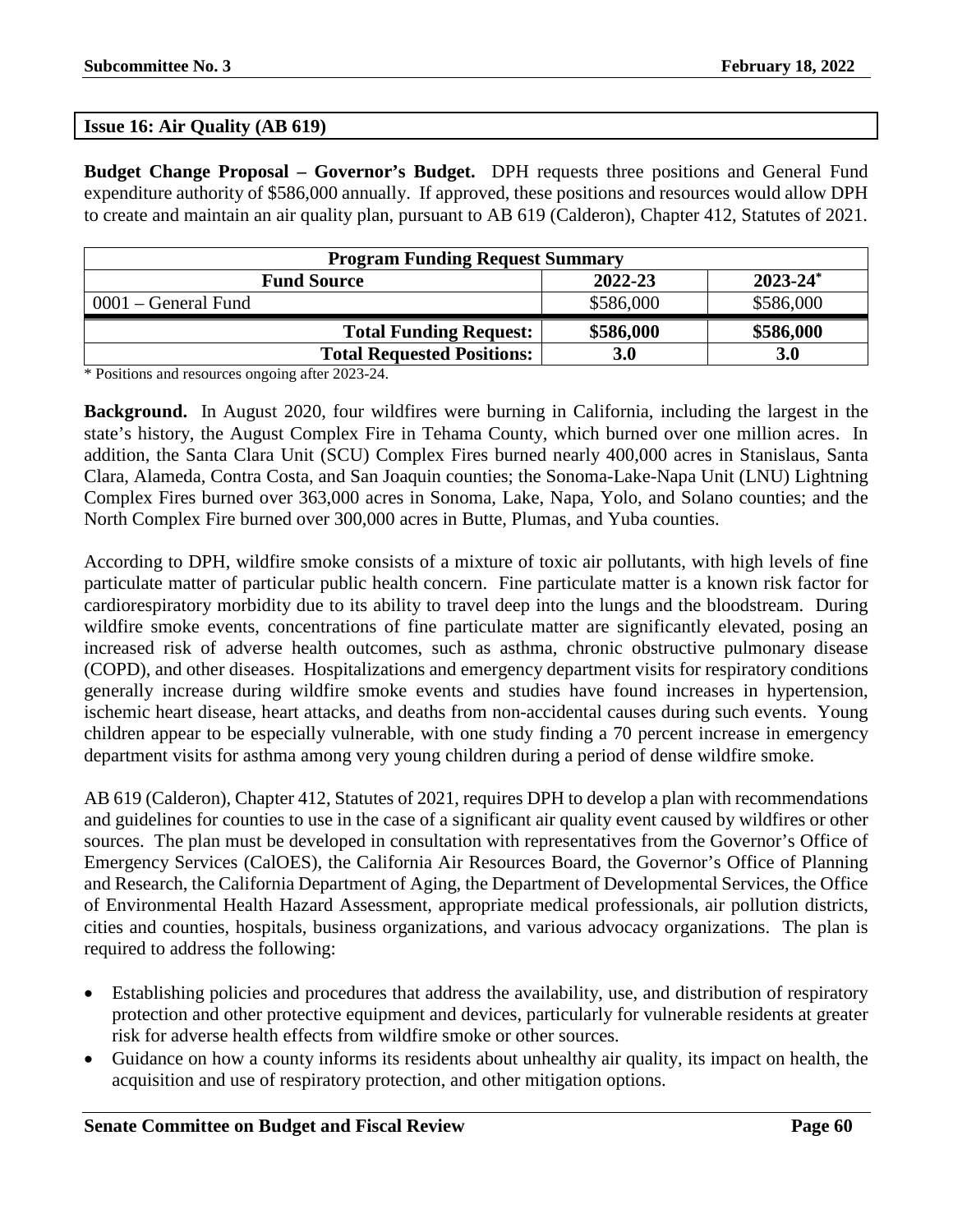Recommendations on outreach and education for the general public as well as vulnerable populations.

**Staffing and Resource Request.** DPH requests three positions and General Fund expenditure authority of \$586,000 annually to create and maintain the air quality plan for counties, pursuant to AB 619. Specifically, DPH requests the following positions and resources:

- **One Research Scientist II** position would contribute to the development of the air quality plan guidance regarding the use of respiratory protection and other exposure control measures; provide language for tracking the supply of air filtration masks, respirators, and other protective equipment; provide guidance for counties on whether to maintain stockpiles of air filtration masks and other protective equipment and devices available for distribution; provide guidance on whether and when counties are to make these devices available to residents; respond to questions and provide recommendations to counties, contractor organizations, and the public on the use of protective equipment; develop and update specifications for air filtration masks and respirators as needed for stockpiles and state purchasing contracts; respond to questions from counties and the general public on protective strategies such as ventilation filters and selection and use of portable air cleaners; and provide guidance on mask fitting and appropriate use.
- **One Research Scientist III** position provide subject matter expertise and assist local health departments in developing their own air quality plans; analyze population vulnerabilities and estimate access and functional needs burdens for air quality planning; advise management on county resource needs; analyze air quality data and present data analysis information to management; research and provide expertise on associations between air quality events and respiratory illness; develop, incorporate stakeholder input, and advise on the Air Quality Health Plan; and summarize data and inform outreach.
- **One Health Program Specialist II** position coordinate air quality plan compilation, publication, and updates; provide language, edits, and review for the Air Quality Health Plan; schedule and coordinate meetings with other agencies and stakeholders; manage communication and act as liaison between DPH and various stakeholders; ensure produced materials are culturally and linguistically appropriate to meet the diverse educational needs of impacted disadvantaged communities; facilitate stakeholder meetings; act as programmatic contact; establish and maintain communication with required state agencies, medical professionals, local governments, hospitals, businesses, and advocacy organizations; update air quality planning guide as needed; and provide oversight of contracts, budgets, administrative components, communication, and outreach activities.

In addition, DPH requests General Fund expenditure authority of \$50,000 annually to support a contract for meeting facilitation, supplies, outreach, and education materials.

**Subcommittee Staff Comment and Recommendation—Hold Open.** Subcommittee staff recommends holding this item open to allow continued discussions in advance of the May Revision.

**Questions.** The subcommittee has requested DPH to respond to the following: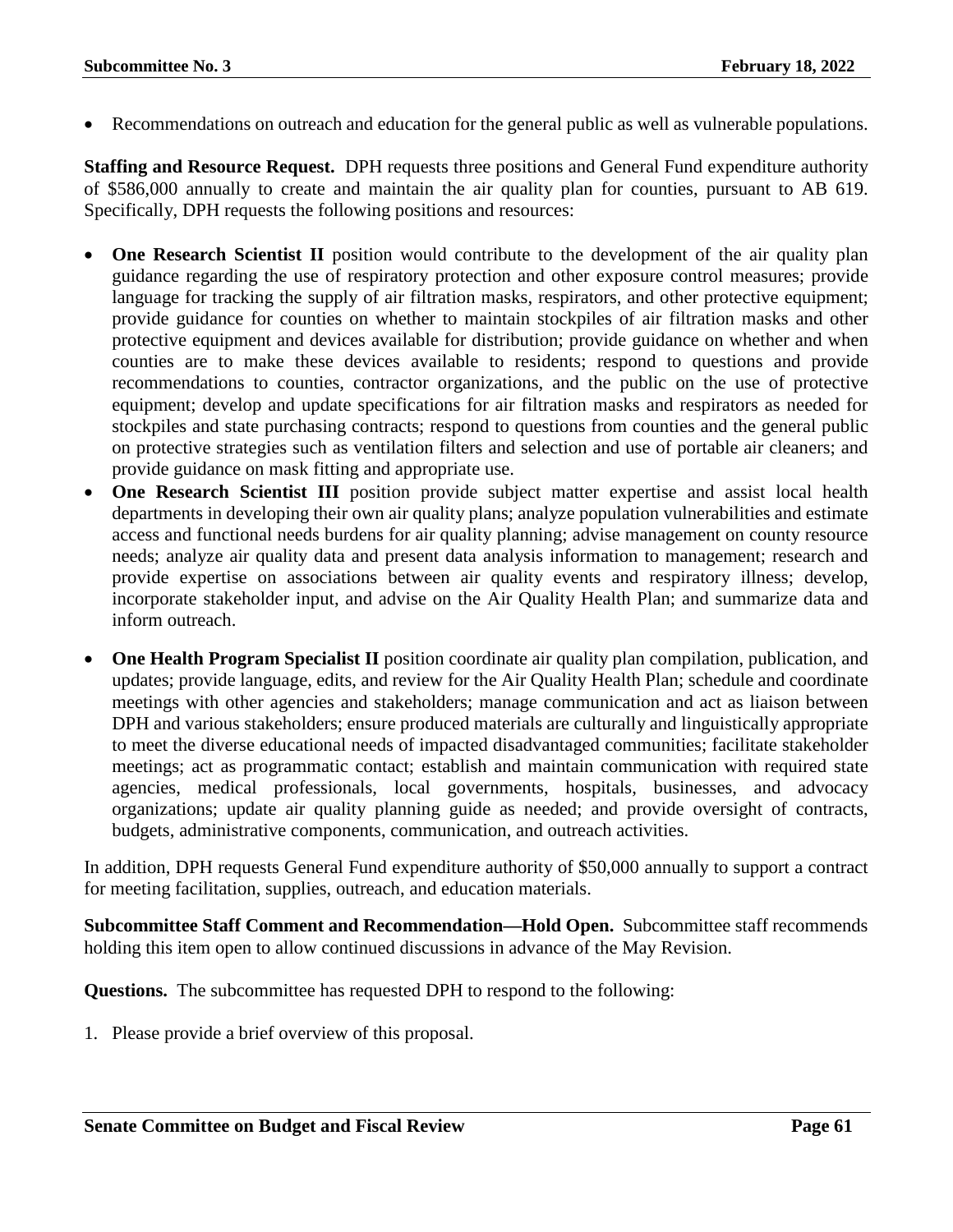## **Issue 17: Genetic Disease Screening Program (GDSP) Estimate**

**Genetic Disease Screening Program Estimate – Governor's Budget.** The November 2021 Genetic Disease Screening Program Estimate includes expenditure authority from the Genetic Disease Testing Fund of \$145.9 million (\$34.5 million state operations and \$111.4 million local assistance) in 2021-22, and \$175 million (\$34.5 million state operations and \$140.5 million local assistance) in 2022-23.

| <b>Genetic Disease Screening Program (GDSP) Funding Summary</b> |                |                 |              |
|-----------------------------------------------------------------|----------------|-----------------|--------------|
|                                                                 | 2021-22        | 2022-23         | BY to CY     |
| <b>Fund Source</b>                                              | <b>Revised</b> | <b>Proposed</b> | Change       |
| 0203 – Genetic Disease Testing Fund                             |                |                 |              |
| <b>State Operations:</b>                                        | \$34,512,000   | \$34,512,000    | \$-          |
| Local Assistance:                                               | \$111,372,000  | \$140,474,000   | \$29,102,000 |
| <b>Total GDSP Expenditures</b>                                  | \$145,884,000  | \$174,986,000   | \$29,102,000 |

**Background.** According to DPH, the Genetic Disease Screening Program (GDSP) performs the following tasks to support its mission:

- Screens newborns and pregnant women for genetic and congenital disorders in a cost-effective and clinically effective manner. The screening programs provide testing, follow-up, and early diagnosis of disorders to prevent adverse outcomes or minimize clinical effects.
- Ensures quality of analytical test results and program services by developing standards and quality assurance procedures, and monitoring compliance.
- Fosters informed participation in its programs in an ethical manner through a combination of patient, professional, and public education, and accurate and up-to-date information and counseling.
- Provides ongoing critical review, testing, and evaluation of existing programs to ensure program objectives and goals are being met.
- Develops programs to adopt new methods and implement new services that further enhance the effectiveness and efficiency of current and future prevention programs.
- Promotes use of high-quality consumer education materials on genetic disorders, screening for birth defects and genetic services.

GDSP operates two primary screening programs: the Newborn Screening Program and the Prenatal Screening Program. Caseload and expenditures for these programs are reflected in the GDSP Estimate along with operational support costs for the programs.

**Newborn Screening (NBS) Program.** Newborn screening, recognized nationally as an essential preventive health measure, began in California in 1966 with the testing of infants for phenylketonuria (PKU). In 1980, the program was expanded to include galactosemia, primary congenital hypothyroidism, and included a more comprehensive follow-up system. In 1990, screening for sickle cell disease was added to the screening program, which allows for identification of related non-sickling hemoglobin disorders, including beta-thalassemia major, and Hb E/beta thalassemia. In 1999, the program implemented screening for hemoglobin H and hemoglobin H - Constant Spring disease. In 2005 the screening panel was expanded to include additional metabolic disorders and congenital adrenal hyperplasia (CAH), and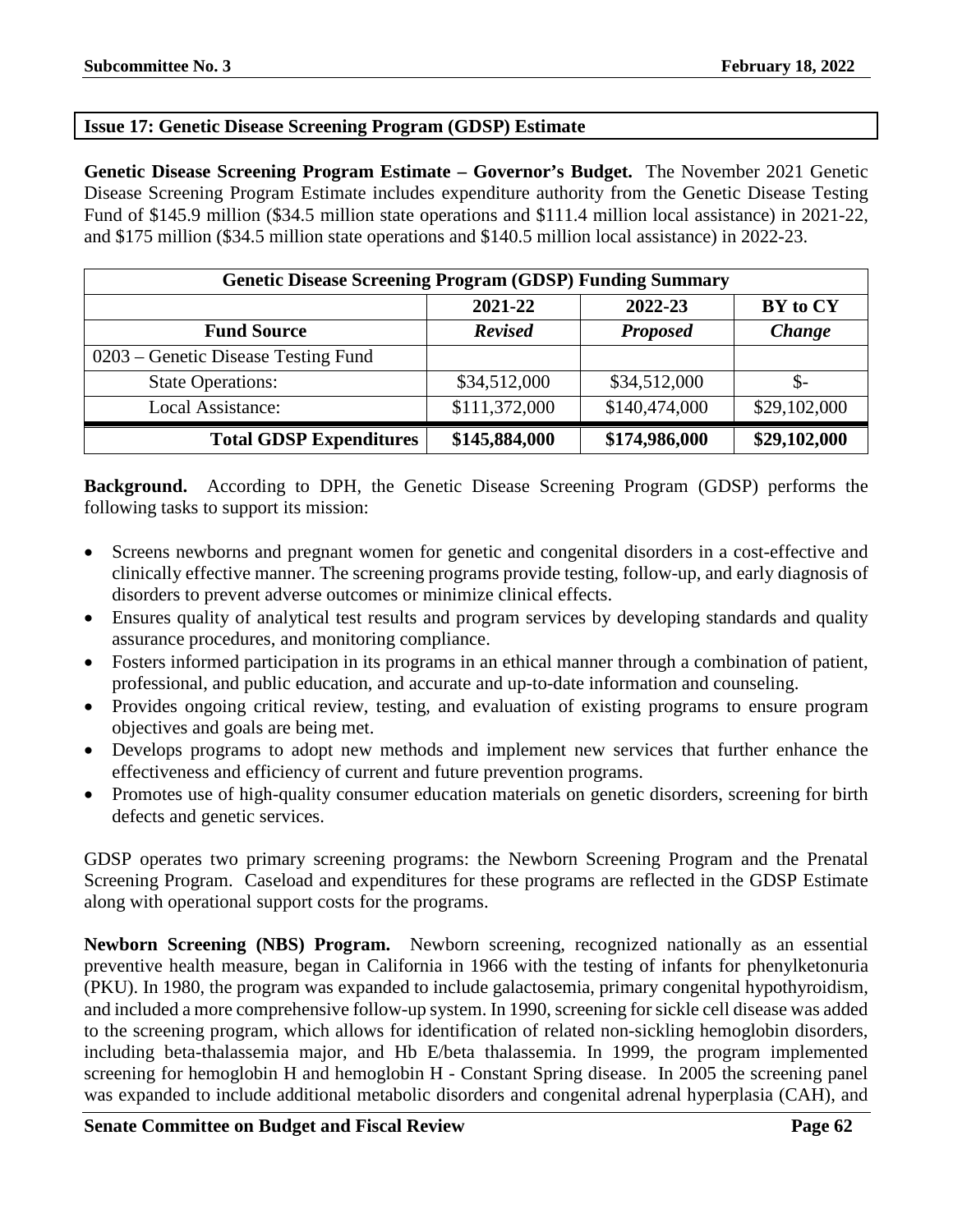in 2007, the screening panel was expanded to include cystic fibrosis (CF) and biotinidase deficiency (BD). In 2010, Severe Combined Immunodeficiency (SCID) was added to the screening panel.

According to DPH, disorders screened for by the program have varying degrees of severity and, if identified early, many can be treated before they cause serious health problems. Between 1980 and 2017, 18,920,529 babies were screened resulting in early identification of the following disorders:

| <b>Disorder</b>                                                         | <b>Cases</b> |
|-------------------------------------------------------------------------|--------------|
| Phenylketonuria (PKU)                                                   | 1,264        |
| Primary Congenital Hypothyroidism                                       | 7,857        |
| Galactosemia                                                            | 1,018        |
| Sickle Cell Disease and other clinically significant Hemoglobinopathies | 5,006        |
| Biotinidase Deficiency (BD)                                             | 209          |
| Cystic Fibrosis (CF)                                                    | 636          |
| Congenital Adrenal Hyperplasia (CAH)                                    | 376          |
| Metabolic Fatty Acid Oxidation Disorders                                | 741          |
| Metabolic Amino Acid Disorders (other than PKU)                         | 203          |
| Metabolic Organic Acid Disorders                                        | 518          |
| <b>Other Metabolic Disorders</b>                                        | 62           |
| Severe Combined Immunodeficiencies                                      | 75           |
| X-Linked Adrenoleukodystrophy (ALD) and Other Peroxisomal Disorders     | 50           |
| <b>TOTAL</b>                                                            | 18,015       |

The NBS program currently screens infants in California for more than 80 separate disorders. Pursuant to SB 1095 (Pan), Chapter 363, Statutes of 2016, two additional disorders, Mucopolysaccharidosis type I (MPS-I) and Pompe disease, were added to the screening panel in 2018. In addition, as conditions are added to the federal Recommended Uniform Screening Panel (RUSP), SB 1095 requires them to be added to the NBS program screening panel within two years. The current fee for screening in the NBS program is currently \$177.25. DPH indicates the fee will increase by \$33.75 to \$211 to offset per case increases due to a declining birth rate.

NBS Caseload Estimate: The budget estimates NBS program caseload of 392,044 in 2021-22, a decrease of 19,430 or 4.7 percent, compared to 2020-21 actual total caseload of 411,474. The budget estimates NBS program caseload of 428,070 in 2022-23, an increase of 36,026 or 9.2 percent, compared to the revised 2021-22 estimate. These estimates are based on state projections of the number of live births in California. DPH assumes 100 percent of children born in California will participate in the NBS program annually.

**Prenatal Screening (PNS) Program.** The Prenatal Screening (PNS) program provides prenatal screening services and follow-up diagnostic services, where indicated, to all pregnant women in California to detect birth defects during pregnancy. The program offers three types of screening tests to pregnant women in order to identify individuals who are at increased risk for carrying a fetus with a specific birth defect:

• Sequential Integrated Screening – This screen combines first and second trimester blood test results with nuchal translucency (NT) ultrasound results, which measure the back of a fetus' neck. The first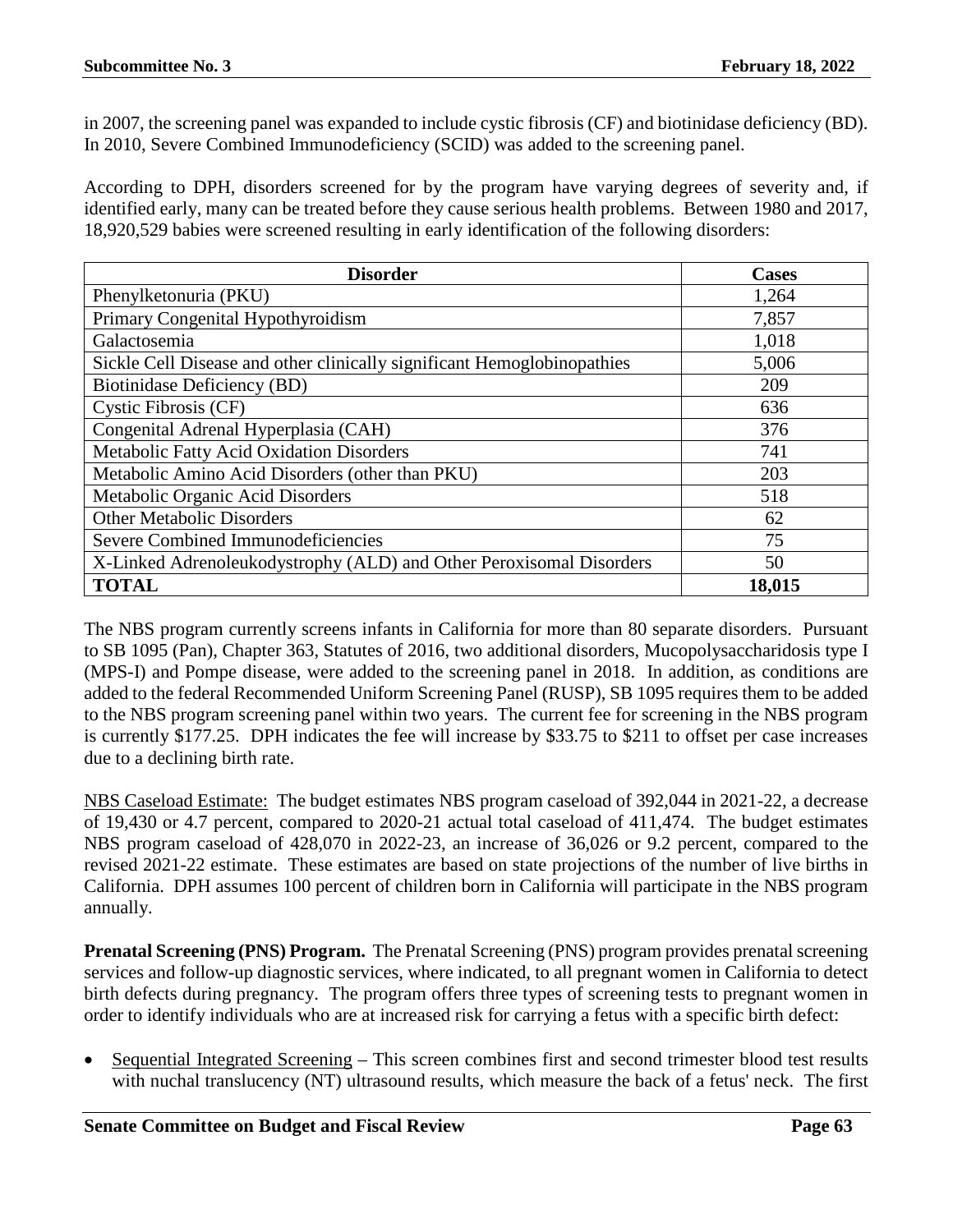trimester blood specimen is drawn between 10 weeks and 13 weeks and six days of pregnancy. The nuchal translucency ultrasound is performed between 11 weeks and two days and 14 weeks and two days of pregnancy. The second trimester blood specimen is drawn between 15 weeks and 20 weeks of pregnancy. This measurement helps screen for Down syndrome (trisomy 21), trisomy 18, neural tube defects, and Smith-Lemli-Opitz Syndrome (SLOS).

- Serum Integrated Screening This screen combines a first trimester blood test screening result (drawn between 10 weeks and 13 weeks and six days of pregnancy) with a second trimester blood test screening result (drawn between 15 weeks and 20 weeks of pregnancy). The results of the two blood tests are combined and the measurement helps screen for Down syndrome, trisomy 18, neural tube defects, and SLOS.
- Quad Marker Screening One blood specimen drawn at 15 weeks 20 weeks of pregnancy helps screen for Down syndrome, trisomy 18, neural tube defects, and SLOW.

For women with screening results indicating a high risk for a birth defect, the program provides free follow-up diagnostic services at state-approved Prenatal Diagnosis Centers (PDCs). Services offered at these centers include genetic counseling, ultrasound, and amniocentesis. Participation in the screening testing and follow-up services is voluntary and the fee for testing through the PNS program is \$221.60.

**Cell-Free DNA Will Replace Current Screening Tests.** Cell-free DNA (cfDNA) is a non-invasive screening test for fetal chromosomal abnormalities that relies on extraction of maternal and fetal cells from a pregnant individual's blood sample. cfDNA can detect the same chromosomal abnormalities as current PNS program screening (e.g. Down syndrome, trisomy 18, neural tube defects, and SLOS) and can additionally detect trisomy 13. cfDNA screening also results in fewer false positives and better accuracy resulting in fewer women being referred for diagnostic follow-up services.

DPH indicates the PNS program plans to replace its current conventional biochemical screening tests for chromosomal abnormalities with cfDNA screening and a simpler biochemical screen for neural tube defects, beginning July 1, 2022. DPH plans to increase fees in the PNS program from \$221.60 to \$232 to account for the cost of cfDNA screening. In addition, the new biochemical screen for neural tube defects will require a separate fee of \$85. These fees will be established through the program's existing rulemaking authority and will be deposited in the Genetic Disease Testing Fund.

PNS Caseload Estimate: The budget estimates PNS program caseload of 292,050 in 2021-22, a decrease of 19,460 or 6.2 percent, compared to the 2021 Budget Act. The budget estimates PNS program caseload of 309,025 in 2022-23, an increase of 16,975 or 5.8 percent, compared to the revised 2021-22 estimate. These estimates are based on state projections of the number of live births in California. DPH estimates approximately 75 percent of mothers of children born in California will participate in the PNS program in 2021-22 and 73 percent will participate in 2022-23.

**Subcommittee Staff Comment and Recommendation—Hold Open.** Subcommittee staff recommends holding this item open to allow continued discussions in advance of the May Revision.

**Questions.** The subcommittee has requested DPH to respond to the following:

1. Please provide a brief overview of the caseload and expenditure changes for the Newborn Screening Program.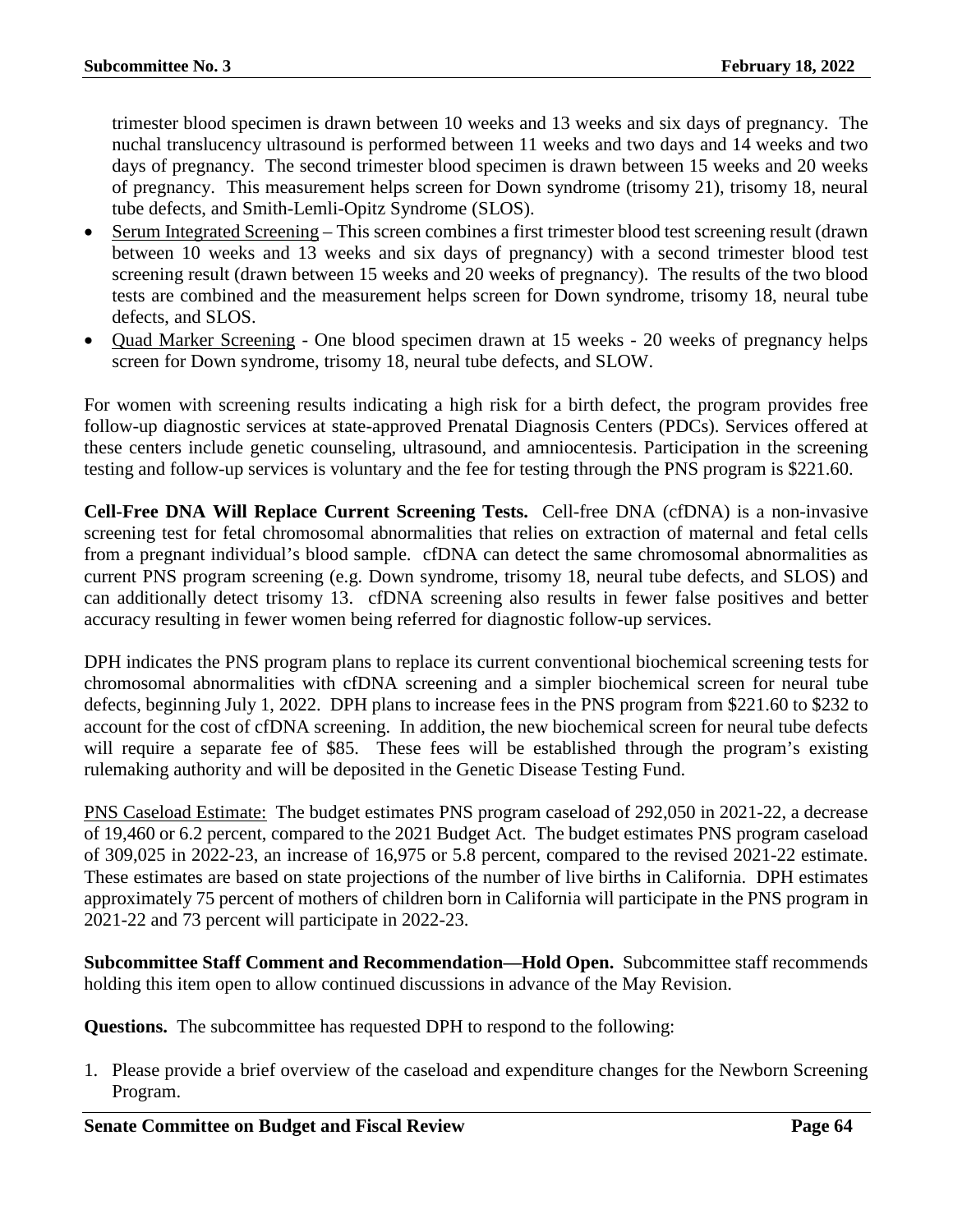2. Please provide a brief overview of the caseload and expenditure changes for the Prenatal Screening Program.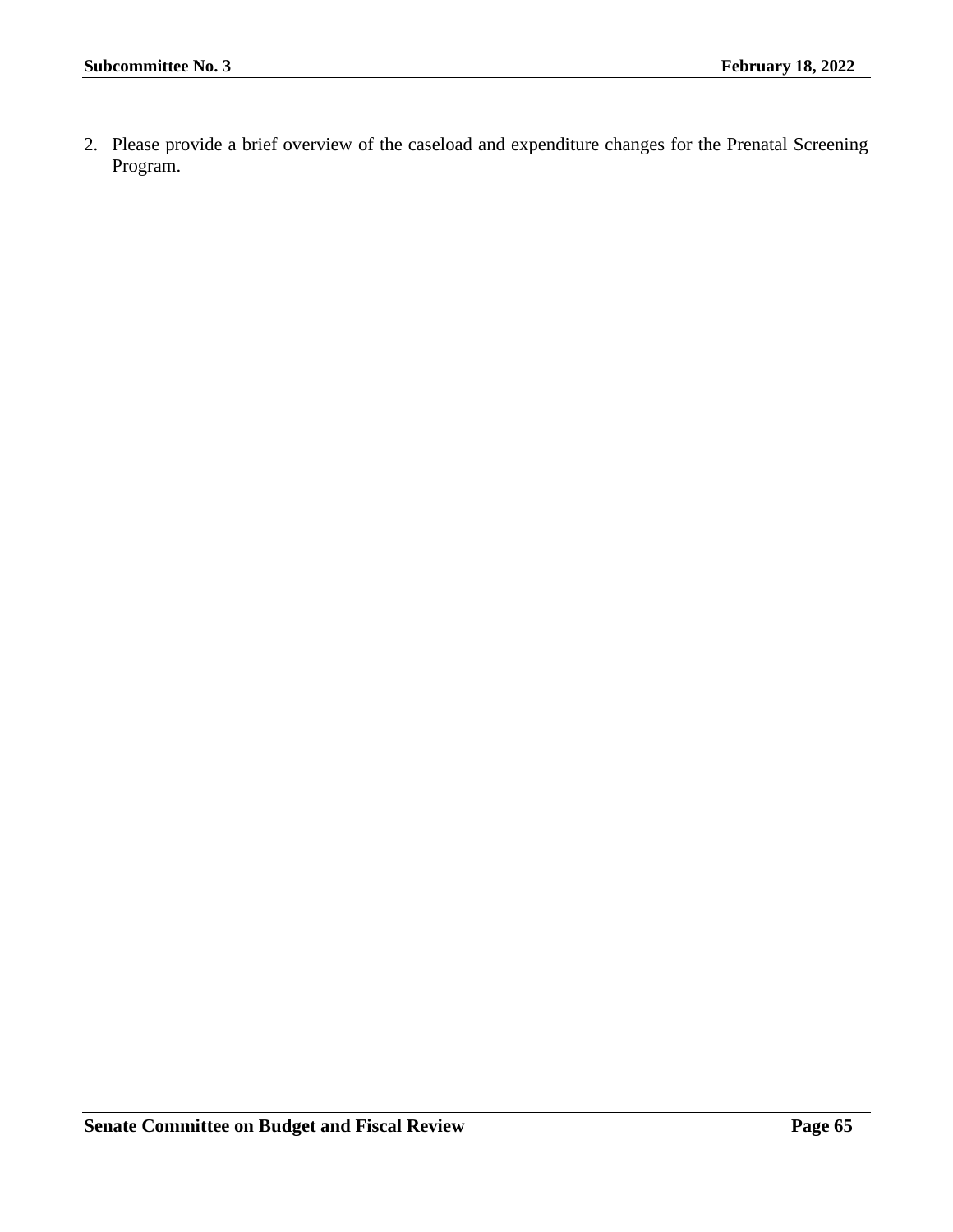## **Issue 18: Women, Infants, and Children (WIC) Program Estimate**

**WIC Program Estimate – Governor's Budget.** The November 2021 Women, Infants, and Children (WIC) Program Estimate includes total expenditure authority of \$1.1 billion (\$976.9 million federal funds and \$195 million WIC manufacturer rebate funds) in 2021-22 and \$1.1 billion (\$882.7 million federal funds and \$182.9 million WIC manufacturer rebate funds) in 2022-23. The federal fund amounts include state operations costs of \$59.2 million in 2021-22 and 2022-23.

| Women, Infants, and Children (WIC) Funding Summary |                 |                 |                   |  |
|----------------------------------------------------|-----------------|-----------------|-------------------|--|
|                                                    | 2021-22         | 2022-23         | BY to CY          |  |
| <b>Fund Source</b>                                 | <b>Revised</b>  | <b>Proposed</b> | Change            |  |
| 0890 – Federal Trust Fund                          |                 |                 |                   |  |
| <b>State Operations:</b>                           | \$59,210,000    | \$59,210,000    | $\mathcal{S}$ -   |  |
| Local Assistance:                                  | \$917,706,000   | \$823,444,000   | $(\$94,262,000)$  |  |
| 3023 - WIC Manufacturer Rebate Fund                |                 |                 |                   |  |
| Local Assistance:                                  | \$195,028,000   | \$182,915,000   | (\$12,113,000)    |  |
| <b>Total WIC Expenditures</b>                      | \$1,171,944,000 | \$1,065,569,000 | $(\$106,375,000)$ |  |

**Background.** The WIC program provides nutrition services and food assistance for pregnant, breastfeeding, and non-breastfeeding women, infants, and children up to their fifth birthday at or below 185 percent of the federal poverty level. WIC program services include nutrition education, breastfeeding support, assistance with finding health care and other community services, and vouchers for specific nutritious foods that are redeemable at WIC-authorized retail food outlets throughout the state. The WIC program receives federal funds from the United States Department of Agriculture (USDA) under the federal Child Nutrition Act of 1966. Specific uses of WIC Program funds are governed by federal laws and regulations, and DPH must report funds and expenditures monthly.

The WIC program's food expenditures are funded by a combination of federal grants and rebates from manufacturers of infant formula. Federal WIC regulations require that state WIC programs have sole supplier rebate contracts in place with infant formula manufacturers for milk-based and soy-based infant formula. As infant formula is provided to WIC recipients, the program receives a rebate from the manufacturer which is used to fund additional food expenditures. In addition to food expenditures, the program receives federal funds from the Nutrition Services and Administration (NSA) grant, which are used to contract with local agencies for direct services provided to WIC families including intake, eligibility determination, benefit issuance, nutrition education, breastfeeding support, and referrals to health and social services. The NSA grant also funds state operations for administering the WIC program.

**WIC Participant Caseload.** Food expenditures are divided into five participant categories, each with special nutrition needs that influence food costs:

**Pregnant women** are eligible for the WIC program at any point in their pregnancy, and receive supplemental foods high in protein, calcium, iron, vitamin A, and vitamin C to support optimal fetal development.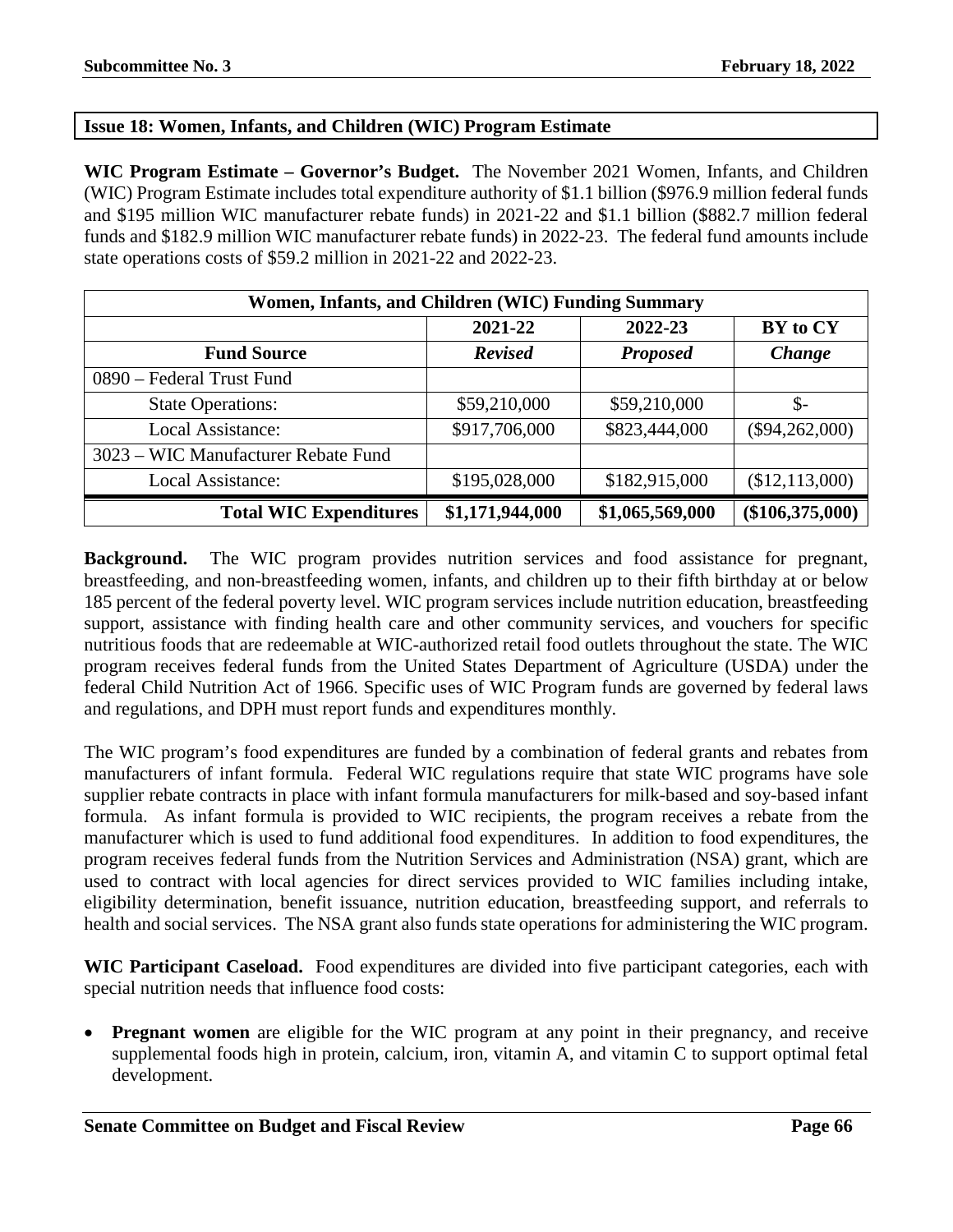- **Breastfeeding women** are eligible for benefits up to their infant's first birthday, and receive an enhanced supplemental food package with foods high in protein, calcium, iron, vitamin A, and vitamin C to support caloric needs during breastfeeding.
- **Non-breastfeeding women** are eligible for benefits up to six months after the birth of their infants, and receive a supplemental food package to help in rebuilding nutrient stores, especially iron and calcium, and achieving a healthy weight after delivery.
- **Infants** are eligible until one year of age. The WIC Program promotes breastfeeding as the optimal infant feeding choice due to its many health, nutritional, economical, and emotional benefits to mother and baby. Infants may also receive supplemental foods that are rich in protein, calcium, iron, vitamin A, and vitamin C during this critical period of development.
- **Children** are eligible from age one up to age five, and receive supplemental foods rich in protein, calcium, iron, vitamin A, and vitamin C. These nutrients have been shown to be lacking in the diets of children who qualify for WIC benefits and are needed to meet nutritional needs during critical periods of development. The food package also provides foods lower in saturated fat to reduce the risk of childhood obesity.

According to the WIC program Estimate, WIC participation by category, as of 2020-21, was as follows:



**Caseload Estimates.** The budget assumes 936,245 average monthly WIC participants in 2021-22, a decrease of 11,438 or 1.2 percent compared to the average monthly WIC participants in 2020-21. The budget assumes 930,482 average monthly WIC participants in 2022-23, a decrease of 5,763 or 0.6 percent from the revised 2021-22 caseload estimate.

**Food Expenditures Estimate.** The budget includes \$798.5 million in 2021-22 for WIC program food expenditures, a decrease of \$81.1 million or 9.2 percent, compared to the 2021 Budget Act. According to DPH, the decrease in costs is due to a decline in participation, a decrease in food inflation, and lower than projected prior year expenditures, which serve as the basis for current year estimates. Of these expenditures, federally funded food expenditures are \$603.5 million, a decrease of \$86.2 million from the

**Senate Committee on Budget and Fiscal Review <b>Page 67 Page 67**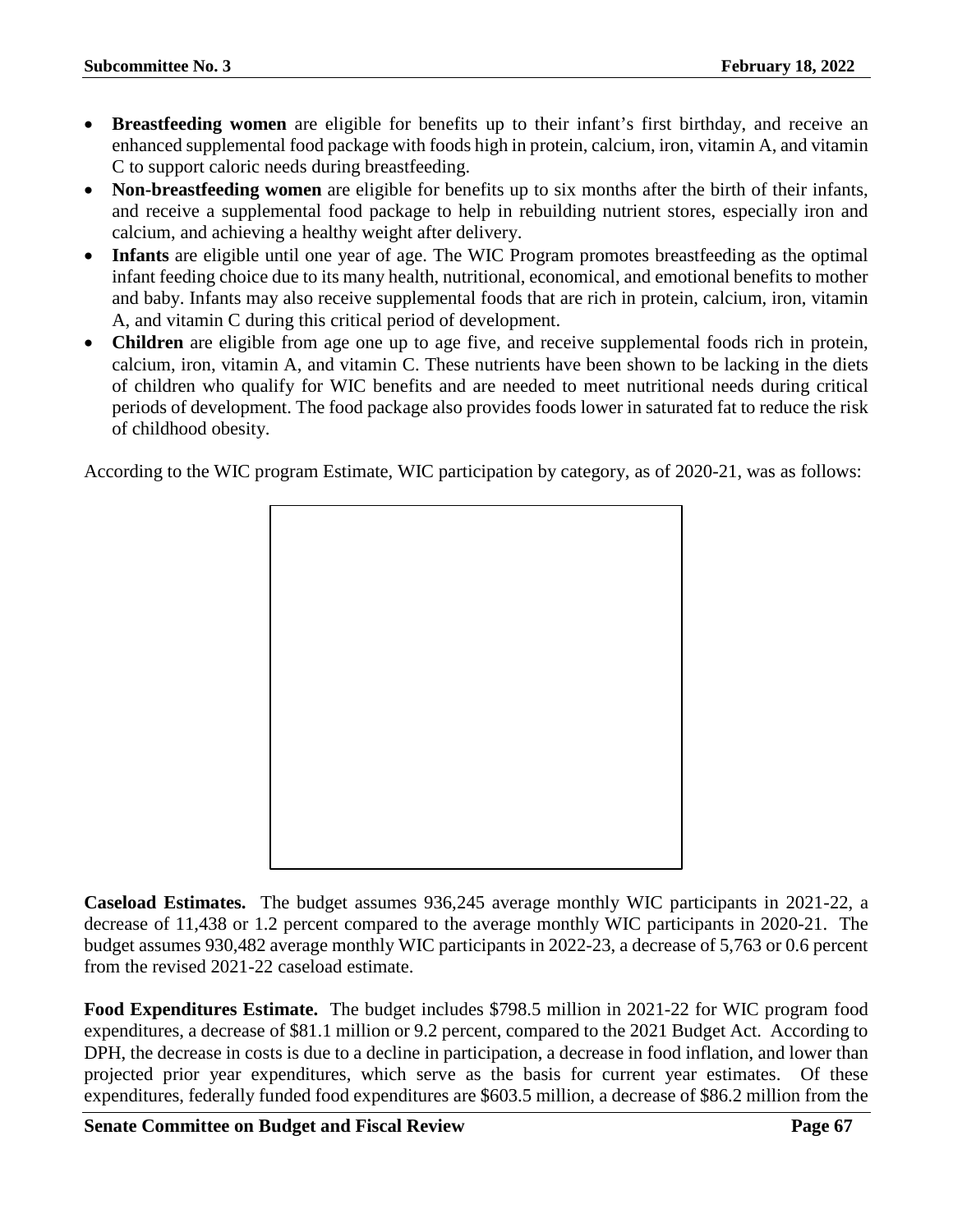2021 Budget Act, and WIC Manufacturer Rebate Fund food costs are \$195 million, an increase of \$5.1 million from the 2021 Budget Act.

The budget includes \$692.1 million in 2022-23 for WIC program food expenditures, a decrease of \$106.4 million or 13.3 percent from the revised 2021-22 food expenditures estimate. According to DPH, this decrease in costs is also due to a decline in participation, as well as the elimination of the temporary federal increase for fruits and vegetables. Of these expenditures, federally funded food costs are \$509.2 million, an increase of \$94.3 million from the revised 2021-22 food expenditure estimate, and WIC Manufacturer Rebate Fund food costs are projected to be \$182.9 million, a decrease of \$12.1 million from the revised 2021-22 food expenditure estimate.

**Nutrition Services and Administration (NSA) Estimate.** The budget includes \$314.2 million for other local assistance expenditures for the NSA budget in 2021-22 and 2021-22, an increase of \$10 million compared to the 2021 Budget Act. The budget also includes \$59.2 million for state operations expenditures in 2021-22 and 2022-23, unchanged from the level assumed in the 2021 Budget Act.

**Subcommittee Staff Comment and Recommendation—Hold Open.** Subcommittee staff recommends holding this item open to allow continued discussions in advance of the May Revision.

**Questions.** The subcommittee has requested DPH to respond to the following:

- 1. Please provide a brief overview of the caseload and expenditure changes for the WIC program.
- 2. Please provide an update on participation in the program as a percentage of eligible individuals in the state.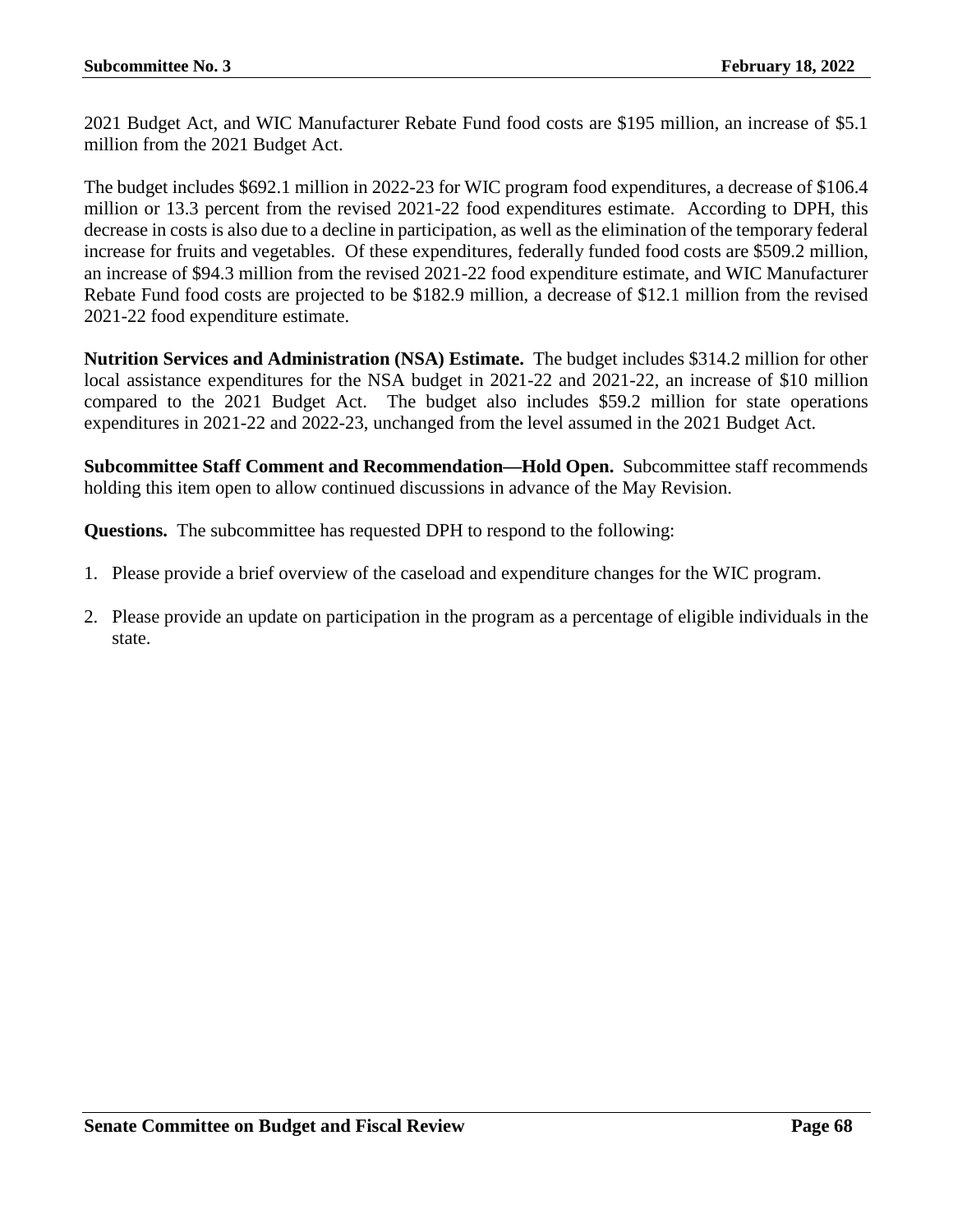# **Issue 19: eWIC Post-Implementation Support**

**Budget Change Proposal – Governor's Budget.** DPH requests 25 positions and federal fund expenditure authority of \$2.9 million annually. If approved, these positions and resources would allow DPH to modernize services and provide ongoing support for a recently implemented management information system (WIC WISE), the WIC Electronic Benefit Transfer card, the WIC App, WIC Direct, as well as users of these technologies.

| <b>Program Funding Request Summary</b> |             |               |  |  |
|----------------------------------------|-------------|---------------|--|--|
| <b>Fund Source</b>                     | 2022-23     | $2023 - 24^*$ |  |  |
| 0890 – Federal Trust Fund              | \$3,935,000 | \$3,935,000   |  |  |
| <b>Total Funding Request:</b>          | \$3,935,000 | \$3,935,000   |  |  |
| <b>Total Requested Positions:</b>      | 25.0        | 25.0          |  |  |

\* Positions and resources ongoing after 2023-24.

**Background.** The federal Healthy, Hunger-Free Kids Act of 2010 required all state Women, Infants, and Children (WIC) programs to migrate from a voucher-based food benefit delivery system to an Electronic Benefit Transfer (EBT) system by October 1, 2020. With the assistance of the CalHHS Office of Systems Integration, the WIC program implemented its EBT system in March 2020 for all 83 local WIC agencies and approximately 500 clinic sites.

The new management information system, known as WIC WISE, supports the WIC EBT card, and implemented a new WIC smartphone application (WIC App) that provides services to WIC families through their smart phones. The WIC App helps WIC families find WIC-eligible foods and locate local agency offices and authorized vendors. According to DPH, nearly 1 million WIC EBT cards have been issued and over 23 million WIC EBT card transactions have been processed as of July 1, 2021. WIC EBT card transactions are completed in real-time through a vendor's point of sale device to a system called WIC Direct. WIC Direct transmits information to WIC WISE, which ensures that purchases are reflected in the WIC family's remaining benefits. DPH reports these new systems have provided important data to help WIC improve services and operations, including preventing, detecting, and responding to potentially fraudulent activities.

DPH reports initial feedback from WIC families has been positive. A 2020 survey of California WIC families conducted by the University of California Nutrition Policy Institute and Public Health Foundation Enterprise estimated over 95 percent of WIC families reported satisfaction with the new WIC EBT card. The data also showed WIC families found the EBT card convenient and significantly reduced the stigma attached to using WIC benefits in stores. The survey also showed satisfaction with the WIC App, with families noting the ease of finding WIC-eligible foods and authorized vendors.

According to DPH, the WIC program will require ongoing permanent support of the eWIC systems, including WIC WISE, the WIC EBT card, the WIC App, and WIC Direct, as well as assistance to users. DPH believes these systems are essential to increase and retain participation of WIC families and requires positions and resources to support and modernize these systems, modernize communication strategies with WIC families, enhance data analysis, and expand program integrity efforts.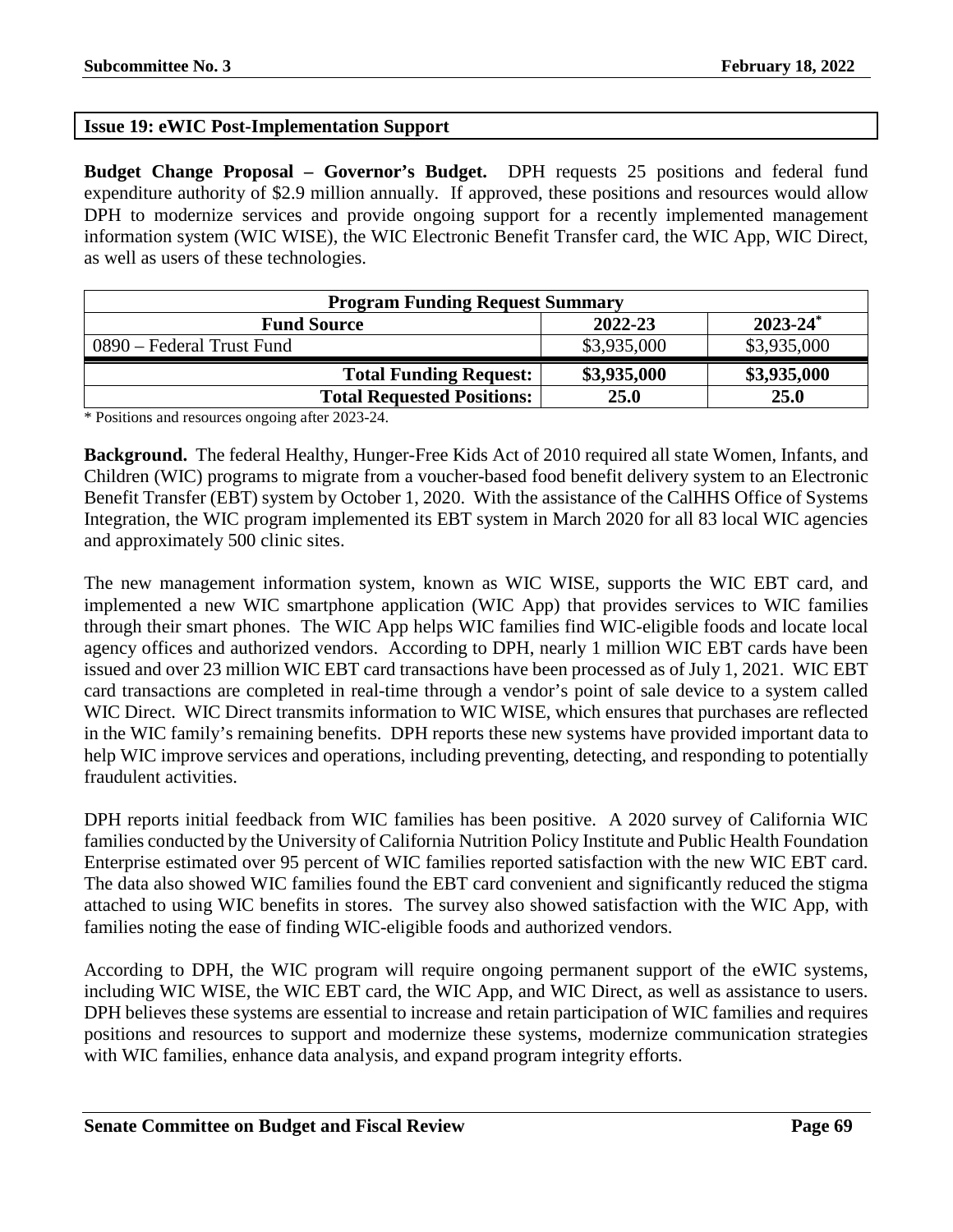**Staffing and Resource Request.** DPH requests 25 positions and federal fund expenditure authority of \$2.9 million annually to modernize services and provide ongoing support for WIC WISE, the WIC Electronic Benefit Transfer card, the WIC App, WIC Direct, as well as users of these technologies. Specifically, DPH requests the following positions and resources:

 $eWIC Branch-11$  positions

- **Five Associate Governmental Program Analysts (AGPAs)** would be part of the eWIC Support Section, which would provide timely customer services to WIC families and local agencies. These positions would provide support to the WIC Families Service Line, assisting families with calls about the WIC EBT Card or the WIC App, and the WIC WISE Service Desk, assisting local agencies that are using the system; participate in user acceptance testing for changes to WIC WISE or the WIC App; and provide information to improve WIC EBT card and WIC App education for families and WIC WISE training for local agencies.
- **One Staff Services Manager (SSM) II** position would serve as Chief of the eWIC Systems Section, oversee all components of change management for WIC WISE, the WIC EBT card, the WIC App, and WIC Direct, and support change management including technological changes, defect and enhancement management, release management and user acceptance testing for system improvements and updates.
- **Two Health Program Specialist (HPS) I** positions would provide subject matter expertise on issues related to WIC WISE, the WIC EBT card, the WIC App, and WIC Direct issues related to local agency policies and procedures, participant assessment, education and certification services, food packages, and local agency training; prioritize data derived from the WIC WISE Service Desk that includes defects reported by local agencies and WIC families, and prioritization of change requests while making recommendations to the WIC Change Control Board; and coordinate and facilitate the WIC WISE Users Committee, working with local agencies to report and resolve system issues.
- **Three AGPAs** would coordinate user acceptance testing and quality assurance, communicate with local agencies and WIC staff about programmatic release schedules and adjustments needed for WIC WISE trainings and user manuals; perform user acceptance testing for all WIC WISE, WIC App, and WIC Direct applications including defect corrections, developing user acceptance test cases, and scripts for testing; track the status of all WIC WISE, WIC App, and WIC Direct defect testing; work in the WIC App, WIC WISE modules, and the WIC Direct interface to locate, assess, and resolve defects, and make recommendations to management on how to improve the systems; and evaluate the impact of proposed initiatives and changes to state and federal legislation and regulations impacting eWIC by preparing proposed recommendations and writing or revising policies and procedures.

Strategic Planning and Communication – Two positions

• **Two HPS I** positions would be part of the Strategic Planning and Communication Section, and would respond to a growing list of social media requests from the statewide WIC Outreach Workgroup, execute the annual social media calendar, and develop and implement a new digital marketing strategy using Geographic Information System mapping to develop real time messaging.

WIC WISE and WIC EBT Card Data Analysis – Two positions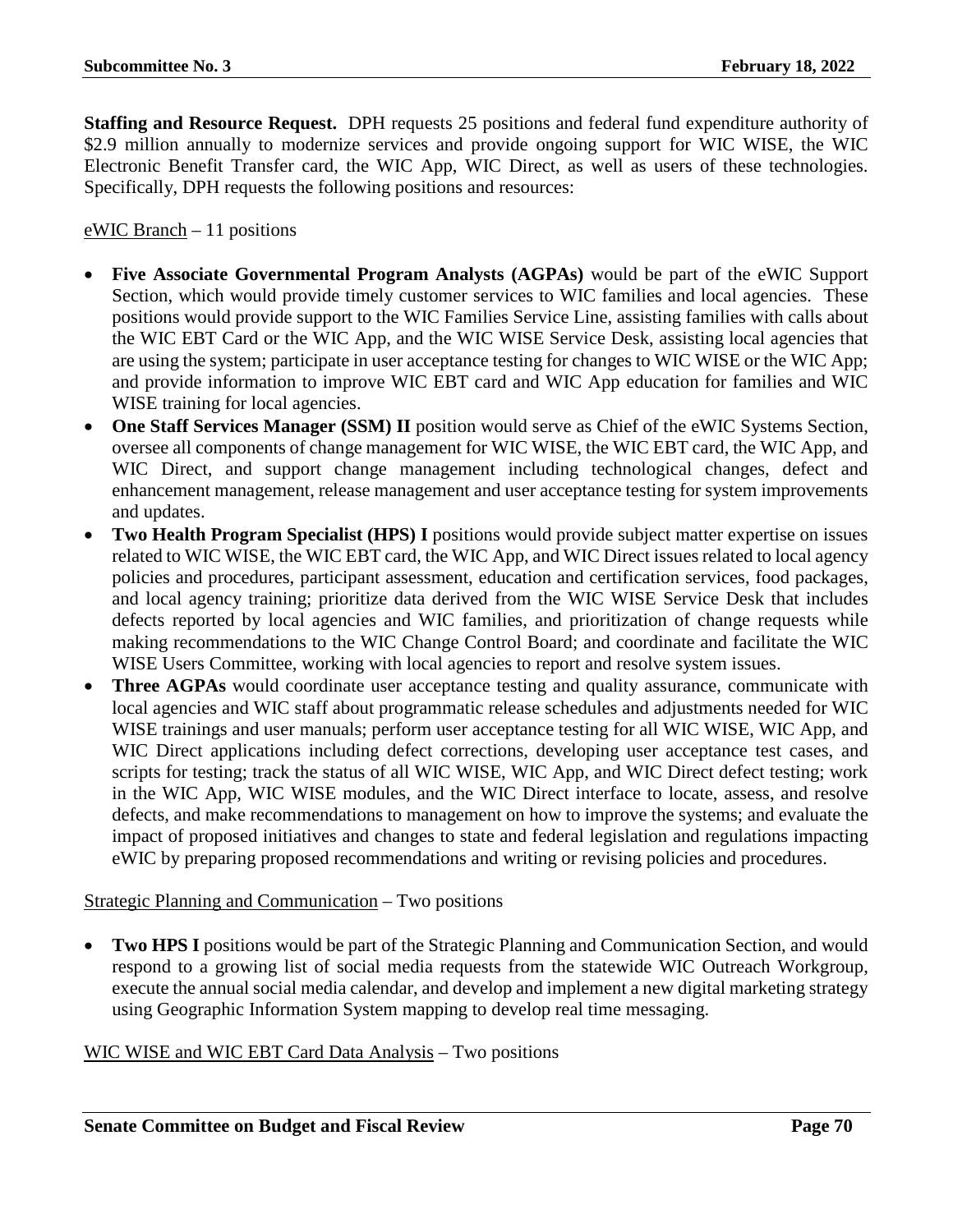- **One Research Scientist Supervisor I** position would manage the new Vendor and Redemption Section; oversee data analysis, monitoring, and evaluation of vendors; and lead development of new analyses and performance measures with newly available WIC EBT and WIC WISE data.
- **One Research Scientist (RS) I** position would plan, organize, and conduct program monitoring and evaluation, quality assurance, and behavioral research activities; and provide capacity to mine the benefit utilization data to identify behavioral and cultural differences in shopping patterns, as well as possible community access issues to nutritious foods.

#### Program Integrity and Vendor Audits – Eight positions

- One SSM II position would manage the new Program Integrity Section; lead and coordinate integrity projects and activities; provide coordination and guidance to WIC to apply a fraud lens to WIC activities; identify systemic weaknesses and solutions to minimize fraud; and work closely with WIC research staff to share knowledge and information to develop and utilize data and modeling tools;
- **One SSM I** position and **four AGPAs** would establish a new Vendor Audits Unit; conduct vendor audits; ensure all applicable statutory, regulatory, and procedural requirements are followed during audits; process and monitor debt collection of vendor fines and outstanding payments; and implement repayment schedules and terms.
- **One HPS I** position would assist in planning, developing, and coordinating projects to minimize fraud; collaborate with research staff to assist in the development of case management tools to properly triage and respond to detected anomalies; and track incident reports and outcomes.
- **One RS II** position within the Vendor and Redemption Data Section would support the Program Integrity Section by focusing on program integrity data analytics, leveraging new EBT data to enhance the ability to prevent, detect, and respond to fraud.

#### Administrative Support – Two positions

**Two AGPAs** would provide departmental administrative support due to the increase in program staffing including contract and procurement preparations, monitoring appropriation and revenue balances, technical assistance on expenditure and revenue transactions, and guidance and assistance on a variety of personnel policies, standards, and procedures.

**Subcommittee Staff Comment and Recommendation—Hold Open.** Subcommittee staff recommends holding this item open to allow continued discussions in advance of the May Revision.

**Questions.** The subcommittee has requested DPH to respond to the following: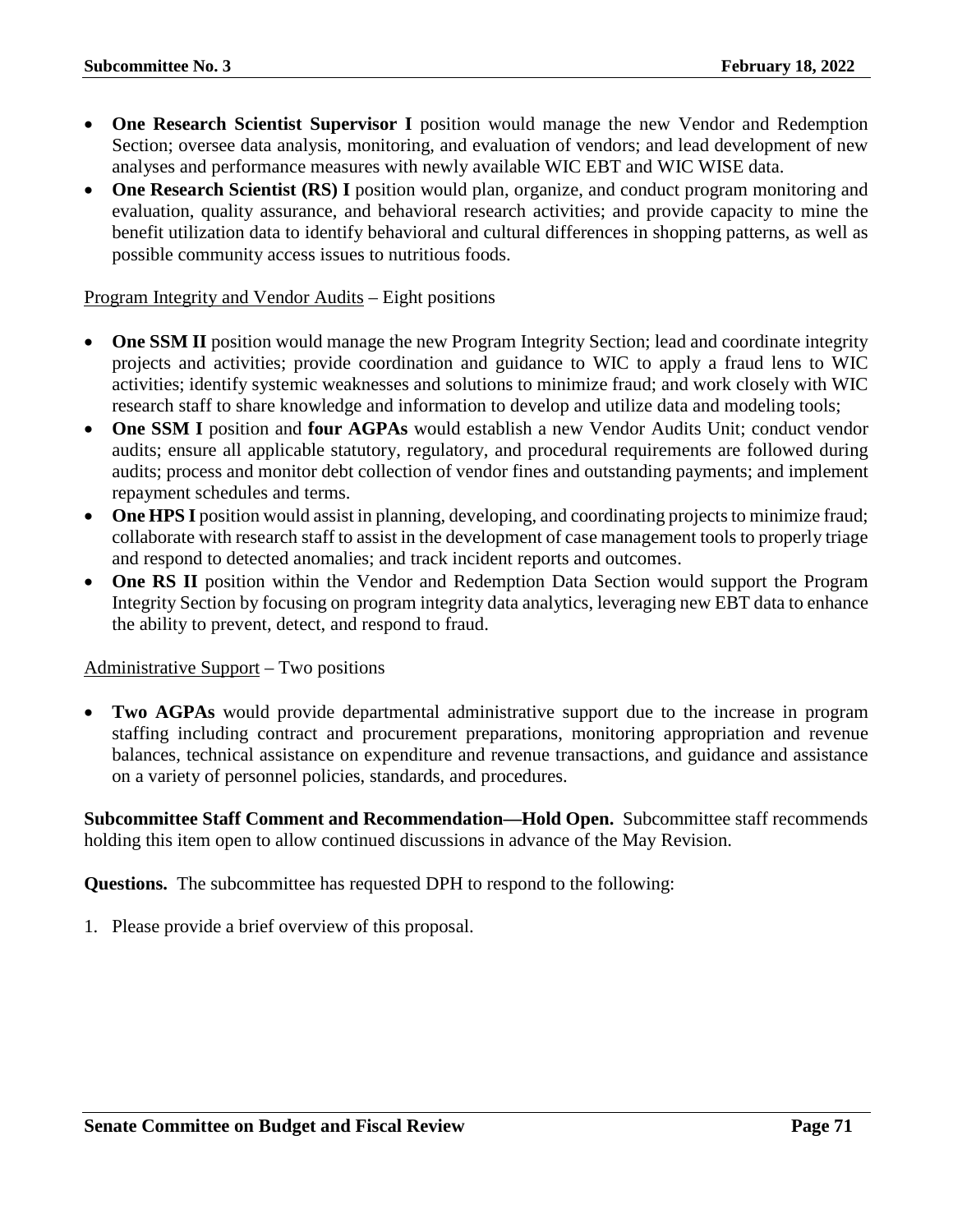# **Issue 20: Books for Low-Income Children**

**Budget Change Proposal – Governor's Budget.** DPH requests General Fund expenditure authority of \$10 million in 2022-23. If approved, these resources would allow DPH to support an early childhood literacy program for participants in the Women, Infants, and Children (WIC) program.

| <b>Program Funding Request Summary</b> |                    |         |  |  |
|----------------------------------------|--------------------|---------|--|--|
| <b>Fund Source</b>                     | 2022-23            | 2023-24 |  |  |
| 0001 – General Fund                    | \$10,000,000       |         |  |  |
| <b>Total Funding Request:</b>          | \$10,000,000       | ת-      |  |  |
| <b>Total Requested Positions:</b>      | $\boldsymbol{0.0}$ | 0.0     |  |  |

**Background.** Several pilot projects over the last thirty years have demonstrated the effectiveness of coupling WIC sites or pediatric offices with efforts to enhance the development of literacy and school readiness in young children. In pediatric settings, the Reach Out and Read model developed by Boston City Hospital promotes reading aloud as an integral part of routine preventive care, provides a picture book at each provider visit between age 6 months and 6 years, and provides waiting room volunteers to read aloud with children. These pilot projects have demonstrated clinically meaningful increases in preschool vocabulary, parent-reported literacy promoting attitudes and practices, identification of books as a favorite activity, reading aloud thought of as leading to school success, use of books at bedtime, and reading aloud three or more days per week.<sup>[2](#page-71-0)</sup> Parent involvement with early literacy, such as those encouraged by the Reach Out and Read model, has demonstrated significant positive impacts on future reading outcomes.

In February 2020, First 5 California conducted an online survey among 58 county First 5 Commissions to inventory literacy interventions, including key details and program designs. All First 5 Commissions support one or more literacy programs, including many that provide books to children either as the primary goal or bundled along with another effort. These efforts include the Little by Little program in Los Angeles, which provides books to children at WIC offices; the Dolly Parton Imagination Library, which provides free, high-quality books by mail to children at any income level between birth and the beginning of school; and the Kit for New Parents, which provides parenting resources for parents of newborns, and includes a free picture book.

In particular, the Little by Little program in Los Angeles has demonstrated success in improving literacy through its efforts at local WIC agencies. Little by Little was funded by First 5 Los Angeles in 2003 at six WIC centers and includes three components: 1) a brief individual counseling session regarding child development for WIC staff members, 2) a brief handout with information about developmental milestones and appropriate ways to interact with a child to encourage optimal development, and 3) gift of a children's book or developmentally appropriate toy (e.g. black, white, and red chart for newborns or building blocks for 2.5 year old children). The intervention begins in the mother's third trimester of pregnancy and continues until the child's fifth birthday, or the end of WIC eligibility. According to a controlled study

<span id="page-71-0"></span> <sup>2</sup> Needlman, R., Toker, K., Dreyer, Benard., Klass, P., Mednelsohn, A., "Effectiveness of a Primary Care Intervention to Support Reading Aloud: A Multicenter Evaluation". Ambulatory Pediatrics. Jul-Aug 2005.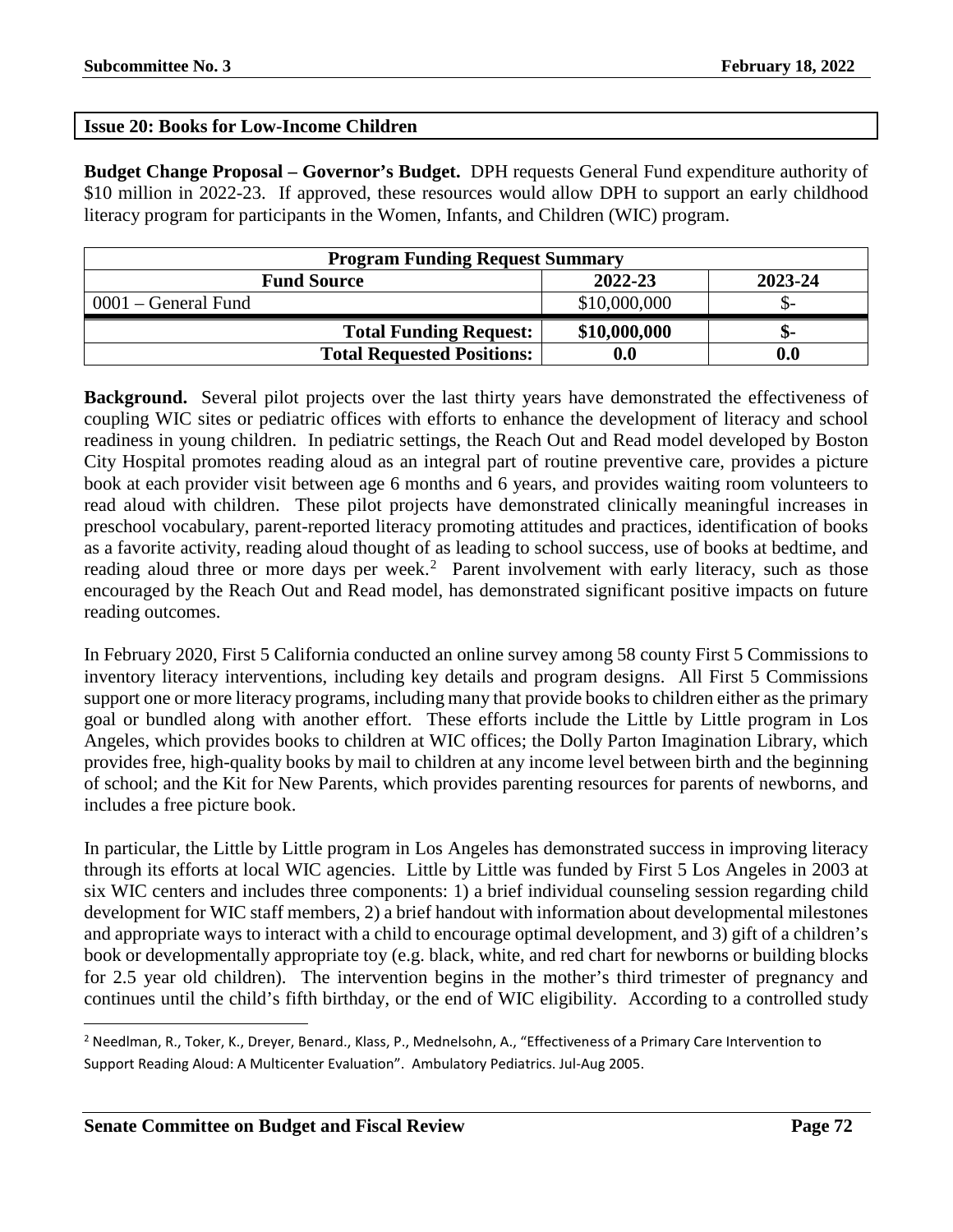published in the journal *Pediatrics*, the Little by Little intervention demonstrated statistically significant improvements in school readiness, particularly among Spanish-speaking WIC participants.<sup>[3](#page-72-0)</sup>

**2021 Budget Act Included Resources to Provide Books at WIC Sites.** The 2021 Budget Act included General Fund expenditure authority of \$5 million in 2021-22 to support the Books for Low-Income Children program, which supports local WIC agencies to provide books to nearly 500,000 young children between zero to five years of age receiving WIC benefits. However, DPH reports that 23 of the 84 local WIC agencies and nearly 25 percent of children ages zero to five are not participating in the program. DPH contacted the non-participating agencies to identify the barriers that prevented them from participating. The department found many were still making operational adjustments due to the COVID-19 pandemic, the agencies did not have enough staff, and many children receiving WIC benefits were not coming into the WIC agency in person to be able to receive the books.

**Resource Request.** DPH requests General Fund expenditure authority of \$10 million in 2022-23. If approved, these resources would allow DPH to support Books for Low-Income Children, an early childhood literacy program for participants in the WIC program. DPH plans to use these resources to overcome some of the barriers that prevent participation by some WIC agencies and would seek matching funds to increase the number of books provided to families from three books per child to between four and six books per child.

In addition, DPH indicates it would need to continue to temporarily redirect **two Health Program Specialist I** positions, originally redirected to administer the 2021 Budget Act program funding, to prepare the request for application process for grant funding, manage the competitive award process, and provide technical assistance and oversight for the grant program.

**Subcommittee Staff Comment and Recommendation—Hold Open.** Subcommittee staff recommends holding this item open to allow continued discussions in advance of the May Revision.

**Questions.** The subcommittee has requested DPH to respond to the following:

<span id="page-72-0"></span><sup>&</sup>lt;sup>3</sup> Whaley, S., Jiang L., Gomez, J., Jenks, E. "Literacy Promotion for Families Participating in the Women, Infants and Children Program". Pediatrics. Feb 2011.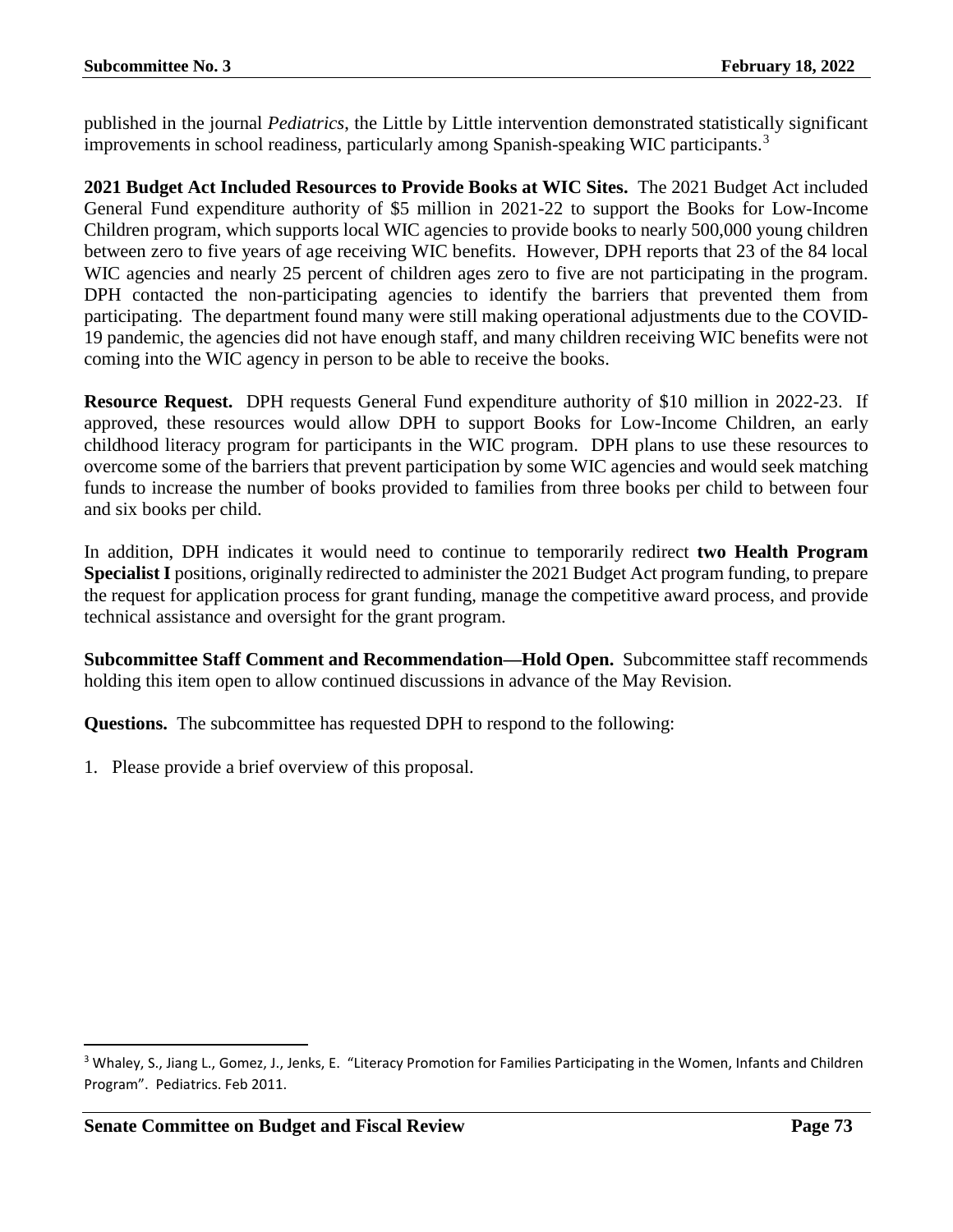## **Issue 21: Maternal Care Services (SB 65)**

**Budget Change Proposal – Governor's Budget.** DPH requests 16 positions and General Fund expenditure authority of \$5.5 million annually. If approved, these positions and resources would allow DPH to establish the California Pregnancy-Associated Review Committee to conduct a review of pregnancy-related deaths, analyze common causes of severe maternal morbidity, and make recommendations to prevent maternal mortality and morbidity, pursuant to SB 65 (Skinner), Chapter 449, Statutes of 2021.

| <b>Program Funding Request Summary</b> |             |               |
|----------------------------------------|-------------|---------------|
| <b>Fund Source</b>                     | 2022-23     | $2023 - 24^*$ |
| $0001$ – General Fund                  | \$5,525,000 | \$5,525,000   |
| <b>Total Funding Request:</b>          | \$5,525,000 | \$5,525,000   |
| <b>Total Requested Positions:</b>      | 16.0        | <b>16.0</b>   |

\* Positions and resources ongoing after 2023-24.

**Background.** SB 65 (Skinner), Chapter 449, Statutes of 2021, the California Momnibus Act, requires DPH to establish the California Pregnancy-Associated Review Committee to continuously engage in the comprehensive, regular, and uniform review and reporting of maternal deaths in California. The committee is required to do the following:

- Identify and review all pregnancy-related deaths, including the cause, contributing factors, and disseminating findings.
- Analyze common indicators of severe maternal morbidity to identify prevention opportunities and reduce near-miss experiences.
- Make recommendations on best practices to prevent maternal mortality and morbidity, such as addressing socioeconomic or environmental impacts.
- Examine racial disparities and make recommendations on the prevention of racial disparities.
- Track and examine disparities experienced by lesbian, bisexual, transgender, intersex, and gendernonconforming individuals and report findings.
- Collect and review data from maternal death investigations and make recommendations about how to improve or streamline data collection and investigatory processes.

The committee is required to gather this information through the review of medical records, death certificates, other pertinent reports or documents and, for populations experiencing disparities, voluntary interviews with surviving family members or members of the medical teams involved in the deceased individual's care. The committee will publish its findings every three years as part of its report on severe maternal morbidity required pursuant to SB 464 (Mitchell), Chapter 533, Statutes of 2019, including recommendations on how to prevent severe maternal morbidity and mortality, and how to reduce racial disparities.

SB 65 requires in-depth reviews of all maternal deaths and systematic deliberation regarding the cause of over 7,000 cases of maternal morbidity. According to DPH, its responsibilities under SB 65 will significantly expand in the following areas: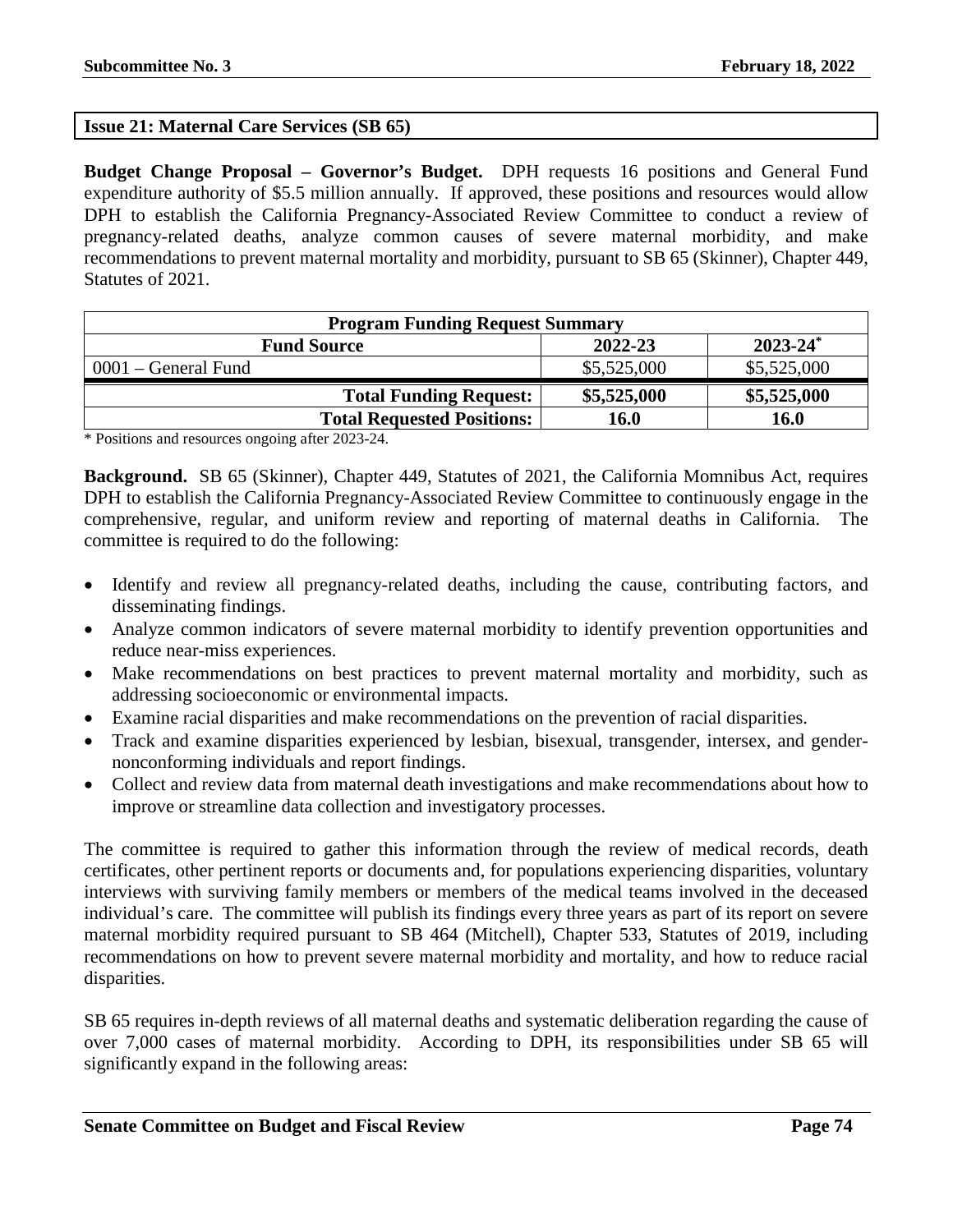- *In-Depth Reviews of Maternal Mortality.* DPH expects a three-fold increase in the number of cases included in its current in-depth mortality review.
- *Family Member and Provider Interviews.* SB 65 requires the in-depth review of maternal mortality to include voluntary interviews with surviving family members and providers. DPH expects to conduct up to 250 interviews annually, 150 with family members and 100 with providers.
- *Committee Meetings.* DPH indicates it will need to prepare for and support two day-long meetings of the California Pregnancy-Associated Review Committee to discuss severe maternal morbidity data findings.
- *Data Processing and Analysis.* DPH indicates the increase in data flow on maternal mortality and morbidity will require resources to process this new information so that it may be useful for the committee ad stakeholders as they engage to improve health outcomes of birthing people and their infants.

**Staffing and Resource Request.** DPH requests 16 positions and General Fund expenditure authority of \$5.5 million annually to establish the California Pregnancy-Associated Review Committee, which will conduct a review of pregnancy-related deaths, analyze common causes of severe maternal morbidity, and make recommendations to prevent maternal mortality and morbidity, pursuant to SB 65. Specifically, DPH requests the following positions and resources:

- **One Public Health Medical Officer II** position would provide medical and technical guidance in the development and implementation of the California Pregnancy-Associated Review Committee, and provide medical consultation to other units in identifying and developing meaningful data sets and reports for the committee.
- **One Research Scientist Supervisor II** position would provide scientific and administrative oversight and leadership to, and serve as hiring manager for, the requested scientific positions.
- **Two Research Scientist (RS) III** positions would provide vital records, hospitalization data, and other information, along with scientific expertise, in support of the mortality review process; capture and process all quantitative and qualitative data generated during the review process; scientifically analyze the mortality review data; and interpret, discuss, and share the analytic results.
- **Two RS III** positions would collaborate with program staff during the annual conduct of survivor and provider interviews; capture and process all quantitative and qualitative data generated during interviews; scientifically analyze interview data; and interpret, discuss, and share the analytic results.
- **One RS II** position would procure, and integrate with mortality data, geographic and place-based data; carry out analyses of these data using Geographic Information Systems (GIS) software and methods; and interpret, discuss, and share the analytic results.
- **Two RS III** positions would provide hospitalization data on severe-maternal-morbidity-related diagnoses and procedures, and other information, along with scientific expertise, in support of the deliberations on morbidity; capture and process all quantitative and qualitative data generated during deliberations; scientifically analyze the resultant data; and interpret, discuss, and share the analytic results.
- **One Health Program Specialist (HPS) II** position would prepare and execute a work plan that enables the staff to conduct approximately 150 interviews of family and friends of the pregnancyrelated decedents, including securing an institutional review board (IRB) determination, designing the interview tool and the interview protocol, contacting potential interviewees to set up interviews,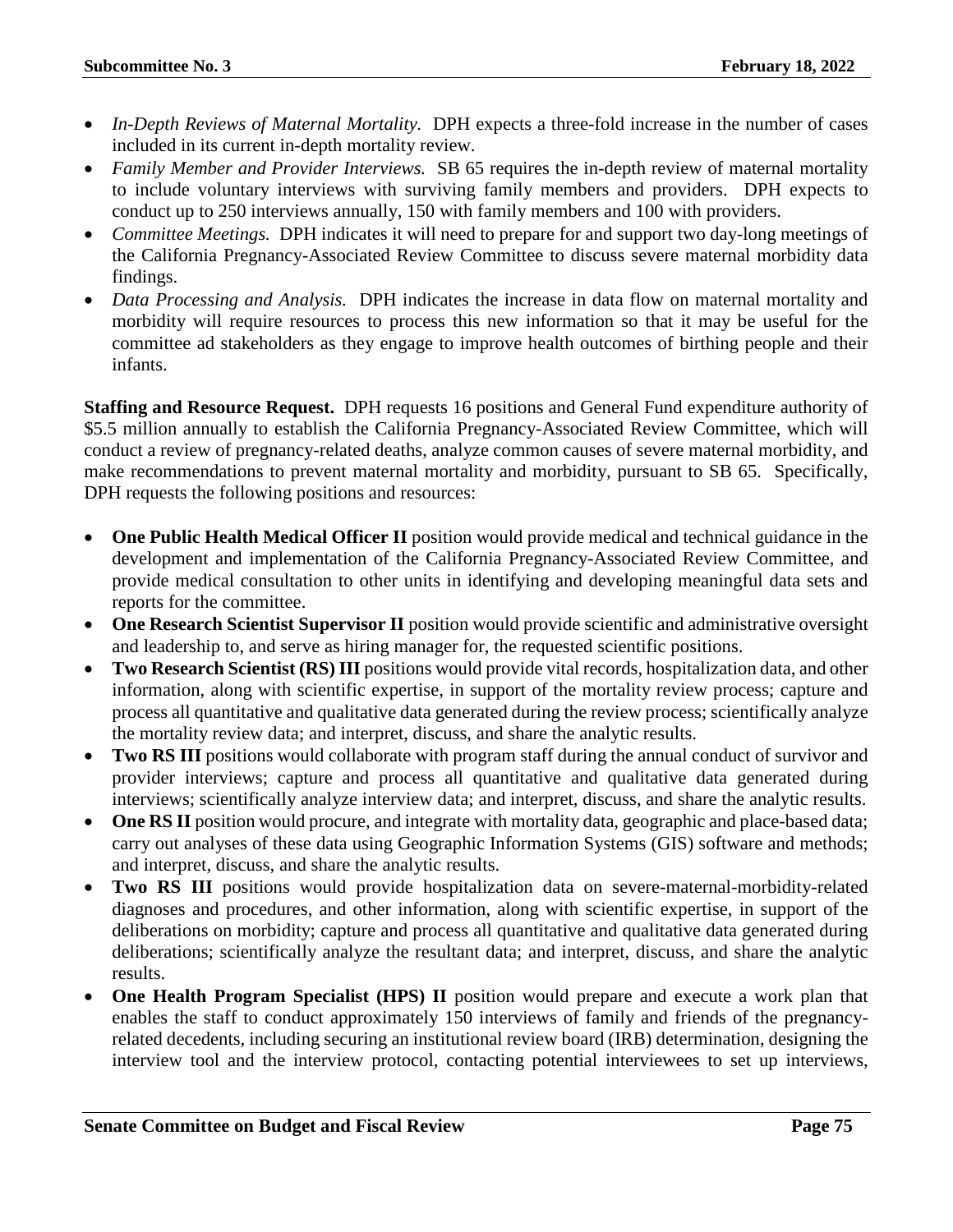conducting the interviews, and working with scientific staff to ensure the captured responses are conducive to analyses.

- **One HPS II** position would prepare and execute a work plan that enables the staff to conduct approximately 100 interviews of providers who have information about pregnancy-related decedents, including securing an IRB determination, designing the interview tool and the interview protocol, contacting potential interviewees to set up interviews and securing all necessary approvals, conducting interviews, and working with scientific staff to ensure the captured responses are conducive to analyses.
- **One HPS II** position would provide programmatic support for the work of the committee that is tasked with conducting mortality reviews, including regular correspondence with, and scheduling, logistical, and travel support for, each mortality committee member; handling meeting planning details; preparing agendas for, and capturing committee-generated information and determinations during, every committee meeting; and working with scientific staff to ensure the committee-generated mortality-related information and determinations are conducive to the analyses.
- **One HPS II** position would provide programmatic support for the work of the committee that is tasked with conducting morbidity deliberations, including regular correspondence with, and scheduling, logistical, and travel support for, each morbidity committee member; handling meeting planning details; preparing agendas for, and capturing committee-generated information and determinations during, every committee meeting; and working with scientific staff to ensure the committee-generated morbidity-related information and determinations are conducive to the analyses.
- **One Health Program Manager II** would provide leadership, guidance and programmatic oversight to the maternal mortality and morbidity activities, including hiring of staff to oversee regionalized maternal reviews, interviews, and specific reporting requirements; and establishing regular communication to external and internal stakeholder groups to ensure program integrity to state mandates.
- **One Associate Governmental Program Analyst (AGPA)** would assist program hiring managers regarding all recruitment and hiring practices, work with division staff and internal and external stakeholders to resolve complex personnel-related matters, respond to all personnel-related drills and audits, and provide technical assistance for time reporting and training requirements.
- **One AGPA** would support departmental administrative functions due to the increase in program staffing, including contract and procurement preparations, monitoring appropriation and revenue balances, technical assistance on expenditure and revenue transactions, and guidance and assistance on a variety of personnel policies, standards and procedures.

**Subcommittee Staff Comment and Recommendation—Hold Open.** Subcommittee staff recommends holding this item open to allow continued discussions in advance of the May Revision.

**Questions.** The subcommittee has requested DPH to respond to the following: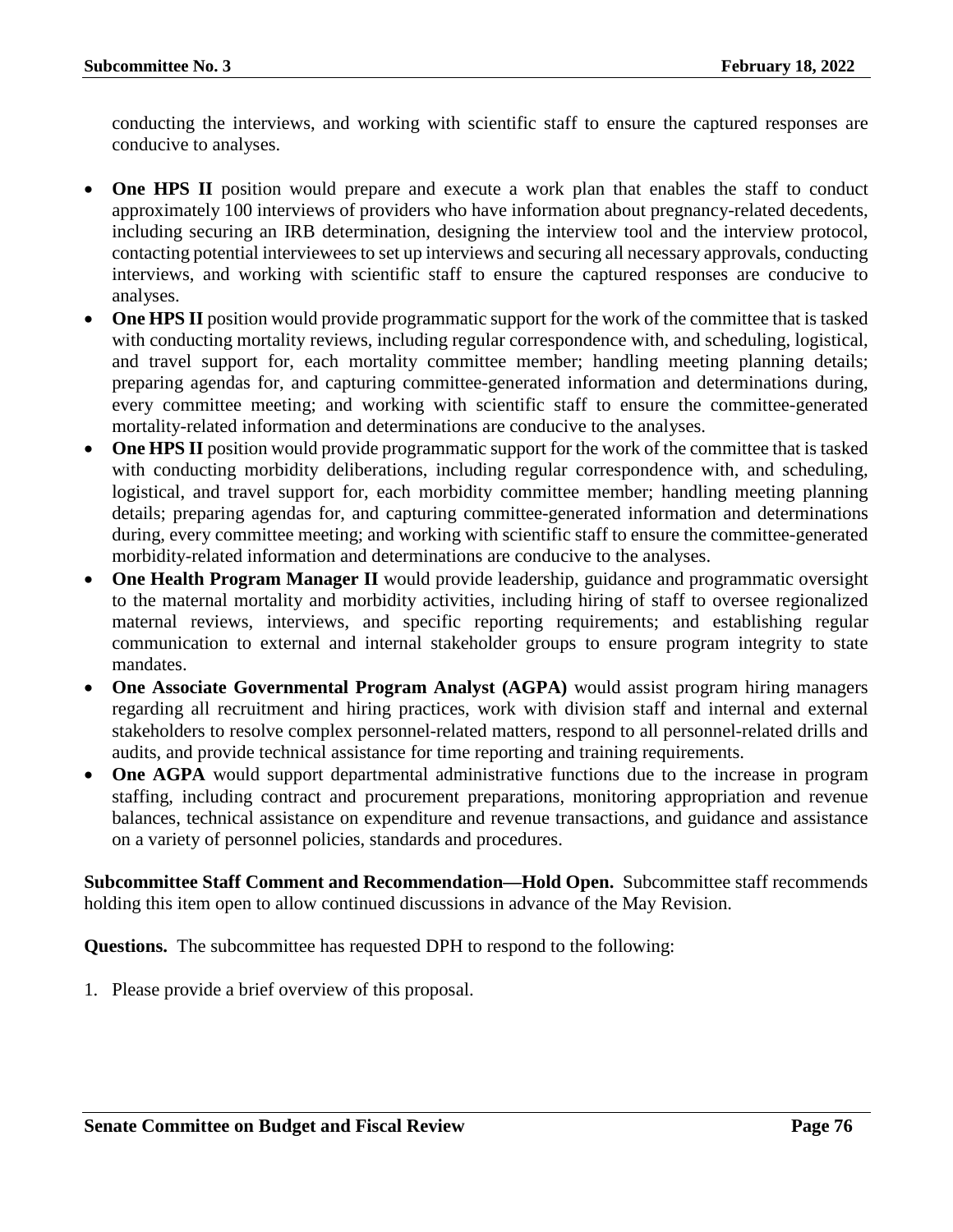# **Issue 22: Adjustment to Support Home Visiting Programs**

**Budget Change Proposal – Governor's Budget.** DPH requests 19.7 positions and General Fund expenditure authority of \$37.5 million annually. If approved, these resources would allow DPH to expand the California Home Visiting Program (CHVP), an evidence-based program that offers home visiting to pregnant and newly parenting families focused on building family resilience by promoting positive parenting and child development, increasing positive childhood experiences, and improving health and social outcomes.

| <b>Program Funding Request Summary</b> |              |               |
|----------------------------------------|--------------|---------------|
| <b>Fund Source</b>                     | 2022-23      | $2023 - 24^*$ |
| $0001$ – General Fund                  | \$37,500,000 | \$37,500,000  |
| <b>Total Funding Request:</b>          | \$37,500,000 | \$37,500,000  |
| <b>Total Requested Positions:</b>      | 19.7         | 19.7          |

\* Positions and resources ongoing after 2023-24.

**Background.** The federal Patient Protection and Affordable Care Act of 2010 established the Maternal, Infant and Early Childhood Home Visiting Program (MIECHV), which supports evidence-based home visiting in states, territories, and tribal entities. In California, DPH received MIECHV funding to establish the California Home Visiting Program (CHVP). In the 2021-22 federal fiscal year, the Health Resources and Services Administration awarded DPH \$19 million to support CHVP.

CHVP is an evidence-based, voluntary program offered to pregnant and newly parenting families, particularly those who face the greatest health and social inequities and are at risk for Adverse Childhood Experiences (ACEs), including child maltreatment, domestic violence, substance use disorder, and mental health-related issues. Home visiting provides parents health, social, and educational tools, and resources to raise their children independently and more confidently.

**Evidence-Based Models for Service Delivery.** As of 2018, CHVP home visiting services were provided to eligible families by 22 local health jurisdictions (LHJ). Each uses one of the following evidence-based models, based on the specific needs of the local area:

- 1) Healthy Families America (HFA)
	- a. Serves low-income families who must be enrolled within the first three months after an infant's birth.
	- b. A trained paraprofessional provides one-on-one home visits to parents and their babies primarily up to age three.
	- c. Uses a strength-based approach.
	- d. Uses motivational interviewing to build on the parents' own interests.

*HFA Counties (8):* Tehama, Butte, Nevada, Yolo, Merced, Madera, Imperial, Los Angeles\*

- 2) Nurse Family Partnership (NFP)
	- a. Serves low-income, first-time mothers who must be enrolled by the 28<sup>th</sup> week of pregnancy.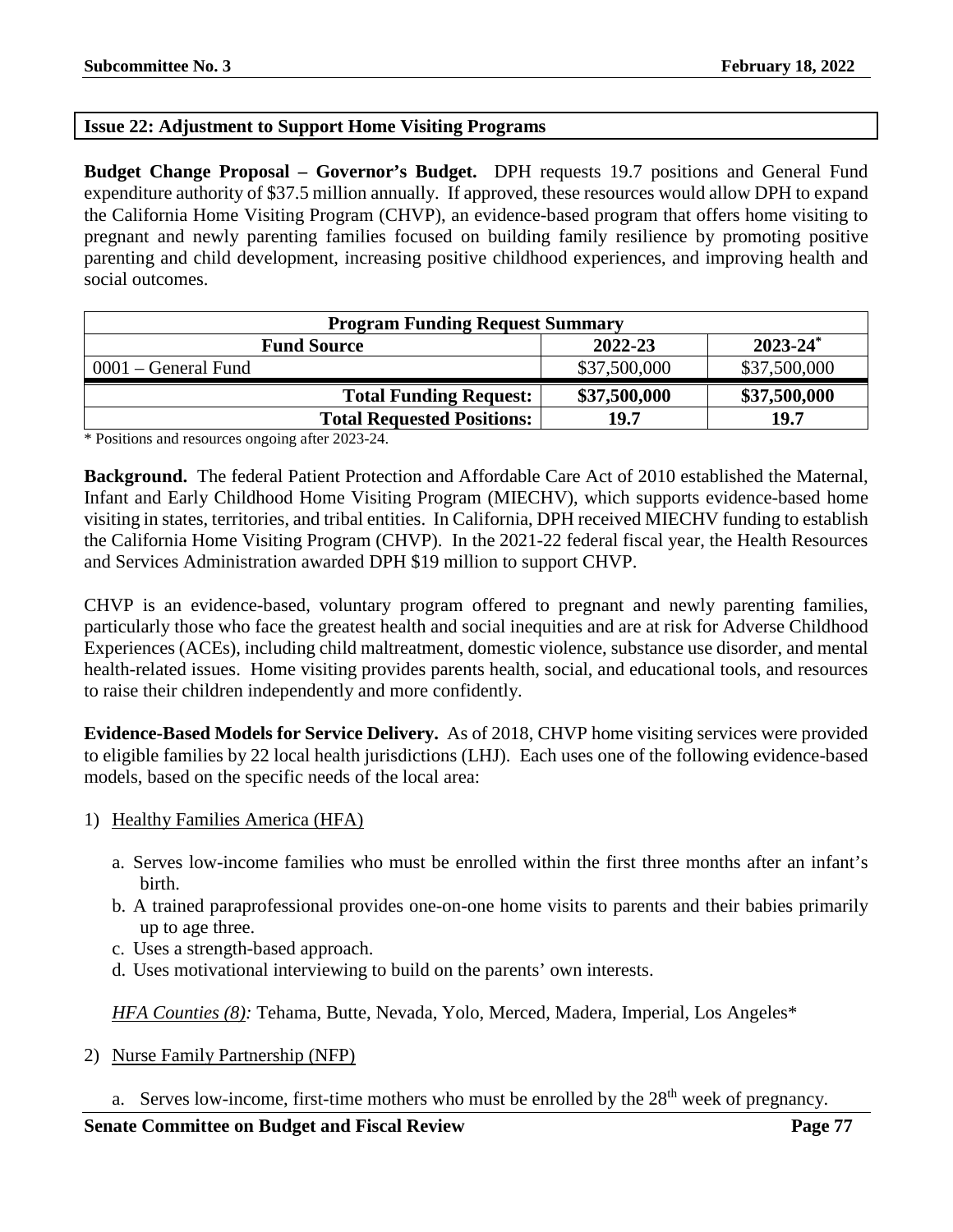- b. A public health nurse provides one-on-one home visits to parents and their babies up to age two.
- c. Uses a strength-based approach.
- d. Uses motivational interviewing to build on the parents' own interests.

*NFP Counties (15)*: Humboldt, Shasta, Sonoma, Solano, Sacramento, San Francisco, Contra Costa, Alameda, San Mateo, Stanislaus, Fresno, Kern, Riverside, San Diego, Los Angeles\*

\*Los Angeles offers services under both the HFA and NFP models.

**2019 Budget Act Augmentation for CHVP.** The 2019 Budget Act included General Fund expenditure authority of \$23 million annually to support evidence-based home visiting services. According to DPH, this funding allowed CHVP to expand participation to 29 counties and expand evidence-based home visiting models and expand to include an additional evidence-based option for home-visiting: Parents as Teachers (PAT). In addition, \$5 million was set aside for innovative local practices in home visiting, supporting 10 innovative projects across 12 local health jurisdictions.

**Staffing and Resource Request.** DPH requests 19.7 positions and General Fund expenditure authority of \$37.5 million annually to expand the California Home Visiting Program (CHVP), an evidence-based program that offers home visiting to pregnant and newly parenting families focused on building family resilience by promoting positive parenting and child development, increasing positive childhood experiences, and improving health and social outcomes. DPH indicates it would continue to utilize the three existing evidence-based models: HFA, NFP, and PAT for expansion of the program. In addition to the local assistance resources to expand availability of CHVP, DPH requests the following positions and resources:

- **One Health Program Manager II** position would oversee and provide expertise in program planning and implementation activities; integrate state- and federal-funded home visiting programs; assist in the fiscal management of state-funded components of CHVP; direct, oversee, and supervise CHVP staff; assure compliance with state requirements; participate with local agencies, advocates, and other stakeholders to achieve consensus on program goals, policy issues, and operational issues; assess current working administrative models and plans and make recommendations regarding improvements, enhancements, and modifications; edit and approve reports, issue memoranda, position papers, and other documents; review policy analysis and elevate recommendations and opportunities for systems change; and facilitate collaboration across public health, health care and social services to integration of efforts to address gap needs for underserved populations.
- **One Health Program Manager I** position would provide leadership, direction, and support to staff in the CHVP; coordinate support for internal and external engagement; direct development of solicitation processes; establish training, technical assistance, monitoring, and oversight procedures; develop guidance and tools for use by local health departments and community partners; review policy analysis; elevate recommendations and opportunities; facilitate collaboration across public health, health care, and social services for integration of efforts to address gap needs for underserved populations; and establish and maintain collaborative relationships with counterparts in federal, state, and local agencies.
- **One Research Scientist Supervisor I** position would provide scientific and managerial leadership in coordination, data collection, data reporting, program evaluation, and preparation of activities related to the CHVP assessment and program evaluation grounded in health equity; conceptualize, plan,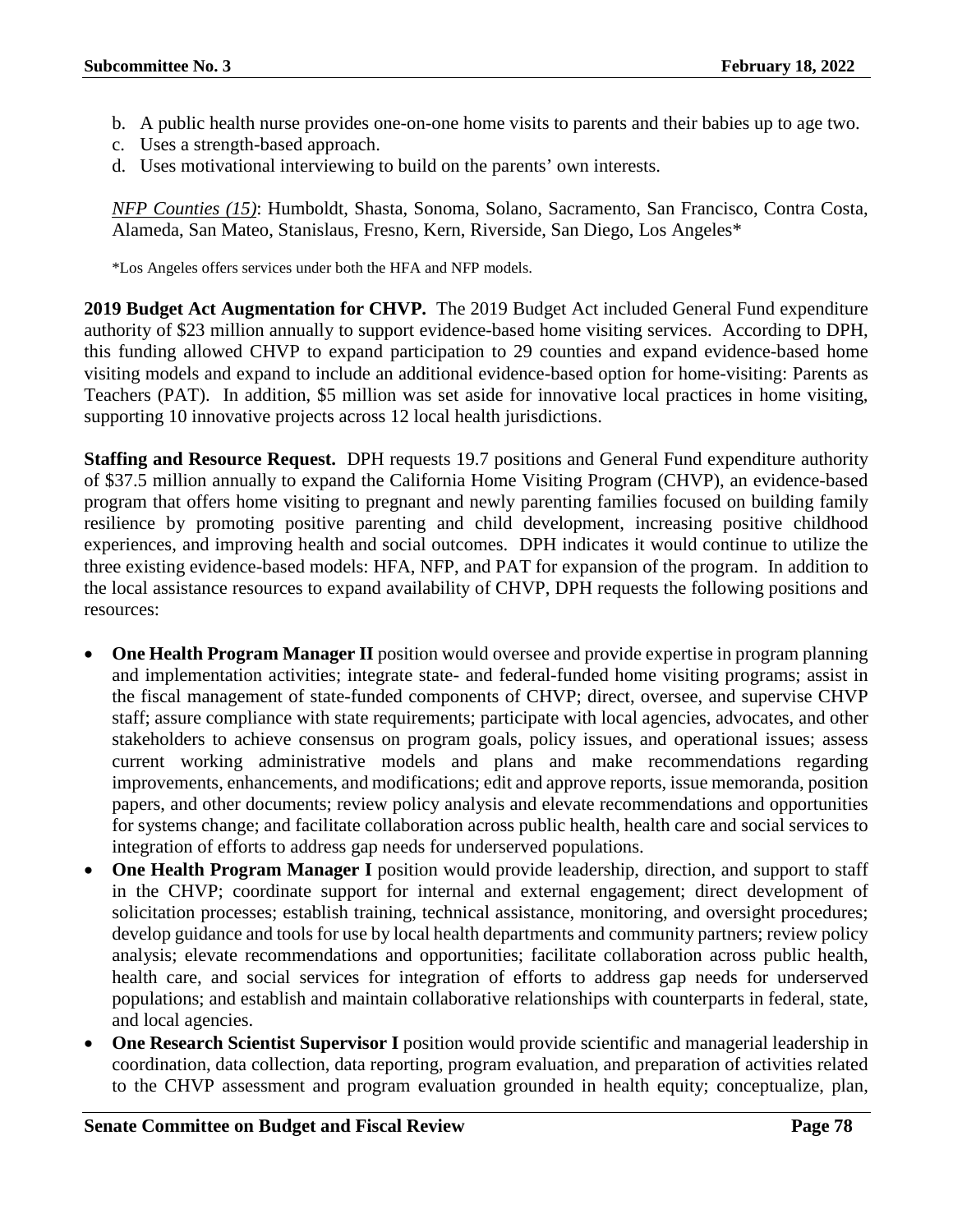organize, and direct scientific studies; serve as state scientific subject matter expert on CHVP research methodologies; provide overall leadership for complex multidisciplinary studies related to CHVP; maintain databases and ensure confidentiality protection; review CHVP related documents and reports prior to submission; and attend meetings and prepare and present status reports.

- **Two Research Scientist III** positions would serve as evaluator for the CHVP program by developing and implementing plans and monitoring systems for program implementation and outcomes; provide scientific knowledge for the development and use of indicators, process and outcome measures, and benchmarks at both the state and local level; oversee and guide implementation of the CHVP evaluation plan grounded in health equity; lead development of scientific reports on program reach, implementation, and outcomes; lead development of scientific reports on program reach, implementation, and outcomes; develop and oversee use of data collection instruments and ensure integrity of data collection forms and processes; execute well-designed and rigorous evaluation to determine program effectiveness; lead a variety of statistical analyses to interpret and analyze statelevel and program-level data trends; and serve as a scientific consultant to department policy and program staff, external stakeholders, and statewide advisory groups.
- **2.7 Research Scientist II** positions would coordinate and analyze program data to inform monitoring, evaluation, policy, and program research projects; develop data collection instruments; generate and distribute regular program monitoring reports; develop and generate routine quality assurance mechanisms and processes implementation; share findings with local health jurisdictions and other partners; submit all necessary paperwork to the California Committee for the Protection of Human Subjects; review and evaluate the scientific literature on home visiting; procure necessary populationbased data to incorporate into an analytic plan in support of CHVP; and share results of the populationbased data analysis with CHVP partners and stakeholders.
- **Two Health Program Specialist II** positions would assess need, design and implement program standards, policies, and program activities related to CHVP; develop, coordinate, review, and ensure evidence-based home visiting model and contract compliance for sites; coordinate across DPH programs to develop policies and procedures to integrate best practices; review reports from providers to assure fidelity to the model and identify problem areas; perform site visits to monitor program implementation; coordinate with the data team on development and implementation of performance metrics, monitoring and evaluation of activities; and develop technical and educational materials and other documents.
- **Three Health Program Specialist I** positions would support program development and ensure evidence-based and evidence-informed strategies are implemented in CHVP; provide technical assistance and program consultations to local agencies; respond to inquiries from internal and external stakeholders; contribute to progress reporting and dissemination of lessons learned and best practices; assist in review of reports from sites to assure fidelity to the model and identify problem areas; assist with site visits to monitor program implementation; produce culturally and linguistically appropriate program materials; field test materials with local health jurisdictions, community-based organizations, and other community members; translate materials into multiple languages; develop the DPH website; partner with DPH research scientists to produce data briefs and other reports; and ensure materials are compliant with the Americans with Disabilities Act.
- **One Staff Services Manager I** position would plan, organize, direct, and manage the CHVP fiscal unit including overseeing monitoring and reporting of budgetary and accounting related invoice activities, forecasting and developing budget estimates, planning and development, policy and procedure analysis, interpretation and formulation; developing and updating manuals, policies, bill analysis, regulations, grants, and other documents for internal and external partners.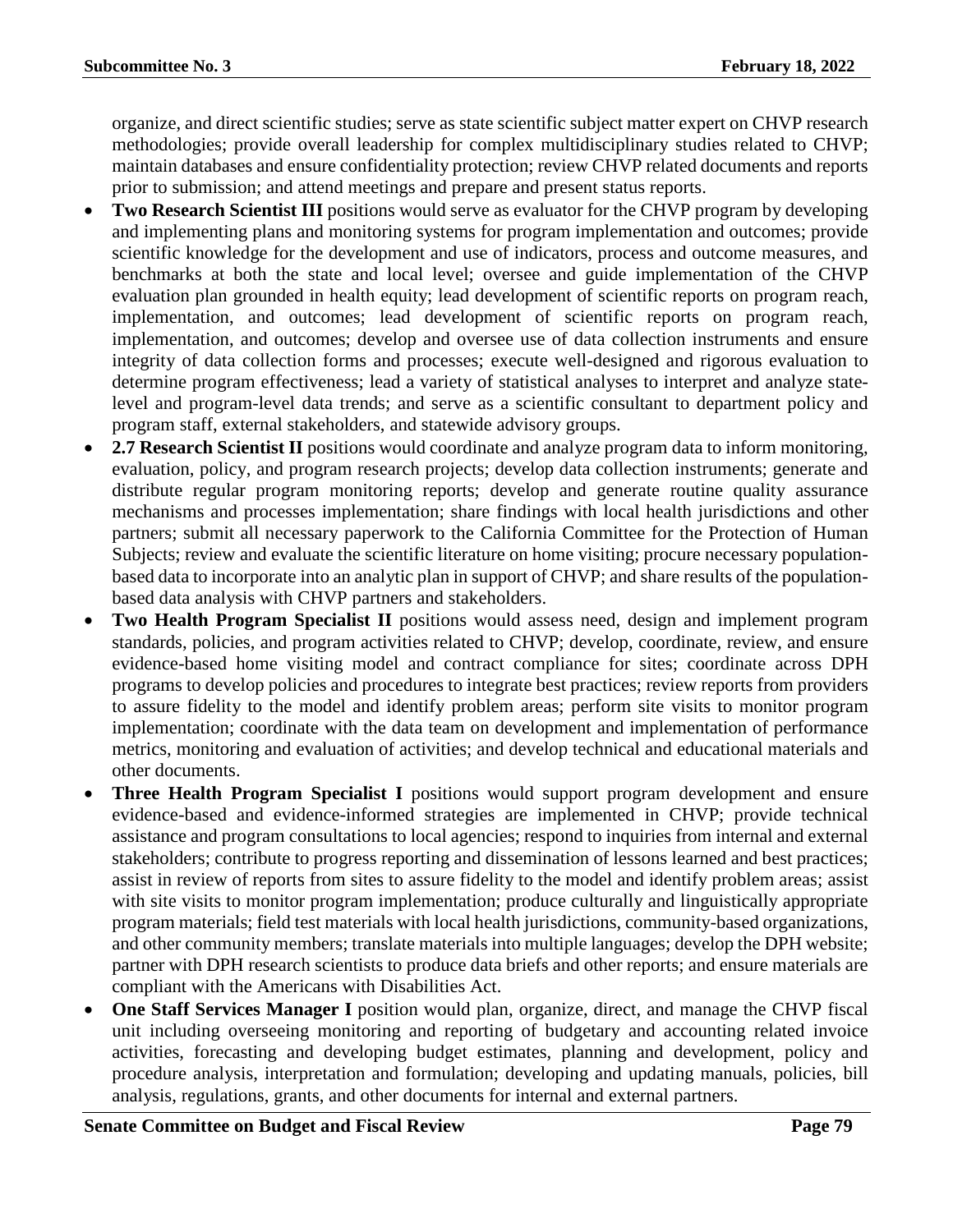• **Six Associate Governmental Program Analysts** would develop, manage, track, and monitor agreements with local health jurisdictions and vendors; provide fiscal budget analysis for funding state and local activities including developing budgets, estimates, and other fiscal reports; and verify and reconcile expenditure data and encumbrances in state systems and databases.

**Subcommittee Staff Comment and Recommendation—Hold Open.** Subcommittee staff recommends holding this item open to allow continued discussions in advance of the May Revision.

**Questions.** The subcommittee has requested DPH to respond to the following: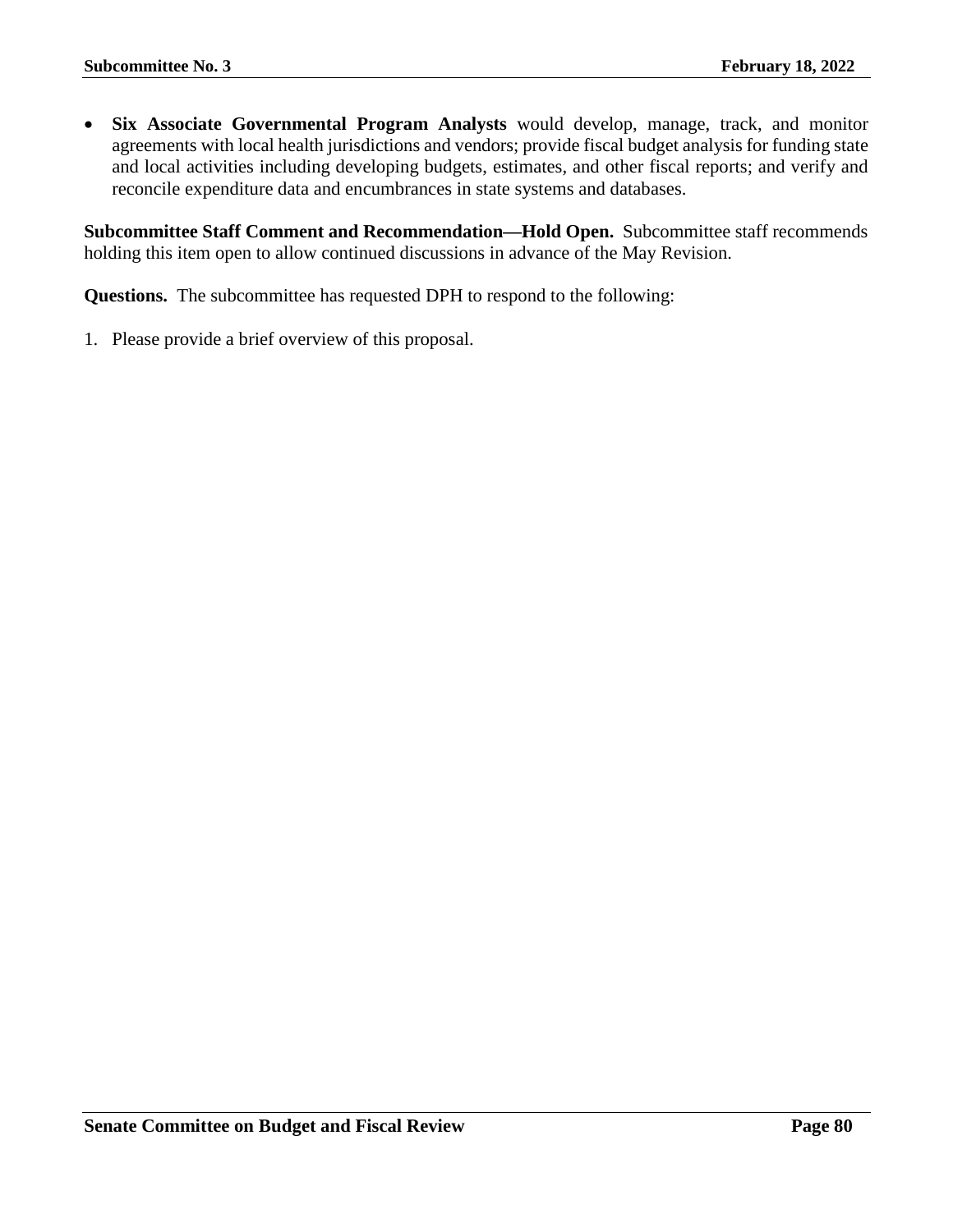## **Issue 23: Adjustment to Support Black Infant Health**

**Budget Change Proposal – Governor's Budget.** DPH requests 7.3 positions and General Fund expenditure authority of \$12.5 million annually. If approved, these resources would allow DPH to expand the Black Infant Health (BIH) program, which provides group-based interventions for Black birthing parents to reduce maternal and infant disparities.

| <b>Program Funding Request Summary</b> |              |               |
|----------------------------------------|--------------|---------------|
| <b>Fund Source</b>                     | 2022-23      | $2023 - 24^*$ |
| $0001$ – General Fund                  | \$12,500,000 | \$12,500,000  |
| <b>Total Funding Request:</b>          | \$12,500,000 | \$12,500,000  |
| <b>Total Requested Positions:</b>      | 7.3          | 72            |

\* Positions and resources ongoing after 2023-24.

**Background.** The Black Infant Health Program, administered by DPH, provides empowerment-focused group support services and case management to improve the health and social conditions for Black women and their families. Created in 1989 to address a disproportionately high infant mortality rate for Black infants, the program seeks to address the complex factors related to infant mortality and preterm births for the population at greatest risk. Black Infant Health providers offer participants health education, social support, individualized case management, home visitation and referrals to other services.

**Black Infant Health Model.** Originally, the Black Infant Health Program focused primarily on prenatal care and one-on-one case management to address infant mortality. However, a 2006 assessment by the Center on Social Disparities in Health at the University of California, San Francisco, indicated this approach was insufficient, prompting the state and the Center to work towards a new, evidence-based model. The new model, while still providing prenatal care and case management services, emphasizes social support, stress management, and empowerment. In particular, research demonstrated that women who participate in group sessions, rather than the previously standard one-on-one care settings, experience significantly reduced risk of pre-term births, better psychosocial outcomes, more prenatal care knowledge, and feel more prepared for labor and delivery.<sup>[4](#page-80-0)</sup> Local Black Infant Health Programs provide 10 pre-natal and 10 post-partum group sessions exploring the following topics: 1) Cultural Heritage as a Source of Pride; 2) Healthy Pregnancy, Labor & Delivery; 3) Nurturing Ourselves & Our Babies; 4) Prenatal, Postnatal & Newborn Care; 5) Stress Management; 6) Healthy Relationships; and 7) Celebrating Our Families. Case management services link participants with needed community and health-related services, such as health insurance application assistance and family planning counseling.

**Trends in African American Infant Mortality in California.** According to data from the Centers for Disease Control (CDC), the infant mortality rate per 1,000 live births for African Americans in California declined from 13.29 to 8.28 between 1995 and 2018. While the state has made progress since 1995, this rate was still about twice the rate in 2018 for white (3.06), Hispanic (4.29), and Asian/Pacific Islander

 $\overline{a}$ 

<span id="page-80-0"></span><sup>4</sup> Ickovics J. Group prenatal care and perinatal outcomes. Obstetrics & Gynecology 2007;110(2 Pt 1): 330-339.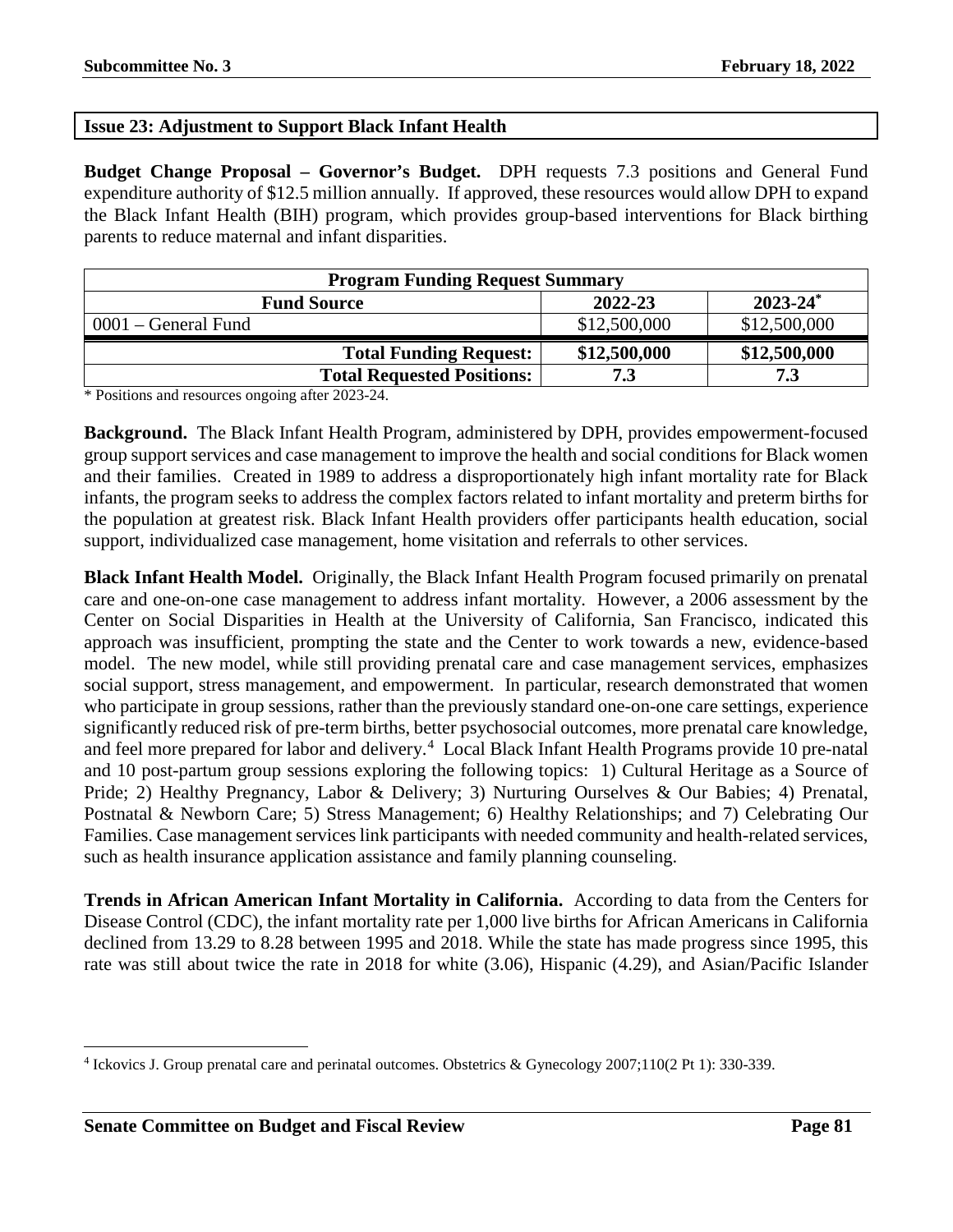$(3.84)^5$  $(3.84)^5$  Californians. In addition, there is some evidence that progress in reducing African American infant mortality has stalled in recent years.<sup>[6](#page-81-1)</sup>

According to the CDC, the leading causes of black infant mortality include complications related to preterm birth, low birth weight, congenital birth defects, Sudden Infant Death Syndrome (SIDS), and accidents. Complications related to pre-term birth and low birth weight are the most significant causes of black infant mortality, accounting for 60 to 75 percent of all deaths. In addition to being a significant cause of infant mortality, pre-term birth can lead to significant long-term intellectual and developmental disabilities including autism and behavioral problems, as well as chronic medical problems, such as asthma, diabetes, and cancer. Interventions that reduce pre-term birth rates would be likely to lead to reduced infant mortality, as well as significant reductions in neonatal intensive care stays and utilization of medical and mental health services for the treatment of developmental disabilities and other prematurity-associated chronic medical conditions.

**Interventions to Reduce Risk Factors for Black Infant Mortality.** While the social support, stress management, and empowerment model of the Black Infant Health Program is an evidence-based intervention that reduces black infant mortality, the rate of black infant mortality has remained twice that of any other group. Other interventions that have shown promise generally include a team-based approach to care that couples social interventions with medical interventions. The Centering Pregnancy model is a group-based intervention that follows the recommended schedule of 10 prenatal visits, with each visit 90 minutes to two hours long. According to Centering Healthcare, which developed the model, pregnant women engage in their own care by taking their own weight and blood pressure and recording their own health data with private time with their provider for belly check. DPH indicates that the group-based intervention in the Black Infant Health Program is partially derived from the Centering Pregnancy model.

**Black Infant Health Program Budget History.** Since its inception, the Black Infant Health Program has been funded by a combination of state General Fund and federal Title V Maternal and Child Health Service Block Grant funding. The Title V block grant, administered by the Health Resources and Services Administration, provides states with funds for programs to improve the health of mothers and children based on a statewide needs assessment. The state General Fund is appropriated by the Legislature through the state budget process.

In response to a significant General Fund deficit resulting from the 2007 recession, the 2009 Budget Act eliminated the \$3.9 million General Fund appropriation for the Black Infant Health Program. Local programs still received funds allocated from the federal Title V block grant, but overall funding for these programs was reduced significantly. The 2014 Budget Act authorized the addition of \$4 million of ongoing General Fund for the program, restoring the recession-era reductions.

l

<span id="page-81-0"></span><sup>5</sup> United States Department of Health and Human Services (US DHHS), Centers of Disease Control and Prevention (CDC), National Center for Health Statistics (NCHS), Division of Vital Statistics (DVS). Linked Birth / Infant Death Records 2007- 2018, as compiled from data provided by the 57 vital statistics jurisdictions through the Vital Statistics Cooperative Program, on CDC WONDER On-line Database. Accessed at http://wonder.cdc.gov/lbd-current.html on February 14, 2022.

<span id="page-81-1"></span><sup>6</sup> Corinne A. Riddell, PhD; Sam Harper, PhD., Jay S. Kaufman, PhD. Trends in Differences in US Mortality Rates Between Black and White Infants. JAMA Pediatr. 2017;171(9):911-913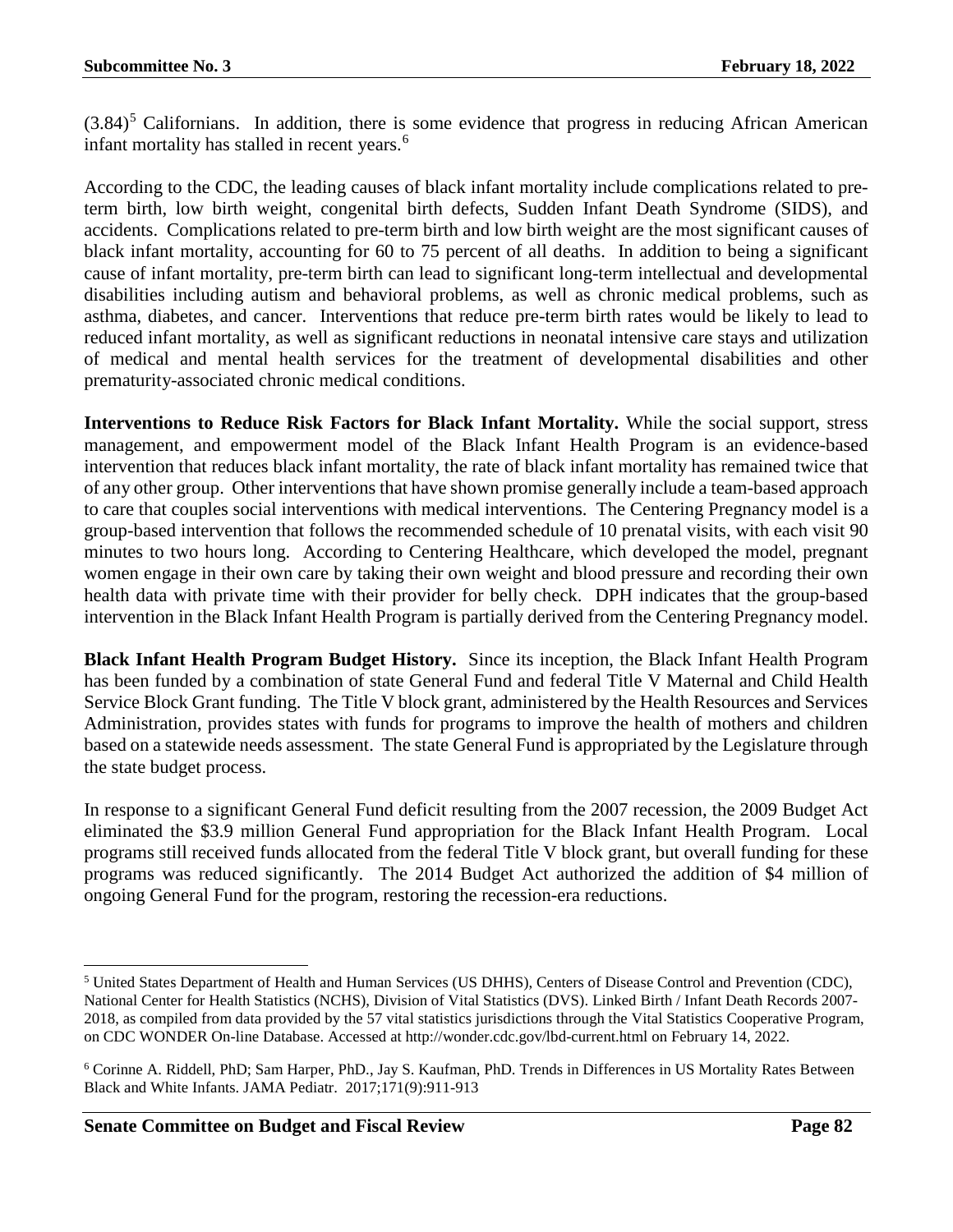**California Perinatal Equity Initiative.** The 2018 Budget Act included trailer bill language and General Fund expenditure authority of \$8 million annually to expand the Black Infant Health Program to further the goal of reducing the disparities in infant mortality within the black community. The expanded program, the California Perinatal Equity Initiative, supports local programs that combine social interventions with medical interventions and other wrap-around services including, but not limited to, evaluation, personalized case management, educational programs, and wraparound care provided by home visitors and various medical personnel. According to DPH, planning grants were awarded to the 13 county health departments currently operating BIH programs for the purpose of improving Black infant birth outcomes and reducing infant mortality. The planning grants contained the following key requirements of county health departments:

- 1. Conduct an environmental scan to identify gaps in perinatal health care and community services
- 2. Attend state-hosted community engagement meetings
- 3. Establish local Perinatal Health Equity Community Advisory Boards
- 4. Engage hospital partners to conduct black preterm birth chart reviews and focus groups with moms who delivered preterm to gain a deeper understanding of perinatal health care before, during and after delivery
- 5. Develop and implement a public health awareness campaign to bring focus to maternal and infant health disparities

**2019 Budget Act Augmentation for Black Infant Health Program.** The 2019 Budget Act included two positions and General Fund expenditure authority of \$7.5 million annually to support expansion of the Black Infant Health Model, including adding strategies to support participant access and engagement and further expansion of sites and participants. According to DPH, the additional support for the program included:

- Completing an implementation evaluation to examine the contextual challenges to implementing the program in local health jurisdictions using existing reports and conducting key informant interviews; assess impact of quality improvement efforts.
- Improving data collection measures to capture key outcomes such as stress or baseline depression.
- Implementing technical upgrades to the BIH data system in order to analyze:
	- o Additional data not previously reported (e.g., depression, food insecurity, experiences of racism)
	- o Participant satisfaction data
	- o Outcomes as a function of group size and dosage of intervention
	- o Associations between participation and birth outcomes
	- o Comparison of outcome with other strategies such as home visiting, preconception counseling, and fatherhood engagement
- Convening a state advisory group with representation of experts in health disparities and shared learning with other efforts, and with specific inclusion through authentic community engagement so that no decisions about black family health are done without inclusion of black families and community leaders.
- Assessing alternative direct service models such as those outlined in the California Perinatal Equity Initiative.

In September 2021, DPH released its evaluation of the BIH program outcomes between 2015 and 2018. DPH measured the change in intermediate health outcomes focusing on 18 indicators. The evaluation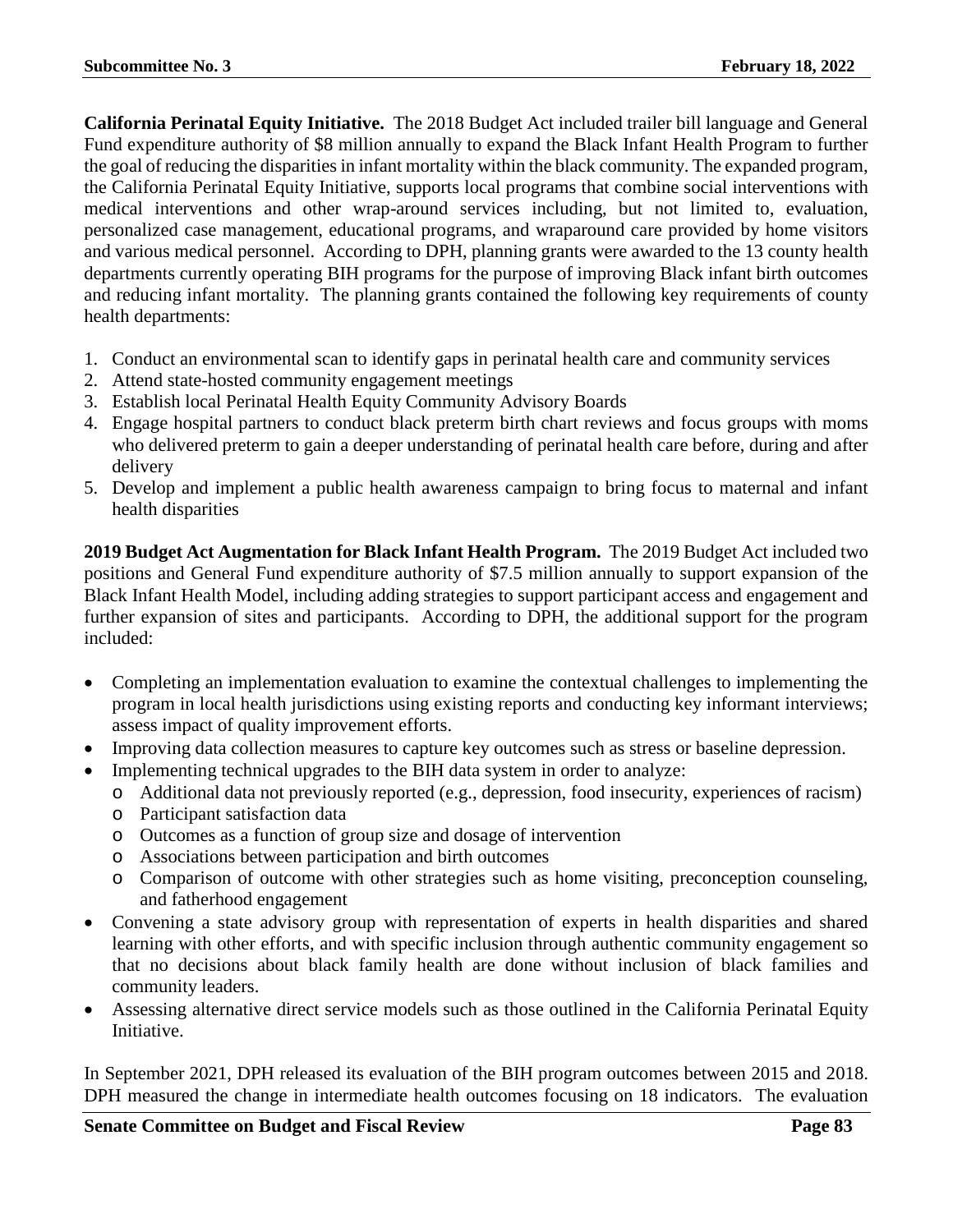reported 13 out of the 18 indicators showed significant positive change. The largest improvements were identified for six indicators:

- 60 percent decrease in participants reporting no practical and emotional support
- 51 percent decrease in smoking within the last month
- 45 percent decrease in food insecurity
- 38 percent increase in the use of yoga, deep breathing, or medication to manage stress
- 35 percent decrease in depressive symptoms
- 33 percent increase in intention to put baby to sleep on their back

Five indicators did not show change, including drinking soda fewer than three times in the last week, did not eat fast food, ate vegetables more than once a day, ate fruits more than once a day, or showed a negative change, including taking vitamins every day.

According to DPH, an exploratory comparative analysis also identified multiple contextual conditions associated with BIH sites' ability to implement the program with greater fidelity, including: higher levels of supplemental funding, institutional leadership that values the importance of BIH to address disparities, short vacancies among key staff, culturally competent staff, consistent motivators for participants, ability to schedule group sessions outside of business hours, the use of social media to engage with participants, presence of a Community Advisory Board, staff that believe in the program, and staff confidence in their work.

**Staffing and Resource Request.** DPH requests 7.3 positions and General Fund expenditure authority of \$12.5 million annually to further expand the Black Infant Health (BIH) program, which provides groupbased interventions for Black birthing parents to reduce maternal and infant disparities. According to DPH, this funding would increase the number of BIH sites and participants and add strategies that support participant access and engagement. In particular, this funding would:

- Add counties where pockets of need exist
- Engage more community-based organizations in counties who have close ties and established trust brokers within the Black community
- Deepen the reach in counties that are currently funded to provide services to as many Black birthing people as possible
- Offer a virtual component of BIH to further reach and improve retention. A virtual component was implemented as an accommodation during the COVID-19 pandemic and may help decrease stress and isolation among participants when they are unable to attend in-person.

DPH also plans to utilize these resources to improve the BIH program through the following strategies:

- Support model fidelity through continuous quality improvement monitoring at new sites
- Convene quarterly statewide stakeholder Birth Equity Council meetings in addition to local Community Advisory Boards
- Provide a rigorous evaluation of the multi-component BIH program that includes evaluating alternative direct service models such as those outlined in the Perinatal Equity Initiative to better assess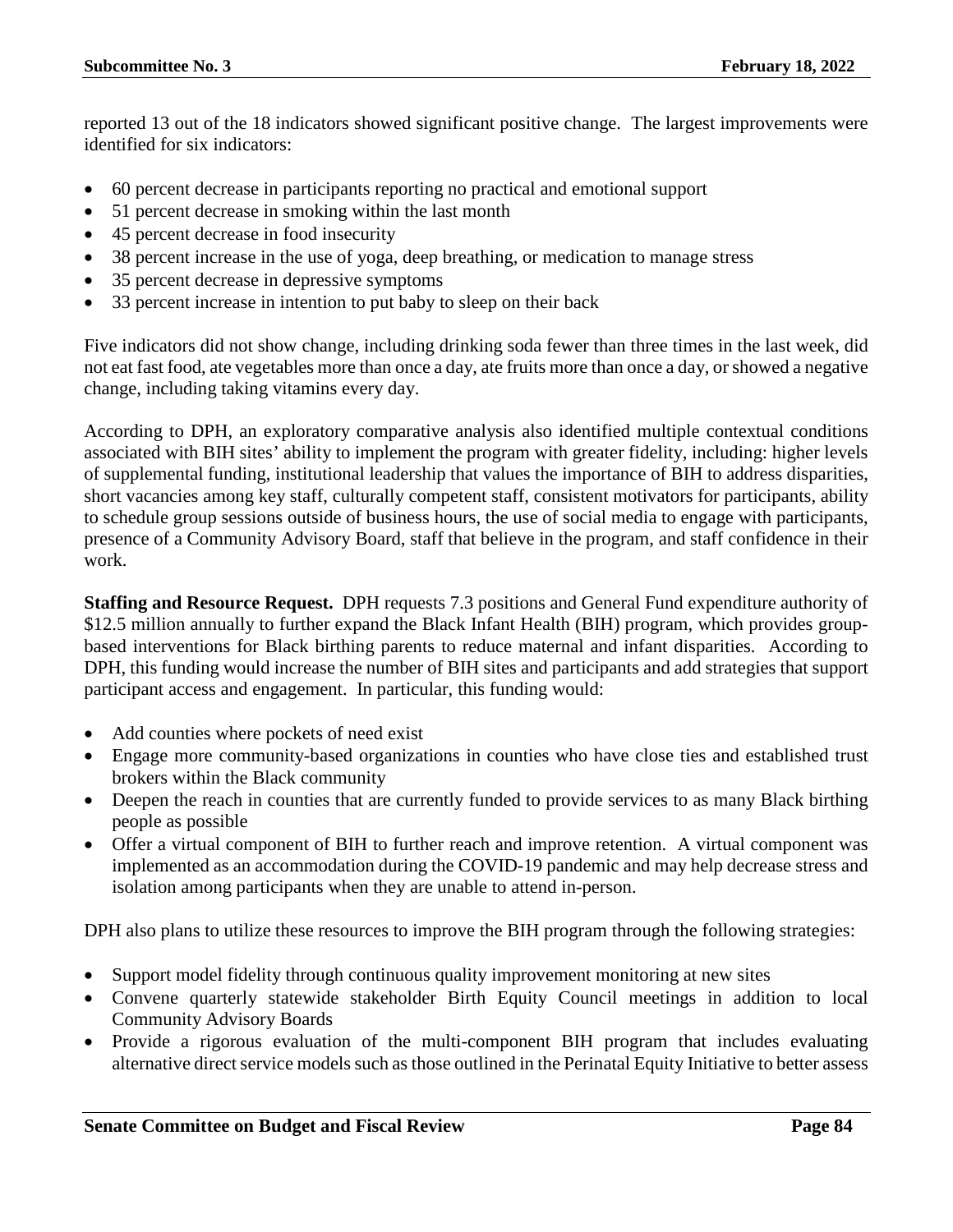and possibly recommend a menu of viable options for local implementation efforts to reduce perinatal disparities.

In addition to the local assistance resources for BIH programs, DPH requests the following positions and resources:

- **One Health Program Manager I** position would provide leadership, direction, and support to staff in designing and implementing policies, projects, and standards for the BIH program; provide coordination support for internal and external engagement; support development of solicitation processes; develop guidance and tools for use by local health departments and community partners; facilitate collaboration across public health, health care, and social services for integration of efforts to address gap needs for underserved populations; and establish and maintain collaborative relationships with counterparts in federal, state, and local agencies.
- **One Health Program Specialist II** position would serve as training coordinator for local implementing agencies; collaborate with the data team on development, implementation, monitoring, and evaluation of training performance measures; develop educational materials, reports, briefs, training, and presentations; and communicate with program staff, stakeholders, and the public about issues related to maternal and infant health as well as program progress, program data, and lessons learned.
- **Two Health Program Specialist I** positions would support program development and implementation; write technical guidance documents, establish standards and procedures, support the development and oversight of agreements and contracts; provide technical assistance and program consultation to local agencies, such as contract and budget review, regular communication, training, monitoring and tracking agency progress, ensuring scope of work compliance, reviewing deliverables, and working with agencies to address challenges and engage in ongoing quality improvement efforts; respond to inquiries from internal and external partners and stakeholders; contribute to progress reporting and dissemination of lessons learned and best practices; assist in review of reports from sites to assure fidelity to the model and identify problem areas; and assist with site visits to monitor program implementation.
- **One Research Scientist III** position would serve as evaluator for the BIH program by developing and implementing plans and monitoring systems for program implementation and outcomes; provide scientific knowledge for the development and use of indicators, process and outcome measures, and benchmarks at both the state and local level; lead development of scientific reports on program reach, implementation, and outcomes; provide scientific and evaluation expertise, training and technical assistance for local implementing agencies; lead a variety of statistical analyses to interpret and analyze state-level and program-level data trends; and serve as a scientific consultant to department policy and program staff, external stakeholders, and statewide advisory groups.
- 1.3 Research Scientist II positions would implement a monitoring and evaluation plan for the BIH expansion; research and develop standardized indicators, process and outcome measures, and benchmarks; coordinate evaluation and progress report efforts across stakeholder groups; develop and oversee use of data collection instruments in local programs; analyze and interpret state-level and program-level process, outcome and performance data and trends; provide scientific consultation to staff to support identification of evidence-based strategies for reducing disparities in infant morbidity and mortality; provide training and technical assistance to counties and local agencies to support data collection, reporting, and quality improvement efforts.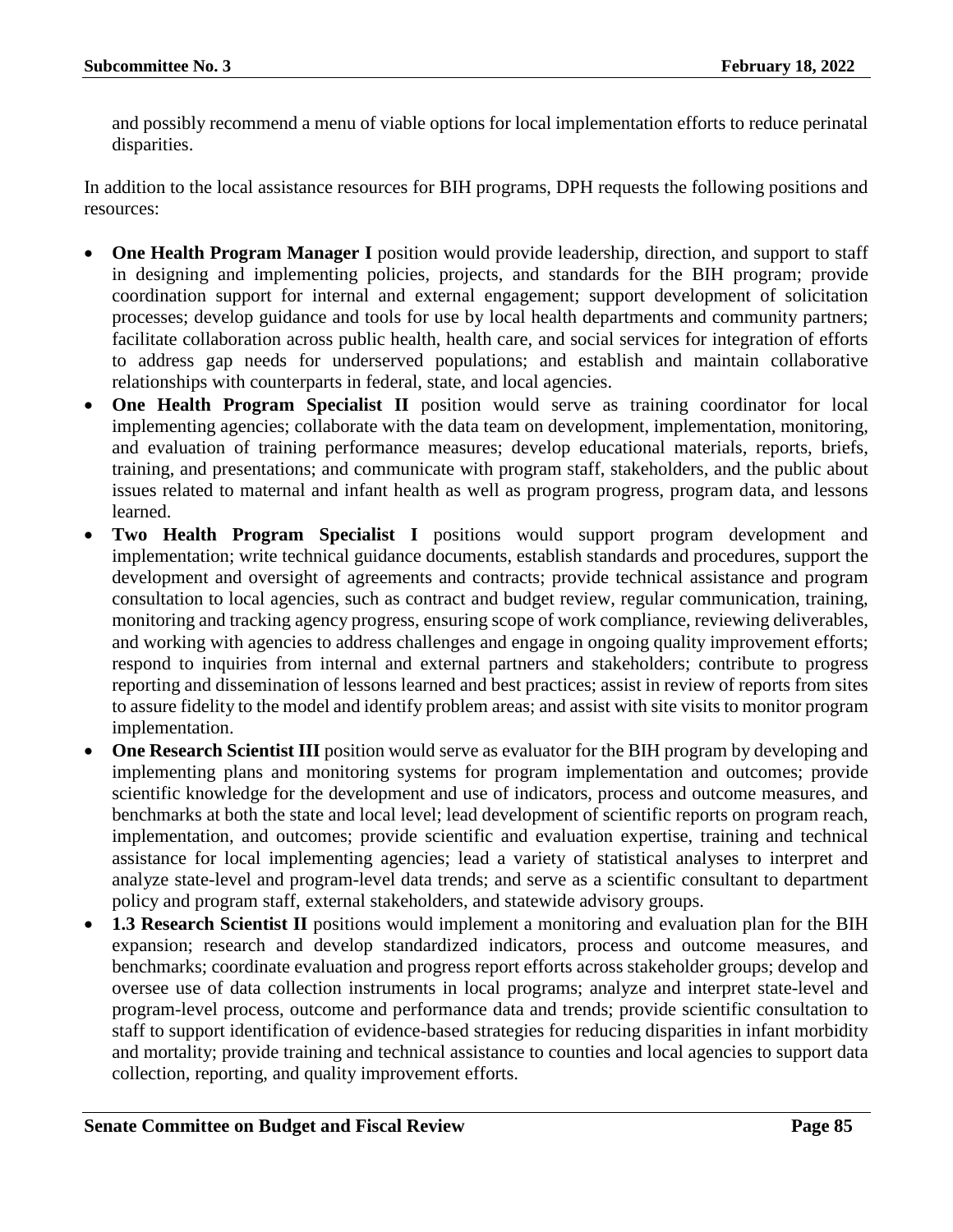• **One Associate Governmental Program Analyst** would provide support administrative functions including personnel actions, benefits, procurement, travel coordination, time reporting, training, and workstation setup.

**Subcommittee Staff Comment and Recommendation—Hold Open.** Subcommittee staff recommends holding this item open to allow continued discussions in advance of the May Revision.

**Questions.** The subcommittee has requested DPH to respond to the following: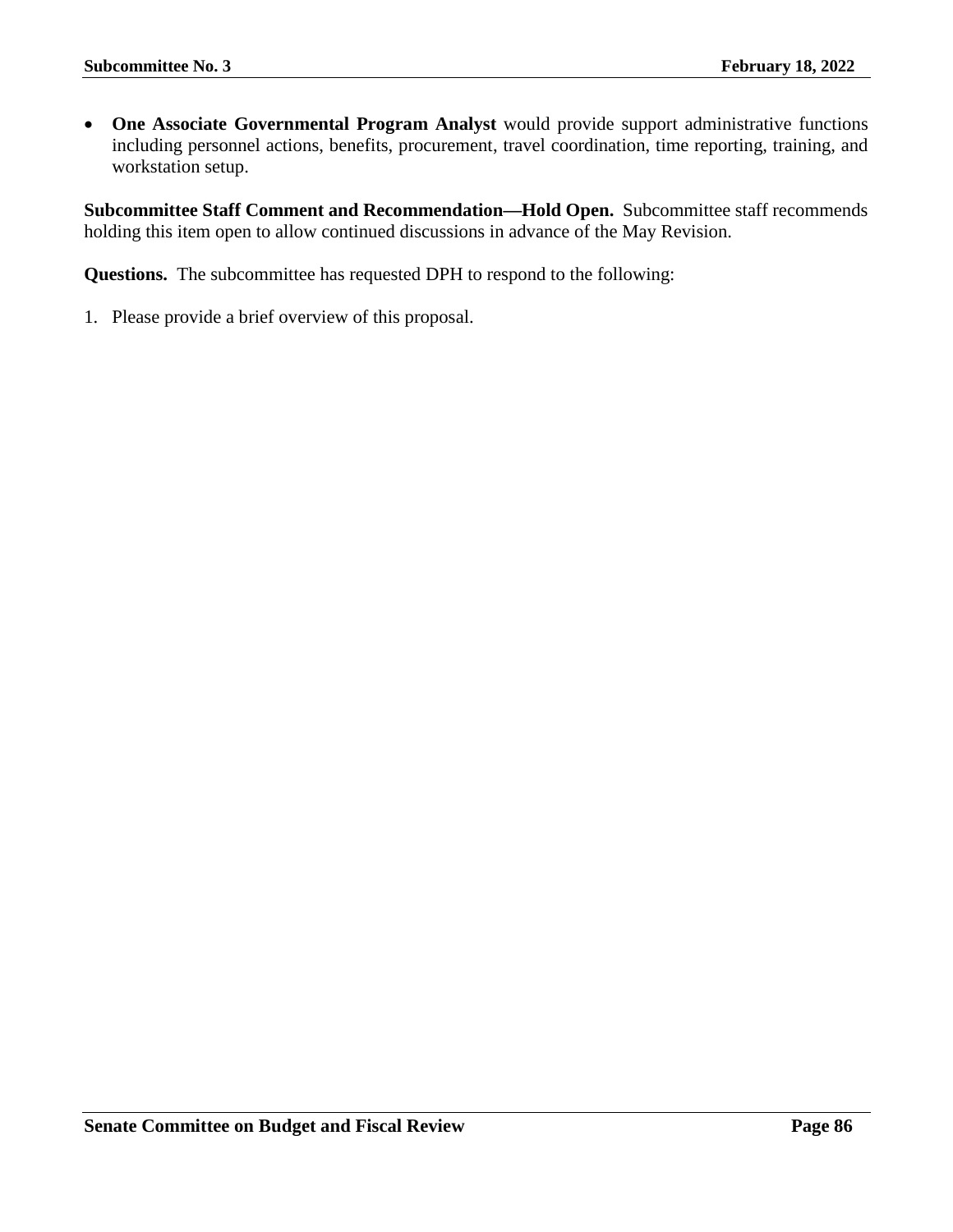# **Issue 24: Center for Health Care Quality Estimate**

**Center for Health Care Quality Program Estimate – Governor's Budget.** The budget includes expenditure authority for the Center for Health Care Quality of \$398.8 million (\$4.6 million General Fund, \$104.1 million federal funds, and \$290.1 million special funds and reimbursements) in 2021-22, an increase of \$9.6 million or 2.5 percent compared to the 2021 Budget Act, and \$432.9 million (\$5 million General Fund, \$107.2 million federal funds, and \$320.7 million special funds and reimbursements) in 2022-23, an increase of \$43.7 million or 11 percent compared to the revised 2021-22 budget. According to DPH, the increase in 2020-21 is attributed to various baseline adjustments, while the increase in 2022- 23 is attributed primarily to the \$18.4 million one-year extension of the health facility certification contract with Los Angeles County and various other baseline adjustments.

| <b>CHCQ Funding Summary, November 2020 Estimate</b>      |               |               |
|----------------------------------------------------------|---------------|---------------|
| <b>Fund Source</b>                                       | 2021-22       | 2022-23       |
| 0001 – General Fund                                      | \$4,592,000   | \$4,990,000   |
| 0890 – Federal Trust Fund                                | \$104,099,000 | \$107,165,000 |
| $0942$ – Special Deposit Fund                            |               |               |
| <b>Internal Departmental Quality Improvement Account</b> | \$3,669,000   | \$3,671,000   |
| <b>State Health Facilities Citation Penalty Account</b>  | \$2,144,000   | \$2,144,000   |
| Federal Health Facilities Citation Penalty Account       | \$7,402,000   | \$7,134,000   |
| 0995 – Reimbursements                                    | \$13,396,000  | \$13,416,000  |
| 3098 – Licensing and Certification Program Fund          | \$263,469,000 | \$294,345,000 |
| <b>Total CHCQ Funding</b>                                | \$398,771,000 | \$432,865,000 |
| <b>Total CHCO Positions</b>                              | 1436.3        | 1493.9        |

**Background.** DPH's Center for Health Care Quality, Licensing and Certification Program (L&C) is responsible for administering the licensure, regulation, inspection, and certification of health care facilities and certain health care professionals in California. The program is organized into 14 district offices and Los Angeles County, which operates under a contract with the L&C program. L&C staff conduct periodic inspections and investigation of complaints and entity-reported incidents to ensure health care facilities comply with state and federal laws and regulations. L&C also contracts with the federal Centers for Medicare and Medicaid Services (CMS), which provides federal funding to ensure that facilities accepting Medicare and Medi-Cal payments comply with federal laws and regulatory requirements. In addition to facility oversight, L&C oversees the certification of certified nurse assistants, home health aides, hemodialysis technicians, and the licensing of nursing home administrators.

**Subcommittee Staff Comment and Recommendation—Hold Open.** Subcommittee staff recommends holding this item open to allow continued discussions in advance of the May Revision.

**Questions.** The subcommittee has requested DPH to respond to the following:

- 1. Please provide a brief overview of the Center for Health Care Quality, including regulatory responsibilities, organizational structure, funding, and performance.
- 2. Please provide an update on the L&C Program's vacancy rate, particularly for the HFEN classification.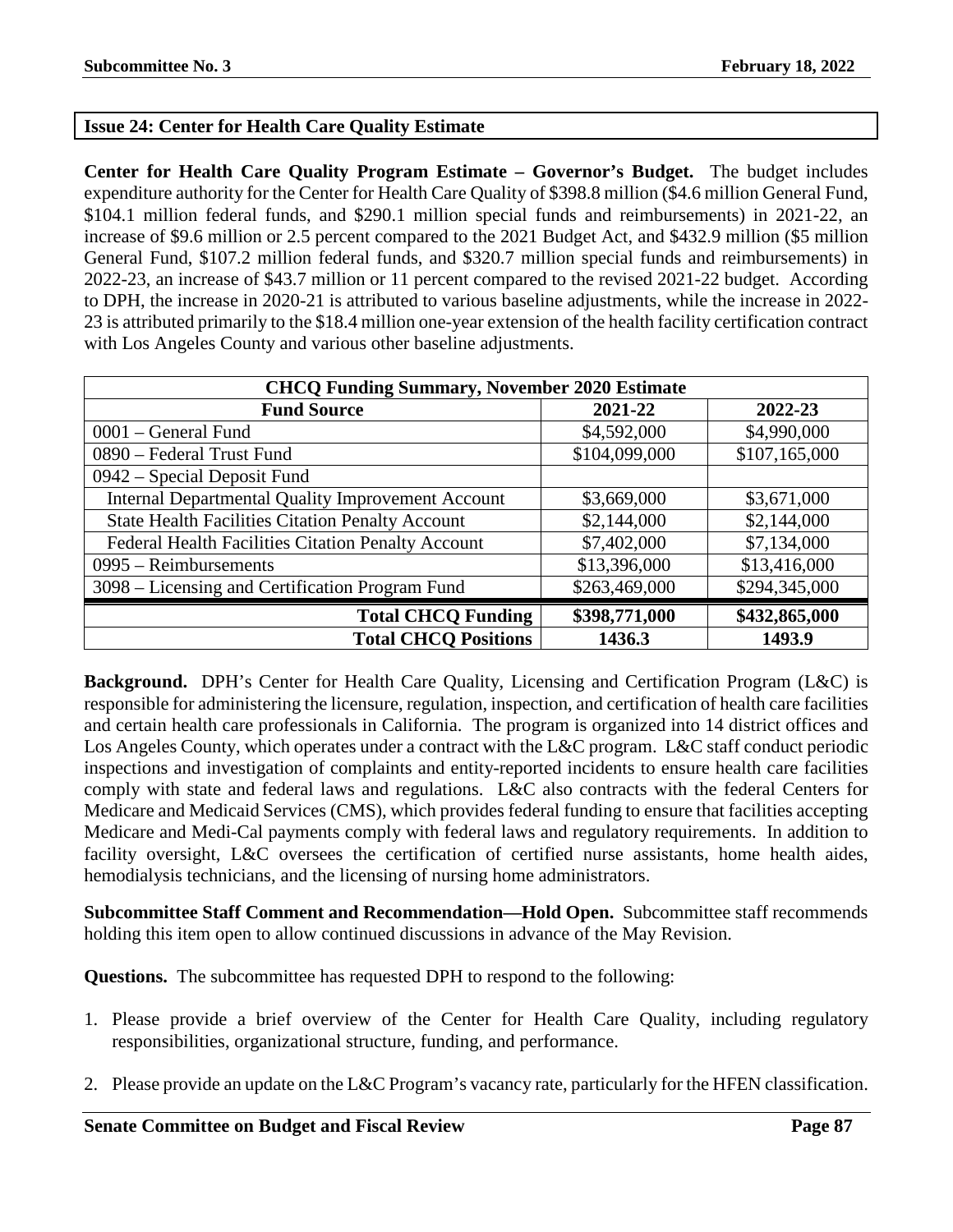3. Please provide an update on the most current timeliness metrics for investigation of complaints and entity-reported incidents.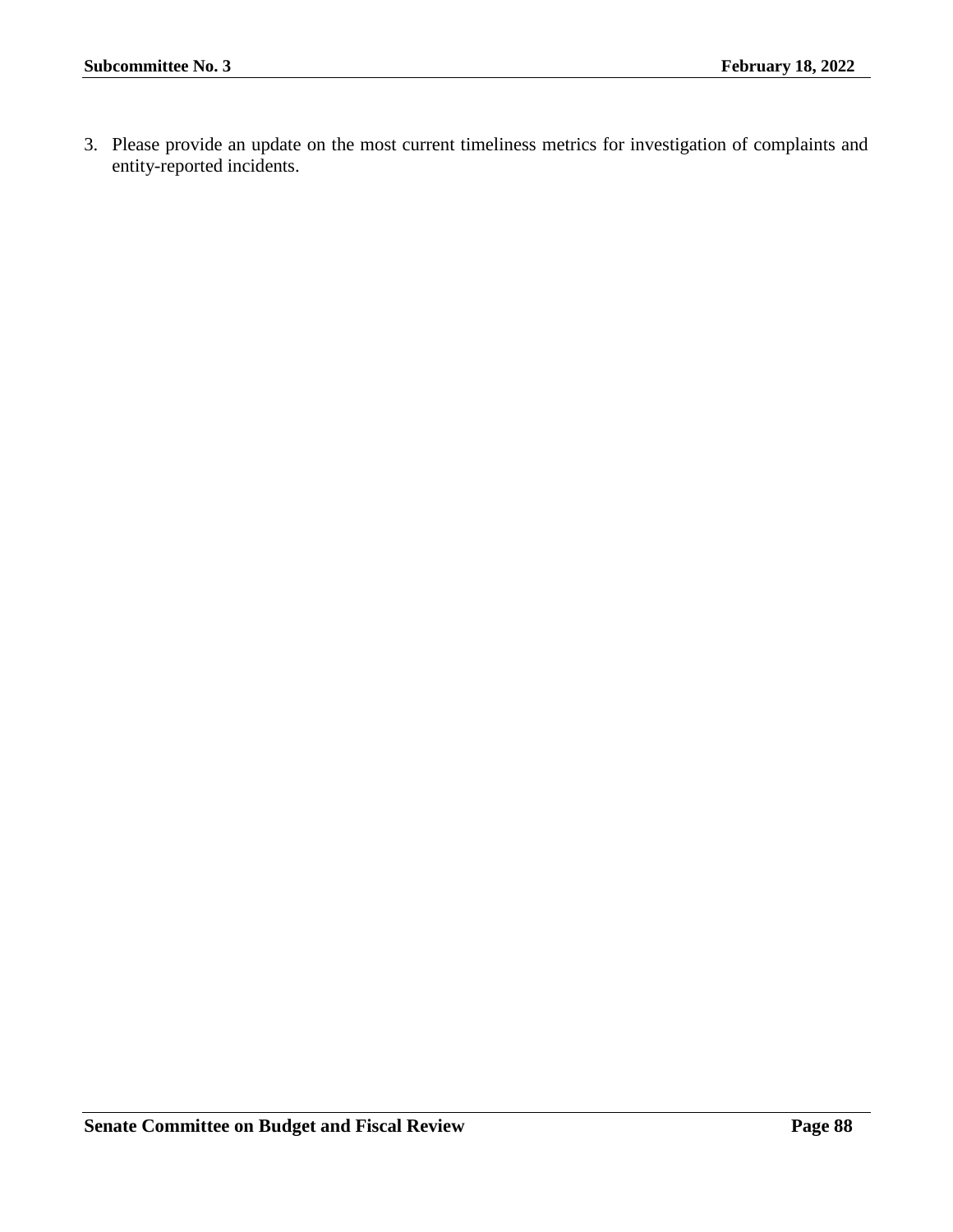# **Issue 25: Los Angeles County Contract Extension**

**Budget Change Proposal – Governor's Budget.** DPH requests expenditure authority from the Licensing and Certification Fund of \$18.4 million annually. If approved, these resources would allow DPH to extend and augment the department's health care facility certification contract with the Los Angeles County Department of Public Health to account for updated indirect cost and employee benefit rates, personnel costs, and lease costs.

| <b>Program Funding Request Summary</b>  |              |              |
|-----------------------------------------|--------------|--------------|
| <b>Fund Source</b>                      | 2022-23      | $2023 - 24*$ |
| 3098 – Licensing and Certification Fund | \$18,400,000 | \$18,400,000 |
| <b>Total Funding Request:</b>           | \$18,400,000 | \$18,400,000 |
| <b>Total Requested Positions:</b>       | 0.0          | 0.0          |

\* Resources ongoing after 2023-24.

**Background.** For over 30 years, DPH has contracted with Los Angeles (LA) County to perform federal certification and state licensing surveys and investigate complaints and entity-reported incidents for approximately 4,300 health care facilities in the LA County area. Approximately one third of licensed and certified health care facilities in California are located in LA County, and 25 percent of the long-term care complaints and entity-reported incidents received statewide each year are generated in LA County.

In July 2015, DPH and LA County renewed the contract for a three-year term, ending June 30, 2018, for an annual budget of \$41.8 million to fund 224 positions. The 2016 Budget Act authorized an additional \$2.1 million in expenditure authority to fully fund LA County to conduct tier 1 and tier 2 federal workload, long-term care complaints and entity-reported incidents, and pending complaints and entity-reported incidents. The 2017 Budget Act approved an additional \$1.1 million for general salary increases approved by the LA County Board of Supervisors for employees covered by the LA County contract after the negotiation of the contract renewal.

The 2018 Budget Act included resources to allow DPH to extend the LA County contract for an additional year until June 30, 2019. The Legislature also approved trailer bill language to assess a supplemental license fee on facilities located in LA County to offset additional costs necessary to regulate entities in the county. The supplemental fee was intended to prevent the need to increase license fees on health care facilities statewide to absorb increasing contract costs and to allow health care facilities in LA County to receive services comparable to other health care facilities statewide.

The department and LA County negotiated a new three-year contract beginning July 1, 2019, that emphasizes pay for performance with defined quality, quantity, and service metrics, as well as penalties for failure to meet those metrics. According to DPH, the new contract reflected a gradual increase for LA County workload and resources to hire necessary staff over three years to complete 100 percent of the mandated workload, including its existing tier 1 and tier 2 federal workload, complaint and incident investigations, as well as new tier 3 and tier 4 federal workload, state licensure activities, and responsibility for all complaints and entity-reported incidents in the county. The contract includes a total of 491 positions including 317 surveyor positions and 174 support and supervisory positions, which is an increase of 118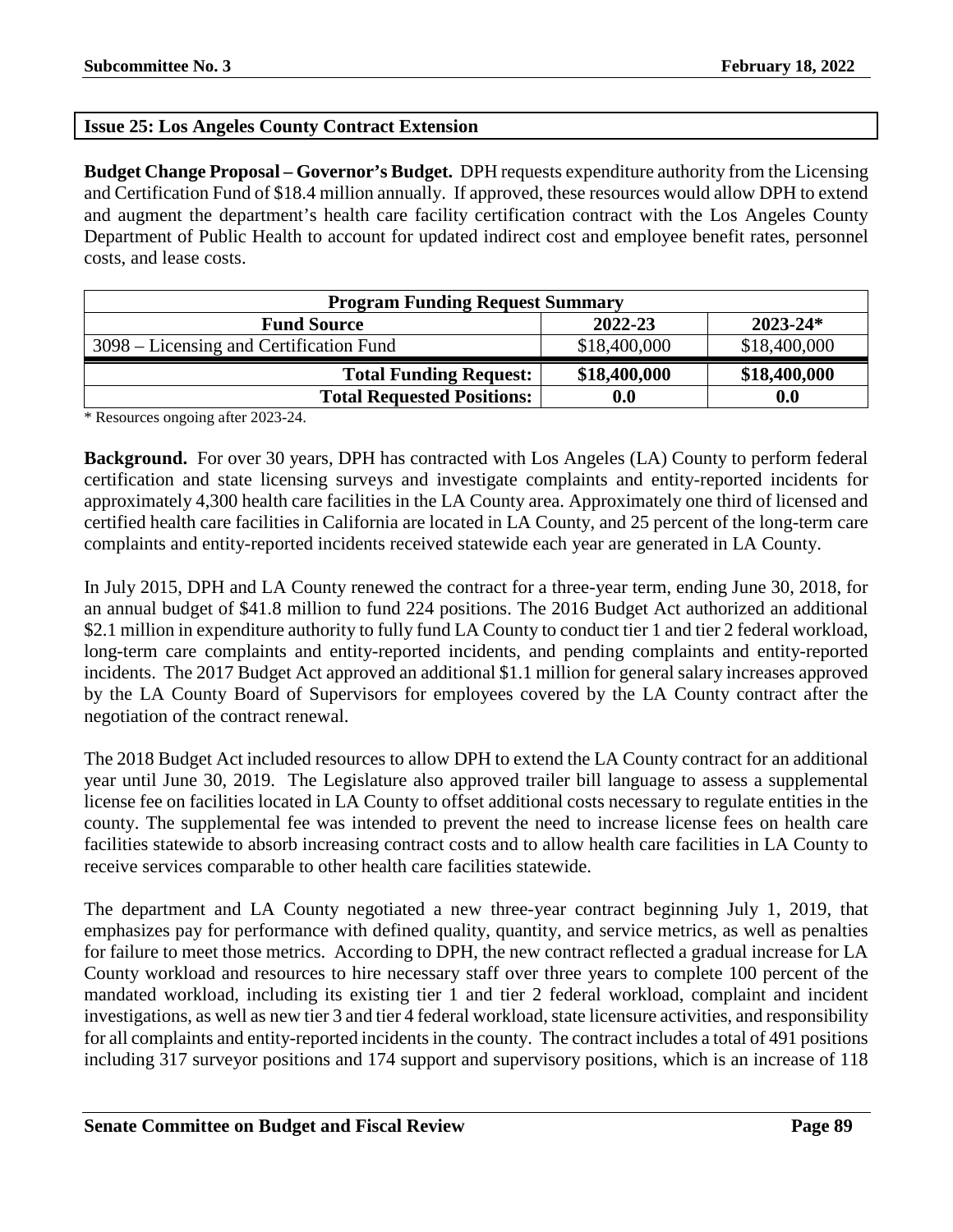percent over the prior contract to fulfill the additional licensing and certification workload for LA County facilities.

According to DPH, during the COVID-19 pandemic, LA County was allowed some flexibility to implement COVID-19 activities including mitigation plan and infection control onsite surveys and visits, daily outbreak monitoring and risk exposure assessments, training and discussion attendance, and collaboration with multiple emergency agencies.

**Resource Request.** DPH requests expenditure authority from the Licensing and Certification Fund of \$18.4 million annually to extend and augment the department's health care facility certification contract with the Los Angeles County Department of Public Health to account for updated indirect cost and employee benefit rates, personnel costs, and lease costs. DPH currently has expenditure authority from the Licensing and Certification Fund of \$91.4 million in 2021-22 for the LA County contract. The extended contract in 2022-23 would result in expenditures of \$124 million, including \$18 million in federal resources and \$106 million in Licensing and Certification Fund resources. DPH indicates the request for \$18.4 million in additional resources is necessary to fund salary and benefit increases for the LA County staff approved since the original contract was negotiated.

**Subcommittee Staff Comment and Recommendation—Hold Open.** Subcommittee staff recommends holding this item open to allow continued discussions in advance of the May Revision.

**Questions.** The subcommittee has requested DPH to respond to the following: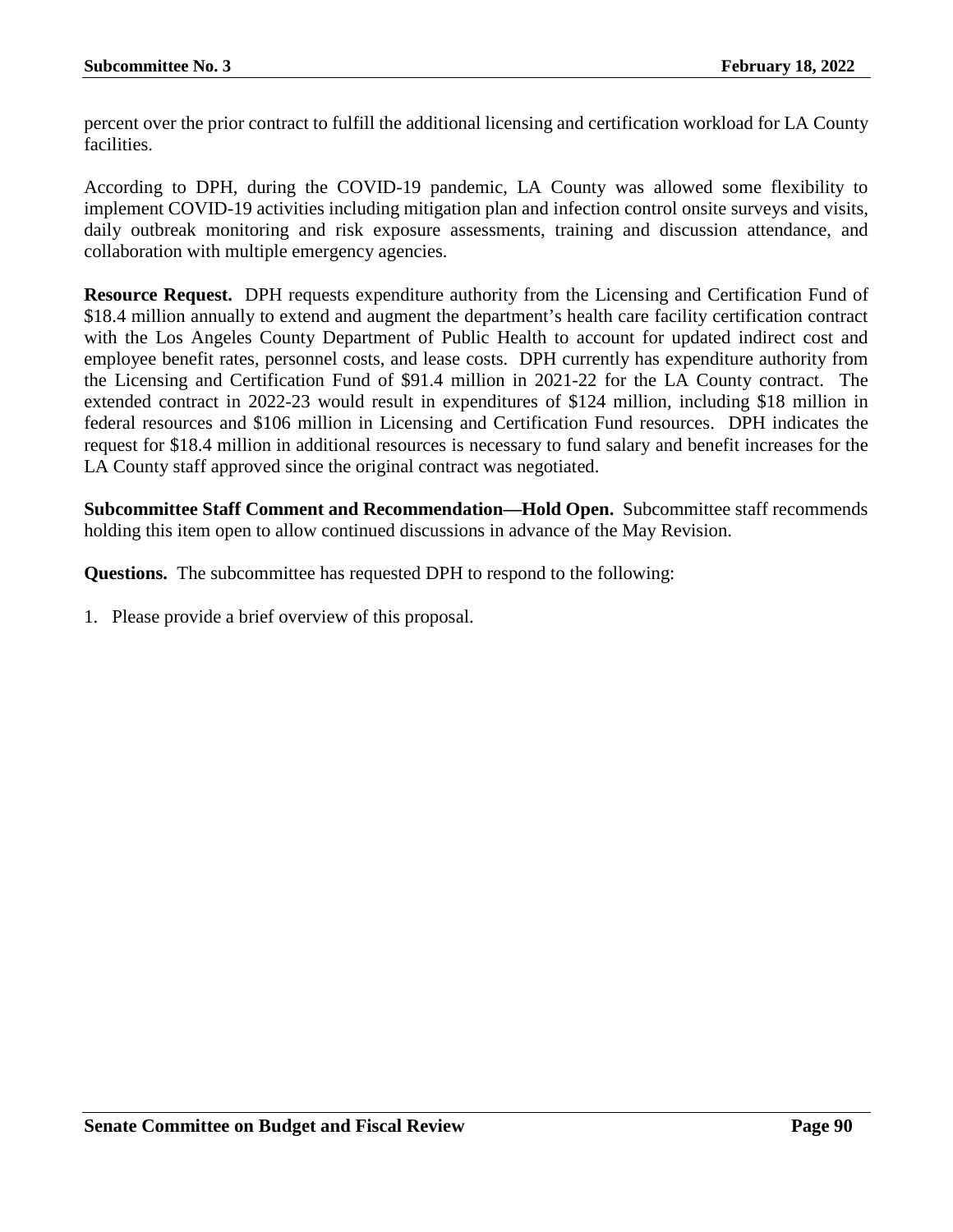#### **Issue 26: Health Facilities Oversight**

**Budget Change Proposal – Governor's Budget.** DPH requests two positions and expenditure authority from the Licensing and Certification Fund of \$4 million in 2022-23 and \$284,000 annually thereafter. If approved, these positions and resources would allow DPH to increase infection prevention and to provide quality assurance in Nursing Home Administrator training.

| <b>Program Funding Request Summary</b>  |             |               |
|-----------------------------------------|-------------|---------------|
| <b>Fund Source</b>                      | 2022-23     | $2023 - 24^*$ |
| 3098 – Licensing and Certification Fund | \$3,984,000 | \$284,000     |
| <b>Total Funding Request:</b>           | \$3,984,000 | \$284,000     |
| <b>Total Requested Positions:</b>       | 2.0         | <b>2.0</b>    |

\* Positions and resources ongoing after 2023-24.

**Background – Healthcare Associated Infections Program.** SB 739 (Speier), Chapter 526, Statutes of 2006, required DPH and general acute care hospitals to implement various measures related to disease surveillance and the prevention of health care associated infections. The DPH Center for Health Care Quality administers the Healthcare Associated Infection (HAI) Program, which was established in 2009 to improve the quality of care and patient safety through the prevention of infections in health care facilities. The program collects quarterly reports of HAIs from health facilities, including methicillinresistant Staphylococcus aureus (MRSA), clostridium difficile, and Vancomycin-resistant enterococcal bloodstream infection, as well as the number of inpatient days and the incidence of central line or various surgical site infections. The program contracts with infection preventionist staff at the University of California (UC) Davis to support prevention and response to unusual infectious disease occurrences and outbreaks in health care facilities.

According to DPH, prior to the COVID-19 pandemic, the HAI Program exclusively monitored general acute care hospitals for infection rates. Since the pandemic, HAI has expanded to conducting site assessments of infection prevention protocols at hospitals, skilled nursing facilities, and other facility types not regulated by DPH. The current UC Davis contract consists of ten infection preventionists, which DPH indicates is insufficient to support the increased infection prevention and control workload since the start of the pandemic.

**Background – Nursing Home Administrator Program.** DPH administers the nursing home administrator program, which licenses individuals charged with ensuring the safety and well-being of populations that live within skilled nursing facilities. Nursing home administrators (NHAs) qualify for the licensing exam after completing an Administrator-in-Training (AIT) program, which is administered by a preceptor approved by the program. Each approved AIT program is individualized for each applicant and is directly supervised by the approved preceptor. According to DPH, the program's existing staffing levels are not sufficient to manage the program's workload.

**Staffing and Resource Request.** DPH requests two positions and expenditure authority from the Licensing and Certification Fund of \$4 million in 2022-23 and \$284,000 annually thereafter to increase infection prevention and to provide quality assurance in Nursing Home Administrator training. Specifically, DPH requests the following positions and resources: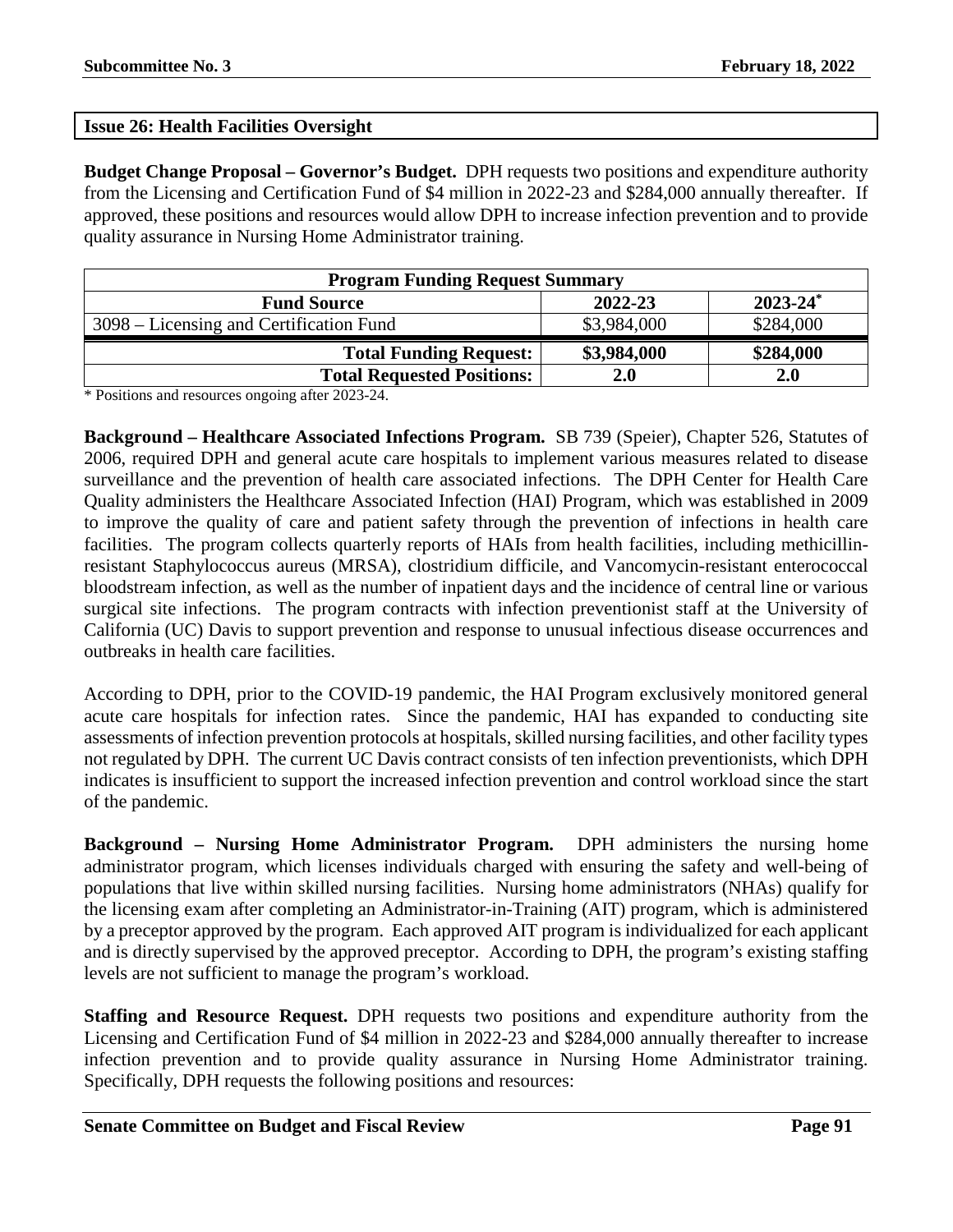HAI Program – Contract resources (\$3.7 million)

• DPH requests expenditure authority from the Licensing and Certification Fund of \$3.7 million in 2022- 23 to provide a sustainable and permanent HAI prevention and response capability. DPH indicates the expansion would allow the program to redistribute workload and expand infection prevention resources throughout the state, provide education on HAI prevention and serve additional facility types, particularly skilled nursing facilities.

Nursing Home Administrator Program – Two positions

• **Two Associate Governmental Program Analysts** would perform quality assurance functions including monitoring AIT evaluations, issuing deficiency and follow-up letters, and conducting AIT and preceptor interviews.

**Subcommittee Staff Comment and Recommendation—Hold Open.** Subcommittee staff recommends holding this item open to allow continued discussions in advance of the May Revision.

**Questions.** The subcommittee has requested DPH to respond to the following: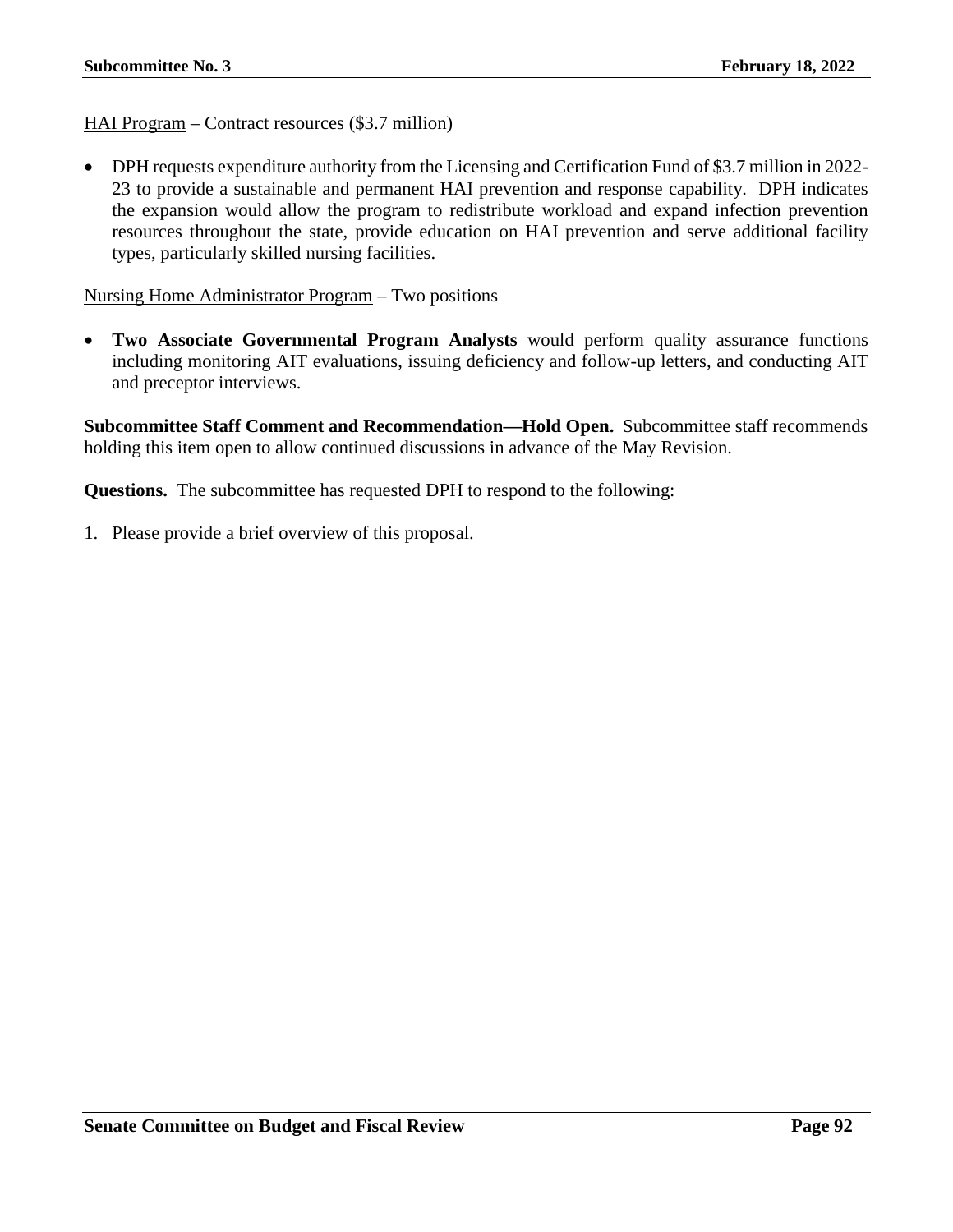#### **Issue 27: End of Life (SB 380)**

**Budget Change Proposal – Governor's Budget.** DPH requests one position and General Fund expenditure authority of \$151,000 in 2022-23 and \$147,000 annually thereafter. If approved, this position and resources would allow DPH to manage an increase in processing of End of Life Act documents due to the reduced waiting period between initial and final requests implemented by SB 380 (Eggman), Chapter 542, Statutes of 2021.

| <b>Program Funding Request Summary</b> |           |              |
|----------------------------------------|-----------|--------------|
| <b>Fund Source</b>                     | 2022-23   | $2023 - 24*$ |
| $0001$ – General Fund                  | \$151,000 | \$147,000    |
| <b>Total Funding Request:</b>          | \$151,000 | \$147,000    |
| <b>Total Requested Positions:</b>      | 1.0       | 1.0          |

\* Position and resources ongoing after 2023-24.

**Background.** ABX2 15 (Eggman), Chapter 1, Statutes of 2015, Second Extraordinary Session, established the End of Life Option Act, which authorizes an individual with the capacity to make medical decisions and with a terminal disease to request aid-in-dying drugs if the following conditions are satisfied:

- A physician has diagnosed the individual with a terminal disease.
- The individual has voluntarily expressed a wish to receive aid-in-dying drugs.
- The individual is a resident of California.
- The individual has the physical and mental ability to self-administer the aid-in-dying drugs.
- The individual documents his or her request by submitting two oral requests, a minimum of 15 days apart, and a written request to his or her physician.

ABX2 15 also requires the individual's physician to submit to DPH the documentation of the End of Life Act process, including the individual's written request for aid-in-dying drugs, and associated physician checklists, follow-up, and other compliance documents. DPH is also required to annually report certain information on how many individuals receive aid-in-dying drugs, how many died and the cause of death, the number of physicians providing aid-in-dying prescriptions, and various demographic information. In addition, DPH is required to make available the physician compliance and follow-up documents on its website.

**SB 380 Shortens Time Between Oral Requests for Aid-in-Dying Drugs.** SB 380 (Eggman), Chapter 542, Statutes of 2021, amends the End of Life Option Act by allowing an individual to qualify for aid-indying drugs by reiterating the oral request after 48 hours, rather than 15 days. SB 380 also eliminates the final attestation form required to be filled out by the individual within 48 hours of self-administering the aid-in-dying medication, as well as including gender neutral language in the interpreter form submitted to DPH. According to DPH, the shortened time period after the initial request is likely to result in an increase in End of Life Act reporting forms received by the department.

**Staffing and Resource Request.** DPH requests one position and General Fund expenditure authority of \$151,000 in 2022-23 and \$147,000 annually thereafter to manage an increase in processing of End of Life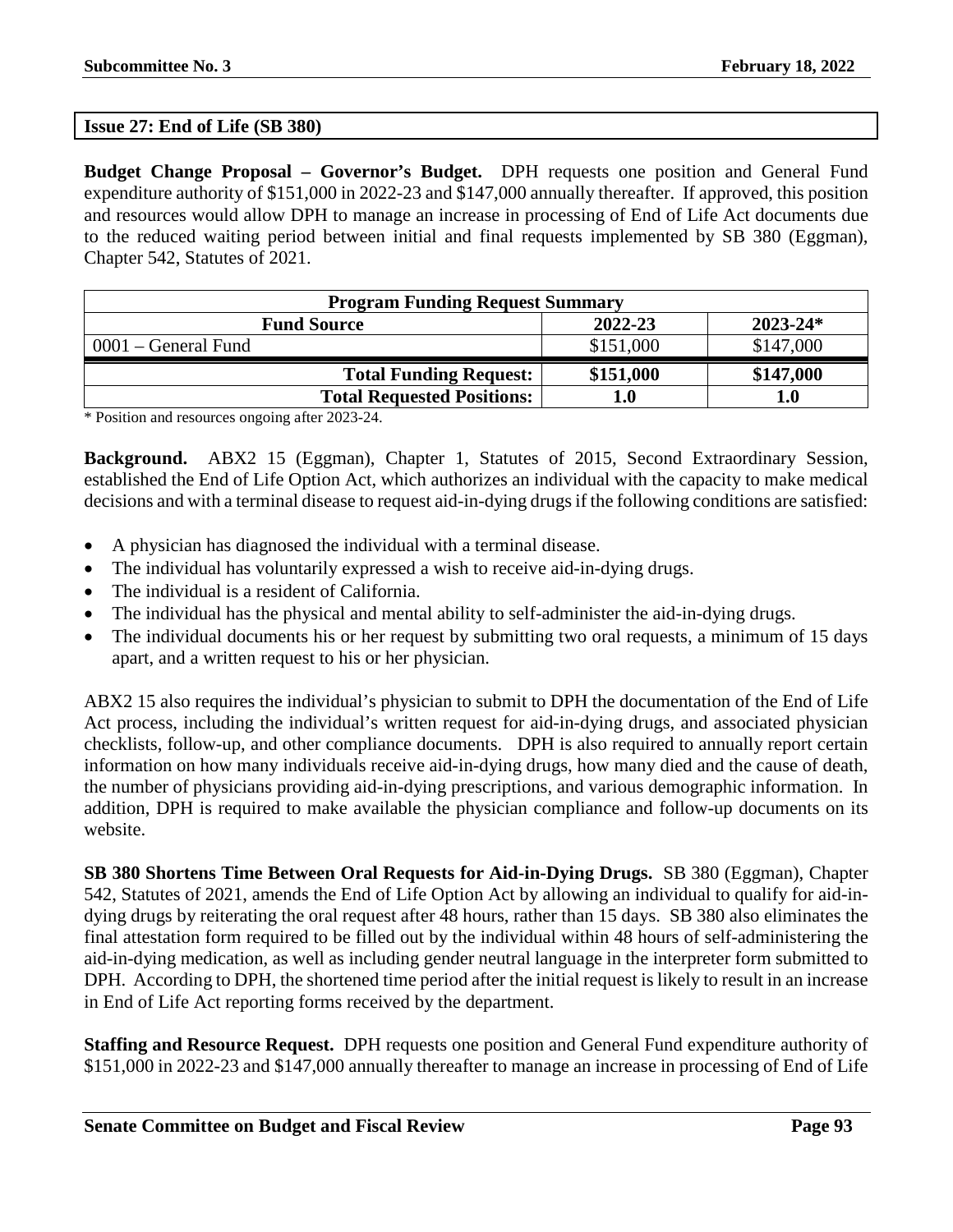Act documents due to the reduced waiting period between initial and final requests implemented by SB 380. Specifically, DPH requests the following position and resources:

• One Associate Governmental Program Analyst would provide general assistance to providers on submission of End of Life Act forms, monitor participation in the End of Life Act, collect and analyze forms from providers, perform database entry, maintain confidential documents and database, and update and maintain the End of Life Act website.

In addition, DPH requests expenditure authority of \$4,000 in 2022-23 for its Information Technology Services Division to remove the final attestation form from its web-based portal and update the interpreter form with gender neutral language.

**Subcommittee Staff Comment and Recommendation—Hold Open.** Subcommittee staff recommends holding this item open to allow continued discussions in advance of the May Revision.

**Questions.** The subcommittee has requested DPH to respond to the following: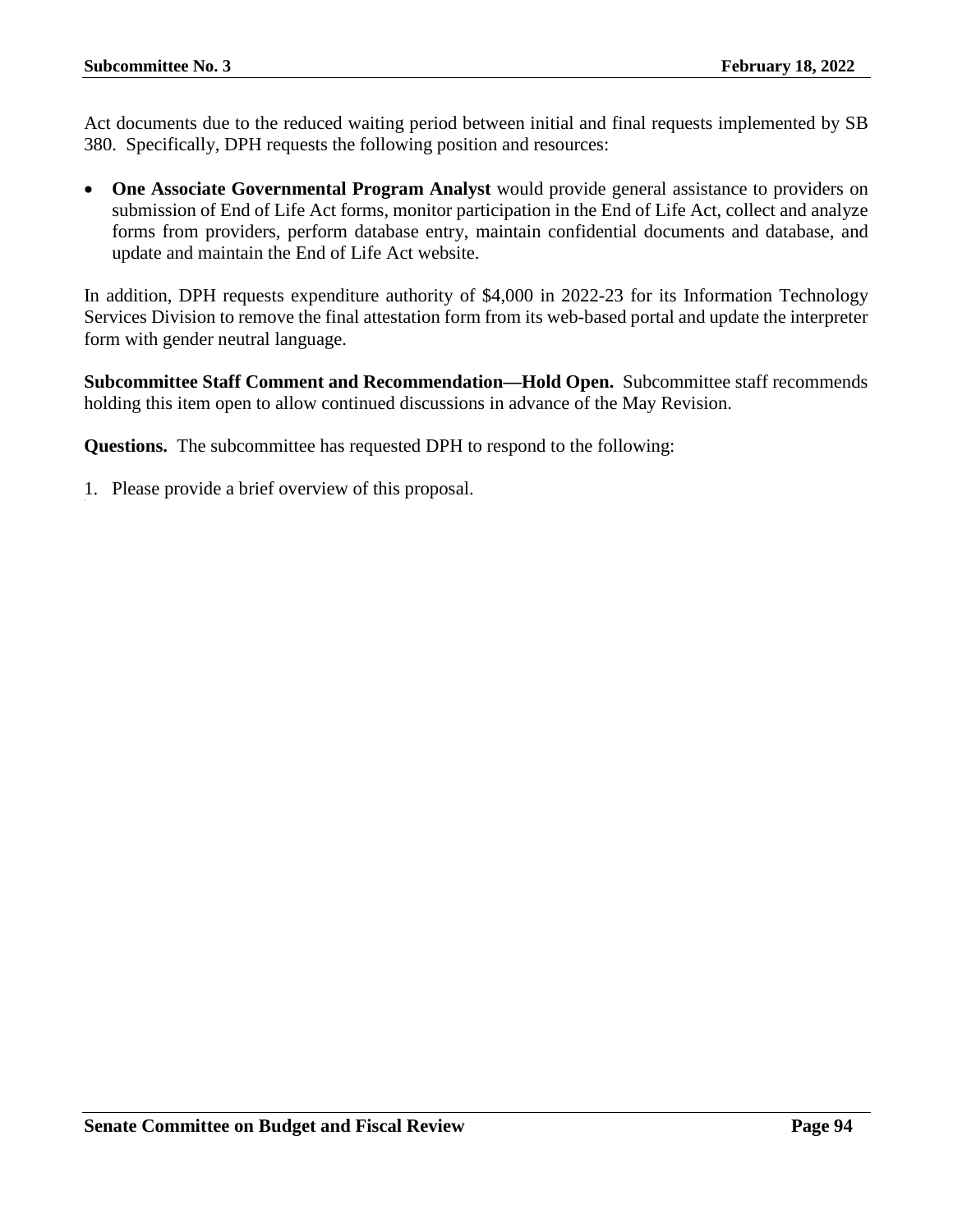### **Issue 28: Cannery Inspection Program Activities**

**Budget Change Proposal – Governor's Budget.** DPH requests expenditure authority from the Cannery Inspection Fund of \$900,000 annually. If approved, these resources would allow DPH to manage its cannery inspection workload.

| <b>Program Funding Request Summary</b> |           |              |
|----------------------------------------|-----------|--------------|
| <b>Fund Source</b>                     | 2022-23   | $2023 - 24*$ |
| $3081$ – Cannery Inspection Fund       | \$900,000 | \$900,000    |
| <b>Total Funding Request:</b>          | \$900,000 | \$900,000    |
| <b>Total Requested Positions:</b>      | 0.0       | 0.0          |

\* Resources ongoing after 2023-24.

**Background.** The DPH Food and Drug Branch Cannery Inspection Program was implemented in the early 1920s in response to foodborne illness outbreaks, such as botulism, related to improperly commercially manufactured canned foods. The Cannery Inspection Act authorized the regulation of manufacturing of shelf-stable, low-acid canned foods. As a result, botulism from commercially manufactured foods has become extremely rare.

According to DPH, prior to November 2019, all personnel in the department's food safety programs were supported by the Food Safety Fund, which was associated with most of their activities. However, after implementing a time accounting process for reporting time worked by personnel for each individual program, DPH discovered that the workload in the Cannery Inspection Program attributable to the Cannery Inspection Fund was higher than anticipated. As a result, the existing appropriation from the fund is insufficient to support its activities. The Cannery Inspection Fund is supported by annual license and inspection fees paid by regulated canneries.

**Resource Request.** DPH requests expenditure authority from the Cannery Inspection Fund of \$900,000 annually to manage its cannery inspection workload. DPH reports the Food Safety Fund has been absorbing some of the costs that should have been attributed to the Cannery Inspection Fund, and as a result its reserve is steadily declining. This request would attribute the appropriate workload to the appropriate special fund.

**Subcommittee Staff Comment and Recommendation—Hold Open.** Subcommittee staff recommends holding this item open to allow continued discussions in advance of the May Revision.

**Questions.** The subcommittee has requested DPH to respond to the following: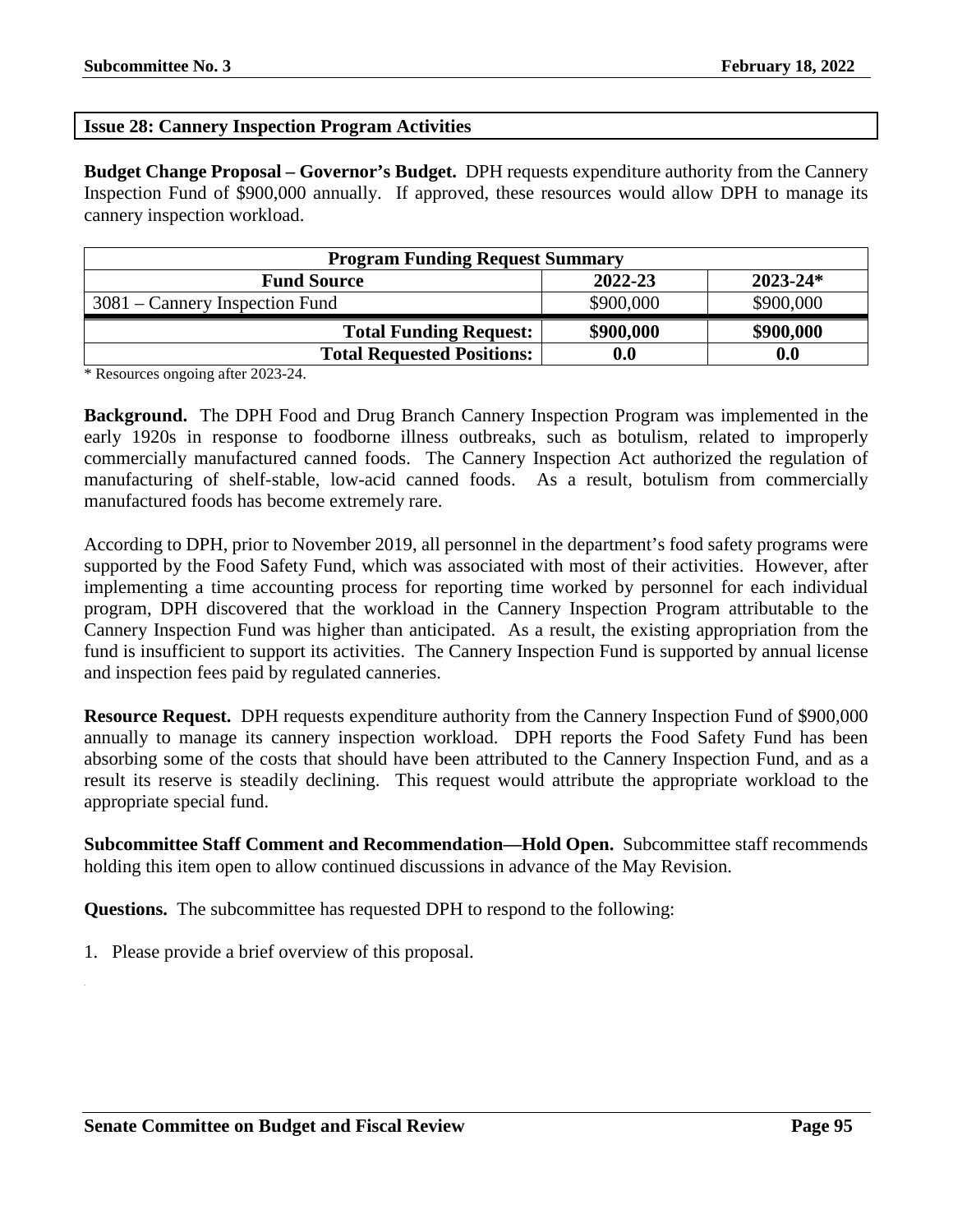# **Issue 29: Fluoroscopy – Temporary Permit (AB 356)**

**Budget Change Proposal – Governor's Budget.** DPH requests one position and expenditure authority from the Radiation Control Fund of \$114,000 annually. If approved, this position and resources would allow DPH to issue temporary permits to operate or supervise the operation of fluoroscopic X-ray equipment, pursuant to the requirements of AB 356 (Chen), Chapter 459, Statutes of 2021.

| <b>Program Funding Request Summary</b> |           |              |
|----------------------------------------|-----------|--------------|
| <b>Fund Source</b>                     | 2022-23   | $2023 - 24*$ |
| 0075 – Radiation Control Fund          | \$114,000 | \$114,000    |
| <b>Total Funding Request:</b>          | \$114,000 | \$114,000    |
| <b>Total Requested Positions:</b>      | l.0       | 1.0          |

\* Position and resources ongoing after 2023-24.

**Background.** The Radiologic Technology Act requires DPH to certify and permit individuals as certified supervisors or operators, radiologic technologists, and limited-permit X-ray technicians. Certified individuals may provide X-ray services to the public in hospitals, clinics, physician offices, and in mobile settings. As part of its responsibilities under the Act, DPH also issues renewable permits to licensed physicians to use and supervise the use of fluoroscopic X-ray equipment. Fluoroscopy uses X-rays to obtain real-time moving images of the interior of an object, such as contraction of heart muscles. Applicants must pass a fluoroscopy examination, which focuses on the broad knowledge, skills, and ability of a person to safely use fluoroscopic X-ray equipment.

AB 356 (Chen), Chapter 459, Statutes of 2021, authorized DPH to issue a temporary permit authorizing use of fluoroscopic X-ray equipment to licensed physicians while completing the fluoroscopy examination process To obtain the permit, the applicant must meet all of the following requirements:

- Holds an unrestricted physician and surgeon's or podiatric physician and surgeon's license
- Has applied to DPH for a renewable fluoroscopy permit
- Attests to having at least 40 hours of experience using fluoroscopic X-ray equipment while not subject to the Radiologic Technology Act
- Submits a \$58 application fee

AB 356 was implemented to allow newly licensed physicians from outside California who have experience with fluoroscopy to continue to provide these services while undergoing California's fluoroscopy examination process.

**Staffing and Resource Request.** DPH requests one position and expenditure authority from the Radiation Control Fund of \$114,000 annually to issue temporary permits to operate or supervise the operation of fluoroscopic X-ray equipment, pursuant to the requirements of AB 356. Specifically, DPH requests the following positions and resources:

• **One Program Technician II** position would assist in implementing the temporary permit process, including developing procedures, tracking sheets, templates, nomenclature, training plans, application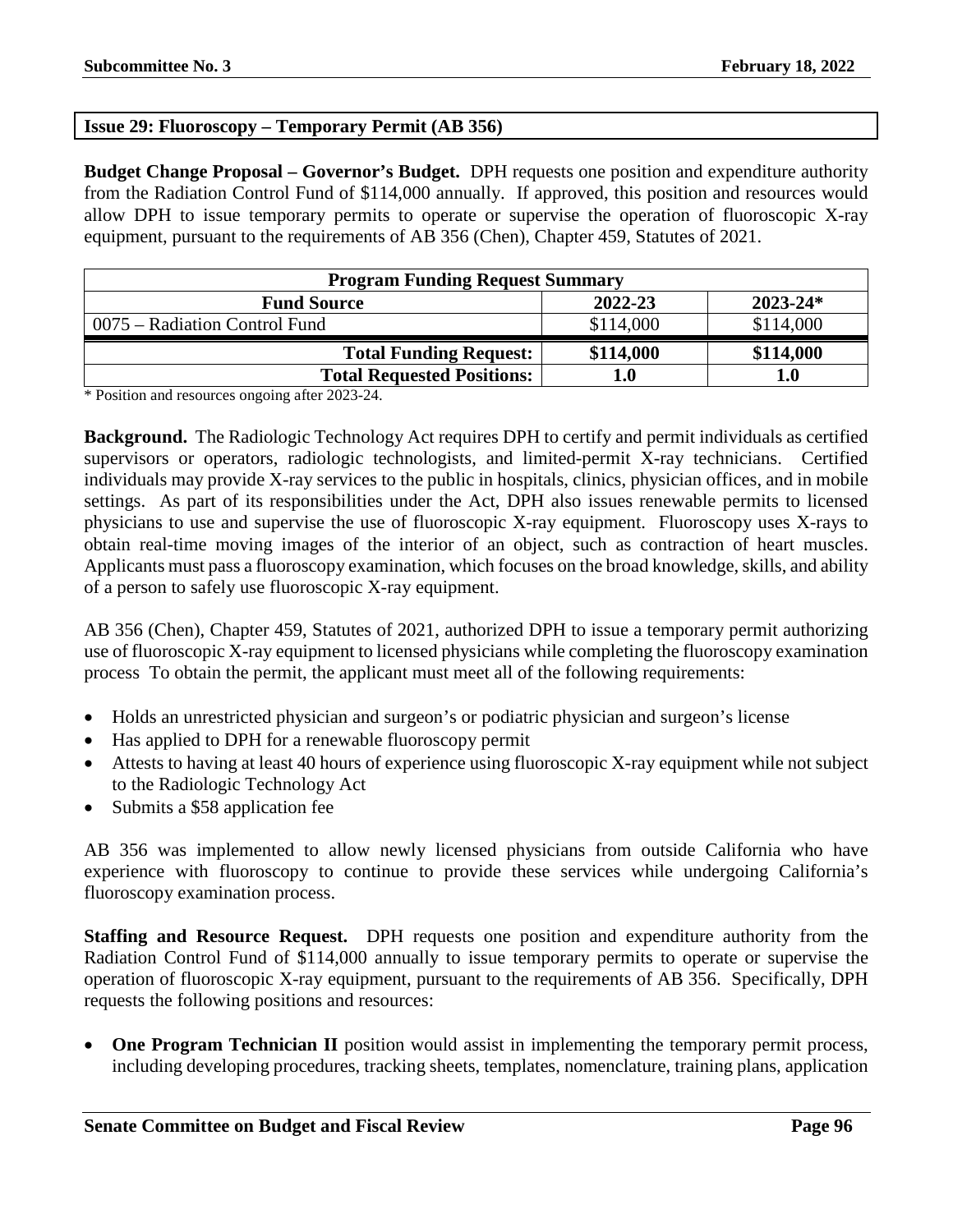documents, deficiency letters, and information notices; review and process applications; issue temporary permits; and submit monthly reports.

**Subcommittee Staff Comment and Recommendation—Hold Open.** Subcommittee staff recommends holding this item open to allow continued discussions in advance of the May Revision.

**Questions.** The subcommittee has requested DPH to respond to the following: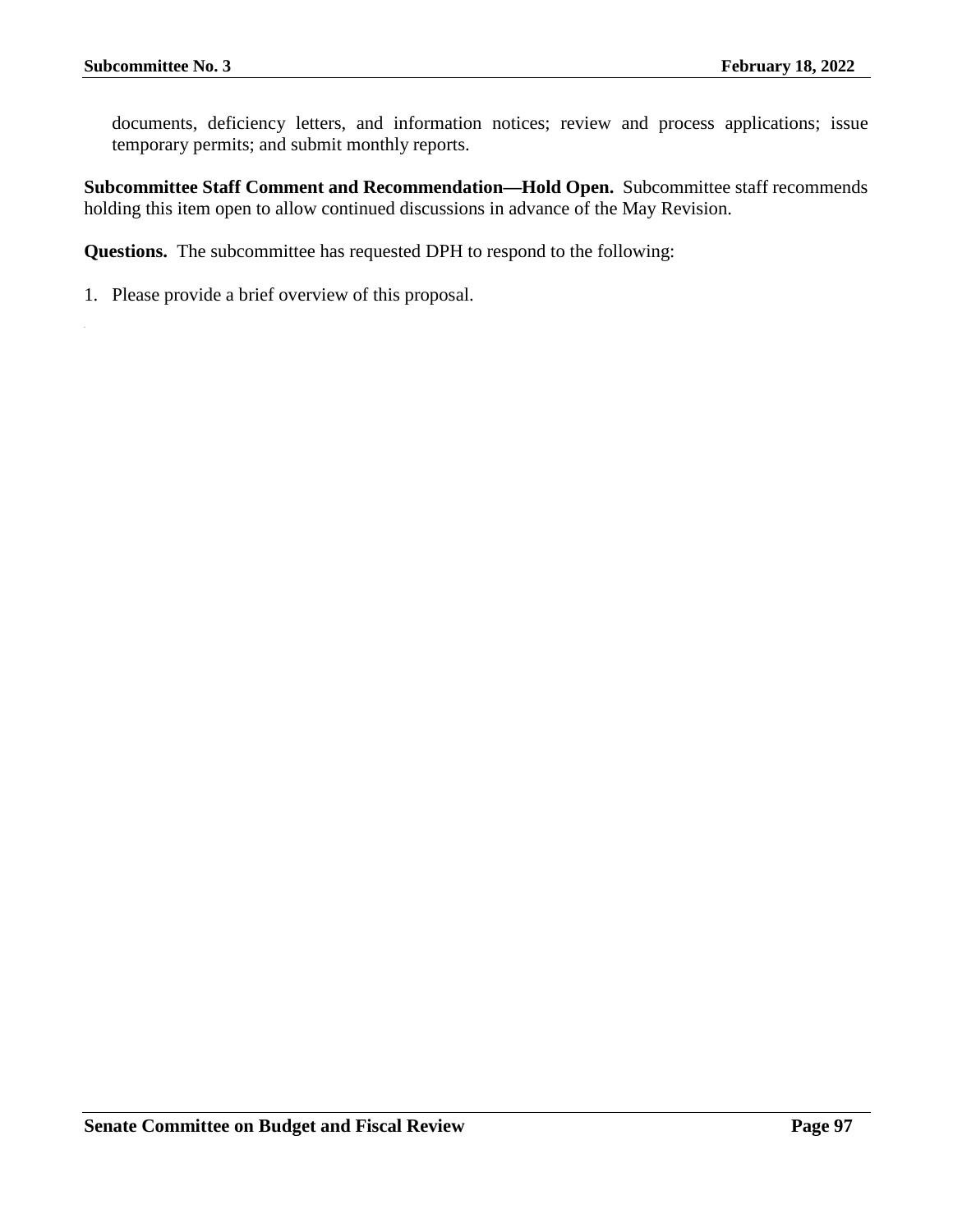### **Issue 30: Industrial Hemp Products (AB 45)**

**Budget Change Proposal – Governor's Budget.** DPH requests 18 positions and General Fund expenditure authority of \$4 million in 2022-23, seven additional positions and expenditure authority from the Industrial Hemp Enrollment and Oversight Fund of \$5.2 million annually thereafter. If approved, these positions and resources would allow DPH to implement the regulation of industrial hemp products mandated by AB 45 (Aguiar-Curry), Chapter 576, Statutes of 2021. SB 115 (Skinner), Chapter 2, Statutes of 2022, recently approved by the Legislature, included 11 positions and General Fund expenditure authority of \$1.6 million in 2021-22 to begin implementation of AB 45.

| <b>Program Funding Request Summary</b>               |             |                          |
|------------------------------------------------------|-------------|--------------------------|
| <b>Fund Source</b>                                   | 2022-23     | $2023 - 24$ <sup>*</sup> |
| $0001$ – General Fund                                | \$3,984,000 |                          |
| 3396 – Industrial Hemp Enrollment and Oversight Fund |             | \$5,151,000              |
| <b>Total Funding Request:</b>                        | \$3,984,000 | \$5,151,000              |
| <b>Total Requested Positions:</b>                    | 18.0        | 25.0                     |

\* Positions and resources ongoing after 2023-24.

**Background.** According to DPH, over the last several years, cannabinoids derived from industrial hemp production, such as cannabidiol (CBD), have become popular additives to foods, beverages, and cosmetics. CBD, which is not psychoactive and does not produce a "high" in the consumer, is nonetheless considered by the federal Food and Drug Administration (FDA) to be an unapproved additive, not Generally Recognized as Safe (GRAS), and is the active pharmaceutical ingredient in an FDA-approved pharmaceutical product for the treatment of certain epileptic seizures, known as Epidiolex.

In 2018, federal legislation removed industrial hemp from the Schedule I Controlled Substances list and allowed it to be legally cultivated and transferred across state lines. However, there was no change to federal food and drug laws, and CBD is still not permitted to be used in food, drugs, or cosmetics. Despite the continued federal prohibition, several states, including California, have enacted their own laws to allow the sale of industrial hemp products.

AB 45 (Aguiar-Curry), Chapter 576, Statutes of 2021, authorizes DPH to establish a program regulating the use of industrial hemp and its cannabinoids, extracts, or derivatives in foods, beverages, cosmetics, and pet food products. AB 45 also prohibits the manufacture of industrial hemp inhalable products, except for the sole purpose of sale in other states. Industrial hemp products may be distributed or sold in the state if an independent testing laboratory certifies the concentration of the psychoactive component of cannabis, tetrahydrocannabinol (THC), does not exceed 0.3 percent, the product was tested for the hemp derivatives identified in the product label or associated advertising, and the product was produced in compliance with applicable state and federal laws. AB 45 requires DPH to do the following:

- *Licensing and Registration.* DPH must register and license industrial hemp processors, distributors, and inhalable manufacturers.
- *Inspections and Investigations.* DPH must license and inspect industrial hemp manufacturers and processors to determine compliance with state and federal laws and regulations, including investigating consumer complaints and enforcement activities in coordination with the Department of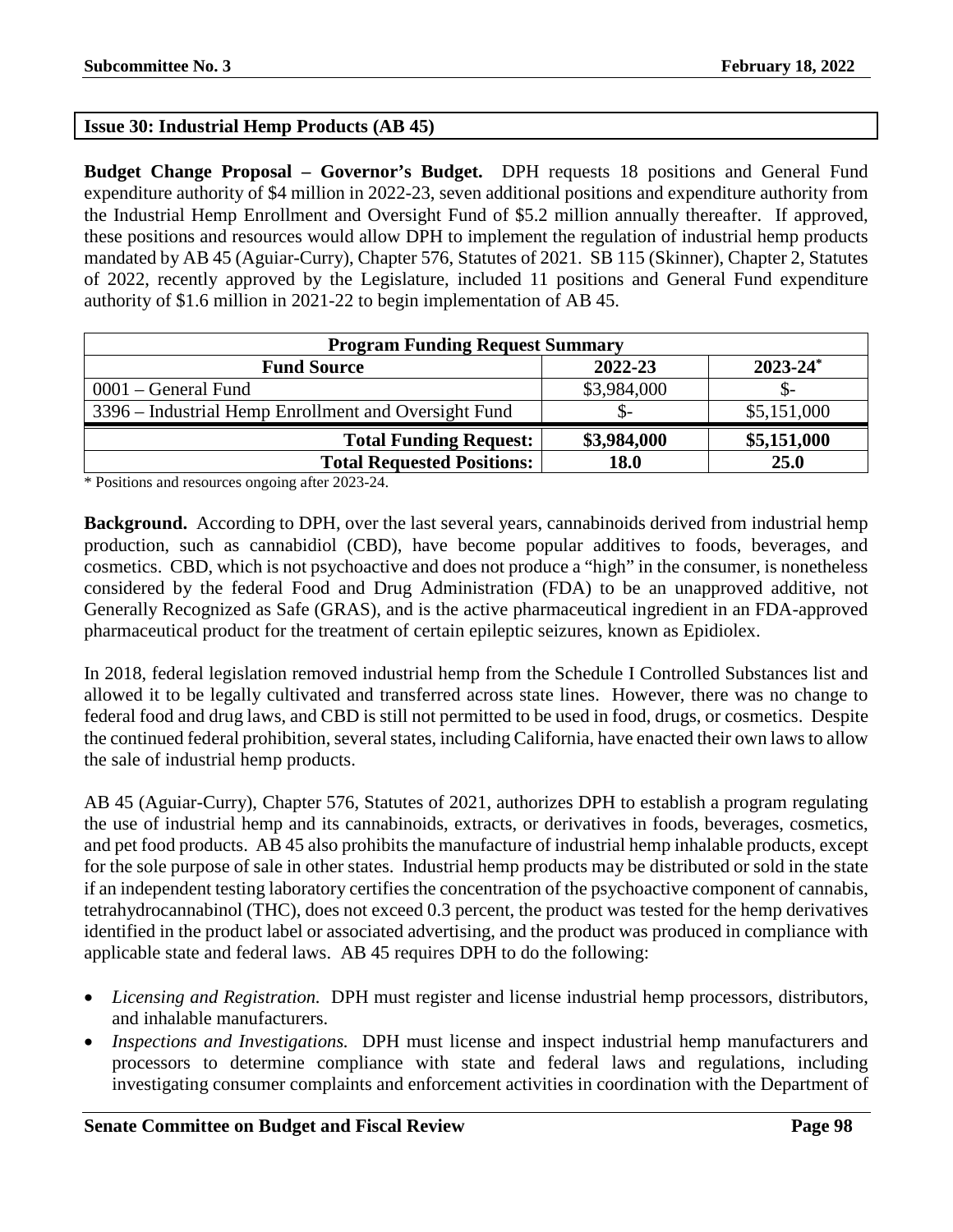Cannabis Control, the California Department of Food and Agriculture, and local law enforcement agencies.

- *Legal and Regulations.* DPH is required to develop and promulgate regulations establishing the industrial hemp regulatory framework, including:
	- o Setting initial regulations incorporating the requirements of AB 45
	- o Additional regulations DPH deems necessary for enforcement of AB 45
	- o Imposing age requirements on purchase of industrial hemp products
	- o Establishing record-keeping standards that will apply to transporters, manufacturers, and retailers
	- o Addressing maximum serving size and number of servings per container for industrial hemp products
	- o Establishing and revising the Industrial Hemp Enrollment and Oversight fees
- *Testing.* Under an interagency agreement with the Department of Cannabis Control, DPH will be required to test industrial hemp products, ingredients, and hemp extracts to ensure manufacturer compliance and to conduct enforcement actions.
- *Coordination.* DPH, in consultation with the Department of Cannabis Control and the California Department of Food and Agriculture, is required to, if necessary, develop a process to share license, registration, cultivar, and enforcement information to facilitate educating the regulated community, compliance, and taking action against unlicensed industrial hemp manufacturers or the sale of illegal industrial hemp.

DPH reports that the uncertainty of the overall size and scope of the industrial hemp products market requires a phased-in approach to implement the statute over three fiscal years. In addition, AB 45 establishes the Industrial Hemp Enrollment and Oversight Fund, and allows DPH to collect fees to support the new industrial hemp regulatory work. The first two fiscal years of regulatory work on industrial hemp would be supported by General Fund resources, while the Industrial Hemp Enrollment and Oversight Fund would support the ongoing regulatory work with fee revenue in the third year and annually thereafter.

AB 45 contained an urgency clause, requiring DPH to begin work on this program immediately.

**Staffing and Resource Request.** DPH requests 18 positions and General Fund expenditure authority of \$4 million in 2022-23, seven additional positions and expenditure authority from the Industrial Hemp Enrollment and Oversight Fund of \$5.2 million annually thereafter to implement the regulation of industrial hemp products mandated by AB 45.

SB 115 (Skinner), Chapter 2, Statutes of 2022, recently approved by the Legislature, included 11 positions and General Fund expenditure authority of \$1.6 million in 2021-22 to begin implementation of AB 45. As a result, the total of 18 positions requested in 2022-23 represents an additional seven positions established in that fiscal year, and the total of 25 positions requested in 2023-24 represents an additional seven positions established in that fiscal year.

The specific positions and resources requested by fiscal year, or implementation phase, are as follows: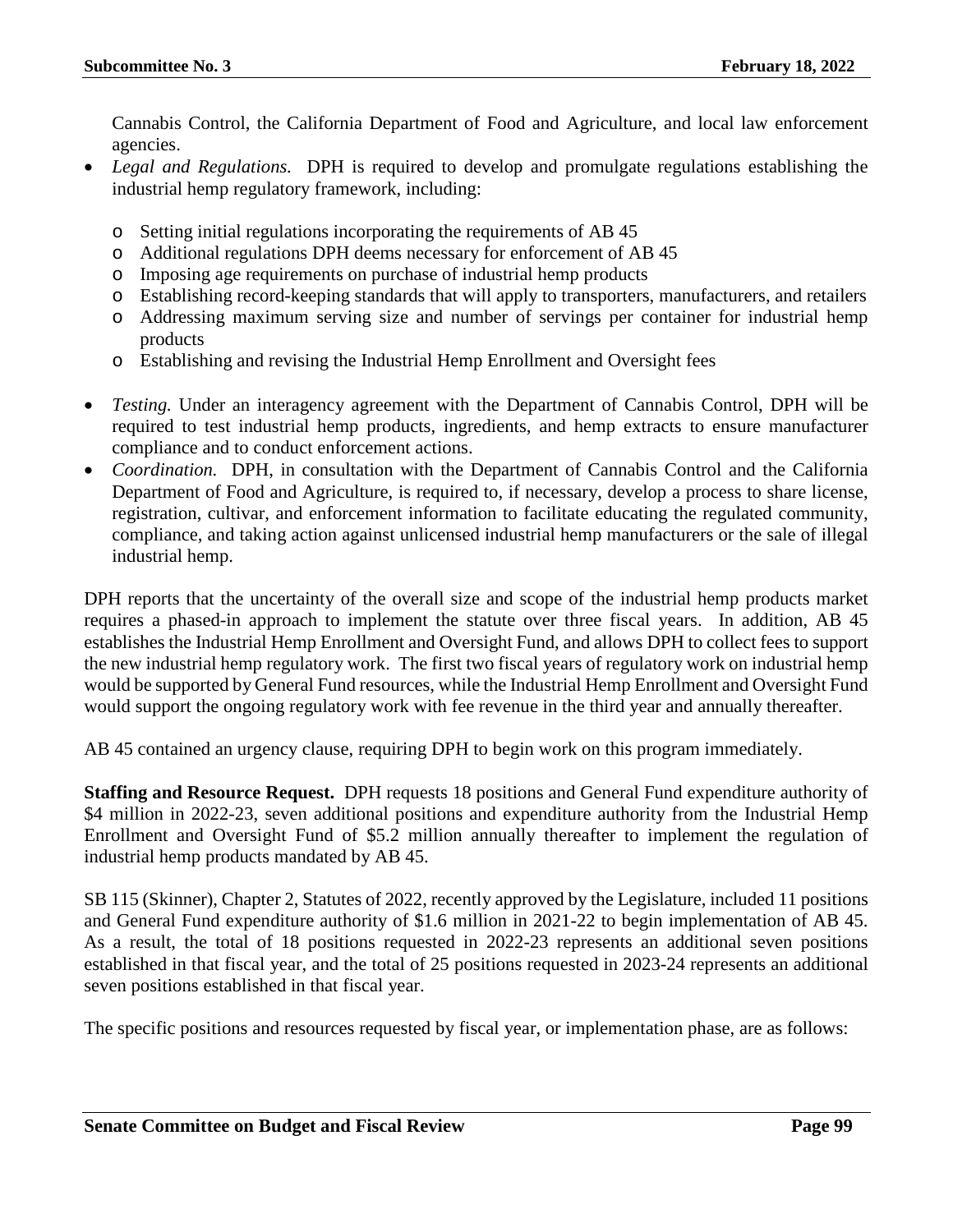#### Phase One  $(2021-22) - 11$  positions

In Phase One, beginning in 2021-22, DPH requested positions and resources, approved in SB 115, to immediately recruit and hire 11 positions to focus on implementing the highest-priority tasks and rapidly initiate the program, including writing new regulations and standards, establishing the licensing and fee processes, conducting outreach and education to stakeholders, and inspecting manufacturers.

- **One Attorney III** position will study, interpret, and apply laws, court decisions, and other legal authorities; respond to, and assist with, legal issues for implementation, enforcement, complaints, public records act requests, media and legislative inquiries, and other enforcement or complaint issues; advise DPH on implementation of application, discipline, or enforcement actions; assist with development of policies and procedures that meet statutory and due process requirements; coordinate internal review of regulations, informal stakeholder engagement, and posting of regulations; coordinate and review responses to formal public comments; update regulations as needed; review, coordinate, and take action regarding litigation challenges; conduct and arrange administrative hearings due to legal challenges; and serve as primary liaison to the Attorney General's office on litigation.
- **One Staff Services Manager II Supervisory** position will oversee regulations development and planning, oversee policy development for implementation of licensing desk and application review, coordinate with inspection and enforcement staff for work plan activities, and represent DPH at meetings and conferences.
- **One Health Program Specialist I** position will provide technical expertise in the promulgation of regulations and standards, develop criteria to evaluate out-of-state food safety programs to determine equivalency with California standards, and prepare policy documents and other related work products.
- **Five Associate Governmental Program Analysts (AGPA)** will assist with promulgation of regulations and standards, assist in movement of regulation packages and stakeholder engagement, review and analyze licensing applications and other documents, search existing master data file for licensee information and analyze for consistency with new applications, identify and notify applicants of deficiencies or other outstanding violations, verify license eligibility based on compliance with statutory and regulatory requirements, prepare licenses, monitor license status, analyze personal disclosure statements submitted by drug manufacturer applicants, and provide general administrative functions such as budget building, human resources, contracting, purchasing, and other analytical and administrative support.
- **Three Environmental Scientists** will inspect industrial hemp product manufacturers, review records to determine compliance, process paperwork generated from the inspection of firms, and conduct reinspection of manufacturers as needed.

Phase Two (2022-23 – Seven additional positions

In Phase Two, DPH would continue with critical work identified in Phase One, and would finalize emergency regulations, increase licensing and inspections, and hire investigators to conduct investigations and enforcement. These positions are included in the Governor's January budget request and have not yet been approved by the Legislature.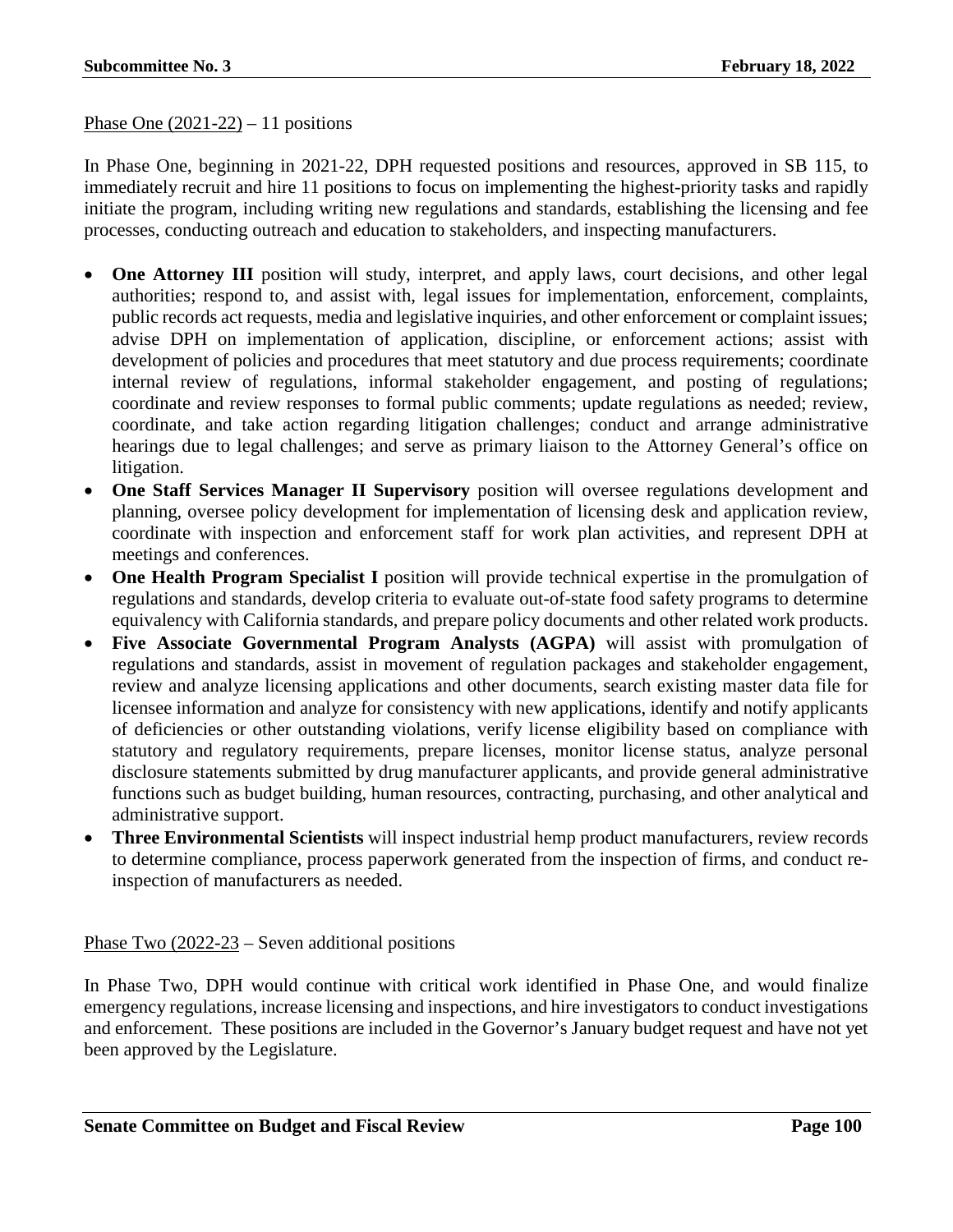- **Three Environmental Scientists** would inspect additional industrial hemp product manufacturers, review records to guarantee compliance, process paperwork generated from inspections, and conduct re-inspection of manufacturers as needed.
- **One Senior Environmental Scientist Supervisory** position would supervise, train, and direct the environmental scientists for industrial hemp inspections; prepare work plans for the unit; review and evaluate inspection reports; collaborate with other regulatory agencies; and analyze inspection data to determine the annual work plan.
- **Two Investigators** would conduct industrial hemp complaint investigations, including consumer fraud, unlicensed manufacturing, on-site investigations, review of written corrective actions, drafting of regulatory correspondence, and preparation, filing, and monitoring of case documents.
- **One AGPA** would provide general administrative functions including budget building, human resources, contracting, purchasing, and providing other analytical and administrative support.

Phase Three (2023-24) – Seven additional positions

In Phase Three, DPH would continue building on Phases One and Two by increasing licensing and inspections, and hiring additional investigators to conduct an expected increase in investigations and enforcement. These positions are included in the Governor's January budget request and have not yet been approved by the Legislature.

- **One Senior Environmental Scientist Specialist** position would independently identify problems, develop recommendations or procedures to resolve problems, conduct critical or sensitive scientific investigations and studies of manufacturer investigations, prepare guidance and other documents, act as mentor to lower-level staff, and act as consultant to management or other agencies.
- **One Supervising Food and Drug Investigator** would supervise, train and direct investigations of field staff; review investigation and complaint reports; oversee daily investigation and enforcement activities; and oversee evidence and evidence-control procedures.
- **Four Investigators** would conduct complaint investigations, such as consumer fraud, unlicensed manufacturing, and on-site investigations; review written corrective actions; draft regulatory correspondence; and prepare, file, and monitor case documents.
- **One Environmental Scientist** would conduct inspections and enforce provisions for industrial hemp inhalable products, testing provisions, advertising and labeling provisions, and provisions related to the manufacture and sale of inhalable products.

In addition to these positions, DPH requests expenditure authority of \$30,000 in 2021-22, \$118,000 in 2022-23, and \$222,000 annually thereafter for safety equipment for peace officers, Peace Officer Standards Training (POST) courses, and vehicle leases.

**Subcommittee Staff Comment and Recommendation—Hold Open.** Subcommittee staff recommends holding this item open to allow continued discussions in advance of the May Revision.

**Questions.** The subcommittee has requested DPH to respond to the following: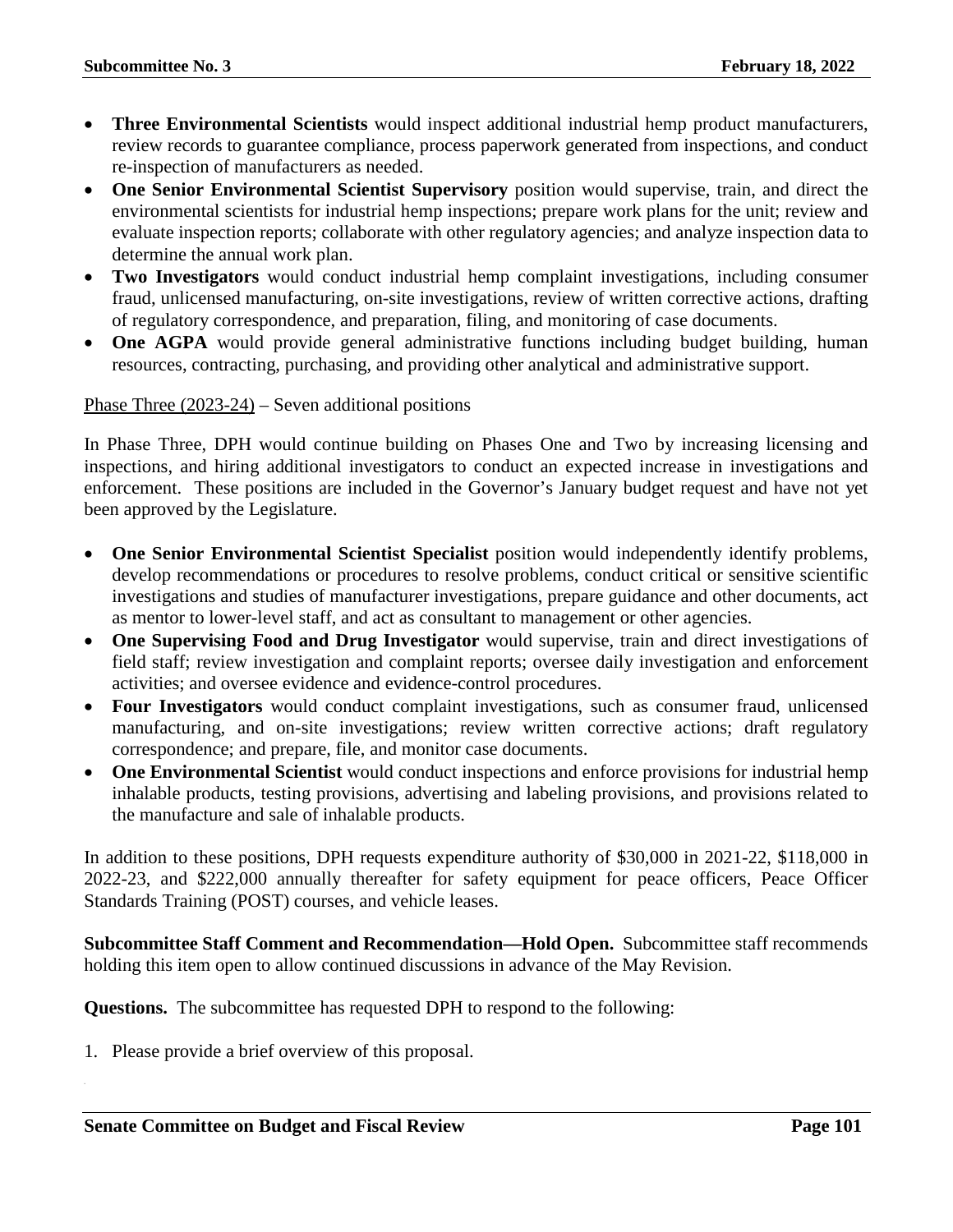#### **Issue 31: Priority Inland Water Contact Recreation Sites – Water Quality (AB 1066)**

**Budget Change Proposal – Governor's Budget.** DPH requests General Fund expenditure authority of \$195,000 in 2022-23. If approved, these resources would allow DPH to co-chair a working group from the California Water Quality Monitoring Council to study water hazards at priority water-contact recreation sites, pursuant to the requirements of AB 1066 (Bloom), Chapter 711, Statutes of 2021.

| <b>Program Funding Request Summary</b> |           |         |
|----------------------------------------|-----------|---------|
| <b>Fund Source</b>                     | 2022-23   | 2023-24 |
| $0001$ – General Fund                  | \$195,000 |         |
| <b>Total Funding Request:</b>          | \$195,000 | -ת.     |
| <b>Total Requested Positions:</b>      | 0.0       | 0.0     |

**Background.** AB 411 (Wayne), Chapter 415, Statutes of 1995, required DPH to establish minimum standards for sanitation and bacteria at public coastal beaches. The standards included testing requirements for microbiological contamination in the waters adjacent to public coastal beaches, including for coliform, fecal coliform, and enterococci bacteria. In addition, AB 411 required DPH to establish procedures for closing and posting warnings to the public due to contamination that may cause illness at a public coastal beach. In addition to its regulation of public coastal beaches, California has also implemented standards to prevent disease or hazardous conditions associated with public swimming pools, spas, waterparks, and interactive water features. However, California does not have a testing and water quality monitoring and posting system for inland, bodies of freshwater that are used for body-contact recreation, including swimming.

SB 1070 (Kehoe), Chapter 750, Statutes of 2006, provided for the establishment of the California Water Quality Monitoring Council. The council, a collaboration between the California Environmental Protection Agency (CalEPA) and the California Natural Resources Agency, requires the boards, departments, and offices within those agencies to integrate and coordinate water quality and related ecosystem monitoring, assessment, and reporting. The council's membership includes representatives from the two agencies, who serve as co-chairs of the council, the California Drinking Water Program, DPH, publicly owned treatment works, storm water management agencies, the California Department of Food and Agriculture, community monitoring groups, members of the public, academic and non-academic scientists, water suppliers, and the United States Environmental Protection Agency.

AB 1066 (Bloom), Chapter 711, Statutes of 2021, requires the California Water Quality Monitoring Council to establish a working group, co-chaired by the State Water Resources Control Board and DPH, to study water recreation hazards at priority water-contact recreation sites, including any inland water that may be used for recreation that involves body contact with the water. By July 1, 2023, the working group is required to submit a report to the council that includes:

- A summary of existing, readily available data that identifies water-contact recreation sites.
- A summary of existing, readily available data for specific water-contact recreation sites that indicates the timing and types of uses that involve body contact with the water and any demographic information about the users.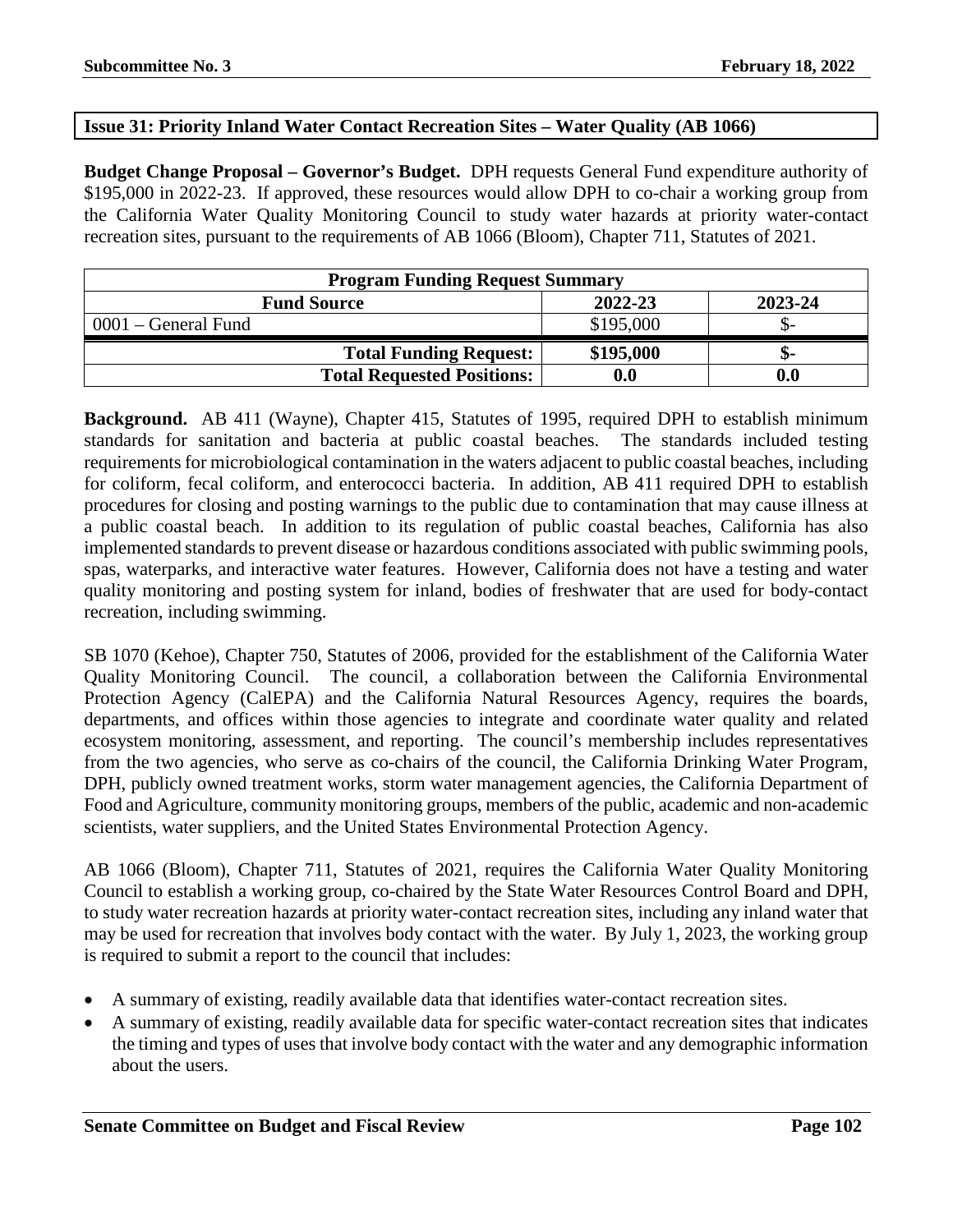- Potential criteria for identifying priority water-contact recreation sites, with an emphasis on establishing equity-based criteria, such as the use of the site by one or more overburdened communities. An overburdened community includes a minority, low-income, tribal, or indigenous population, or geographic location that potentially experiences disproportionate environmental harms or risks.
- A discussion of potential water quality hazards at priority water-contact recreation sites.
- General recommendations for reduction water quality risks at priority water-contact recreation sites, including:
	- o A risk-based water quality monitoring program
	- o A public water quality safety education campaign
	- o Posting and notification of water quality hazards at identified water bodies
	- o Standards or criteria needed to better protect the public from water quality hazards.

AB 1066 requires the council, by December 31, 2023, to propose to the State Water Resources Control Board definitions and requirements for a priority water-contact recreation site monitoring program.

**Resource Request.** DPH requests General Fund expenditure authority of \$195,000 in 2022-23 to cochair the working group from the California Water Quality Monitoring Council to study water hazards at priority water-contact recreation sites, pursuant to the requirements of AB 1066. Specifically, DPH requests the following resources:

• Resources equivalent to **one Senior Environmental Scientist Specialist** position would represent DPH as co-chair of the working group, and assist in writing and submitting the required report to the council on data and recommendations for priority water-contact recreation sites.

**Subcommittee Staff Comment and Recommendation—Hold Open.** Subcommittee staff recommends holding this item open to allow continued discussions in advance of the May Revision.

**Questions.** The subcommittee has requested DPH to respond to the following: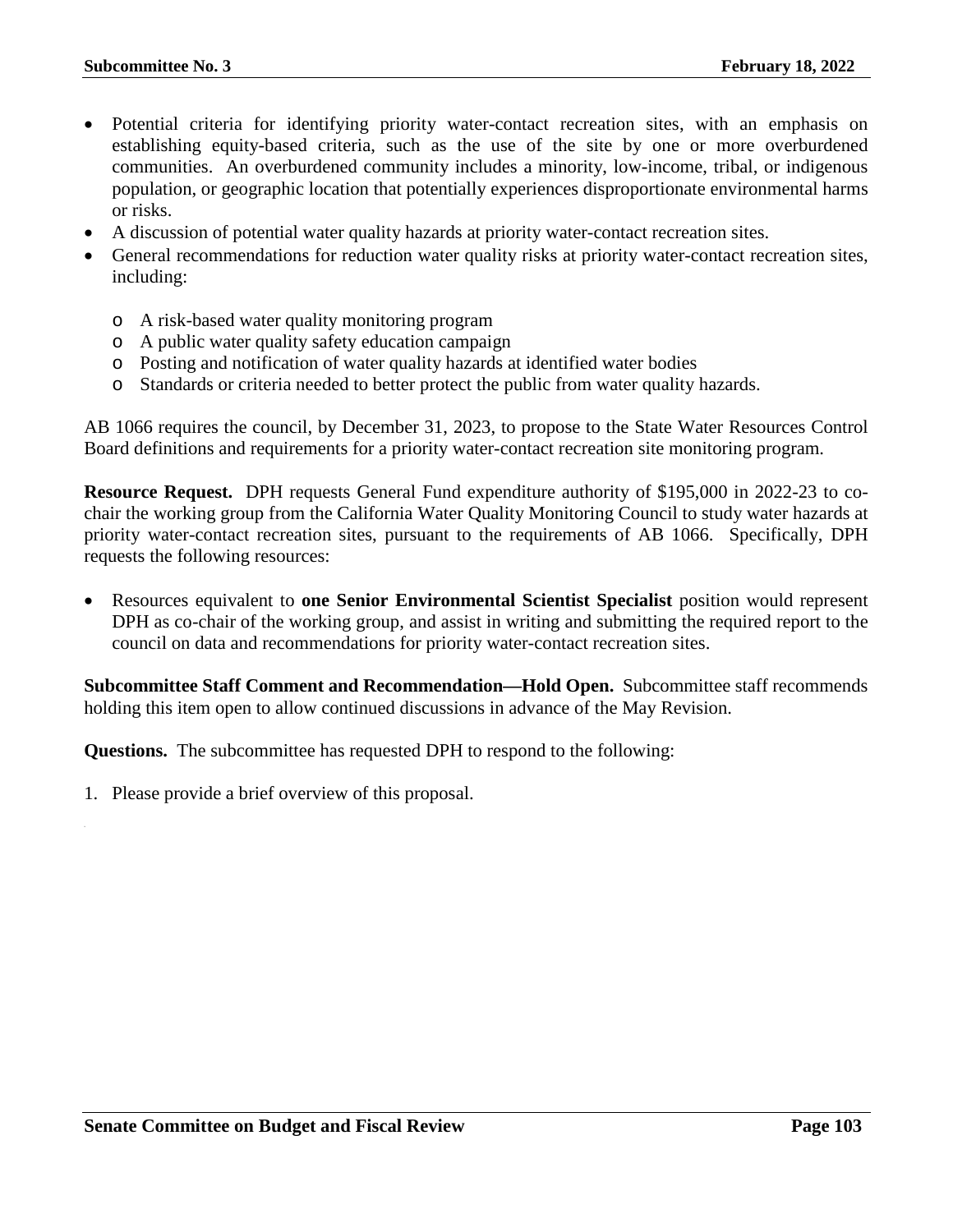# **Issue 32: Commercial Fishing Inspection – Crab Traps (SB 80)**

**Budget Change Proposal – Governor's Budget.** DPH requests three positions and General Fund expenditure authority of \$710,000 annually. If approved, these positions and resources would allow DPH to review and approve crab evisceration food safety plans for commercial processors, establish labeling requirements for eviscerated crab, and issue evisceration orders to be followed by crab processors during elevated domoic acid events, pursuant to the requirements of SB 80 (McGuire), Chapter 757, Statutes of 2021.

| <b>Program Funding Request Summary</b> |           |              |
|----------------------------------------|-----------|--------------|
| <b>Fund Source</b>                     | 2022-23   | $2023 - 24*$ |
| $0001$ – General Fund                  | \$710,000 | \$710,000    |
| <b>Total Funding Request:</b>          | \$710,000 | \$710,000    |
| <b>Total Requested Positions:</b>      | 3.0       | <b>3.0</b>   |

\* Positions and resources ongoing after 2023-24.

**Background.** Domoic acid is a neurotoxic amino acid that can accumulate in the visceral tissues of shellfish and other marine organisms that feed on certain phytoplankton. When concentrations of these phytoplankton are high in the surrounding waters, such as during algal blooms, concentrations of domoic acid in the tissues of shellfish, such as crabs, can reach levels that can be toxic to humans and other animals that consume them. Domoic acid simulates the action of the neurotransmitter glutamate, binding to glutamate receptors in the brain and damaging the hippocampus and amygdaloid nucleus. Domoic acid toxicity at low levels can lead to severe gastrointestinal symptoms, such as vomiting, abdominal cramps, diarrhea, and severe headache. Higher levels can lead to memory loss, known as amnesiac shellfish poisoning, seizures, and even death. An invasion of chaotic seabirds in Capitola and Santa Cruz in 1961, thought to be under the influence of domoic acid, was the inspiration for the Alfred Hitchcock film, *The Birds*.

**DPH and California Department of Fish and Wildlife Monitor Domoic Acid in Crab.** The annual Dungeness crab fishing season begins in November and ends in July. DPH and the California Department of Fish and Wildlife (CDFW) collaborate to collect samples of Dungeness crab, rock crab, and other marine organisms to be tested for domoic acid. DPH's Richmond Laboratory tests the samples and, if the domoic acid level in the viscera or meat exceeds safe regulatory limits, DPH consults with CDFW and the Office of Environmental Health Hazard Assessment (OEHHA) to determine whether the crab fishing season should open, be delayed, or closed entirely, and to issue health advisories and close fishing areas during an elevated domoic acid event. During the 2015-16 season, high domoic acid levels caused prolonged closure of Dungeness crab fishing areas, resulting reported economic losses of more than \$48 million. According to DPH, modeling and analysis from CDFW suggest that warmer waters, increased algal blooms, and higher hazardous biotoxin levels in shellfish will likely lead to continued increases in elevated domoic acid events.

**SB 80 Authorizes Crab Evisceration Orders to Allow Fishing to Continue.** SB 80 (McGuire), Chapter 757, Statutes of 2021, authorizes CDFW to open waters to Dungeness crab or rock crab fishing if DPH issues an order requiring the evisceration of the crab prior to manufacture, sale, delivery, or offering for sale. Evisceration is a process that removes and discards the entire intestinal tract, hepatopancreas, and